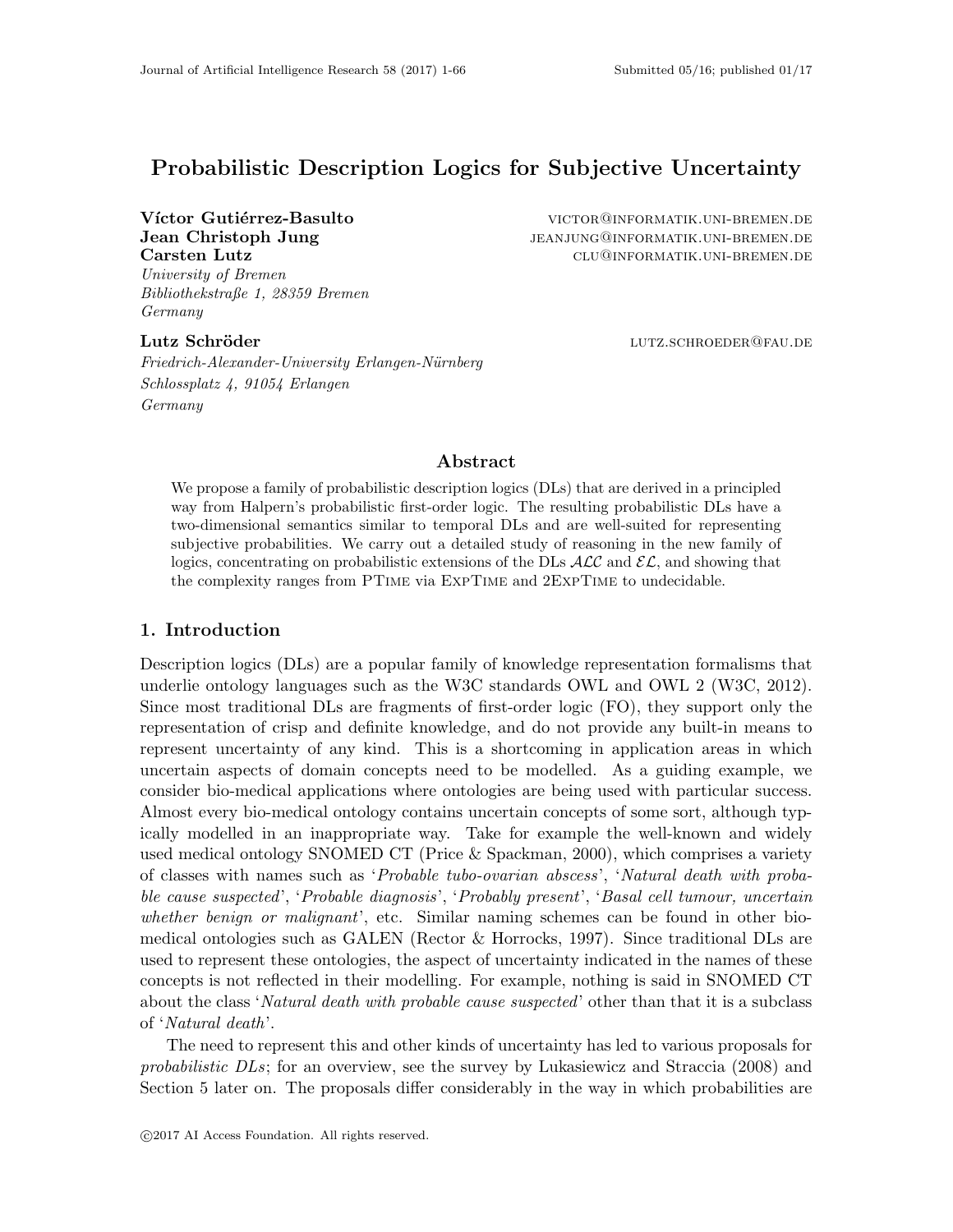used, in the syntax, in the chosen semantics, and in the intended application. In this paper, we follow a principled approach to defining probabilistic DLs by viewing them as fragments of probabilistic FO (Halpern, 1990) in the same way as classical DLs are fragments of classical FO. Our aim is to obtain a family of probabilistic DLs that are suitable for representing uncertain aspects of domain concepts. We note that an FO-based approach to probabilistic DLs has been advocated earlier (Sebastiani, 1994), but was never developed in serious detail. To some extent, it can be seen as complementary to approaches that obtain probabilistic DLs by extending probabilistic propositional logic, see for example (Lukasiewicz, 2008).

In probabilistic FO as defined by Halpern (1990), a distinction is made between statistical probabilities as formalized by Type 1 probabilistic FO and subjective probabilities as formalized by Type 2 probabilistic FO. The statistical view is concerned with probability distributions on the domain, and the interest is typically in statements such as "80% of all patients with positive serological blood tests actually do have Lyme disease". Contrastingly, the subjective view regards probabilities as degrees of belief and is concerned with probability distributions on a set of possible worlds, each one described by a classical FO structure. In this paper, we focus on subjective probabilisties and define probabilistic DLs as fragments of probabilistic FO of Type 2. Our main reason for doing so is that Type 2 provides an appropriate semantics for probabilistic statements about individuals, which is crucial for the intended application, while Type 1 does not. To illustrate, consider the statement "patient John has Lyme disease with at least 80% probability". This cannot be adequately modelled in probabilistic FO of Type 1 since this logic is interpreted in single FO structures (endowed with a probability distribution), where John will either have or not have Lyme disease. In Type 2, we can include in our set of possible worlds some structures in which John has Lyme disease and others in which he does not, and then state that worlds of the former kind have a total probability of at least .8. Note that probabilistic statements about individuals are crucial for capturing uncertain aspects of domain concepts. For example, mentioned SNOMED CT class 'Basal cell tumour, uncertain whether benign or malignant' contains those (individual!) basal cell tumours that are benign in some worlds and malignant in others, reasonably with both types of worlds exceeding a certain threshold probability.

Just like in Type 2 probabilistic FO, our semantics does not force the user to specify or axiomatize one single probability distribution. Instead, she only specifies constraints on the set of admissible such distributions; in other words, we follow a deductive approach rather than a model-based one (the probably most prevalent example of the latter kind of approach being Bayesian networks). We also emphasize that, in contrast to several other proposals for probabilistic DLs, the logics in our family are monotonic. While this precludes some typical non-monotonic probabilistic inference patterns (such as changing our degree of belief about the flight abilities of a given bird once we learn that it is a penguin), it results in more transparent semantics. In fact, we follow Halpern in believing that it is important to first understand the monotonic aspects of probability before mixing in non-monotonic ones, which are typically much more controversial.

We consider several probabilistic extensions of the basic description logics  $\mathcal{ALC}$  and  $\mathcal{EL}$ . While  $\mathcal{ALC}$  is a well-behaved logical core of the OWL 2 DL ontology language in which standard reasoning tasks are ExpTime-complete (Baader, Calvanese, McGuinness, Nardi, & Patel-Schneider, 2003),  $\mathcal{EL}$  is the basic member of a family of DLs that underly the OWL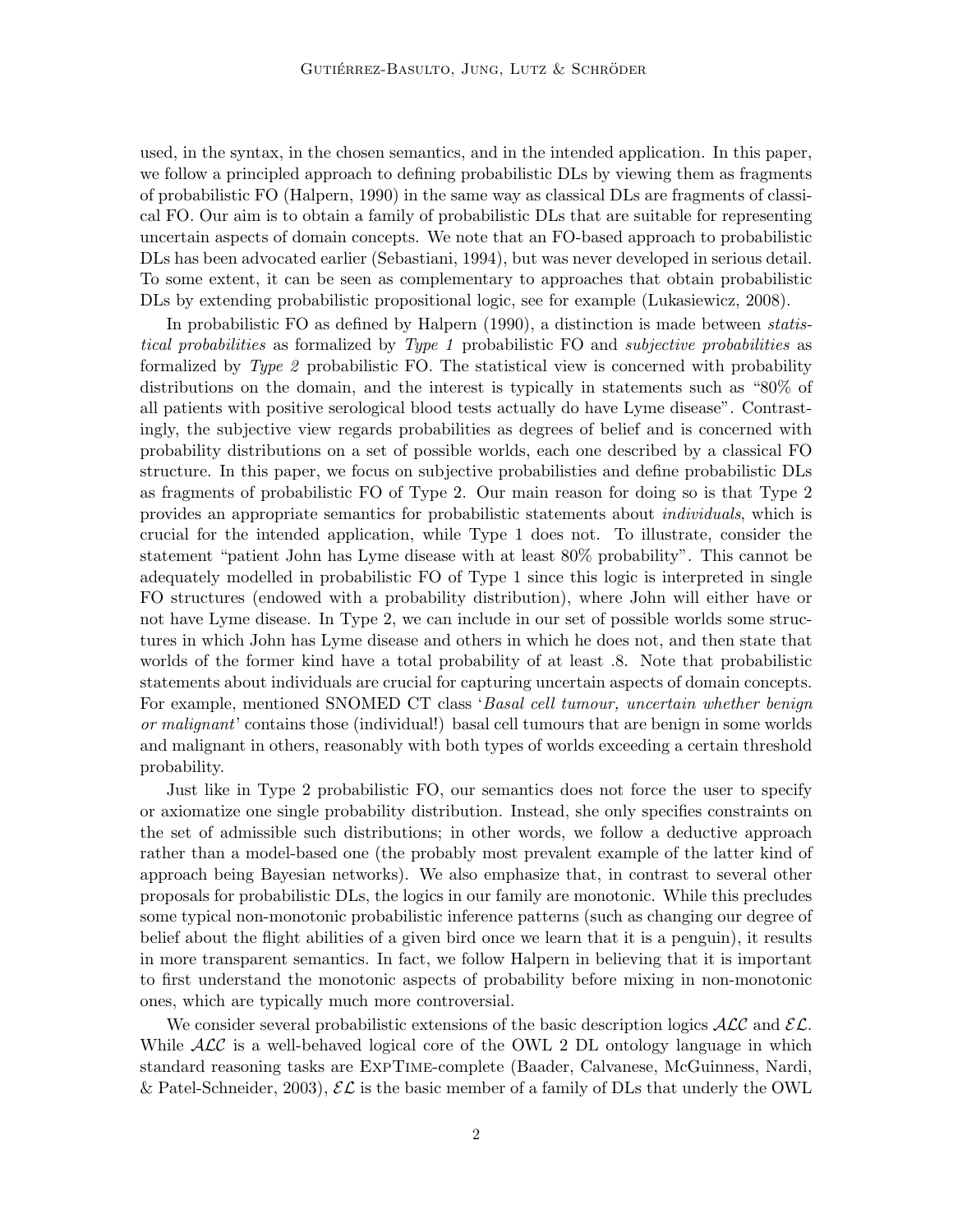|                      | base case      | + prob. roles $\parallel P_{>0}C, P_{=1}C \parallel$ + prob. roles |                |                 |
|----------------------|----------------|--------------------------------------------------------------------|----------------|-----------------|
| $Prob-\mathcal{ALC}$ | <b>EXPTIME</b> | $\vert >$ 2ExpTime                                                 | <b>EXPTIME</b> | $2$ Exp $T$ ime |
| Prob- $\mathcal{EL}$ |                |                                                                    | PTIME          | <b>PSPACE</b>   |

Table 1: Main results.

2 EL profile of OWL 2 and in which standard reasoning is tractable (Baader, Brandt, & Lutz, 2005). Large-scale medical ontologies such as SNOMED CT are often formulated in  $\mathcal{EL}$  or slight extensions thereof. For both DLs, we start with a probabilistic extension that adds a concept constructor  $P_{\sim n}C$ , with  $\sim \in \{\leq, <, =, >, \geq\}$ , denoting the set of all elements which we believe with probability  $\sim n$  to be an instance of the concept C. For example, we can express a probable tubo-ovarian abscess simply as  $P_{\geq n}$ TuboOvarianAbscess, for some suitable  $n$ . We also consider further extensions with probabilistic role constructors, systems of linear or even polynomial inequalities over concept expressions, and certain forms of independence constraints. For example, in the concept  $\exists P_{\geq 0.9}$ hasDiagnosis. LymeDisease the probabilistic constructor  $P_{\geq 0.9}$  is applied to the role name hasDiagnosis. The concept thus denotes the set of all patients that have Lyme disease as a probable diagnosis. As a very simple application of linear inequalities, we can express the class of all lymphomas that are considered more likely to be Mantle cell lymphomas than follicular lymphomas as Lymphoma ∧  $P(\mathsf{MantleCellLymphoma}) > P(\mathsf{FollicularLymphoma})$ .<sup>1</sup> An example for an independence statement is indep(AB0, Male) expressing that having blood type AB0 is independent of gender. Full semantic details and more modelling examples will be given in Section 2. Our probabilistic DLs support a rather general form of ABoxes, which also include probabilistic features. For a simple example, the probabilistic ABox assertion  $P_{\geq 0.8}$ ∃hasDisease.LymeDisease(john) expresses that we believe with probability at least 0.8 that John has Lyme disease, as in our lead-in example. The main difficulty to be dealt with throughout the technical development is that Type 2 structures are inherently two-dimensional, having both a set of domain elements and a set of possible worlds which interact via the probabilistic operators and DL constructors.

### 1.1 Contributions and Structure of the Paper

The main contribution of this paper is to provide a detailed analysis of the computational complexity of reasoning in various Type 2 probabilistic DLs. In particular, we aim to separate features of our probabilistic DLs that make reasoning hard from those that do not: for probabilistic DLs based on  $\text{ACC}$ , we are primarily interested in understanding the decidability frontier while, in the case of  $\mathcal{EL}$ , we are more interested in delineating the border between the tractable cases and the intractable ones. Table 1 shows some of the complexity results obtained, where " $P_{>0}C, P_{=1}C$ " means that we restrict the use of the probabilistic concept constructor  $P_{\sim n}C$  to the listed combinations of  $\sim$  and n, and where each table entry denotes completeness for the displayed complexity class (except for one case in which we know 2ExpTime-hardness, but where decidability is open). In the following, we discuss in detail the structure of the paper and the obtained results.

<sup>1.</sup> Follicular lymphoma is a differential diagnosis for Mantle cell lymphoma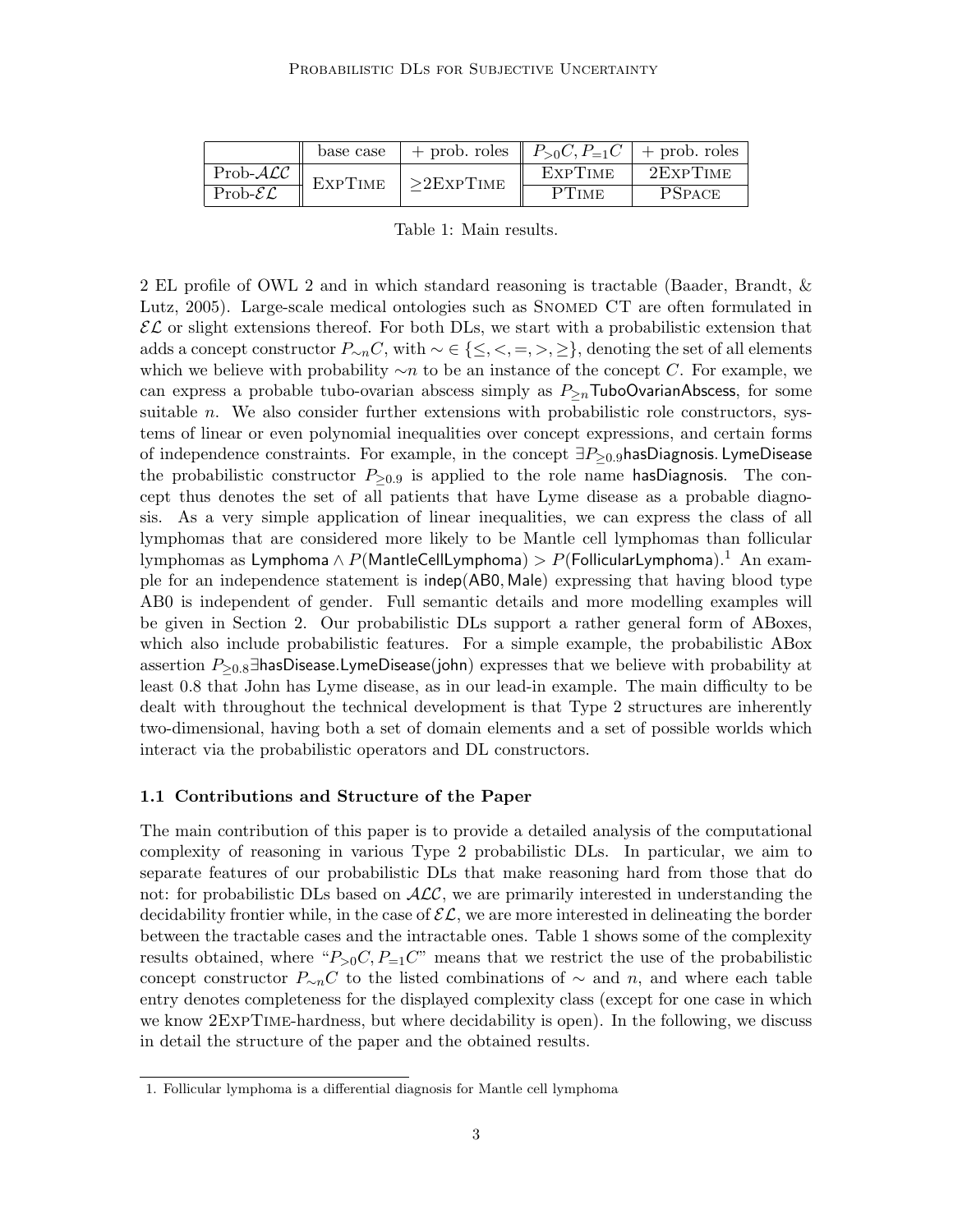In Section 2, we start with defining the Type 2 probabilistic DLs that are relevant for this paper, discuss their expressive power and give modelling examples. We also introduce the reasoning tasks concept satisfiability, concept subsumption, knowledge base (KB) consistency, and KB consequence. We then discuss the role of possible worlds with probability zero and argue that, in technical constructions and algorithms, we can disregard them without loss of generality.

Section 3 is concerned with probabilistic extensions of  $\text{ALC}$ . The most basic such extension is Prob- $\mathcal{ALC}$ , extending classical  $\mathcal{ALC}$  with the probabilistic concept constructor  $P_{\sim n}C$ . We use a type elimination procedure to show that all mentioned reasoning tasks are EXPTIME-complete in Prob- $\mathcal{ALC}$ , thus no more difficult than in non-probabilistic  $\mathcal{ALC}$ . The proof can easily be adapted to the extension Prob- $\cal{ALC}^{\text{lineq}}$  of Prob- $\cal{ALC}$  with linear concept inequalities. The procedure also establishes the *uniform model property (UMP)* of Prob- $\cal{ALC}^{\text{lineq}}$ , meaning that every consistent Prob- $\cal{ALC}^{\text{lineq}}$  KB has a uniform model, that is, a model in which all worlds are assigned the same probability. We then give a slightly refined version of the model construction that additionally establishes a *bounded* model property (BMP), stating that every consistent Prob- $\mathcal{ALC}^{\text{lineq}}$  KB K has a model in which the number of worlds and the number of domain elements are bounded by  $2^{2^{\mathcal{O}(n)}}$ , n the size of K. We then observe that the extension Prob- $\mathcal{ALC}^{\text{indep}}$  of Prob- $\mathcal{ALC}$  with independence constraints does not have the UMP. Since Prob- $\mathcal{ALC}^{\text{indep}}$  is a fragment of the extension Prob- $\text{ALC}^{\text{polyeq}}$  of Prob- $\text{ALC}^{\text{lineq}}$  with polynomial concept inequalities, the same applies to Prob- $\mathcal{ALC}^{\text{polyeq}}$ . Nevertheless, using a refined algorithm and model construction we are able to show that reasoning in Prob- $\mathcal{ALC}^{\text{polyeq}}$  is still EXPTIME-complete. We finally consider versions of Prob- $\mathcal{ALC}$  that admit probabilistic roles. The most basic such extension is Prob- $\mathcal{ALC}_r$ , which extends Prob- $\mathcal{ALC}$  with a probabilistic role constructor. We demonstrate that this logic is close to the undecidability frontier by proving that reasoning in both Prob- $\cal{ALC}_r^{\text{indep}}$  and Prob- $\cal{ALC}_r^{\text{linear}}$  is undecidable. On the positive side, we show that reasoning in Prob- $\mathcal{ALC}_r$  becomes decidable and  $2\text{EXPTIME-complete}$  when all probabilistic constructors (both on concepts and roles) are restricted to  $P_{>0}$  and  $P_{=1}$ . In fact, this is an immediate consequence of the observation that the resulting DL Prob- $\mathcal{ALC}^{01}_r$  is a notational variant of the two-dimensional combination of  $\mathcal{ALC}$  and the modal logic  $\mathsf{S5}$  (Artale, Lutz, & Toman, 2007). The decidability status of Prob- $\mathcal{ALC}_r$  itself remains as an open problem.

In Section 4, we study probabilistic extensions of  $\mathcal{EL}$ . As in the  $\mathcal{ALC}$  case, the basic version Prob- $\mathcal{EL}$  only offers probabilistic concept constructors. Unlike in the  $\mathcal{ALC}$  case, though, Prob- $\mathcal{EL}$  is not computationally as well-behaved as one would hope for: reasoning is EXPTIME-complete and thus no simpler than in Prob- $\mathcal{ALC}$ . The intuitive reason is that extending  $\mathcal{EL}$  with probabilities results in *non-convexity*, that is, an implicit form of disjunction becomes available. We start with analyzing this effect in detail. It turns out that we are non-convex even if we only admit a single probabilistic concept constructor  $P_{\sim p}$ , for any fixed value of ~ ∈ {<, ≤, =, >, ≥} and  $p \in (0,1)$ . We thus proceed to study the restriction Prob- $\mathcal{EL}^{01}$  of Prob- $\mathcal{EL}$  in which only probabilistic concept constructors of the form  $P_{>0}C$  and  $P_{=1}C$  are admitted. Note that Prob- $\mathcal{EL}^{01}$  is still a reasonable logic that admits reasoning about possibility (expressed as  $P_{>0}C$ ) and certainty (expressed as  $P_{=1}C$ ). For example, the concept Patient  $\Box P_{>0}$  =hadContactWith(Patient  $\Box P_{=1}$ Infected) describes the class of patients who possibly were in contact with a patient who certainly was infected. Prob- $\mathcal{EL}^{01}$  can be viewed as a two-dimensional combination of  $\mathcal{EL}$  with the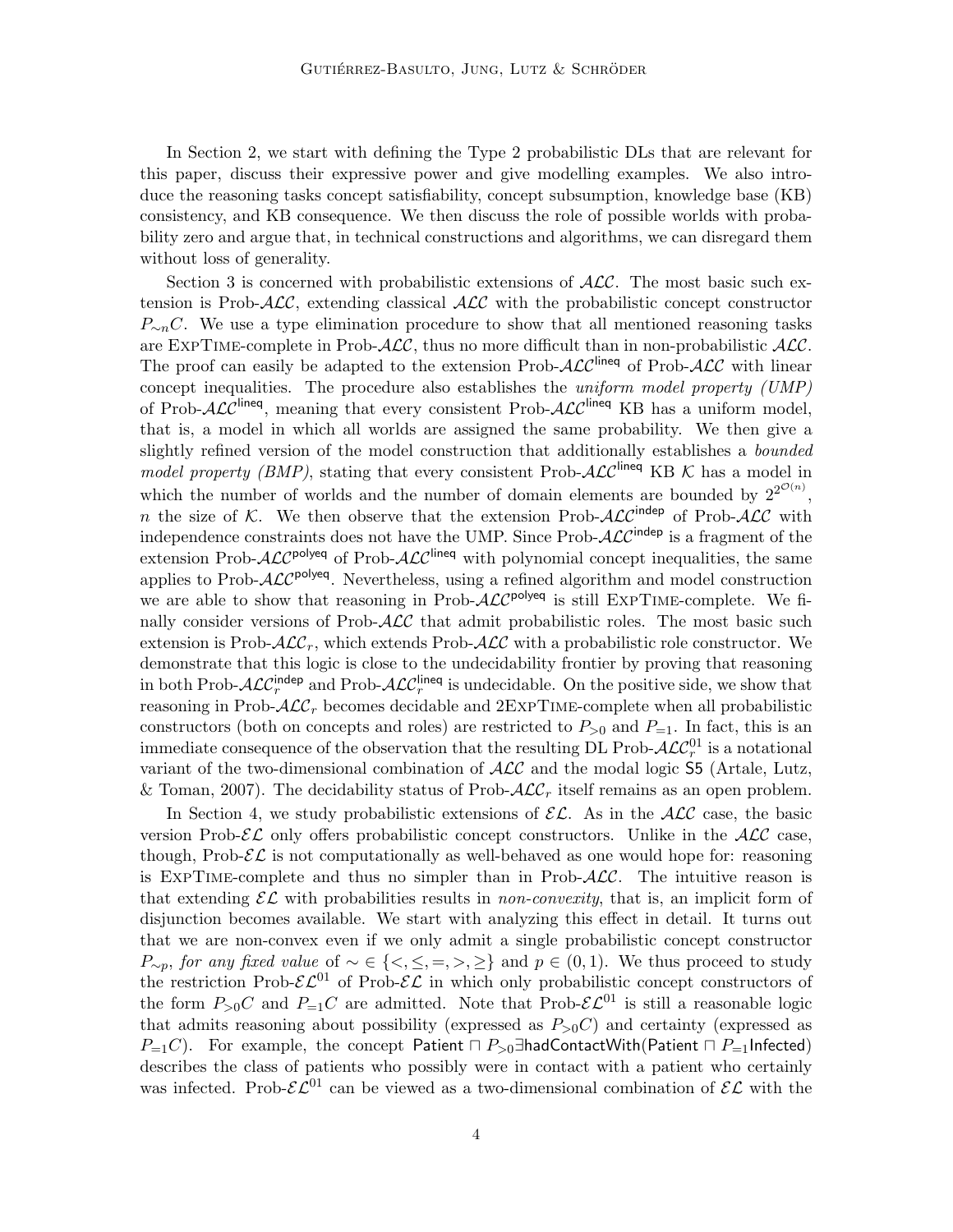conjunctive and positive fragment of the modal logic S5, in the spirit of many-dimensional modal logics (Gabbay, Kurucz, Wolter, & Zakharyaschev, 2003). We use a consequencebased procedure to prove that reasoning in Prob- $\mathcal{EL}^{01}$  is in PTIME. As the next step, we consider a different approach to lowering the complexity of Prob- $\mathcal{EL}$ , inspired by the observation that many biomedical ontologies such as SNOMED CT are *classical TBoxes*, that is, sets of concept definitions  $A \equiv D$  with A a concept name. We thus adopt this restricted form of TBox and show that, then, it sometimes becomes possible to use probabilities other than 0 and 1 without losing tractability. In fact, reasoning in  $\text{Prob-}\mathcal{EL}$  with classical TBoxes remains in PTIME when only the constructors  $P_{\sim p}$  and  $P_{=1}$  are admitted, for any single choice of  $\sim \in \{\geq, >, =\}$  and of p; surprisingly, this is not the case for  $\sim \in \{\leq, \leq\}$ . The proof again uses a consequence-based procedure. In the final part of Section 4, we extend Prob- $\mathcal{EL}^{01}$  with probabilistic roles. We show that reasoning in the resulting logic Prob- $\mathcal{EL}^{01}_r$ (with unrestricted TBoxes) is PSpace-complete and thus, while not tractable, considerably simpler than reasoning in Prob- $\mathcal{ALC}_r^{01}$ . The lower bound is established by a reduction of the word problem of deterministic, polynomially space-bounded Turing machines and the upper bound is proved by a rather subtle version of a consequence-based procedure.

We discuss related work in Section 5. Throughout the paper, we defer some proof details to the appendix. This paper is an extended and refined version of two previous conference papers (Lutz & Schröder, 2010; Gutiérrez-Basulto, Jung, Lutz, & Schröder, 2011). The approach to probabilistic DLs presented in this paper and its conference predecessors has been extended to the guarded fragment of  $FO$  (Jung, Lutz, Goncharov,  $\&$  Schröder, 2014). The non-standard reasoning tasks of computing least common subsumers and most specific concepts have been studied for an extension of Prob- $\mathcal{EL}^{01}$  (Ecke, Peñaloza, & Turhan, 2014). Moreover, the task of reading off a set of concept inclusions from a given probabilistic interpretation has been investigated for a variant of Prob- $\mathcal{ALC}$  (Kriegel, 2015). Finally, Prob- $\mathcal{ALC}$  has been used in decision making to model the background knowledge of the decision maker (Acar, 2014).

### 2. Type 2 Probabilistic DLs

We introduce the syntax and semantics of the probabilistic DLs studied in this paper, give modelling examples, and make some initial technical observations.

## 2.1 Concepts, TBoxes, ABoxes

For the rest of the paper, fix countably infinite sets  $N_c$ ,  $N_R$ , and  $N_l$  of *concept names, role* names, and *individual names*, respectively. The probabilistic DL Prob-ALC is obtained from the classical DL  $\mathcal{ALC}$  by adding a probabilistic concept constructor. More precisely, *Prob-ALC concepts* are formed according to the syntax rule<sup>2</sup>

$$
C, D ::= A \mid \neg C \mid C \sqcap D \mid \exists r.C \mid P_{\geq n}C
$$

where A ranges over  $N_c$ , C and D over concepts, r over  $N_R$ , and n over rational numbers from the interval [0, 1]. Intuitively, the probability restriction  $P_{\geq n}C$  describes the class of

<sup>2.</sup> We use a different and arguably more natural naming scheme than in the predecessor conference paper, where what we call Prob- $\mathcal{ALC}$  here would be called Prob- $\mathcal{ALC}_c$ .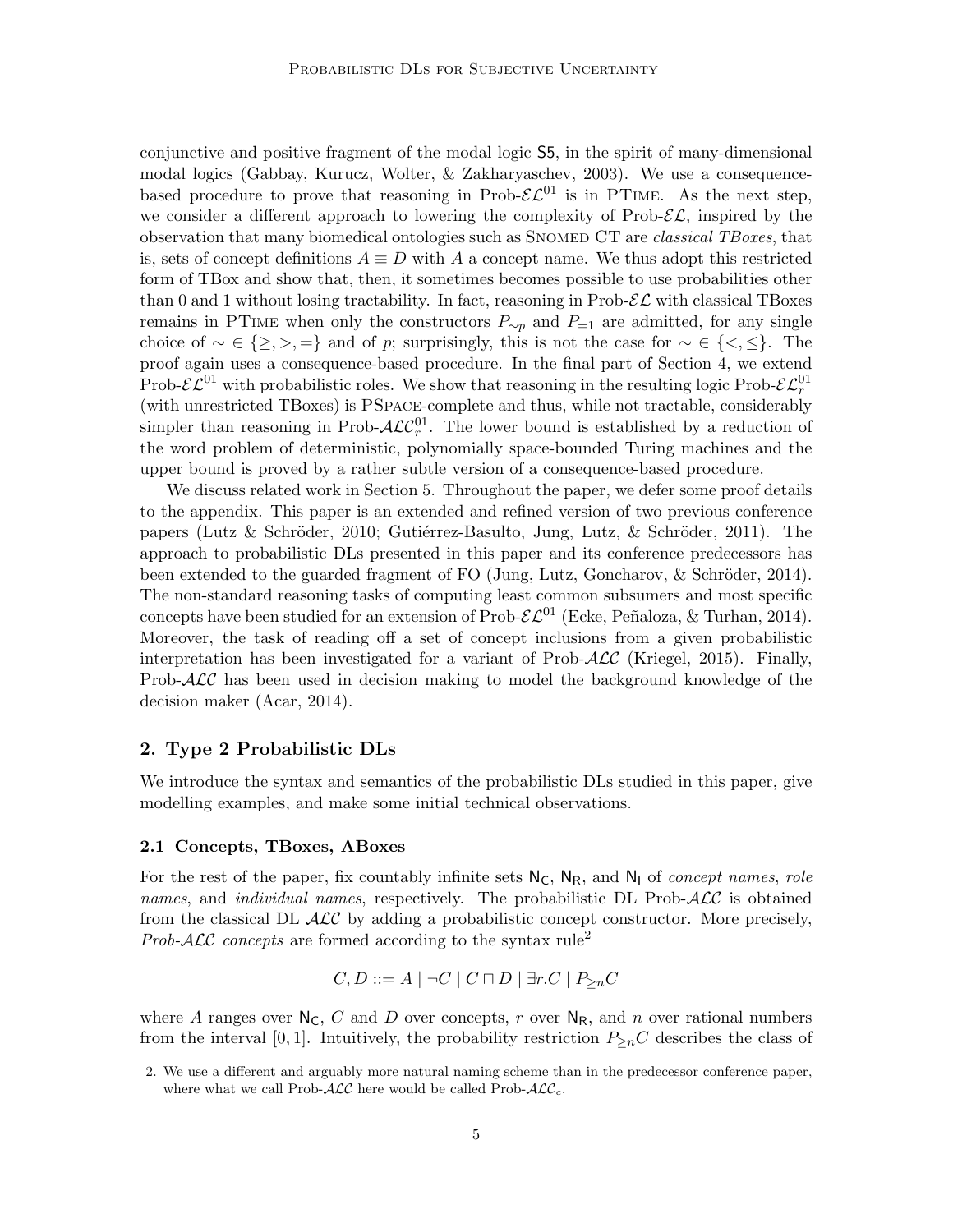objects that are believed to belong to the class  $C$  with probability (degree of belief) at least n. We use the usual abbreviations  $C \sqcup D$  for  $\neg(\neg C \sqcap \neg D)$ ,  $\forall r.C$  for  $\neg \exists r.\neg C, \top$  for  $A \sqcup \neg A$ , and  $\perp$  for  $\neg \top$ . We also introduce several additional abbreviations that are related to the probabilistic concept constructor. In particular,  $P_{\le n}C$  abbreviates  $\neg P_{\le n}C$ ,  $P_{\le n}C$ abbreviates  $P_{\geq 1-n} \neg C$ ,  $P_{\geq n}C$  abbreviates  $P_{\leq 1-n} \neg C$ , and  $P_{=n}C$  abbreviates  $P_{\geq n}C \sqcap P_{\leq n}C$ . The only reason for using rational numbers instead of real numbers in the definition of Prob- $\mathcal{ALC}$  is that the former can be finitely represented; an alternative would be to use a finitely representable subset of the real numbers such as the algebraic reals. All constructors and their names are listed in Table 2, including abbreviations.

The probabilistic DL Prob- $\mathcal{EL}$  is obtained from the classical DL  $\mathcal{EL}$  by adding the probability restrictions that can be defined in Prob- $\mathcal{ALC}$ . Prob- $\mathcal{EL}$  is thus closely related to the fragment of Prob- $\mathcal{ALC}$  in which negation is disallowed, but it is not identical to that fragment because some abbreviations that rely on negation are now included as primitive constructors (namely  $\top$  and all probability restrictions). Formally, *Prob-EL* concepts are thus formed according to the syntax rule

$$
C, D ::= \top | A | C \sqcap D | \exists r.C | P_{\sim n} C
$$

where  $\sim$  ranges over  $\{\leq, <, =, >, \geq\}$  and all other symbols range are as above.

In DLs, TBoxes are used to formalize an ontology, and ABoxes store instance data. Both in Prob-ALC and in Prob- $\mathcal{EL}$ , a TBox is a finite set of concept inclusions (CIs)  $C \sqsubseteq D$ where C and D are concepts. We sometimes write  $C \equiv D$  to abbreviate  $C \sqsubseteq D$  and  $D \sqsubseteq C$ . In some parts of the paper, we will also consider a more restricted form of TBoxes that we call a *classical TBox*. Formally, a classical TBox  $\mathcal T$  is a finite set of *concept definitions*  $A \equiv D$  where A is a concept name and D is a concept such that every concept name appears at most once on the left-hand side of a definition in  $\mathcal T$ . Sometimes, the additional assumption is made that definitions must be acyclic, but we do not require that here. Note that TBoxes do not have any probabilistic features. It would be possible to consider also TBox statements of the form  $P_{\sim n}(C \sqsubseteq D)$  expressing the degree of belief that the inclusion  $C \subseteq D$  holds with probability ∼n. Though this kind of expressive power might be useful for some applications, we do not consider it in the present paper to keep the number of logics under study manageable.

We next introduce ABoxes. In contrast to TBoxes, we deviate from the classical case and add probabilistic features. This is important for applications in which the data comes from noisy or untrusted data sources. A Prob- $\mathcal{ALC}$  ABox is an expression formed according to the rule

$$
\mathcal{A} ::= C(a) | r(a, b) | \neg \mathcal{A} | \mathcal{A} \land \mathcal{A}' | P_{\geq n} \mathcal{A}
$$

where C, r, and n have the same ranges as above, a, b range over  $N_1$ , and  $A$ ,  $A'$  range over Prob-ALC ABoxes. Abbreviations  $P_{\sim n}A$  for  $\sim \in \{\leq, <, =, >\}$  are defined in the same way as for concepts. A knowledge base (KB) is a pair  $\mathcal{K} = (\mathcal{T}, \mathcal{A})$  with  $\mathcal{T}$  a TBox and  $\mathcal{A}$  an ABox. Note that, in non-probabilistic DLs, ABoxes are normally sets of assertions  $C(a)$  and  $r(a, b)$ . In our definition, we add conjunction and negation as ABox constructors in order to support, for example, speaking about joint probabilities of classical ABox assertions, as in  $P_{\geq 0,1}(r(a,b) \wedge B(b))$ . It will become clear when the semantics is defined that we do not assume probabilistic independence of ABox assertions, and thus joint probabilities cannot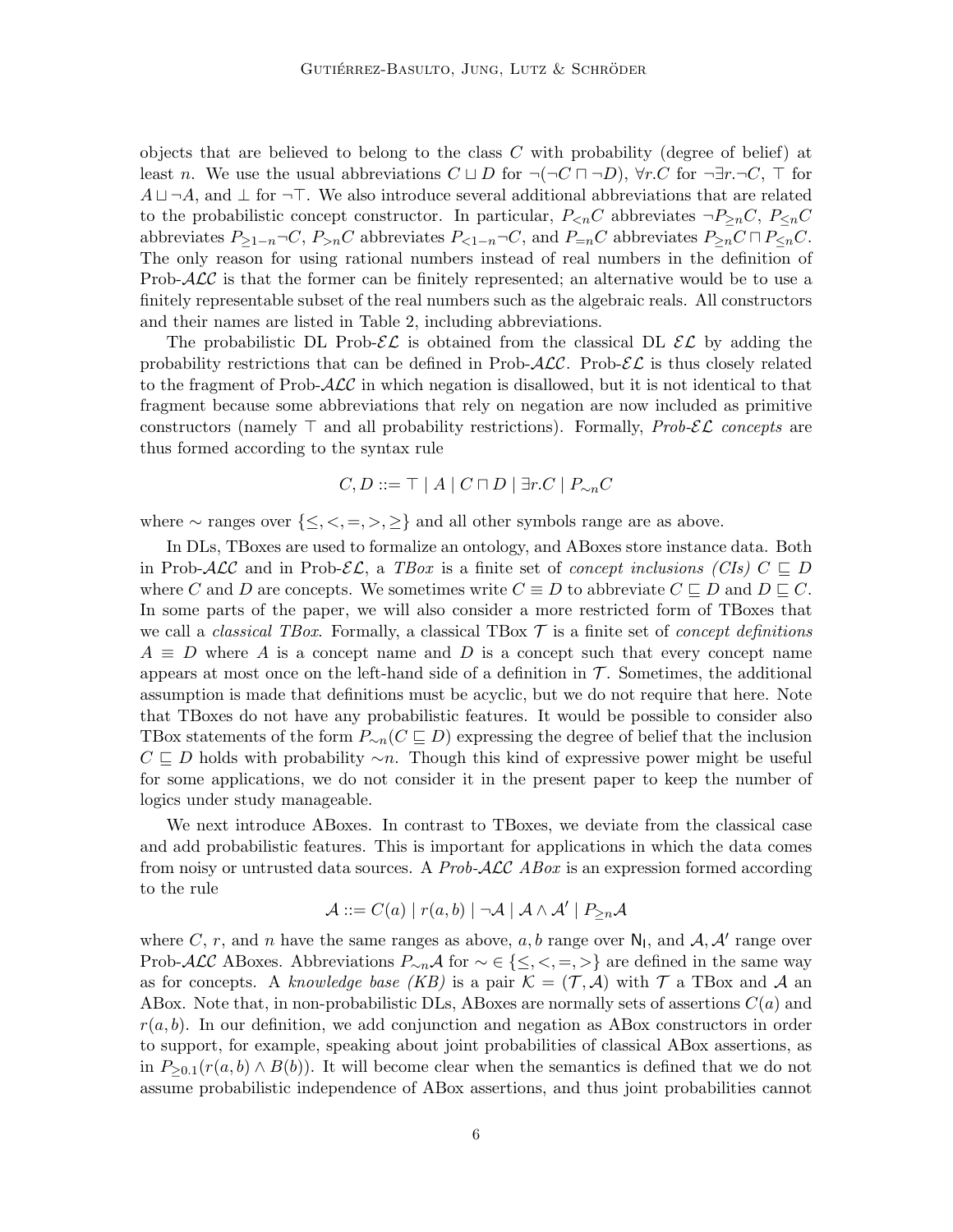| Name                    | Syntax           | Semantics                                                                                                                                                                                                            |
|-------------------------|------------------|----------------------------------------------------------------------------------------------------------------------------------------------------------------------------------------------------------------------|
| concept name            | A                | $A^{\mathcal{I},w}$                                                                                                                                                                                                  |
| role name               | $\boldsymbol{r}$ | $r^{\mathcal{I},w}$                                                                                                                                                                                                  |
| top                     |                  | $\Lambda^{\mathcal{I}}$                                                                                                                                                                                              |
| bottom                  |                  | Ø                                                                                                                                                                                                                    |
| negation                |                  | $\left. \begin{array}{c} \neg C \\ \neg C \sqcap D \end{array} \right\vert \left. \begin{array}{c} \Delta^{\mathcal{I}} \setminus C^{\mathcal{I},w} \\ C^{\mathcal{I},w} \cap D^{\mathcal{I},w} \end{array} \right.$ |
| conjunction             |                  |                                                                                                                                                                                                                      |
| disjunction             | $C \sqcup D$     | $C^{\mathcal{I},w} \cup D^{\mathcal{I},w}$                                                                                                                                                                           |
| existential restriction |                  | $\exists r.C \mid \{d \in \Delta^{\mathcal{I}} \mid \exists e \in C^{\mathcal{I},w} \text{ with } (d,e) \in r^{\mathcal{I},w}\}\$                                                                                    |
| value restriction       |                  | $\forall r.C \mid \{d \in \Delta^{\mathcal{I}} \mid \forall e \in \Delta^{\mathcal{I}} : (d,e) \in r^{\mathcal{I},w} \Rightarrow e \in C^{\mathcal{I},w}\}\$                                                         |
| probability restriction |                  | $P_{\geq n}C \mid \{d \in \Delta^{\mathcal{I}} \mid p_d^{\mathcal{I}}(C) \geq n\}$                                                                                                                                   |

Table 2: Syntax and semantics of Prob-ALC concept constructors

just be calculated from atomic ones. In Prob- $\mathcal{EL}$ , we want to disallow negation also in ABoxes. Thus, a *Prob-EL ABox* is an expression formed according to the rule

$$
\mathcal{A} ::= C(a) | r(a, b) | \mathcal{A} \wedge \mathcal{A}' | P_{\sim n} \mathcal{A}
$$

where all symbol ranges are as expected. We will generally drop the 'Prob- $\mathcal{ALC}$ ' and 'Prob- $\mathcal{EL}$  qualifications and speak only of an ABox as it shall always be clear from the context which version we refer to. We will use  $\text{Ind}(\mathcal{A})$  to denote the set of individual names that occur in the ABox A.

For any syntactic object O such as a concept, a TBox, and an ABox, we use  $|O|$  to denote the number of symbols needed to write O where concept names, role names, and individual names count as one and probability values are encoded in binary.

### 2.2 Semantics

The semantics of classical DLs such as  $\mathcal{ALC}$  is based on interpretations  $\mathcal{I} = (\Delta^{\mathcal{I}}, \cdot^{\mathcal{I}})$ , where  $\Delta^{\mathcal{I}}$  is a non-empty set called the *domain* and  $\cdot^{\mathcal{I}}$  is an *interpretation function* that maps each  $A \in \mathsf{N}_{\mathsf{C}}$  to a subset  $A^{\mathcal{I}} \subseteq \Delta^{\mathcal{I}}$ , each  $r \in \mathsf{N}_{\mathsf{R}}$  to a subset  $r^{\mathcal{I}} \subseteq \Delta^{\mathcal{I}} \times \Delta^{\mathcal{I}}$ , and each  $a \in \mathsf{N}_1$  to an element  $a^{\mathcal{I}} \in \Delta^{\mathcal{I},3}$  We refer the reader to (Baader et al., 2003) for more information about the classical case. To provide a semantics for Type 2 probabilistic DLs, we generalize such classical interpretations to probabilistic interpretations, in analogy to Halpern's generalization of FO structures to Type 2 probabilistic FO structures (Halpern, 1990). As explained in detail in the introduction, this type of semantics is highly appropriate for representing the uncertain aspects of concepts from the application domain.

A probabilistic interpretation takes the form

$$
\mathcal{I} = (\Delta^{\mathcal{I}}, W, (\mathcal{I}_w)_{w \in W}, \mu)
$$

<sup>3.</sup> The unique name assumption is not made, but would not change any of the results in this paper.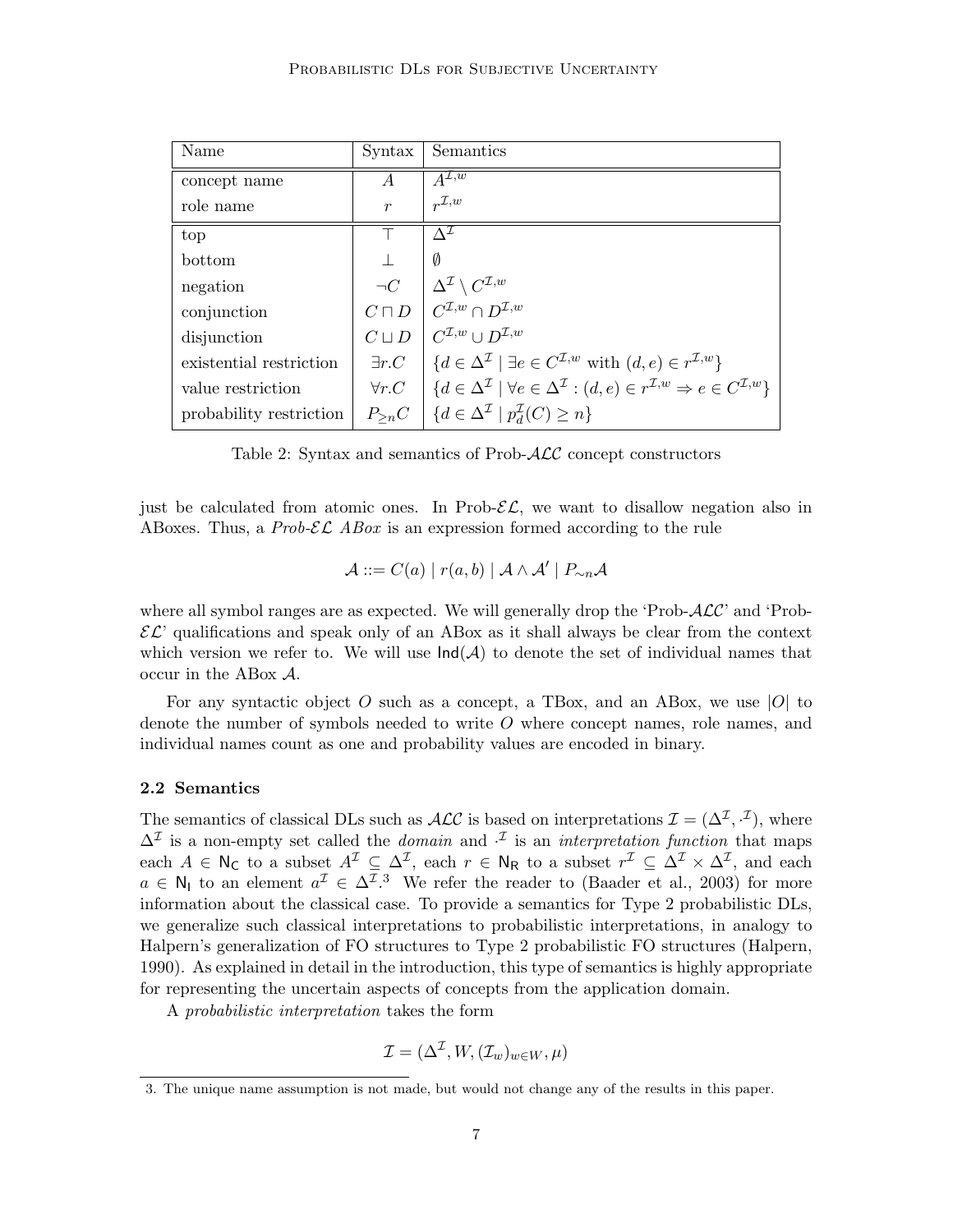where  $\Delta^{\mathcal{I}}$  is the (non-empty) domain, W a non-empty set of *possible worlds*,  $\mu$  a discrete probability distribution on  $W$  (i.e., one that is defined on all subsets of  $W$ , and hence has countable support), and for each  $w \in W$ ,  $\mathcal{I}_w$  is a classical DL interpretation with domain  $\Delta^{\mathcal{I}}$  such that  $a^{\mathcal{I}_w} = a^{\mathcal{I}_{w'}}$  for all  $a \in \mathsf{N}_1$  and  $w, w' \in W$ . Since  $a^{\mathcal{I}_w}$  does not depend on  $w$ , we write only  $a^{\mathcal{I}}$ . Given a probabilistic interpretation  $\mathcal{I}$ , we define the following simultaneously by mutual recursion:

- 1. the extension  $C^{\mathcal{I},w}$  or  $C^{\mathcal{I}_w}$  of a concept C in a world w, and
- 2. the *probability*  $p_d^{\mathcal{I}}(C)$  of  $d \in \Delta^{\mathcal{I}}$  being a C.

While the recursive cases for Point 1 are given in Table 2, the case for Point 2 is as follows:

$$
p_d^{\mathcal{I}}(C) = \mu(\{w \in W \mid d \in C^{\mathcal{I},w}\}).
$$

For the reader's convenience, Table 2 lists the semantics also of the concept constructors that were introduced only as abbreviations.

Via the probability function  $p^{\mathcal{I}}$ , a probabilistic interpretation assigns a probabilistic semantics to concepts. The elements of  $W$  are the worlds that are considered possible and  $\mu(w)$  is the subjective belief in w being identical to the actual world. By definition,  $p_d^{\mathcal{I}}(C)$ thus expresses the subjective belief in  $d$  being an instance of  $C$ , which replaces the two definitive cases for classical DL interpretations  $\mathcal I$  where  $d$  either is an instance of  $C$  (when  $d \in C^{\mathcal{I}}$  or d is not an instance of C (when  $d \notin C^{\mathcal{I}}$ ).

The semantics of TBoxes is defined as in the classical case, but taking into account the fact that we have several possible worlds (which should all respect the domain knowledge in the TBox). A probabilistic interpretation I satisfies a concept inclusion  $C \subseteq D$  (written  $\mathcal{I} \models C \sqsubseteq D$ ) if  $C^{\mathcal{I},w} \subseteq D^{\mathcal{I},w}$  for every world w of  $\mathcal{I}$ . It is a model of a TBox  $\mathcal{T}$  if it satisfies all concept inclusions in  $\mathcal{T}$ .

Let  $\mathcal I$  be a probabilistic interpretation. To give a semantics to ABoxes, we use mutual recursion to define the following:

1. a relation " $\models$ " that defines when a world w of I satisfies A (written I,  $w \models A$ ) and

2. the probability  $p^{\mathcal{I}}(\mathcal{A})$  that  $\mathcal A$  is satisfied in a world w.

The recursive cases for Point 1 are given in Table 3 and the case for Point 2 is

$$
p^{\mathcal{I}}(\mathcal{A}) = \mu(\{w \in W \mid \mathcal{I}, w \models \mathcal{A}\}).
$$

Note that the syntactically distinct ABox assertions  $(P_{\sim n}C)(a)$  and  $P_{\sim n}(C(a))$  are semantically equivalent, so that we shall not distinguish them in the sequel. This allows us to simply write  $P_{\sim n}C(a)$ . We say that *I* is a *model* of *A* if  $I, w \models A$  for some world w. It is a model of a knowledge base  $\mathcal{K} = (\mathcal{T}, \mathcal{A})$  if it is a model of both  $\mathcal{T}$  and  $\mathcal{A}$ .

Note that, while a TBox  $\mathcal T$  must be satisfied in all worlds of a probabilistic interpretation I for I to be a model of T, for an ABox A it suffices to be satisfied in only a *single* world. We believe that this is a natural generalization of the classical semantics. In fact, the most basic decision problem for knowledge bases is consistency, the question whether a given KB has a model. This can be viewed as a satisfiability problem and, from this perspective, our definition of a model of an ABox is in line with Halpern's definition of satisfiability in probabilistic FO. To express that an ABox  $A$  is true with certainty, we can simply write  $P_{=1}A$ .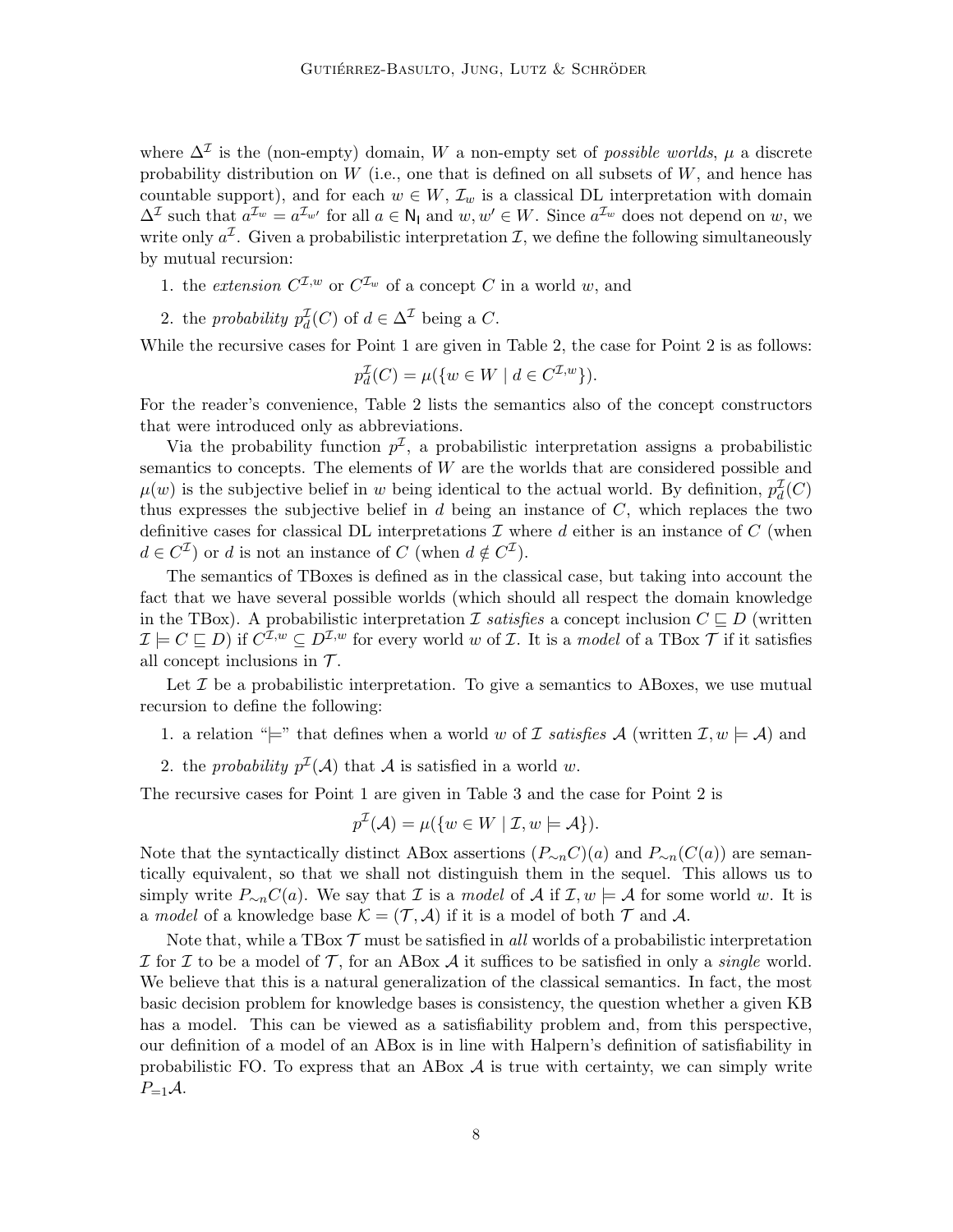| $\mathcal{I}, w \models C(a)$                                                              | iff $a^{\mathcal{I}} \in C^{\mathcal{I},w}$                                        |
|--------------------------------------------------------------------------------------------|------------------------------------------------------------------------------------|
| $\mathcal{I}, w \models r(a, b)$                                                           | iff $(a^{\mathcal{I}}, b^{\mathcal{I}}) \in r^{\mathcal{I},w}$                     |
| $\mathcal{I}, w \models \neg \mathcal{A}$                                                  | iff $\mathcal{I}, w \not\models \mathcal{A}$                                       |
| $\mathcal{I}, w \models \mathcal{A} \wedge \mathcal{A}'$                                   | iff $\mathcal{I}, w \models \mathcal{A}$ and $\mathcal{I}, w \models \mathcal{A}'$ |
| $\mathcal{I}, w \models P_{\geq n}(\mathcal{A})$ iff $p^{\mathcal{I}}(\mathcal{A}) \geq n$ |                                                                                    |

Table 3: Semantics of ABoxes

## 2.3 Examples

We illustrate how Type 2 probabilistic DLs can be used to model medical knowledge, revisiting some of the example classes from SNOMED CT mentioned in the introduction. For example, the class '*probable tubo-ovarian abscess*' (Bodenreider, Smith, & Burgun, 2004) can be modelled in Prob- $\mathcal{ALC}$  as a concept of the form

## $P_{\geq \alpha}$ TuboOvarianAbscess

which describes findings that are a tubo-ovarian abscess with probability at least  $\alpha$ . As a concrete value for  $\alpha$ , one would choose a suitable threshold such as 0.75 or 0.9. We note that this concept is not subsumed by TuboOvarianAbscess, reflecting that a probable tubo-ovarian abscess needs not actually be a tubo-ovarian abscess. If we focus on patients instead of on findings, we could use the concept

 $\exists$ hasAbnormality. $P_{\geq \alpha}$ TuboOvarianAbscess,

to describe patients who have an abnormality (e.g. a sonographic irregularity) that is a tubo-ovarian abscess with probability at least  $\alpha$ , and the concept

## $P_{\geq \alpha}$ ∃hasAbnormality.TuboOvarianAbscess,

to describe patients who have a tubo-ovarian abscess with probability at least  $\alpha$  and otherwise do not necessarily have any abnormality. It is interesting to note that uncertain diagnoses may well have definite consequences. For example, Lyme disease is typically treated with antibiotics even when the diagnosis is not entirely certain, due to the combination of the graveness of the disease and the difficulty of diagnosing it with certainty. This is modelled by the following concept inclusion:

 $P_{\geq 0.8}$ ∃hasDisease.LymeDisease  $\sqsubseteq$  ∃recommendedTreatment.Antibiotic

Taking up an example mentioned by Bodenreider et al. (2004), we can formalize the SNOMED CT concept 'basal cell tumour, uncertain whether benign or malignant', as

## BasalCellTumour  $\Box$  ∃hasStatus.( $P_{\geq \alpha}$ Benign  $\Box$   $P_{\alpha}$ Malignant).

where  $\alpha$  is a threshold probability indicating reasonable possibilities, such as  $\alpha = 0.1$ . As noted in the introduction, uncertainty of instance data is ubiquitous in medicine. Consider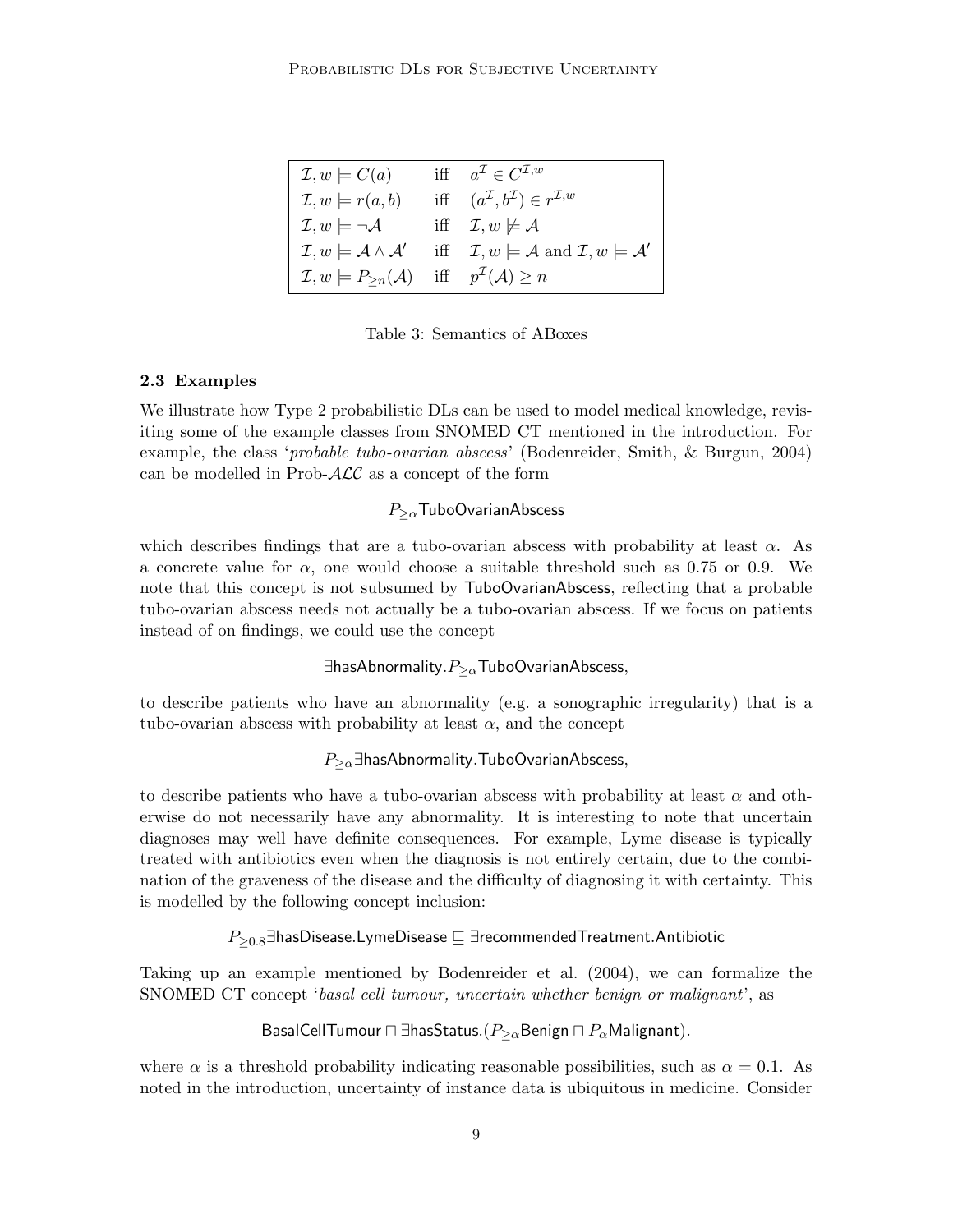for example a scenario where patient John exhibits fatigue symptoms. Since fatigue is an unspecific symptom of Lyme disease, we may model this by an ABox such as

 $P_{=1}$ Fatigue(s1) ∧  $P_{=1}$ hasSymptom(John, s1) ∧  $P_{\geq 0.1}$ ∃hasCause. LymeDisease(s1).

If, however, John additionally exhibits unclear fever, which is also unspecifically related to Lyme disease, then one will be more inclined to attribute also John's fatigue to the suspected case of Lyme disease, so we could use an ABox such as

$$
P_{=1}\textsf{Fatigue(s1)} \land P_{=1}\textsf{hasSymptom(John,s1)} \land P_{=1}\textsf{Fever(s2)} \land P_{=1}\textsf{hasSymptom(John,s2)} \land P_{\geq 0.2}(C(\textsf{s1})) \land P_{\geq 0.3}(C(\textsf{s2})) \land P_{\geq 0.15}(C(\textsf{s1}) \sqcap C(\textsf{s2}))
$$

where, for readability, we abbreviate  $C = \exists$ hasCause. LymeDisease. Note that the ABox additionally indicates that the attributions of the two symptoms to Lyme disease are not independent: the lower bound on their joint probability is higher than the product of the lower bounds on the individual probabilities.

The standard translation from  $\mathcal{ALC}$  to FO, as described for example in (Baader et al., 2003), can be extended to a translation from Prob- $\mathcal{ALC}$  to Type 2 probabilistic FO in a straightforward way. Type 2 probabilistic FO is interpreted over structures that strongly resemble our probabilistic interpretations, except that worlds index FO structures instead of DL interpretations. The syntax of Type 2 probabilistic FO admits real-valued terms of the form  $w(\phi)$  where  $\phi$  is a formula, denoting the subjective probability that  $\phi$  is satisfied (by the given valuation). Concepts  $P_{\geq n}C$  are then translated to the probabilistic FO formula  $w(C^{\#}(x)) \geq n$ , where  $C^{\#}(x)$  is the standard translation of C with free variable x. For example, the concept related to basal cell tumours above translates to

BasalCellTumour $(x) \wedge \exists y$  (hasStatus $(x, y) \wedge w$ (Benign $(y) > \alpha \wedge w$ (Malignant $(y) > \alpha$ ).

The translation of TBoxes and probabilistic ABoxes is just as simple and left to the reader.

### 2.4 Reasoning Tasks

A concept C is *satisfiable w.r.t.* a TBox  $\mathcal T$  if there is a model  $\mathcal I$  of  $\mathcal T$  and a world w such that  $C^{\mathcal{I},w}\neq\emptyset$ . Note that this is in line with the definition of a model of an ABox, where we also demand that the ABox is satisfied in at least one world. A concept  $C$  is subsumed by a concept D w.r.t. a TBox T, denoted  $\mathcal{T} \models C \sqsubseteq D$ , if for all models  $\mathcal{I}$  of T and worlds w, we have  $C^{\mathcal{I},w} \subseteq D^{\mathcal{I},w}$ . A knowledge base K is *consistent* if it has a model. An ABox A' is a consequence of a knowledge base  $\mathcal{K} = (\mathcal{T}, \mathcal{A})$ , written  $\mathcal{K} \models \mathcal{A}'$ , if for every model  $\mathcal{I}$  of  $\mathcal{K}$ and world w with  $\mathcal{I}, w \models \mathcal{A}$ , we have  $\mathcal{I}, w \models \mathcal{A}'$ .

The four notions just introduced give rise to the decision problems concept satisfiability, concept subsumption, KB consistency, and KB consequence in an obvious way. For example, KB consequence is the problem to decide, given as input a knowledge base  $K$  and an ABox  $\mathcal{A}'$ , whether  $\mathcal{K} \models \mathcal{A}'$ . On first sight, KB consequence might seem to be a slightly unusual reasoning problem. In classical DLs, it is more common to consider instance checking, which is the restriction of KB consequence to ABoxes of the form  $C(a)$ . Given that we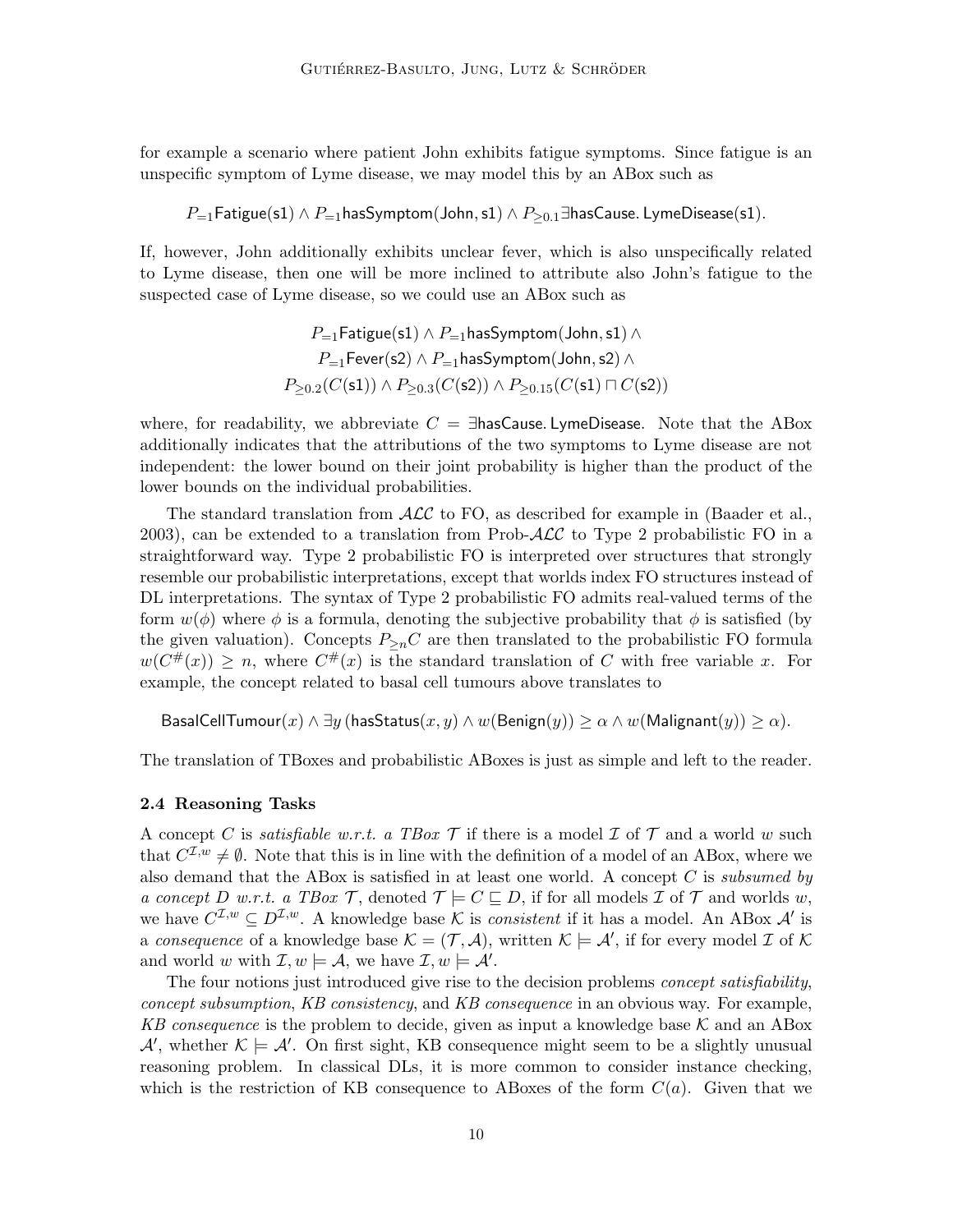allow probabilistic and Boolean constructors in the ABox, though, KB consequence is a natural generalization of instance checking.

In Prob-ALC (and its extensions introduced below), concept satisfiability and concept non-subsumption can be reduced to each other in polynomial time and the same is true for KB consistency and KB non-consequence. For example, we have  $\mathcal{K} \models \mathcal{A}'$  where  $\mathcal{K} = (\mathcal{T}, \mathcal{A})$ if the KB  $(\mathcal{T}, \mathcal{A} \wedge \neg \mathcal{A}')$  is inconsistent. Moreover, concept satisfiability and subsumption can be reduced in polynomial time to KB consistency and KB consequence. For Prob- $\mathcal{ALC}$ , we will thus typically state lower complexity bounds for concept satisfiability and upper bounds for KB consistency to achieve maximum generality.

In classical  $\mathcal{EL}$ , concept satisfiability and KB consistency are trivial since every concept is satisfiable w.r.t. every TBox and every KB is consistent. This is not the case in Prob- $\mathcal{EL}$ , even if we use only a single probabilistic operator; e.g. the concept  $P_{\leq 0.5}A \cap P_{\leq 0.5}P_{\leq 0.5}A$  is unsatisfiable. As a consequence, concept subsumption and concept satisfiability are again mutually reducible in polynomial time:  $\mathcal{T} \models C \sqsubseteq D$  iff  $C \sqcap A$  is unsatisfiable w.r.t.  $\mathcal{T} \cup \{A \sqcap A\}$  $D \sqsubseteq \perp$  where A is a fresh concept name and  $\perp$  abbreviates an unsatisfiable concept, and C is satisfiable w.r.t. T iff  $\mathcal{T} \not\models C \sqsubseteq \bot$ . Throughout the paper, though, we will often restrict the available comparisons  $\sim \in \{\leq, <, =, >, \geq\}$  and concrete probability values in Prob- $\mathcal{EL}$ ; for example, Prob- $\mathcal{EL}^{01}$  is the fragment of Prob- $\mathcal{EL}$  that admits only the probability restrictions  $P_{>0}A$  and  $P_{=1}A$ . This fragment behaves like classical  $\mathcal{EL}$  in the sense that concept satisfiability and KB consistency are trivial.

#### 2.5 Language Extensions

We introduce and discuss several natural extensions of the basic probabilistic DLs Prob- $\mathcal{ALC}$  and Prob- $\mathcal{EL}$  that are studied in this paper. All extensions can easily be translated to Type 2 probabilistic FO.

#### 2.5.1 Probabilistic Roles

Instead of restricting the application of probabilistic constructors to concepts, one can also allow their application to roles. In the corresponding extension  $Prob\text{-}ALC_r$  of Prob- $ALC$ , the concept formation rule has the additional case  $\exists P_{\sim n}r.C$  where  $\sim$  ranges over  $\{\leq,\leq,\equiv\}$ , >, ≥}. The concept  $\exists P_{\sim n}r.C$  combines an existential restriction with the application of the probabilistic constructor  $P_{\sim n}$  to the role name r. Similarly as for probabilistic concepts, we use  $\forall P_{\sim n}r.C$  as an abbreviation for  $\neg \exists P_{\sim n}r.\neg C$ . In contrast to the case of probabilistic concepts, it is not possible to define the other incarnations of  $\exists P_{\sim n}r.C$  in terms of  $\exists P_{\geq n}r.C$ and thus we introduce five primitive constructors, one for each  $\sim \in \{ \leq, \lt, , =, \gt, \geq \}.$ 

To give a semantics for  $Prob\text{-}A\mathcal{LC}_r$  concepts, we define the following simultaneously by mutual recursion:

- 1. the extension  $C^{\mathcal{I},w}$  or  $C^{\mathcal{I},w}$  of a concept C in a world w,
- 2. the *probability*  $p_d^{\mathcal{I}}(C)$  of  $d \in \Delta^{\mathcal{I}}$  being a C, and
- 3. the *probability*  $p_{d,e}^{\mathcal{I}}(r)$  that  $d, e \in \Delta^{\mathcal{I}}$  are related by r.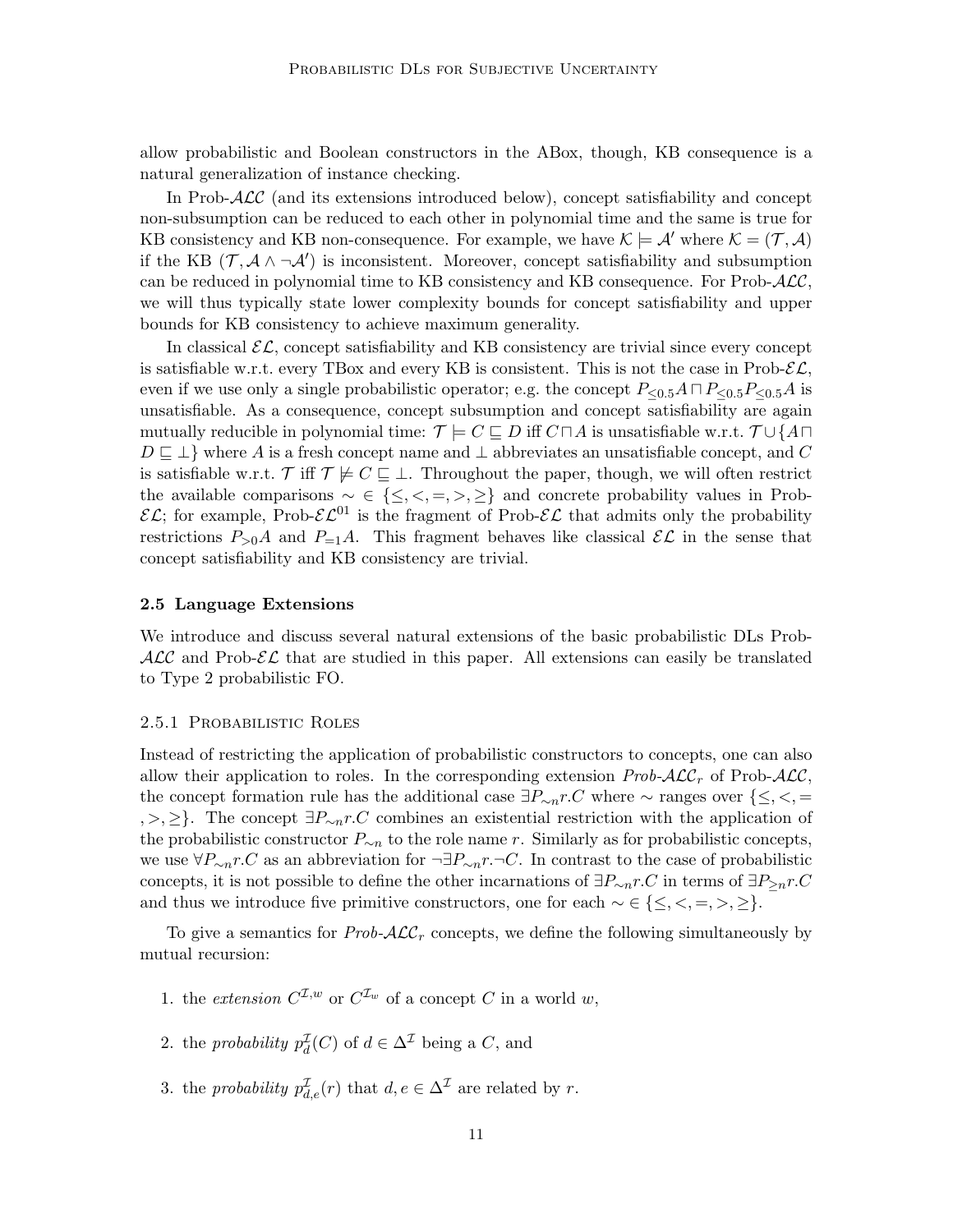The definitions for Points 1 and 2 are as for Prob- $\mathcal{ALC}$  except that, in Point 1, the semantics of the additional concept constructors is given by the following clause:

$$
(\exists P_{\sim n}r.C)^{\mathcal{I},w} = \{d \in \Delta^{\mathcal{I}} \mid \exists e \in C^{\mathcal{I},w} : p_{d,e}^{\mathcal{I}}(r) \sim n\}
$$

For Point 3, we set

$$
p_{d,e}^{\mathcal{I}}(r) = \mu(\{w \in W \mid (d,e) \in r^{\mathcal{I},w}\}).
$$

To give an example for Prob- $\mathcal{ALC}_r$ , consider the SNOMED CT class 'natural death with probable cause suspected'. We interpret this class as expressing two properties: on the one hand, there is at least one cause that is considered probable, and on the other hand, no cause is certain. Using probabilistic roles, we can model this as the concept

NaturalDeath  $\Box \exists P_{\geq \alpha}$ hasCause. $\top \Box \neg \exists P_{\geq \beta}$ hasCause. $\top$ 

expressing that there is some (unspecified) phenomenon which is believed to be the cause of death with probability at least  $\alpha$ , but nothing is believed to be the cause of death with probability more than  $\beta$ , where  $\alpha > 0$  and  $\beta < 1$  are suitable chosen thresholds that satisfy  $\alpha < \beta$ .

#### 2.5.2 Linear and Polynomial Inequalities as Concepts and ABoxes

In contrast to Prob- $\mathcal{ALC}$  as introduced above, Type 2 probabilistic FO admits the formation of unrestricted linear and polynomial inequalities over probabilities. This inspires the extensions Prob- $\text{ALC}^{\text{lineq}}$  and Prob- $\text{ALC}^{\text{polyeq}}$  of Prob- $\text{ALC}$ , in which (i) concepts  $P_{\ge n}C$  are replaced with linear (resp. polynomial) inequalities  $\mathcal E$  over expressions  $P(C)$ , C a concept, called *concept inequalities*; and (ii) ABoxes  $P_{\geq n}(\mathcal{A})$  are replaced with linear (resp. polynomial) inequalities  $\mathcal E$  over expressions  $P(\mathcal A)$ ,  $\mathcal A$  an ABox, called ABox inequalities. The semantics of a concept inequality  $\mathcal E$  is that  $\mathcal E^{\mathcal I,w}$  contains precisely those  $d\in\Delta^\mathcal I$  such that the inequality  $\mathcal E$  is satisfied when each  $P(C)$  in it is replaced by  $p_d^{\mathcal I}(C)$ . The semantics of ABox inequalities is defined analogously. In all inequalities, we allow strict comparisons via " $\lt$ " as well as non-strict comparisons via " $\leq$ ". In extension of our earlier policy, we regard an ABox assertion of the form  $\mathcal{E}(a)$  with  $\mathcal E$  a concept inequality as an ABox inequality when convenient. For example,  $P(A) > P(B)(a)$  is regarded as  $P(A(a)) > P(B(a))$ .

To illustrate the use of linear inequalities, we make a brief detour to qualitative reasoning about probabilities. There are a number of different proposals, of which we consider two. First, Gärdenfors (1975) considers a logic with a binary operator 'more probable than'. This can be captured in Prob- $\mathcal{ALC}^{\text{linear}}$  since 'more probably being a C than a D' corresponds to the linear concept inequality  $P(C) > P(D)$ . Second, Herzig (2003) proposes an operator 'more probably than not', i.e., the probability of an event is higher than its complement. In Prob-ALC<sup>lineq</sup>, this can be expressed as  $P(C) > P(\neg C)$ . We note that, in general, there is no consensus as to whether subjective probabilities in medical ontologies should be represented quantitatively as in the previous section or qualitatively, e.g., by defining a 'probable tubo-ovarian abscess' as

$$
P(\text{TuboOvarianAbscess}) > c \cdot P(\neg \text{TuboOvarianAbscess})
$$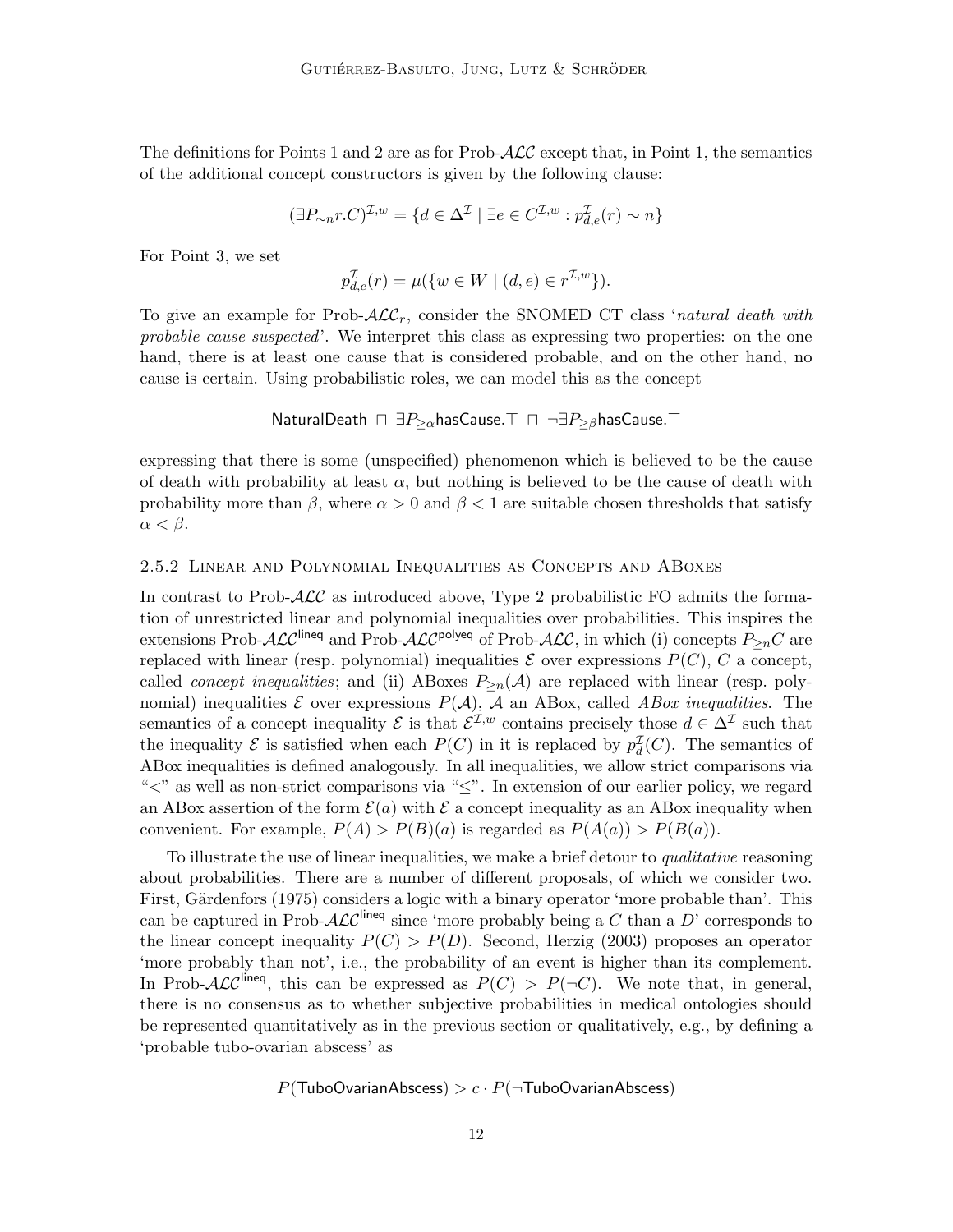for some constant  $c$  (a generalization of Herzig's approach). It may depend on the concrete application which modelling is more appropriate; we note that  $\text{Prob-}\mathcal{ALC}^{\text{lineq}}$  and Prob- $ALC^{polyeq}$  support both views.

Linear inequalities can also be used to express conditional probabilities. For example, a concept constructor for conditional probabilities  $P_{\sim n}(C|D)$ , with ~∈ {≤, <, =, >, ≥}, can be expressed as the linear concept inequality  $P(C \sqcap D) \sim n \cdot p(D)$ .

Polynomial inequalities are strictly more expressive than linear ones. In particular, they capture several kinds of independence constraints, as discussed in the following.

#### 2.5.3 Independence Constraints

The semantics of Prob- $\mathcal{ALC}$  has no built-in independence of probabilistic events. For example, although one might expect that the ABox

$$
P_{\geq 0.5}
$$
NearSighted(John)  $\land$   $P_{\geq 0.5}$ Vegetarian(John)

has the consequence  $P_{\geq 0.25}$ (NearSighted  $\sqcap$  Vegetarian)(John) since the two involved events are intuitively independent, it is not hard to see that the semantics of Prob- $\mathcal{ALC}$  does not support such a deduction. Polynomial inequalities make it possible to add independence constraints. For example, we can obtain the desired consequence in the example above when we add the TBox statement  $\top \sqsubseteq C$ , where C is the polynomial concept inequality

 $P(\text{NearSighted } \sqcap \text{Vegetarian}) = P(\text{NearSighted}) \cdot P(\text{Vegetarian}).$ 

For use in lower bounds and other negative results, we single out a particular and very simple form of independence constraint as follows.

We use Prob- $\mathcal{ALC}^{\text{indep}}$  to denote the extension of Prob- $\mathcal{ALC}$  obtained by admitting binary independence constraints of the form  $\mathsf{indep}(C, D)$  in the TBox, with  $C, D$  concepts. An interpretation  $\mathcal I$  satisfies indep $(C, D)$  if for all  $d \in \Delta^{\mathcal I}$ , we have  $p_d^{\mathcal I}(C) \cdot p_d^{\mathcal I}(D) = p_d^{\mathcal I}(C \sqcap D)$ .

Note that these independence constraints are strictly weaker than polynomial inequalities. For example, the latter also allow to express independence of more than two events.

#### 2.6 Worlds with Probability Zero

Probabilistic interpretations may contain worlds with probability 0 which represent situations that are infinitely improbable, but not impossible per se. The presence or absence of such worlds has an impact on the reasoning problems studied in this paper; for example, the concept  $A \sqcap P_{=1} \neg A$  is satisfiable w.r.t. the empty TBox when worlds of probability zero are admitted, but not otherwise. It depends on the intended application whether or not the presence of probability 0 worlds is desired or not. For computational purposes, however, it is more convenient to assume that all worlds have positive probability. We show that this can be done without loss of generality.

A probabilistic interpretation *I* is *positive* if  $\mu(w) > 0$  for all worlds w of *I*. This gives rise to positive versions of the introduced reasoning problems concept satisfiability, concept subsumption, KB consistency, and KB consequence in a straightforward way. For example, positive KB consequence is the problem to decide, given a KB  $\mathcal{K} = (\mathcal{T}, \mathcal{A})$  and an ABox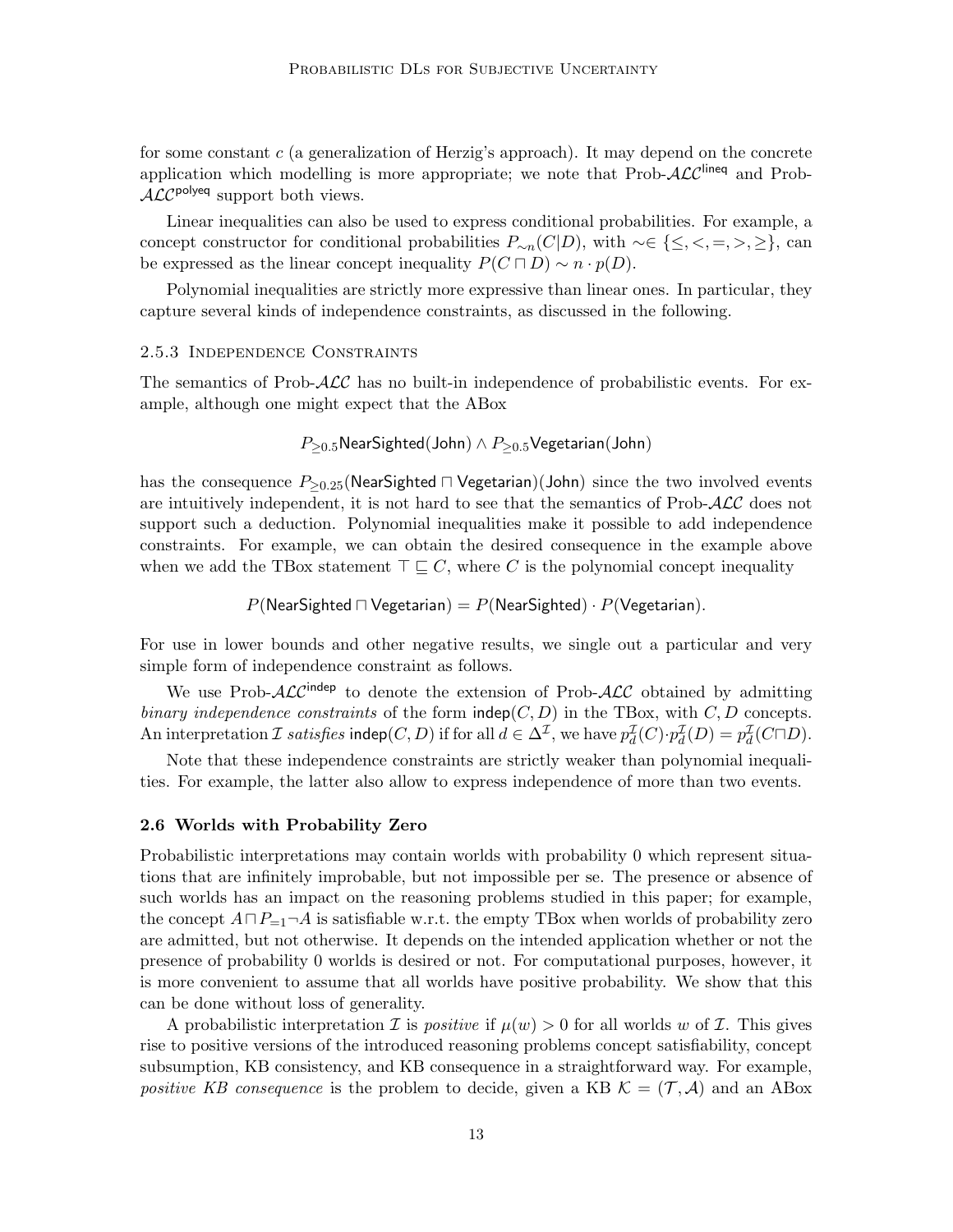A', whether  $\mathcal{K} \models^+ \mathcal{A}$ , that is, whether for every positive model  $\mathcal{I}$  of  $\mathcal{K}$  and world w with  $\mathcal{I}, w \models \mathcal{A}, \text{ we have } \mathcal{I}, w \models \mathcal{A}'.$ 

For all of the reasoning problems and all of the probabilistic DLs considered in this paper, the positive version can be reduced in polynomial time to the unrestricted version and vice versa. As an example, we consider KB consequence in Prob-ALC.

**Lemma 1.** In Prob-ALC, KB consequence and positive KB consequence are polynomially reducible to each other.

Proof. The reduction of positive KB consequence to KB consequence is by the observation that  $\mathcal{K} = (\mathcal{T}, \mathcal{A}) \models^+ \mathcal{A}'$  iff  $(\mathcal{T}, P_{>0}(\mathcal{A} \wedge A(a))) \models P_{>0}(\mathcal{A}' \wedge A(a))$  where A is a fresh concept name and a a fresh invidual name.

"⇒". Let *I* be a model of *T* with  $\mathcal{I}, w \models P_{>0}(\mathcal{A} \wedge A(a))$ . Then there is a world v with  $\mathcal{I}, v \models A \wedge A(a)$  and  $\mu(v) > 0$ . Drop all worlds with probability zero from  $\mathcal{I}$  and call the result  $\mathcal{I}'$ . An easy induction shows that for all Prob- $\mathcal{ALC}$  concepts C and worlds w in  $\mathcal{I}'$ , we have  $C^{I,w} = C^{I',w}$ . In particular, the extensions of probability restrictions do not change since by the semantics they only depend on world of positive probability. Consequently,  $\mathcal{I}'$ is a positive model of T and  $\mathcal{I}', v \models \mathcal{A}$ . From the assumption that  $\mathcal{K} = (\mathcal{T}, \mathcal{A}) \models^+ \mathcal{A}' \wedge A(a)$ , we obtain  $\mathcal{I}', v \models \mathcal{A}', \text{ thus } \mathcal{I}, v \models \mathcal{A}' \land A(a)$ . It follows that  $\mathcal{I}, w \models P_{>0}(\mathcal{A}' \land A(a))$ .

" $\Leftarrow$ ". Let *I* be a positive model of *T* with  $I, w \models A$ . Extend *I* to interpret also *A* by taking  $A^{\mathcal{I},w} = \{a^{\mathcal{I}}\},\$  and  $A^{\mathcal{I},v} = \emptyset$  for  $v \neq w$ . Then  $\mathcal{I},w \models A \wedge A(a),\$  and hence  $\mathcal{I}, w \models P_{>0}(\mathcal{A} \wedge A(a)),$  so by assumption  $\mathcal{I}, w \models P_{>0}(\mathcal{A} \wedge A(a)),$  which by the way we defined  $A^{\mathcal{I},w}$  implies  $\mathcal{I},w \models A'.$ 

For the reduction of KB consequence to positive KB consequence, let  $\mathcal{K} = (\mathcal{T}, \mathcal{A})$  be a knowledge base and  $\mathcal{A}'$  an ABox. Pick a fresh concept name  $\overline{A}$  for every concept name A that occurs in K or A' and a fresh role name  $\hat{r}$  for every role name r that occurs in K or  $\mathcal{A}'$ . For a concept C, let  $\widehat{C}$  denote the concept obtained by replacing every occurrence of a concept name A and role name r that is outside the scope of any  $P_{\sim n}$  with A and  $\hat{r}$ , where the scope of  $P_{\sim n}$  is D in  $P_{\sim n}D$ , and r in  $\exists P_{\sim n}r.D$ . This replacement operation is lifted to TBoxes and ABoxes in the obvious way. Now put  $\hat{\mathcal{K}} = (\mathcal{T} \cup \hat{\mathcal{T}}, \hat{\mathcal{A}})$ . We show that  $\mathcal{K} \models \mathcal{A}' \text{ iff } \widehat{\mathcal{K}} \models^+ \widehat{\mathcal{A}}'.$ 

" $\Leftarrow$ ". Let *I* be a model of *T* with *I*,  $w \models A$ . Construct the interpretation  $\hat{\mathcal{I}}$  by dropping all worlds of probability zero from  $\mathcal I$  and interpreting the new symbols as  $\widehat{A}^{\mathcal I,v} = A^{\mathcal I,w}$  and  $\hat{r}^{\mathcal{I},v} = r^{\mathcal{I},w}$  for every world v. One shows by an easy induction that for all concepts C and worlds v of  $\hat{\mathcal{I}}$ , we have (i)  $C^{\mathcal{I},v} = C^{\mathcal{I},v}$  and (ii)  $\hat{C}^{\mathcal{I},v} = C^{\mathcal{I},w}$ . Thus,  $\hat{\mathcal{I}}$  is a positive model of  $\mathcal{T} \cup \mathcal{\hat{T}}$  and by (ii),  $\mathcal{\hat{I}}, v \models \mathcal{\hat{A}}$  for every world v of  $\mathcal{\hat{I}}$ . By assumption, we thus have  $\mathcal{\hat{I}}, v \models \mathcal{\hat{A}}'$ for every v. From (ii), we get  $\mathcal{I}, w \models \mathcal{A}'$  and are done.

" $\Rightarrow$ ". Let  $\widehat{\mathcal{I}}$  be a positive model of  $\mathcal{T} \cup \widehat{\mathcal{T}}$  with  $\widehat{\mathcal{I}}, w \models \widehat{\mathcal{A}}$ . Construct an interpretation I by adding a new world  $w_0$  with probability zero, and put  $A^{\mathcal{I},w_0} = \hat{A}^{\mathcal{I},w}, r^{\mathcal{I},w_0} = \hat{r}^{\mathcal{I},w}$ <br>for each concent name A and each release a cocurring in K or A. By a straightforward for each concept name A and each role name r occurring in  $K$  or  $\mathcal{A}'$ . By a straightforward induction, one shows that for all concepts C and worlds v of  $\widehat{\mathcal{I}}$ , we have (i)  $C^{\mathcal{I},v} = C^{\mathcal{I},v}$  and (ii)  $C^{\mathcal{I},w_0} = \widehat{C}^{\mathcal{I},w}$ . By (i) and (ii),  $\mathcal{I}$  is a model of  $\mathcal{T}$  and by (ii),  $\mathcal{I}, w_0 \models \mathcal{A}$ . By assumption,  $\mathcal{I}, w_0 \models \mathcal{A}', \text{ which by (ii) implies } \widehat{\mathcal{I}}, w \models \widehat{\mathcal{A}}'.$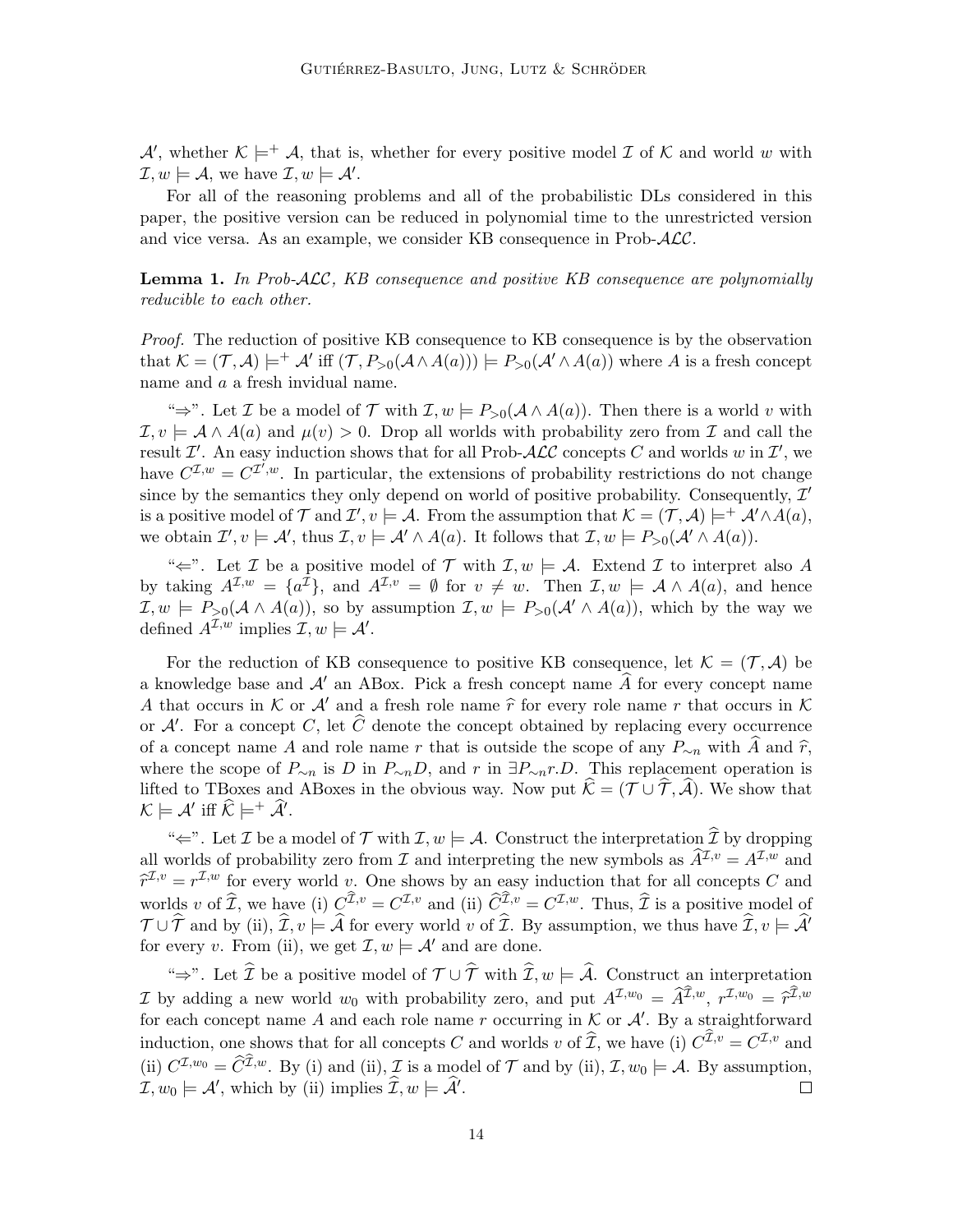For the remainder of the paper, we will always assume positive interpretations unless explicitly noted otherwise. Instead of " $\models$ ", from now on we simply write " $\models$ "; similarly, by 'consequence' we mean positive consequence, etc.

## 3. Prob-ALC and Extensions

We analyse the computational complexity of reasoning with Prob- $\mathcal{ALC}$  and its extensions. We start with showing that, in Prob- $\mathcal{ALC}$ , all considered reasoning tasks are EXPTIMEcomplete and briefly observe that the algorithm used to establish the upper bound (for KB consistency) can easily be adapted to its extension Prob- $\mathcal{ALC}^{\text{line}}$ . We then show that the algorithm can also be adapted to Prob- $\mathcal{ALC}^{\text{polyeq}}$ , which requires some less straightforward modifications. We finally study Prob- $\mathcal{ALC}_r$  and show that all reasoning tasks are 2ExpTime-complete when only the probability values zero and one are admitted and undecidable in Prob- $\mathcal{ALC}_r^{\text{indep}}$  and Prob- $\mathcal{ALC}_r^{\text{lineq}}$  (when probability values are unrestricted). Decidability of non-extended Prob- $\mathcal{ALC}_r$  with unrestricted probability values remains open. We also consider some interesting model properties such as the uniform model property and the bounded model property.

### 3.1 Prob-ALC

EXPTIME-hardness of concept satisfiability in Prob- $\text{ALC}$  is inherited from classical  $\text{ALC}$ . To show that all considered reasoning tasks are ExpTime-complete, it thus suffices to establish an EXPTIME upper bound for KB consistency in Prob- $\mathcal{ALC}$ . We do this by developing a procedure in the style of Pratt's type elimination (Pratt, 1979) which checks for the existence of a decomposed representation of a model that we call a quasimodel. To deal with probabilities, the procedure involves solving systems of linear inequalities.

Let  $\mathcal{K} = (\mathcal{T}, \mathcal{A})$  be the knowledge base whose consistency is to be decided. We assume w.l.o.g. that the TBox has the form  $\mathcal{T} = {\{\top \sqsubseteq C_{\mathcal{T}}\}}$  and use

- $cl(K)$  to denote the *concept closure* of K, i.e., the set of all concepts that are used in  $K$  (possibly as a subconcept) and their negations, and
- acl(K) to denote the ABox closure of K, i.e., the set of all sub-ABoxes of A and all ABoxes of the form  $C(a)$  with  $C \in \text{cl}(\mathcal{K})$  and  $a \in \text{Ind}(\mathcal{A})$ , closed under single negation.

Note that the cardinality of  $\text{ccl}(\mathcal{K})$  is bounded by  $2|\mathcal{K}|$  and the size of  $\text{acl}(\mathcal{K})$  by  $4|\mathcal{K}|$ . An ABox type for K is a subset  $t \subseteq \text{acl}(\mathcal{K})$ , which describes a model of an ABox at a single possible world. An ABox type  $t$  is required to satisfy the following conditions:

- 1.  $C_{\mathcal{T}}(a) \in t$  for all  $a \in \text{Ind}(\mathcal{A});$
- 2.  $(\neg C)(a) \in t$  iff  $C(a) \notin t$ , for all  $(\neg C)(a) \in \text{acl}(\mathcal{K});$
- 3.  $(C \sqcap D)(a) \in t$  iff  $C(a)$ ,  $D(a) \in t$ , for all  $(C \sqcap D)(a) \in \text{acl}(\mathcal{K})$ ;
- 4.  $\neg A' \in t$  iff  $A' \notin t$ , for all  $\neg A' \in \text{acl}(\mathcal{K});$
- 5.  $\mathcal{A}' \wedge \mathcal{A}'' \in t$  iff  $\mathcal{A}', \mathcal{A}'' \in t$ , for all  $\mathcal{A}' \wedge \mathcal{A}'' \in \mathsf{acl}(\mathcal{K});$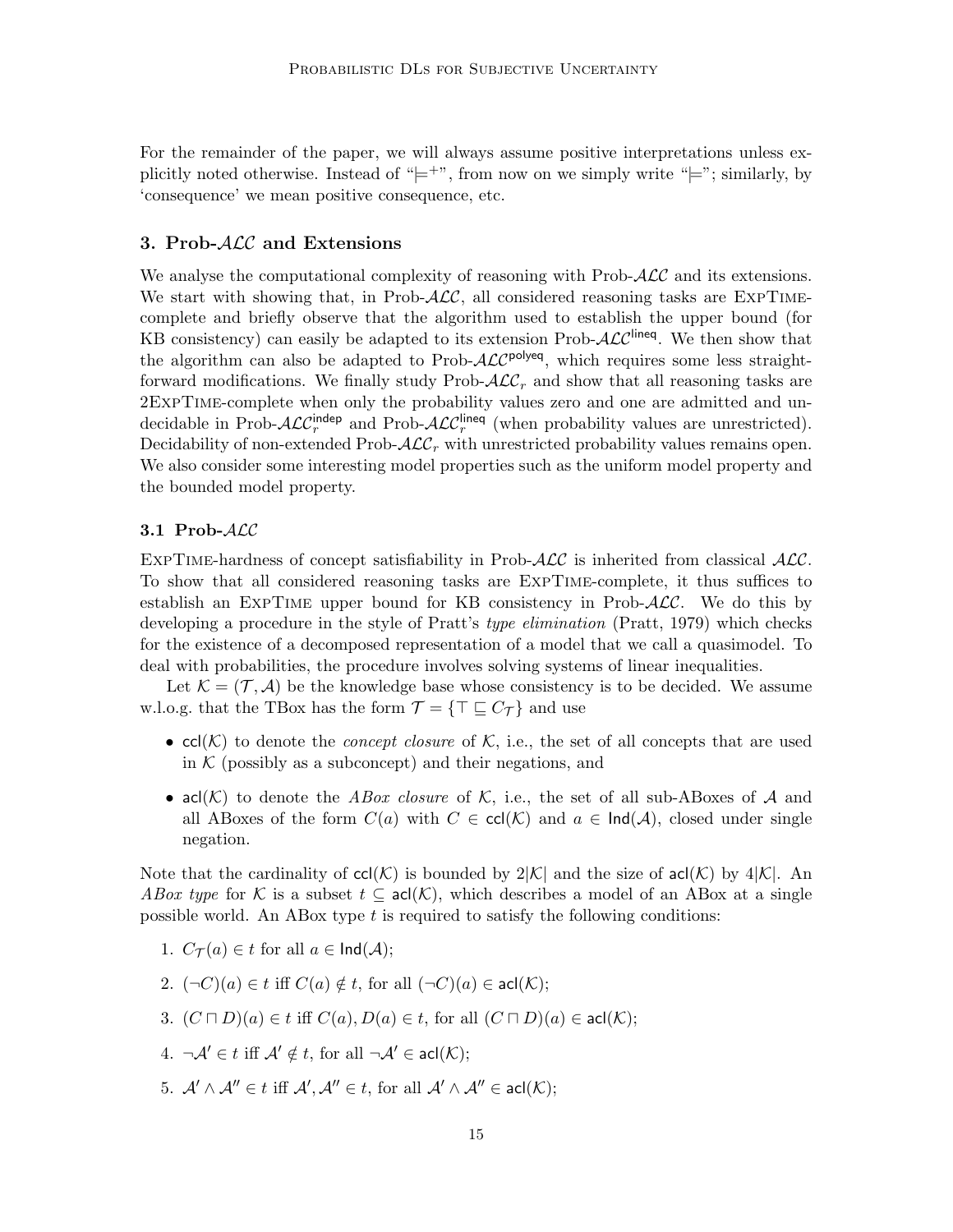6. if  $C(b) \in t$  and  $r(a, b) \in t$ , then  $\exists r.C(a) \in t$ , for all  $\exists r.C(a) \in \text{acl}(\mathcal{T})$ .

Let  $\mathfrak{A}_{\mathcal{K}}$  denote the set of all ABox types for  $\mathcal{K}$ . Note that each interpretation  $\mathcal I$  and world w of  $\mathcal I$  realize an ABox type

$$
t_w^{\mathcal{I}} = \{ \mathcal{A}' \in \operatorname{acl}(\mathcal{K}) \mid \mathcal{I}, w \models \mathcal{A}' \}.
$$

We now define types for elements of probabilistic interpretations that are not from the ABox. For uniform notation, we fix an individual name  $a_{\varepsilon} \in \text{Ind}(\mathcal{A})$  that we use to represent such 'anonymous' elements. An *element type* for K is a subset  $t \subseteq \{C(a_{\varepsilon}) \mid C \in \text{ccl}(\mathcal{K})\}$  that respects Conditions 1 to 3 in the definition of ABox types. Since element types refer only to the fixed individual name  $a_{\varepsilon}$ , we will often drop that name altogether and simply view an element type as a subset of  $\text{ccl}(\mathcal{K})$ . Let  $\mathfrak{T}_{\mathcal{K}}$  denote the set of all element types for  $\mathcal{K}$ . Note that each interpretation *I*, world w of *I*, and element  $d \in \Delta^{\mathcal{I}}$  realize an element type

$$
t_w^{\mathcal{I}}(d) = \{ C \in \operatorname{ccl}(\mathcal{K}) \mid d \in C^{\mathcal{I},w} \}.
$$

A quasimodel for K is a pair  $Q = (T, T')$  with  $T \subseteq \mathfrak{A}_{\mathcal{K}}$  and  $T' \subseteq \mathfrak{T}_{\mathcal{K}}$ . The general idea is that T is the set of ABox types realized in the probabilistic interpretation described by the quasimodel, and  $T'$  is the set of element types realized in it. Of course, not every possible pair  $(T, T')$  describes the set of types realized in an interpretation. For this reason, we are interested in quasimodels that satisfy two additional conditions, one per dimension. The first condition concerns the DL dimension. A type  $t \in T \cup T'$  is saturated in Q if for each  $\exists r.C(a) \in t$ , there exists a  $t' \in T'$  with  $t' \supseteq \{C\} \cup \{D \mid \forall r.D(a) \in t\}.$ 

It is more complicated to deal with the probabilistic dimension. To deal with it, it is helpful to think of a probabilistic interpretation  $\mathcal I$  as consisting of a set of slices. In particular, we refer to the set of ABox types  $t_w^{\mathcal{I}}$ , w a world of  $\mathcal{I}$ , as the ABox slice of  $\mathcal{I}$ . Similarly, for each  $d \in \Delta^{\mathcal{I}}$  we refer to the set of element types  $t_w^{\mathcal{I}}(d)$ , w a world of  $\mathcal{I}$ , as the d-slice of  $\mathcal I$  and as an *element slice* if the precise identitiy of  $d$  is not important.

For each  $t_0 \in T$ , we define a system of linear inequalities  $\mathcal{E}(t_0, T)$  over the variables  $(x_t)_{t\in T}$  that expresses constraints on the probability  $x_t$  of each ABox type  $t \in T$  in the ABox slice of a probabilitic interpretation:

1. probabilistic ABoxes in  $t_0$  are satisfied:

- for each  $P_{\geq n}A' \in t_0$ :  $\sum_{t \in T | A' \in t} x_t \geq n$
- for each  $\neg P_{\geq n} A' \in t_0: \sum_{t \in T | A' \in t} x_t < n$
- 2. probabilities sum up to one:  $\sum_{t \in T} x_t = 1$
- 3. all realized types agree on probablistic ABoxes with  $t_0$ :  $x_t = 0$  for all t such that  $(t \setminus t_0) \cup (t_0 \setminus t)$  contains an ABox of the form  $P_{\geq n}A'$ ;
- 4.  $t_0$  has positive probability:  $x_{t_0} > 0$ .

For each  $t_0 \in T'$ , we define a corresponding system of inequalities  $\mathcal{E}(t_0, T')$  literally in the same way as for ABox types, only that  $T$  is replaced with  $T'$ .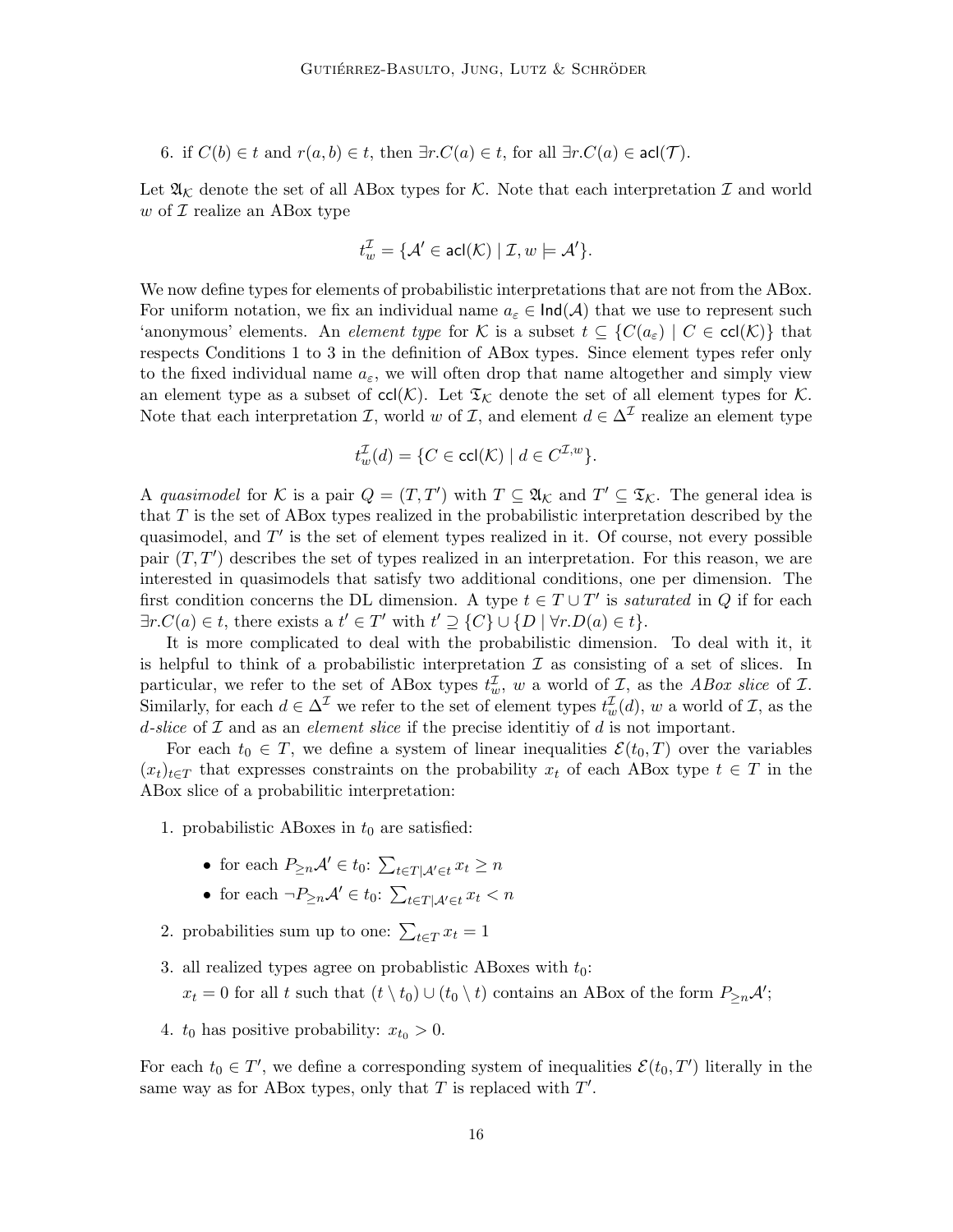One might be tempted to think that, in Point 4 above, we should demand that all  $x_t$  are positive because we are working with positive interpretations. However, variable  $x_t$  being assigned value zero just means that the type  $t$  does not actually occur in the described slice. Thus, solving the system of inequalities actually selects for us a subset of  $T$  (resp.  $T'$ ) that is realized in the slice; note that this is particularly natural in the context of element slices since it would clearly not be reasonable to demand that every element type from  $T'$ occurs in every element slice. Also note that Points 1 and 3 implicitly also deal with the probabilistic concept constructor since we do not distinguish between  $(P_{\geq n}C)(a)$  (where such a constructor is used) and the probabilistic ABox  $P_{\geq n}(C(a))$ .

Let us get back to our quasimodel  $Q = (T, T')$  for K. We say that a type  $t \in T$  (resp.  $t' \in T'$  is coherent in Q if the system of inequalities  $\mathcal{E}(t,T)$  (resp.  $\mathcal{E}(t',T')$ ) has a nonnegative solution over the reals; note that there is a non-negative solution over the reals iff there is such a solution over the rationals (Schrijver, 1986). We call Q proper for K if every  $t \in T \cup T'$  is saturated and coherent in  $Q$ , and there is a  $t \in T$  with  $A \in t$ .

**Lemma 2.** K is consistent iff there is a proper quasimodel for  $\mathcal{K}$ .

*Proof.* " $\Rightarrow$ ". Let  $\mathcal{I}, w_{\mathcal{A}} \models \mathcal{K}$ . Define a quasimodel  $Q = (T, T')$  by setting

$$
T = \{ t_w^{\mathcal{I}} \mid w \in W \} \quad \text{and} \quad T' = \{ t_w^{\mathcal{I}}(d) \mid w \in W, d \in \Delta^{\mathcal{I}} \}.
$$

By the definition of Q and the semantics, each  $t \in T \cup T'$  is saturated in Q. To establish coherence, we start with ABox types. Thus, let  $t \in T$ . We want to show that  $\mathcal{E}(t, T)$  has a solution, which we write as a map  $\delta$  assigning values to variables. Choose a  $w \in W$  such that  $t_w^{\mathcal{I}} = t$ . For each  $t' \in T$ , define

$$
\delta(x_{t'}) = \sum_{w' \in W | t_w^{\mathcal{I}} = t'} \mu(w').
$$

Using the definition of  $\delta$  and the semantics, it can be verified that  $\delta$  is a solution for  $\mathcal{E}(t, T)$ . In particular,  $\delta(x_t) > 0$  since the corresponding sum contains the positive summand  $\mu(w)$ . The argument for element types  $t \in T'$  is similar: choose  $w \in W$  and  $d \in \Delta^{\mathcal{I}}$  such that  $t_w^{\mathcal{I}}(d) = t$ , and for each  $t' \in T'$ , put

$$
\delta(x_{t'}) = \sum_{w' \in W|t_{w'}(d)^{\mathcal{I}} = t'} \mu(w').
$$

We have  $A \in t_{w_{\mathcal{A}}}^{\mathcal{I}}$  and  $t_{w_{\mathcal{A}}}^{\mathcal{I}} \in T$ , thus  $Q$  is proper.

" $\Leftarrow$ ": Let  $Q = (T, T')$  be a proper quasimodel for K. For each  $t \in T$  (resp.  $t \in T'$ ), the system of linear inequalities  $\mathcal{E}(t,T)$  (resp.  $\mathcal{E}(t,T')$ ) has a non-negative rational solution. For each  $t \in T \cup T'$ , fix such a solution  $\delta_t$ . For a positive rational number r, we use  $\text{den}(r)$ to denote the denominator of the irreducible form of r (in particular,  $den(0) = 1$ ). Put

$$
c := 1/\prod_{(t,t') \in (T \times T) \cup (T' \times T')} \text{den}(\delta_t(x_{t'}))
$$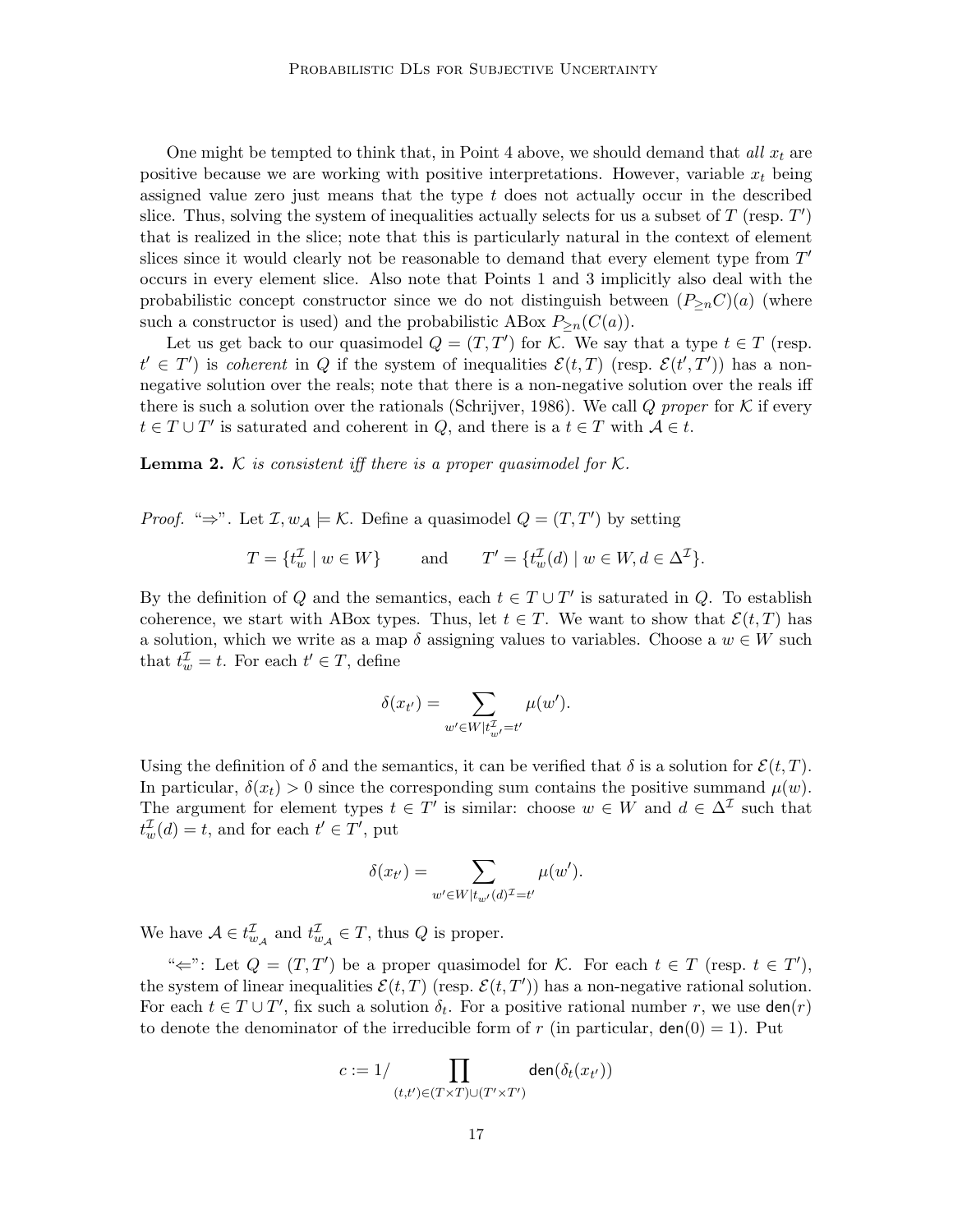We now construct an interpretation as follows. Choose a set W such that  $|W| = 1/c$  and put  $\mu(w) = c$  for all  $w \in W$ . Note that every world has positive probability, as required by the positive interpretations that we work with.

In the remainder of the construction, we start with defining the ABox slice of the desired interpretation and then repeatedly add element slices to satisfy existential restrictions. Before we start, we highlight two properties that are central for this construction:

- (a) for each  $t_0 \in T$  and each  $w_0 \in W$ , there is a mapping  $\tau : W \to T$  such that  $\tau(w_0) = t_0$ and for each  $t \in T$ , we have  $\sum_{w \in W | \tau(w) = t} \mu(w) = \delta_{t_0}(x_t)$ .
- (b) for each  $t_0 \in T'$  and each  $w_0 \in W$ , there is a mapping  $\tau : W \to T'$  such that  $\tau(w_0) = t_0$ and for each  $t \in T'$ , we have  $\sum_{w \in W | \tau(w) = t} \mu(w) = \delta_{t_0}(x_t)$ .

A proof is straightforward once one observes that for all  $(t_0, t) \in (T \times T) \cup (T' \times T')$ , there is an integer  $n \geq 0$  with  $c \cdot n = \delta_{t_0}(x_t)$  and that for each  $t_0 \in T$ , we have  $\sum_{t \in T} \delta_{t_0}(x_t) = 1$ and  $\delta_{t_0}(x_{t_0}) > 0$ , and correspondingly for each  $t_0 \in T'$ .

The set of domain elements and the interpretation of concept and role names is constructed inductively along with mappings  $\pi_d : W \to \mathfrak{T}_{\mathcal{K}}$ , indexed over domain elements d, such that the following properties are satisfied for all  $d \in \Delta^{\mathcal{I}}$  and all  $w, w' \in W$ :

- (P1)  $\pi_d(w) \in T'$  or there are  $t \in T$  and  $a \in \text{Ind}(\mathcal{A})$  such that  $\pi_d(w) = \{C(a_{\varepsilon}) \mid C(a) \in t\};$
- (P2)  $\pi_d(w)$  and  $\pi_d(w')$  agree on concepts of the form  $P_{\geq n}C$ .

The intuitive meaning of  $\pi_d(w) = t$  is that we have chosen that d should realize the type t in world w. The steps of the construction are as follows:

- There is a  $t_A \in T$  such that  $A \in t$ . To start the construction, we put  $\Delta^{\mathcal{I}} = \text{Ind}(\mathcal{A})$ and pick some  $w_0 \in W$ . By (a), we find a mapping  $\tau : W \to T$  such that  $\tau(w_0) := t_{\mathcal{A}}$ and for each  $t \in T$ , we have  $\sum_{w \in W | \tau(w) = t} \mu(w) = \delta_{t, \mathcal{A}}(x_t)$ . Further put
	- $-a^{\mathcal{I}} = a$  for each  $a \in \mathsf{N}_{\mathsf{I}};$
	- $-A^{\mathcal{I},w} = \{a \mid A(a) \in \tau(w)\}\$ for each concept name A and  $w \in W$ ;
	- $-r^{1} = \{(a, b) | r(a, b) \in \tau(w)\}\$ for each role name r and  $w \in W$ .

For all  $a \in \text{Ind}(\mathcal{A})$  and  $w \in W$ , put  $\pi_a(w) = \{C(a_\varepsilon) \mid C(a) \in \tau(w)\}.$  (P1) is satisfied by definition of  $\pi_a$ . (P2) is satisfied since for all  $w', w'' \in W$ ,  $\delta_{t,a}(x_{\tau(w')})$ and  $\delta_{t_{\mathcal{A}}}(x_{\tau(w'')})$  must be positive by the Properties of  $\tau$ , and thus the inequalities in Point 3 of the definition of  $\mathcal{E}_{t_{\mathcal{A}},T}$  yield agreement of  $\pi_d(w')$  and  $\pi_d(w'')$  on concepts of the form  $P_{\geq n}C$ .

• Repeat the following step indefinitely and fairly. Choose  $w \in W$ ,  $d \in \Delta^{\mathcal{I}}$ , and  $\exists r.C \in$  $\pi_d(w)$  such that there is no  $e \in \Delta^{\mathcal{I}}$  with  $(d, e) \in r^{\mathcal{I}, w}$  and  $C \in \pi_e(w)$ . By saturatedness and (P1), there is a  $t \in T'$  such that  $t \supseteq \{C\} \cup \{D \mid \forall r.D \in \pi_d(w)\}.$  Add a fresh element e to  $\Delta^{\mathcal{I}}$ . By (b) there is a mapping  $\pi_e: W \to T'$  such that  $\pi_e(w) = t$  and for each  $t' \in T'$ , we have  $\sum_{w' \in W | \pi_e(w') = t'} \mu(w') = \delta_t(x_{t'})$ . Put  $r^{\mathcal{I},w} = r^{\mathcal{I},w} \cup \{(d,e)\}$ . For all concept names A and  $w' \in W$ , put  $A^{\mathcal{I},w'} = A^{\mathcal{I},w'} \cup \{e\}$  if  $A \in \pi_e(w')$ . Using similar arguments as in the base case, it can be verified that (P1) and (P2) are satisfied.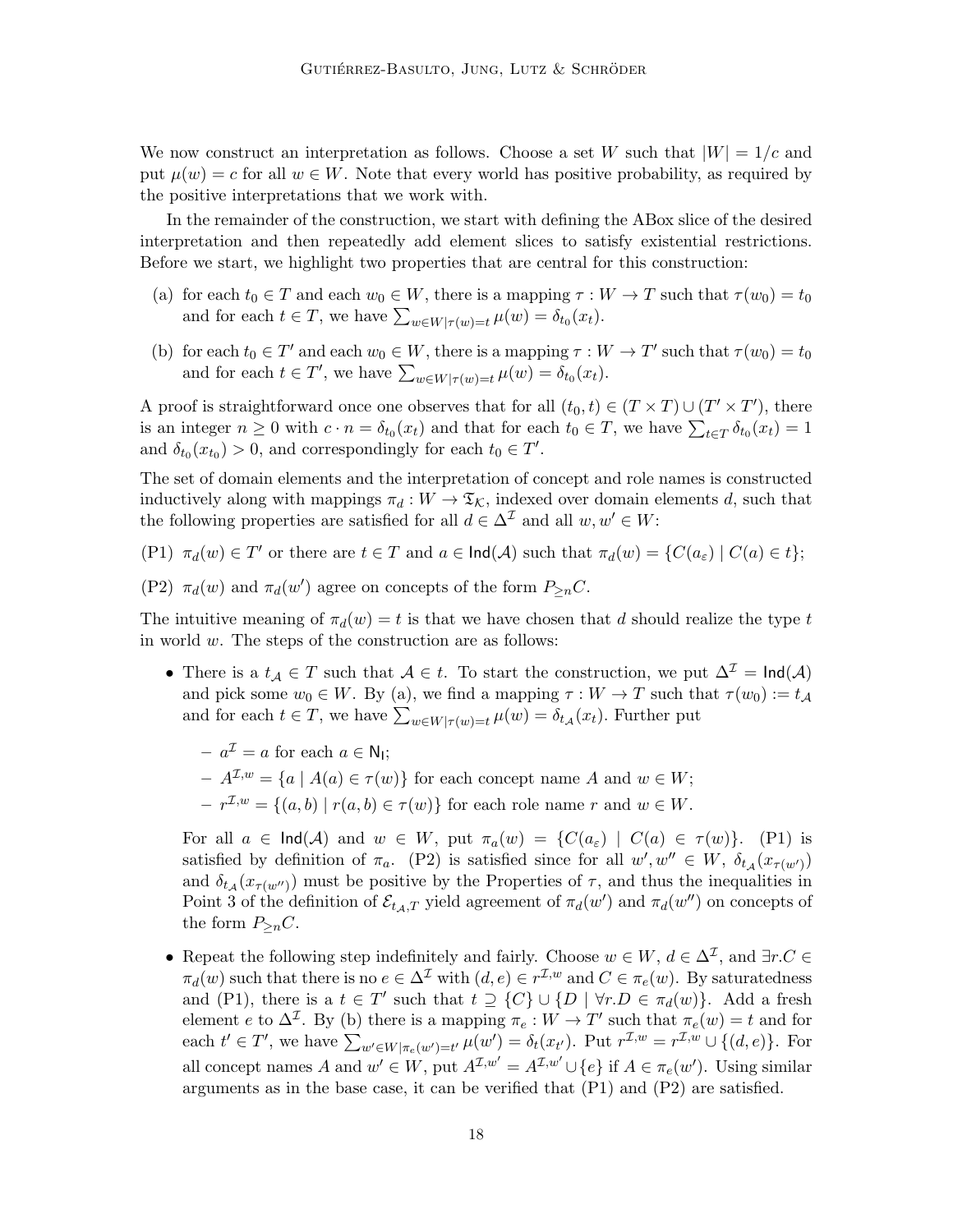One then has a truth lemma stating that

$$
C^{\mathcal{I},w} = \{ d \in \Delta^{\mathcal{I}} \mid C \in \pi_d(w) \}
$$

for all  $w \in W$  and all  $C \in \text{cl}(\mathcal{K})$ , proved by induction on the structure of C. The base case (concept names) holds by construction, and the Boolean cases are trivial. The case for existential restrictions is straightforward by the iterative construction above, noting that it is applied fairly. Finally, consider the case  $C = P_{\ge n}D$ . Let  $w \in W$ , and let  $d \in \Delta^{\mathcal{I}}$ . Then

$$
d \in (P_{\ge n}D)^{\mathcal{I},w} \text{ iff } \mu\{w' \in W \mid d \in D^{\mathcal{I},w'}\} \ge n.
$$

Assume first that  $d \notin \text{Ind}(\mathcal{A})$ , i.e. d has been added in the iterative construction above, in a step for a world  $\hat{w}$  selecting an element type  $\hat{t}$  for d in  $\hat{w}$ . Then we have

$$
\mu\{w' \in W \mid d \in D^{\mathcal{I},w'}\} = \mu\{w' \in W \mid D \in \pi_d(w')\}
$$
 (by induction)  

$$
= \sum_{t \in T'|D \in t} \mu\{w' \mid \pi_d(w') = t\}
$$
  

$$
= \sum_{t \in T'|D \in t} \delta_{\hat{t}}(x_t)
$$
 (by construction).

Thus

$$
d \in (P_{\ge n}D)^{\mathcal{I},w} \text{ iff } \sum_{t \in T'|D \in t} \delta_{\hat{t}}(x_t) \ge n.
$$

Since  $\delta_{\hat{t}}(x_t)$  satisfies the inequalities in Point 1 of the definition of  $\mathcal{E}(\hat{t}, T')$ , it follows that  $d \in (P_{\ge n}D)^{\mathcal{I},w}$  iff  $P_{\ge n}D \in \hat{t}$ . Note that  $\pi_d(\hat{w}) = \hat{t}$  and thus it remains to show that  $P_{\geq n}D \in \pi_d(\widehat{w})$  iff  $P_{\geq n}D \in \pi_d(w)$ , which is a consequence of (P2).

The remaining case is that  $d \in \text{Ind}(\mathcal{A}), i.e., d$  comes from the base case of the construction of  $\Delta^{\mathcal{I}}$ , for some map  $\tau: W \to T$ . We then have

$$
\mu\{w' \in W \mid d \in D^{\mathcal{I},w'}\} = \mu\{w' \in W \mid D \in \pi_d(w')\}
$$
 (by induction)  
\n
$$
= \mu\{w' \in W \mid D(d) \in \tau(w')\}
$$
 (by construction)  
\n
$$
= \sum_{t \in T \mid D(d) \in t} \mu\{w' \mid \tau(w') = t\}
$$
  
\n
$$
= \sum_{t \in T \mid D(d) \in t} \delta_{t_{\mathcal{A}}}(x_t)
$$
 (by construction)

and can proceed to argue in the same way as in the previous case. This finishes the proof of the truth lemma.

By the truth lemma,  $\mathcal{I}, w \models \mathcal{T}$  for all w. Similarly, we prove that  $\mathcal{I}, w \models \mathcal{A}'$  iff  $\mathcal{A}' \in \tau(w)$  for every world w, with  $\tau$  as in the base of the construction of  $\Delta^{\mathcal{I}}$ . The proof is by induction on the structure of  $\mathcal{A}' \in \text{acl}(\mathcal{K})$ : base cases are by the truth lemma (for  $D(a)$ ) and by construction (for  $r(a, b)$ ), respectively, and Boolean cases are trivial. The case for  $P_{\geq n}A'$  is very similar to the case  $d \in \text{Ind}(A)$  in the calculation for  $P_{\geq n}D$  above. It now follows that  $\mathcal{I}, w_0 \models \mathcal{A}$ , as required.  $\Box$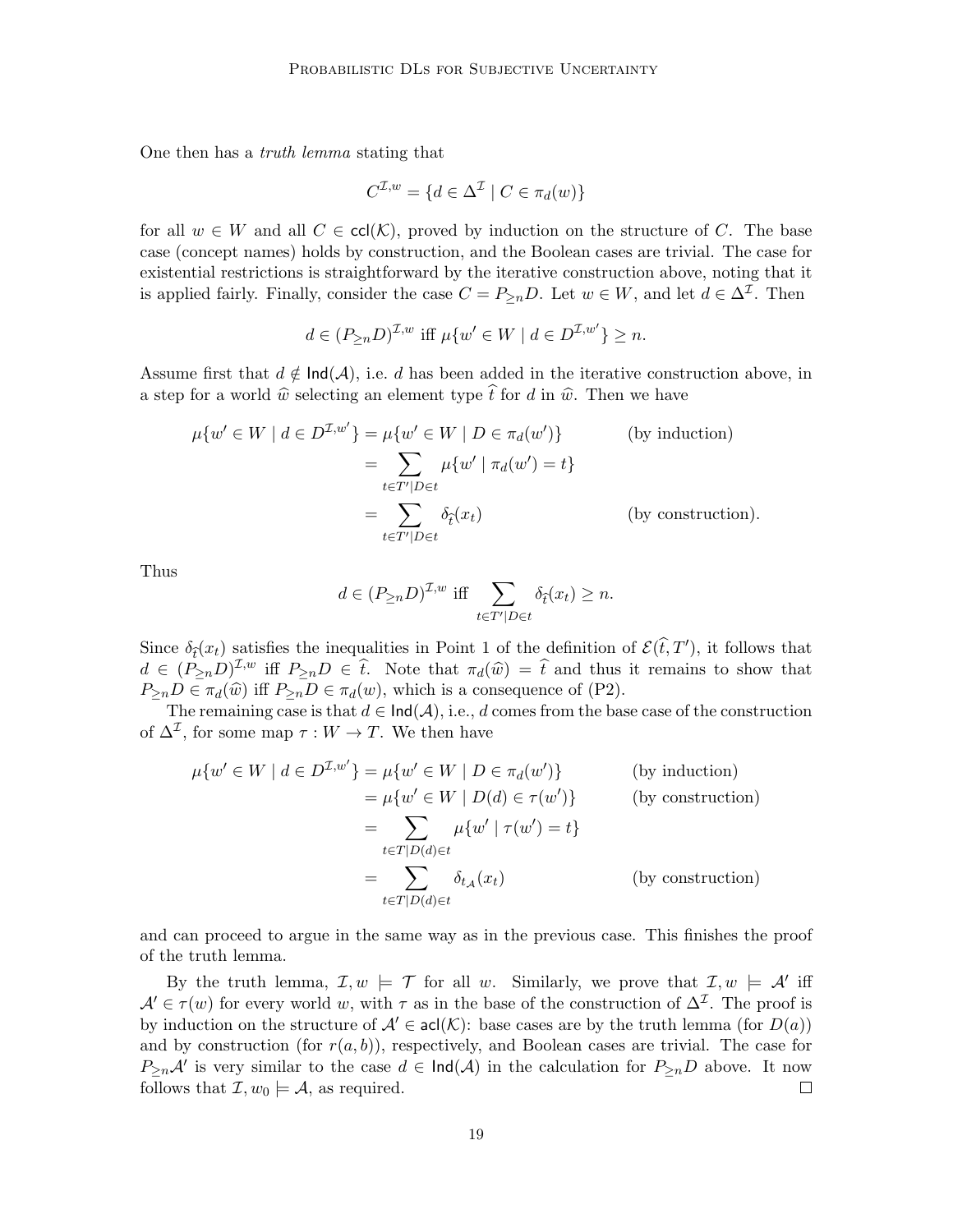Thus, we can decide consistency of a given KB  $K$  by checking the existence of a proper quasimodel for K. This can be done as follows. Start with the quasimodel  $Q = (\mathfrak{A}_{\mathcal{K}}, \mathfrak{T}_{\mathcal{K}})$ and then repeatedly delete types from both components that are not saturated or not coherent. If a type t with  $A \in t$  survives in the first component after the sets have stabilized, answer 'satisfiable'. Otherwise, answer 'unsatisfiable'. Note that this algorithm attempts to compute a maximal quasimodel in which all types are saturated and coherent as a greatest fixpoint by approximation from above. For a given pair  $(T, T')$  and an ABox or element type  $t$ , it can be decided in polynomial time whether  $t$  is saturated and coherent; for the latter, we use the fact that solvability of mixed systems of linear inequalities<sup>4</sup> can be decided in polynomial time (Schröder, 2007). Consequently and since there are only single exponentially many ABox types and element types, the algorithm runs in ExpTime. We have thus shown the following.

**Theorem 3.** In Prob-ALC, concept satisfiability, concept subsumption, KB consistency, and KB consequence are ExpTime-complete.

We note that the proof of Theorem 3 easily extends to Prob- $\mathcal{ALC}^{\mathsf{lineq}}$ . The only necessary modifications concern the systems of inequalities  $\mathcal{E}(t_0, T)$  and consist in replacing ABoxes of the form  $P_{\geq n}A'$  with linear ABox inequalities. Thus, Points 1 and 3 from the definition of  $\mathcal{E}(t_0,T)$  now read as follows:

- 1'. linear ABox inequalities in  $t_0$  are satisfied:  $\mathcal{E}(t_0,T)$  contains every linear ABox inequality from  $t_0$  with every expression  $P(\mathcal{A}')$  replaced by  $\sum_{t \in T|\mathcal{A}' \in t} x_t$ ;
- $3'$ . all realized types agree on linear ABox inequalities with  $t_0$ :
	- $x_t = 0$  for all t such that  $(t \setminus t_0) \cup (t_0 \setminus t)$  contains a linear ABox inequality.

We shall see shortly that Theorem 3 can even be extended to Prob- $\mathcal{ALC}^{\text{polyeq}}$ . Before we consider this case, though, we make explicit some interesting consequences of the proof of Theorem 3. In fact, the proof of Lemma 2 establishes a *uniform model property (UMP)*: every consistent Prob- $\mathcal{ALC}$  KB has a uniform model  $\mathcal{I}$ , i.e., the probability distribution  $\mu$  of *I* satisfies  $\mu(w) = \mu(w')$  for all  $w, w' \in W$ . Our constructions do not directly yield a finite model property  $(FMP)$  as the domains of the constructed models may be infinite (whereas the set of worlds is finite). As discussed in the following, this can be fixed by a slight modification which then even yields a *bounded model property (BMP)*. We use the following result about linear programming.

**Proposition 4** (Chvátal 1983, Fagin, Halpern, & Megiddo 1990). If a system of r linear inequalities has a non-negative solution, then it has a non-negative solution with at most r entries positive. If moreover all coefficients are intergers of length  $\ell$ , then we can additionally assume that the size of each member of the solution is  $\mathcal{O}(r\ell + r \log(r)).$ 

Here, the length of an integer denotes the number of bits of its binary representation and the size of a rational number is the sum of the lengths of the binary representations of the numerator and denominator in its irreducible form. By this lemma, the number  $c = |W|$ of worlds in the models we construct in the above proof is bounded by  $2^{2^{\mathcal{O}(|\mathcal{K}|)}}$ : c is the

<sup>4.</sup> I.e., systems that comprise strict inequalities based on "<" and non-strict inequalities based on "≤".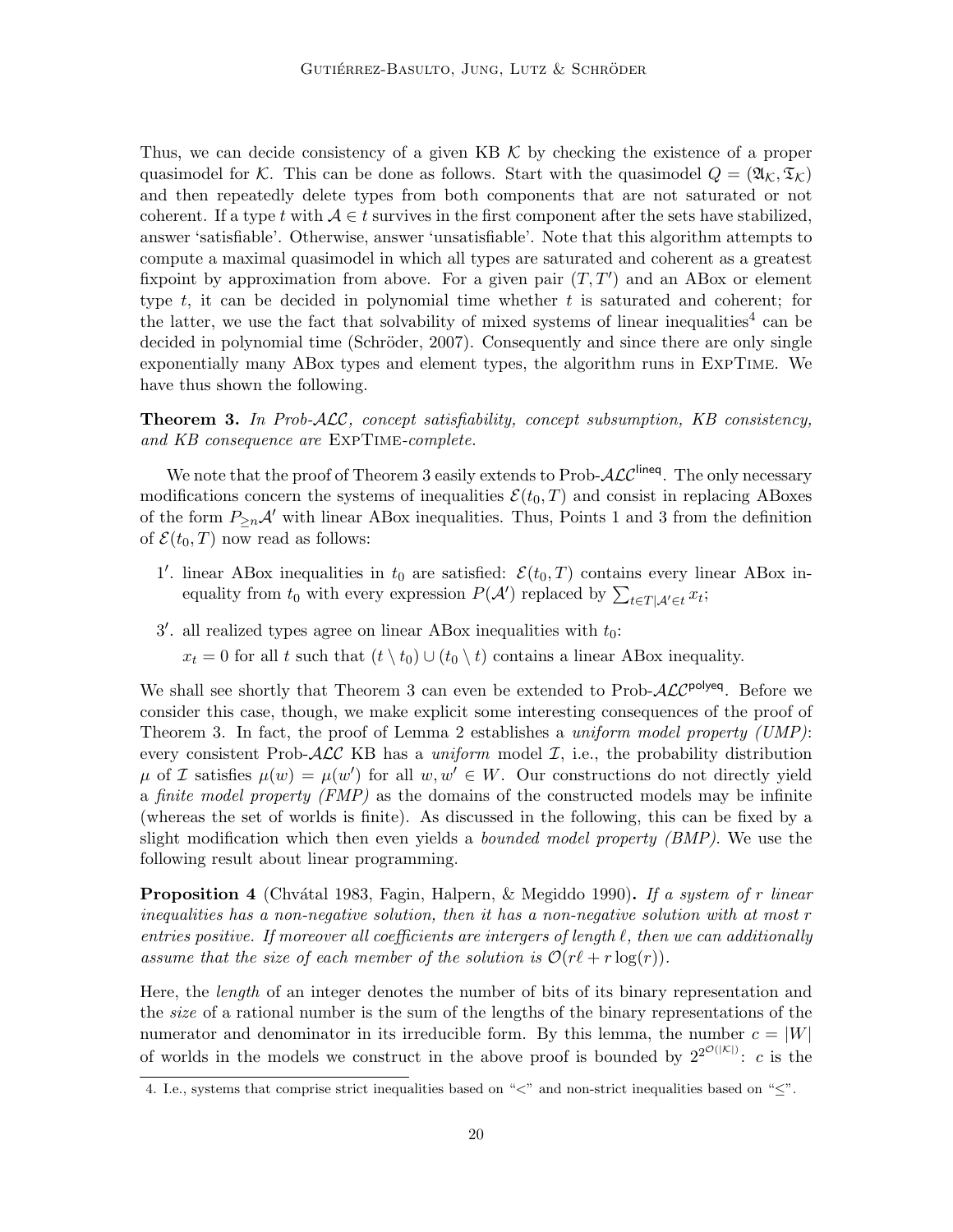product of exponentially many denominators  $\text{den}(\delta_t(x_{t'}))$ , whose length is, by the previous lemma, polynomial in  $r\ell$  where r is the number of inequalities and  $\ell$  is the maximal length of coefficients in  $\mathcal{E}(t,T)$  (resp.  $\mathcal{E}(t,T')$ ). Clearly,  $\ell$  is polynomial in  $|\mathcal{K}|$ . Moreover, r can be made polynomial in  $|K|$  by replacing the exponentially many equations from Point 3 of the definition of  $\mathcal{E}(t, T)$  with a single equation  $x_{t_0} + \cdots + x_{t_k} = 0$  where  $t_0, \ldots, t_k$  are all types that qualify as t in the original Point 3. In summary, c is of length  $2^{\mathcal{O}(|\mathcal{K}|)}$ , so that  $c \in 2^{2^{\mathcal{O}(|\mathcal{K}|)}}$ . It is then simple to obtain the same bound on the number of domain elements: in the model construction, we can stop adding new domain elements as soon as in every world, there is an element of every type; since every new domain element adds at least one new type to at least one world, we need at most  $2^{\mathcal{O}(|\mathcal{K}|)} \cdot 2^{2^{\mathcal{O}(|\mathcal{K}|)}} = 2^{2^{\mathcal{O}(|\mathcal{K}|)}}$  domain elements. We thus obtain the following combination of the UMP and a BMP.

Corollary 5. Every consistent Prob-ALC<sup>lineq</sup> KB has a uniform model in which the number of worlds and the number of domain elements are both bounded by  $2^{2^{\mathcal{O}(|\mathcal{K}|)}}$ .

We have no proof that a super-*polynomial* number of worlds (nor a super-exponential number of domain elements) can actually be enforced.

#### 3.2 Polynomial Inequalities

The EXPTIME upper bound just established can be generalized to Prob- $\mathcal{ALC}^{\text{polyeq}}$ . It has already been shown in the previous section how the systems of inequalities  $\mathcal{E}(t_0, T)$  can be modified to account for linear inequalities, see Points  $1'$  and  $3'$ . Exactly the same modification works also for Prob- $\mathcal{ALC}^{\text{polyeq}}$ , with the effect that these systems now consist of polynomial inequalities instead of of linear ones. To emphasize this difference, we denote the modified systems with  $\mathcal{E}^p(t_0,T)$ . We are interested in finding non-negative solutions over the reals, which in the case of polynomial inequalities does not coincide with the existence of a non-negative solution over the rationals.

There are now two difficulties to be addressed. The first one is that polynomial systems of inequalities cannot be solved in polynomial time (unless  $P=NP$ ). In fact, the best known upper bound is PSpace (Canny, 1988) and the best known lower bound is NP. The exact complexity is a notorious open problem which has even resulted in the introduction of the complexity class ∃R that consists of all problems mutually reducible in polynomial time with solving polynomial systems of inequalities (Schaefer, 2010). It would thus seem that the methods employed in the previous section yield only an ExpSpace upper bound for Prob- $\text{ALC}^{\text{polyeq}}$ . To push the bound back down to EXPTIME, we first make the following observation (Fagin, Halpern, & Megiddo, 1990).

**Lemma 6.** If a system  $\mathcal{E}^p(t_0, T)$  has a solution, T a set of ABox types or of element types, then it has a solution with at most  $|\mathcal{K}|^2$  variables positive.

*Proof.* Let  $\delta$  be a solution for  $\mathcal{E}^p(t_0, T)$ . For each  $\mathcal{A} \in \text{acl}(\mathcal{K})$ , set  $\delta(\mathcal{A}) = \sum_{t \in T | \mathcal{A} \in t} \delta(x_t)$ . The system  $\widehat{\mathcal{E}}(t_0, T)$  of linear inequalities is obtained from  $\mathcal{E}^p(t_0, T)$  by replacing the inequalities in Point  $1'$  with

$$
\sum_{t \in T | \mathcal{A} \in t} x_t = \delta(\mathcal{A}) \quad \text{for all } \mathcal{A} \in \mathsf{acl}(\mathcal{K})
$$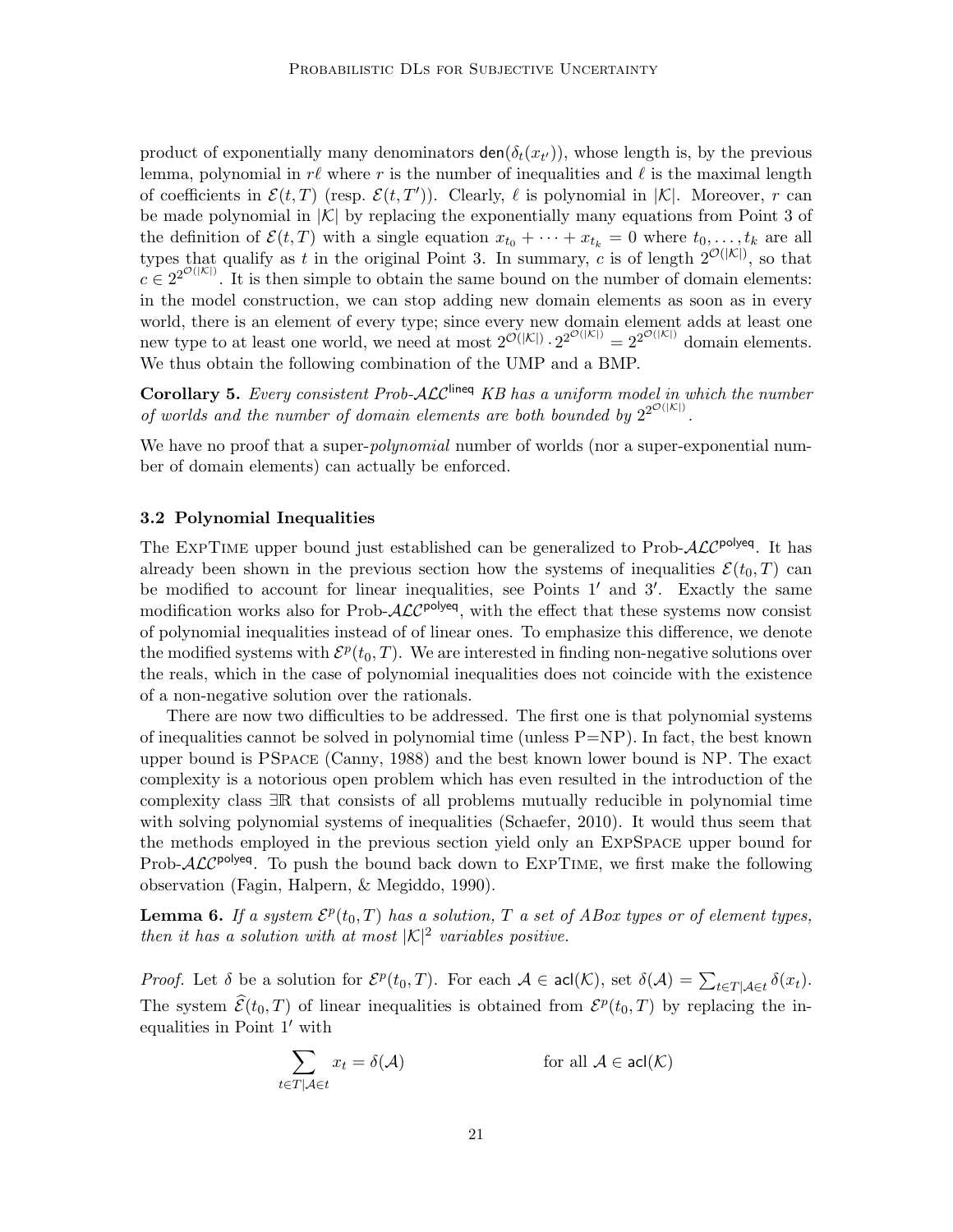and the inequalities in Point 3 with a single one as in the proof of Corollary 5. By construction, the system  $\widehat{\mathcal{E}}(t_0, T)$  has a solution. Since  $\widehat{\mathcal{E}}(t_0, T)$  consists of at most  $4|\mathcal{K}|^2 + 3$ linear inequalities, the first part of Proposition 4 (which also applies when coefficients are real numbers as in  $\widehat{\mathcal{E}}(t_0, T)$ ) yields the existence of a solution with at most  $\mathcal{O}(|\mathcal{K}|^2)$  positive values. By construction of  $\widehat{\mathcal{E}}(t_0, T)$ , this solution is also a solution of  $\mathcal{E}^p(t_0, T)$ .  $\Box$ 

Instead of checking a system  $\mathcal{E}^p(t_0,T)$  directly for solvability, Lemma 6 allows us to consider all systems  $\mathcal{E}^p(t_0,T^*)$  with  $T^* \subseteq T$  such that  $|T^*| \leq 4|\mathcal{K}|^2 + 3$  and  $t_0 \in T^*$ : If any of these systems has a solution  $\delta$ , then we obtain a solution for  $\mathcal{E}^p(t_0,T)$  by setting  $\delta(x_t) = 0$  for all  $t \in T \setminus T^*$ . Conversely, solvability of  $\mathcal{E}^p(t_0,T)$  and Lemma 6 implies the existence of a solution  $\delta$  for  $\mathcal{E}^p(t_0,T)$  and a subset  $T^* \subseteq T$  such that  $|T^*| \leq 4|\mathcal{K}|^2 + 3$  and  $\delta(x_t) = 0$  for all  $t \in T \setminus T^*$ . Clearly,  $\delta$  is also a solution for  $\mathcal{E}^p(t_0, T^*)$ . Each system  $\mathcal{E}^p(t_0, T^*)$  is of size polynomial in  $|\mathcal{K}|$ , so there are exponentially many such systems. Thus, the solvability of  $\mathcal{E}^p(t_0,T)$  can be checked in EXPTIME.

The second problem that arises is the loss of the UMP, which means that the model construction underlying Lemma 2, which assumes a rational solution and produces uniform models, no longer works.

## **Lemma 7.** Prob- $\mathcal{ALC}^{\text{indep}}$  does not have the UMP.

*Proof.* Consider the knowledge base  $\mathcal{K} = (\mathcal{T}, \{D(a)\})$  with

$$
\mathcal{T} = {\text{indep}(A_1, A_2), \text{indep}(A_2, A_3), \text{indep}(A_1, A_3)}
$$
  

$$
D = P_{-\frac{1}{2}}(A_1 \sqcap A_2) \sqcap P_{-\frac{1}{2}}(A_2 \sqcap A_3) \sqcap P_{-\frac{1}{2}}(A_1 \sqcap A_3).
$$

Let *I* be a model of *K*. We show that *I* cannot be uniform. For brevity, put  $p_i = p_a^{\mathcal{I}}$  $_{a^{\mathcal{I}}}^{\mathcal{I}}(A_i)$ for  $i = 1, 2, 3$ . Since  $\mathcal I$  is a model of  $\mathcal T$  and of D, we must clearly have  $p_i p_j = 1/2$  for  $i \neq j$ . It follows that all  $p_i$  are non-zero, and hence that  $p_1 = p_2 = p_3$  (e.g.  $p_2 = p_3$  follows from  $p_1p_2 = p_1p_3$  and  $p_1 \neq 0$ , so  $p_1 = p_2 = p_3 = 1/\sqrt{2}$ . But in uniform models, all probabilities are rational, so  $\mathcal I$  is not uniform.

It remains to show that K has a model at all. To construct such a model  $\mathcal{I}$ , take  $\Delta^{\mathcal{I}} = \{d\}$  and the set of worlds  $W = W_0^3$  where  $W_0$  has two worlds  $w_{\perp}, w_{\perp}$ . Equip  $W_0$  with the probability measure  $\mu_0$  given by  $\mu_0(w_T) = 1/\sqrt{2}$ , and take  $\mu$  to be the arising product measure on W, that is,  $\mu(v_1, v_2, v_3) = \prod_{i=1,2,3} \mu_0(v_i)$  for all  $v_1, v_2, v_3 \in W$ . Then let  $a^{\mathcal{I}} = d$ satisfy  $A_i$  in a world  $(v_1, v_2, v_3)$  iff  $v_i = w_\top$ . It can be verified that  $\mathcal I$  is a model of  $\mathcal K$ .  $\Box$ 

We now describe a more subtle model construction that replaces the one used in the proof of Lemma 2 and works also for real-valued solutions. Of course, it constructs non-uniform models. Proper quasimodels for Prob- $\cal{ALC}^{\text{polyeq}}$  are defined exactly as for Prob- $\cal{ALC}$ , except that the generalized systems  $\mathcal{E}^p(t,T)$  and  $\mathcal{E}^p(t,T')$  are used.

**Lemma 8.** K is consistent iff there is a proper quasimodel for  $\mathcal{K}$ .

*Proof.* " $\Rightarrow$ " is straightforward, as in the proof of Lemma 2. We prove the " $\Leftarrow$ " direction. In particular, we show how to define W and  $\mu$  such that the Properties (a) and (b) used in the proof of Lemma 2 still hold.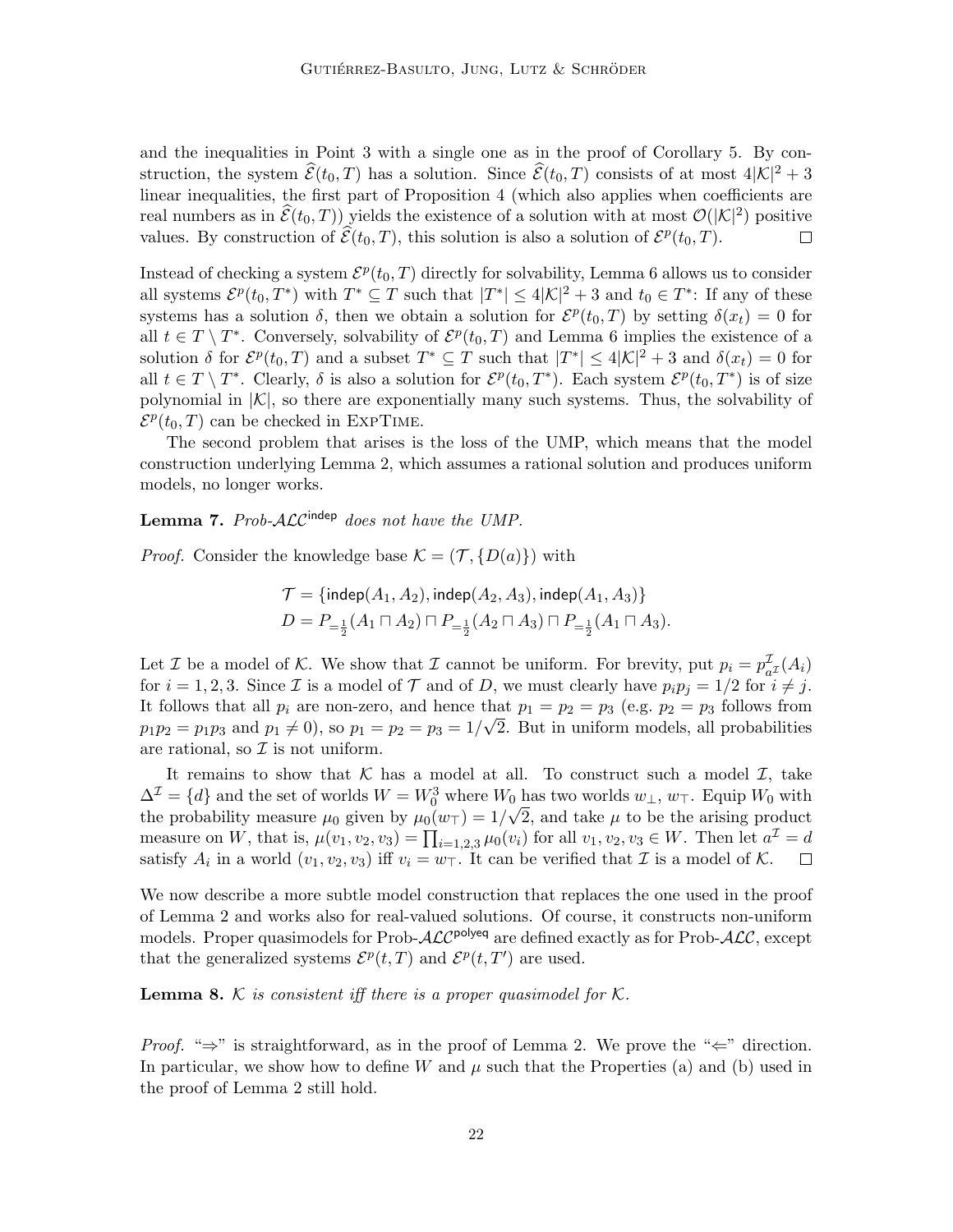Choose a non-negative solution  $\delta_t$  for each system  $\mathcal{E}(t,T)$ ,  $t \in T$ , and each system  $\mathcal{E}(t, T')$ ,  $t \in T'$ . Let S be the set of all values that appear in the chosen solutions. We use  $f(x)$  to denote the fractional part of a real number x. Now let M be the subset of [0, 1] that contains 0, 1, and all numbers of the form

$$
f(i \cdot s_0 + (s_1 + \cdots + s_\ell))
$$

where  $s_0, \ldots, s_\ell \in S$  and  $i \in \mathbb{N}$  are such that  $i \cdot s_0 < 1$  and  $s_1 + \cdots + s_\ell \leq 1$ . Clearly, M is finite. Let  $m_1, \ldots, m_k$  be the enumeration of M in ascending order (thus  $m_1 = 0$  and  $m_k = 1$ ). Define

$$
W = \{(m_i, m_{i+1}) \mid 1 \le i < k\}.
$$

These worlds partition the interval  $[0, 1]$  into subintervals, which give rise to

$$
\mu(m_i, m_{i+1}) = m_{i+1} - m_i
$$
 for all  $(m_i, m_{i+1}) \in W$ .

We have to show that (a) and (b) hold for W and  $\mu$  as just defined. Because the proofs are almost identical, we concentrate on (a). Let  $t_0 \in T$  and  $w_0 = (m_{i_0}, m_{i_0+1}) \in W$ . We have to define a mapping  $\tau : W \to T$  such that  $\tau(w_0) = t_0$  and

$$
\sum_{w \in W|\tau(w)=t} \mu(w) = \delta_{t_0}(x_t) \text{ for all } t \in T.
$$
\n
$$
(*)
$$

Let  $t_0, \ldots, t_p$  be an enumeration of all types that are assigned positive probability by  $\delta_{t_0}$ (where  $t_0$  is the type to be assigned to  $w_0$ ). Let  $x_0$  be the largest multiple of  $\delta_{t_0}(x_{t_0})$  with  $x_0 \leq m_{i_0}$ . For  $1 \leq i \leq p+1$ , put

$$
x_i = x_0 + \delta_{t_0}(x_{t_0}) + \cdots + \delta_{t_0}(x_{t_{i-1}}).
$$

Note that  $f(x_i) \in M$  for all  $0 \leq i \leq p+1$ . Intuitively,  $x_0, \ldots, x_{p+1}$  provides an assignment of a subinterval of  $[x_0, x_0 + 1]$  to each type from the list  $t_0, \ldots, t_p$  such that the subinterval assigned to  $t_i$  is of length  $\delta_{t_0}(t)$  and  $[x_0, x_1]$  is the subinterval assigned to  $t_0$ . We use the [x<sub>0</sub>, 1]-part of this assignment to define the restriction of  $\tau$  to worlds from the interval [x<sub>0</sub>, 1] and the  $[1, x_0+1]$ -part to define the restriction of  $\tau$  to worlds from the interval  $[0, x_0]$ . Thus put  $\tau(m_i, m_{i+1}) = t_\ell$  whenever one of the following holds:

- 1.  $x_0 \le m_i, x_\ell \le m_i$ , and  $m_{i+1} \le x_{\ell+1}$ ;
- 2.  $m_i < x_0, x_\ell \leq m_i + 1$ , and  $m_{i+1} + 1 \leq x_{\ell+1}$ .

It can be verified that (\*) is satisfied using that  $x_{i+1} - x_i = \delta_{t_0}(t_i)$  and that  $f(x_i) \in M$ , that is, the subintervals defined by  $x_0, \ldots, x_{p+1}$  are unions of consecutive subintervals defined by W and  $\mu$ , up to the shift by -1 in Point 2. It thus remains to show that  $\tau(w_0) = t_0$ . By choice,  $x_0 \leq m_{i_0}$ . Moreover,  $m_{i_0+1}$  is the least element of M strictly above  $m_{i_0}$ , thus  $m_{i_0+1} - m_{i_0} \leq x_1 - x_0$  and Point 1 yields  $\tau(m_{i_0}, m_{i_0+1}) = t_0$ .  $\Box$ 

We have thus established the following result.

Theorem 9. In Prob-ALCP<sup>olyeq</sup>, concept satisfiability, concept subsumption, KB consistency, and ABox consequence are ExpTime-complete.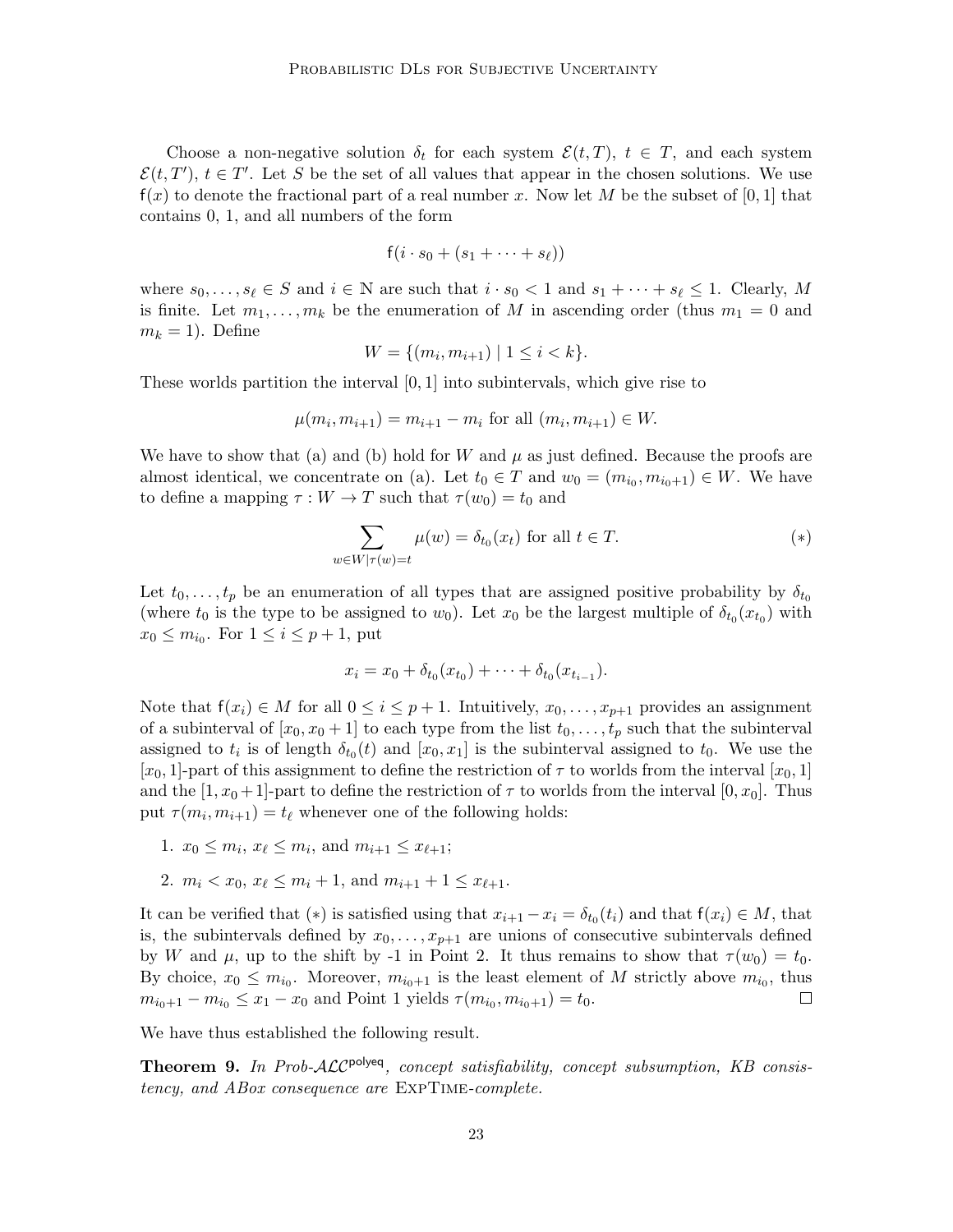#### 3.3 Probabilistic Roles

Reasoning in Prob- $\mathcal{ALC}_r$  is much more challenging than in Prob- $\mathcal{ALC}_r$ . In fact, we do not know whether it is decidable, but we can prove undecidability if, in addition to probabilistic roles, we allow binary independence constraints or linear concept inequalities. We also observe that the fragment Prob- $\mathcal{ALC}_r^{01}$  of Prob- $\mathcal{ALC}_r$  that allows only the probability restrictions  $P_{>0}C$  and  $P_{=1}C$  is decidable, and that reasoning with it is 2EXPTIME-complete. We start with the latter, exploiting a very closely relationship between Prob- $\mathcal{ALC}_r^{01}$  and the modal description logic  $S5_{\text{ALC}}$  in the version with modal roles.

We recall that  $S5_{\mathcal{ALC}}$  extends the syntax of  $\mathcal{ALC}$  with concepts of the form  $\Diamond C$  and with modal roles  $\Box r$  and  $\Diamond r$  which can be used inside existential and universal restrictions and where r is a role name (Gabbay et al., 2003; Artale, Lutz,  $\&$  Toman, 2007). The semantics of  $S5_{\text{ACC}}$  is quite similar to that of Prob- $\text{ACC}_r$ . An  $S5_{\text{ACC}}$ -interpretation is defined like a probabilistic interpretation except that it does not comprise a probability distribution over worlds. The interpretation of  $\Diamond C$  in a world w in such an interpretation I, with set W of worlds, is then given by

$$
(\Diamond C)^{\mathcal{I},w} = \{ d \in \Delta^{\mathcal{I}} \mid \exists w' \in W : d \in C^{\mathcal{I},w} \},
$$

and that of modal roles  $\Diamond r$ ,  $\Box r$  by

$$
(\exists \Diamond r.C)^{\mathcal{I},w} = \{ d \in \Delta^{\mathcal{I}} \mid \exists e \in C^{\mathcal{I}} \exists w' \in W : (d,e) \in r^{\mathcal{I},w'} \}
$$

$$
(\exists \Box r.C)^{\mathcal{I},w} = \{ d \in \Delta^{\mathcal{I}} \mid \exists e \in C^{\mathcal{I}} \forall w' \in W : (d,e) \in r^{\mathcal{I},w'} \}.
$$

TBoxes are then defined as for  $\text{ALC}$  and Prob- $\text{ALC}$ . We are not going to consider ABoxes in the context of  $S5_{\text{ALC}}$ .

As has already been stated above, Prob- $\mathcal{ALC}_r^{01}$  is the fragment of Prob- $\mathcal{ALC}_r$  that only admits probabilities zero and one. More specifically, we only admit probability restrictions  $P_{>0}C$  and existential restrictions  $\exists P_{>0}r.C$ , and  $\exists P_{=1}r.C$ ; note that  $P_{=1}C$  is then definable as  $\neg P_{\geq 0} \neg C$ ,  $P_{=0}C$  as  $P_{=1} \neg C$ , and  $P_{\leq 1}C$  as  $\neg P_{=1}C$ . In the literature, there are known cases where this restriction of probability values regains decidability of undecidable probabilistic logics, for example, in probabilistic CTL (Brázdil, Forejt, Kretínský, & Kucera, 2008).

There is a straightforward equivalence-preserving translation of  $S5_{\text{ACC}}$ -TBoxes into firstorder logic (Gabbay et al., 2003); therefore, all reasoning problems in  $S_{\text{ALC}}$  remain unaffected if we restrict our attention to at most countable models. Now it is easy to see that over such models,  $S5_{\mathcal{ALC}}$  and Prob- $\mathcal{ALC}_{r}^{01}$  are essentially identical: we can equip every at most countable set W of worlds with a discrete probability distribution  $\mu$  such that  $\mu(w) > 0$  for all  $w \in W$ ; the exact numerical values  $\mu(w)$  are irrelevant for the semantics of Prob- $\cal{ALC}^{01}_r$ . Under this conversion of models, the concept  $P_{>0}C$  of Prob- $\cal{ALC}^{01}_r$  is equivalent to the concept  $\Diamond C$  of  $S5_{\mathcal{ALC}}$ ,  $\exists P_{>0}r.C$  is equivalent to  $\exists \Diamond r.C$ , and  $\exists P_{=1}r.C$  is equivalent to  $\exists \Box r.C.$  It is already known that, in  $S_{\text{ALC}}$ , concept satisfiability and subsumption are 2ExpTime-complete (Artale, Lutz, & Toman, 2007). By what was said above, these results transfer to Prob- $\mathcal{ALC}^{01}_r$ .

**Theorem 10.** (Artale, Lutz, & Toman, 2007) In Prob- $\mathcal{ALC}_r^{01}$ , concept satisfiability and concept subsumption are 2ExpTime-complete.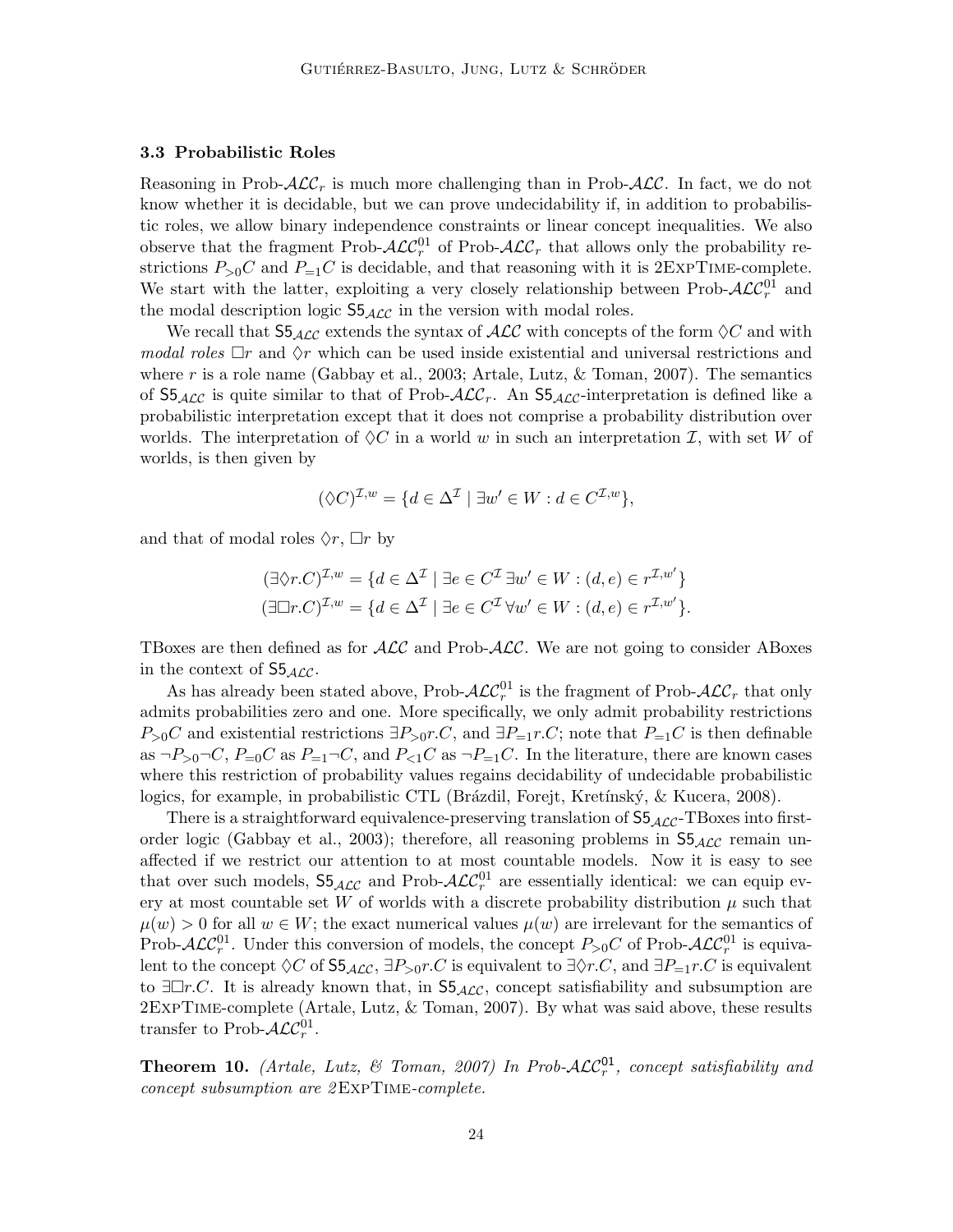It seems clear that this result extends to KB consistency and consequence, but to the best of our knowledge these reasoning problems have not been studied for  $S_{\text{AAC}}$ . We skip them here, too.

We now turn our attention to the extensions of Prob- $\mathcal{ALC}_r$  with binary independence constraints and with linear concept inequalities, proving undecidability by reduction of the halting problem of two-register machines. We briefly recall the relevant definitions. A two-register machine  $M$  is similar to a Turing machine. It also has an internal state taken from a finite set of possible states, but instead of a tape, it has two registers that contain non-negative integers. In one step, the machine can increment the content of one of the registers or test whether the content of the register is zero and if not then decrement it. In the second case, the successor state depends on whether the tested register was zero or not. There is a designated halting state, and M halts if it encounters this state. Formally:

**Definition 11.** A (deterministic) two-register machine (2RM) is a pair  $M = (Q, P)$  with  $Q = \{q_0, \ldots, q_\ell\}$  a set of states and  $P = I_0, \ldots, I_{\ell-1}$  a sequence of instructions. By definition,  $q_0$  is the *initial state*, and  $q_\ell$  the *halting state*. For all  $i < \ell$ ,

- either  $I_i = +(p, q_i)$  is an incrementation instruction with  $p \in \{1, 2\}$  a register and  $q_i$ the subsequent state;
- or  $I_i = -(p, q_j, q_k)$  is a decrementation instruction with  $p \in \{1, 2\}$  a register,  $q_j$  the subsequent state if register p contains 0, and  $q_k$  the subsequent state otherwise.

A configuration of M is a triple  $(q, m, n)$ , with q the current state and  $m, n \in \mathbb{N}$  the register contents. We write  $(q_i, n_1, n_2) \Rightarrow_M (q_j, m_1, m_2)$  if one of the following holds:

- $\mathcal{I}_i = +(p, q_i), m_p = n_p + 1$ , and  $m_{\overline{p}} = n_{\overline{p}}$ , where  $\overline{1} = 2$  and  $\overline{2} = 1$ ;
- $\mathcal{I}_i = -(p, q_i, q_k), n_p = m_p = 0$ , and  $m_{\overline{p}} = n_{\overline{p}};$
- $\mathcal{I}_i = -(p, q_k, q_i), n_p > 0, m_p = n_p 1, \text{ and } m_{\overline{p}} = n_{\overline{p}}.$

The computation of M on input  $(n, m) \in \mathbb{N}^2$  is the unique longest (possibly infinite) configuration sequence  $(p_0, n_0, m_0) \Rightarrow_M (p_1, n_1, m_1) \Rightarrow_M \cdots$  such that  $p_0 = q_0$ ,  $n_0 = n$ , and  $m_0 = m$ .

The halting problem for 2RMs is to decide, given a  $2RM \, M$ , whether its computation on input  $(0, 0)$  is finite (which implies that its last state is  $q_\ell$ ).

Since 2RMs are Turing complete, their halting problem is undecidable.

**Theorem 12.** In Prob-ALC<sup>indep</sup> and Prob-ALC<sup>lineq</sup>, concept satisfiability, concept subsumption, KB consistency, and ABox consequence are undecidable.

*Proof.* We first consider Prob- $\mathcal{ALC}_r^{\text{lineq}}$ . We reduce the halting problem for 2RMs to concept satisfiability by transforming a 2RM  $M = (Q, P)$  into a TBox  $\mathcal{T}_M$  and a concept I such that I is not satisfiable w.r.t.  $\mathcal{T}_M$  iff M halts. More precisely, every model of  $\mathcal{T}_M$  and I describes an infinite computation of  $M$  on  $(0,0)$  via an infinite r-chain of probability 1, i.e., there are  $d_0, d_1, \ldots \in \Delta^{\mathcal{I}}$  such that  $p_{d_i, d_{i+1}}^{\mathcal{I}}(r) = 1$  for all  $i \geq 0$ ; register contents are described using two concept names  $R_1$  and  $R_2$ : at each element  $d_j$ , register i has value n if  $p_{d_j}^{\mathcal{I}}(R_i) = \frac{1}{2^n}$ . Conversely, every infinite computation gives rise to a model of  $\mathcal{T}_M$  and I. We use the following signature to encode computations on the chain  $d_0, d_1, \ldots$ :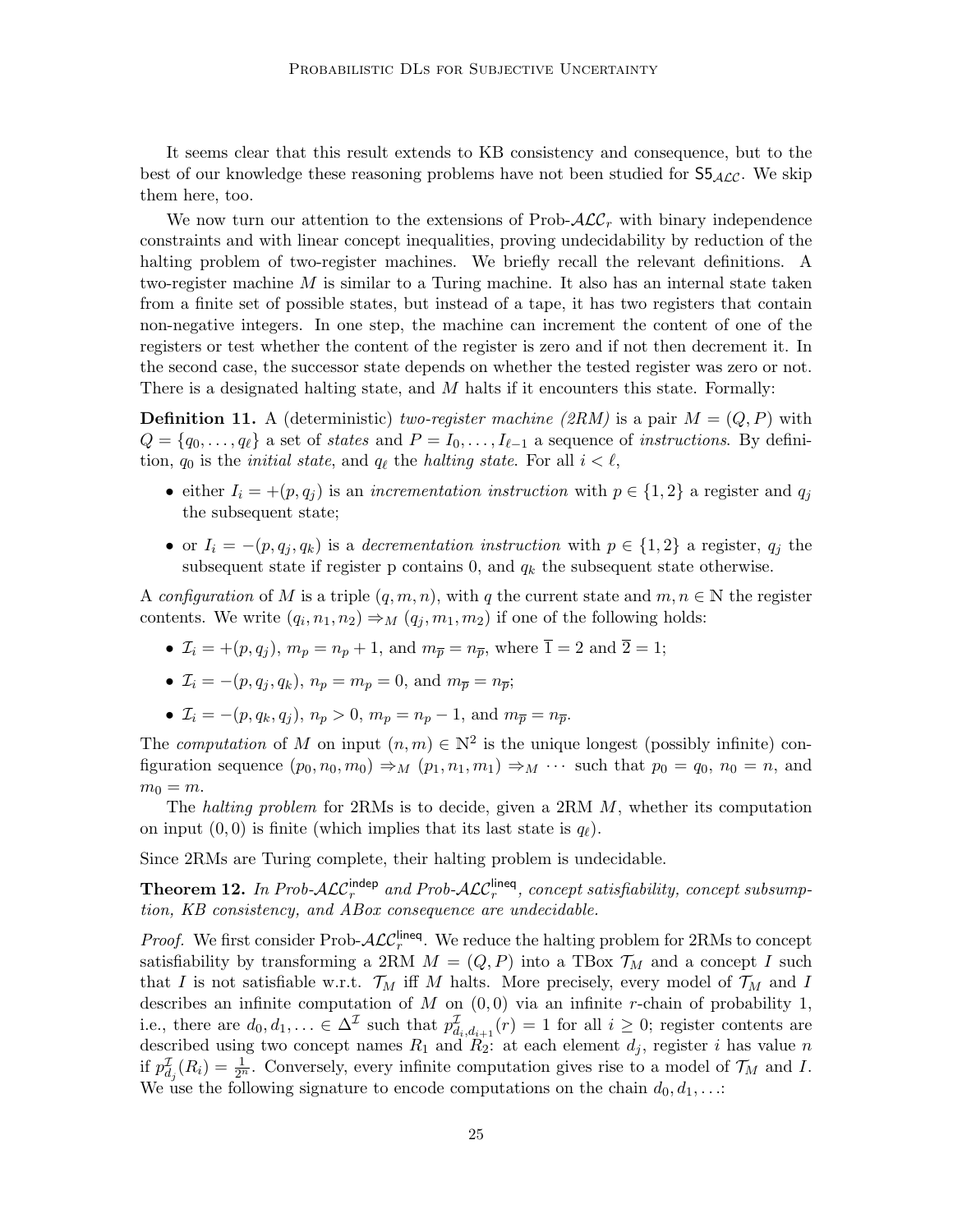- concept names  $Q_0, \ldots, Q_\ell$  encode the current state;
- the concept names  $R_1$  and  $R_2$  for representing register contents;
- concept names  $S_1$  and  $S_2$  are used at  $d_i$  to describe the register contents at  $d_{i+1}$ , encoded in the same way as in the case of  $R_1$  and  $R_2$ .

We define the TBox  $\mathcal{T}_M$  step by step, along with explanations:

• Start in state  $q_0$  and with the registers containing zero:

$$
I \sqsubseteq Q_0 \sqcap P_{=1}(R_1) \sqcap P_{=1}(R_2)
$$

• Enforce the infinite chain:

$$
\top \sqsubseteq \exists P_{=1}r.\top
$$

• Incrementation instructions are executed correctly: for all  $I_i = +(p, q_j)$ ,

$$
Q_i \sqsubseteq \forall r. Q_j
$$
  
\n
$$
Q_i \sqsubseteq P(R_p) = 2 \cdot P(S_p)
$$
  
\n
$$
Q_i \sqsubseteq P(R_{\overline{p}}) = P(S_{\overline{p}})
$$
  
\n
$$
S_{\ell} \sqsubseteq \forall r. R_{\ell}
$$
  
\n
$$
\neg S_{\ell} \sqsubseteq \forall r. \neg R_{\ell}
$$

where  $\ell$  ranges over  $\{1, 2\};$ 

• Decrementation instructions are executed correctly: for all  $I_i = -(p, q_j, q_k)$ ,

$$
Q_i \sqcap P_{=1} R_p \sqsubseteq \forall r. Q_j
$$
  
\n
$$
Q_i \sqcap P_{=1} R_p \sqsubseteq P(R_1) = P(S_1)
$$
  
\n
$$
Q_i \sqcap P_{=1} R_p \sqsubseteq P(R_2) = P(S_2)
$$
  
\n
$$
Q_i \sqcap \neg P_{=1} R_p \sqsubseteq \forall r. Q_k
$$
  
\n
$$
Q_i \sqcap \neg P_{=1} R_p \sqsubseteq P(S_p) = 2 \cdot P(R_p)
$$
  
\n
$$
Q_i \sqcap \neg P_{=1} R_p \sqsubseteq P(R_{\overline{p}}) = P(S_{\overline{p}})
$$

• The halting state  $q_\ell$  is never reached, and thus the computation is infinite:

$$
\top \sqsubseteq \neg Q_\ell
$$

It is not difficult to prove that the computation of M on  $(0,0)$  is finite iff I is satisfiable w.r.t.  $\mathcal{T}_M$ .

We can adapt the reduction to Prob- $\mathcal{ALC}_r^{\text{indep}}$  as follows. To describe incrementation, we introduce an auxiliary concept name  $H_p$  for each  $p \in \{1, 2\}$  and then replace the second concept inclusion in the incrementation block of the Prob- $\mathcal{ALC}_r^{\mathsf{lineq}}$  reduction with

$$
\begin{aligned}\n\text{indep}(H_p, R_p) \\
Q_i &\sqsubseteq P_{=\frac{1}{2}} H_p \sqcap P_{=1}((R_p \sqcap H_p) \leftrightarrow S_p).\n\end{aligned}
$$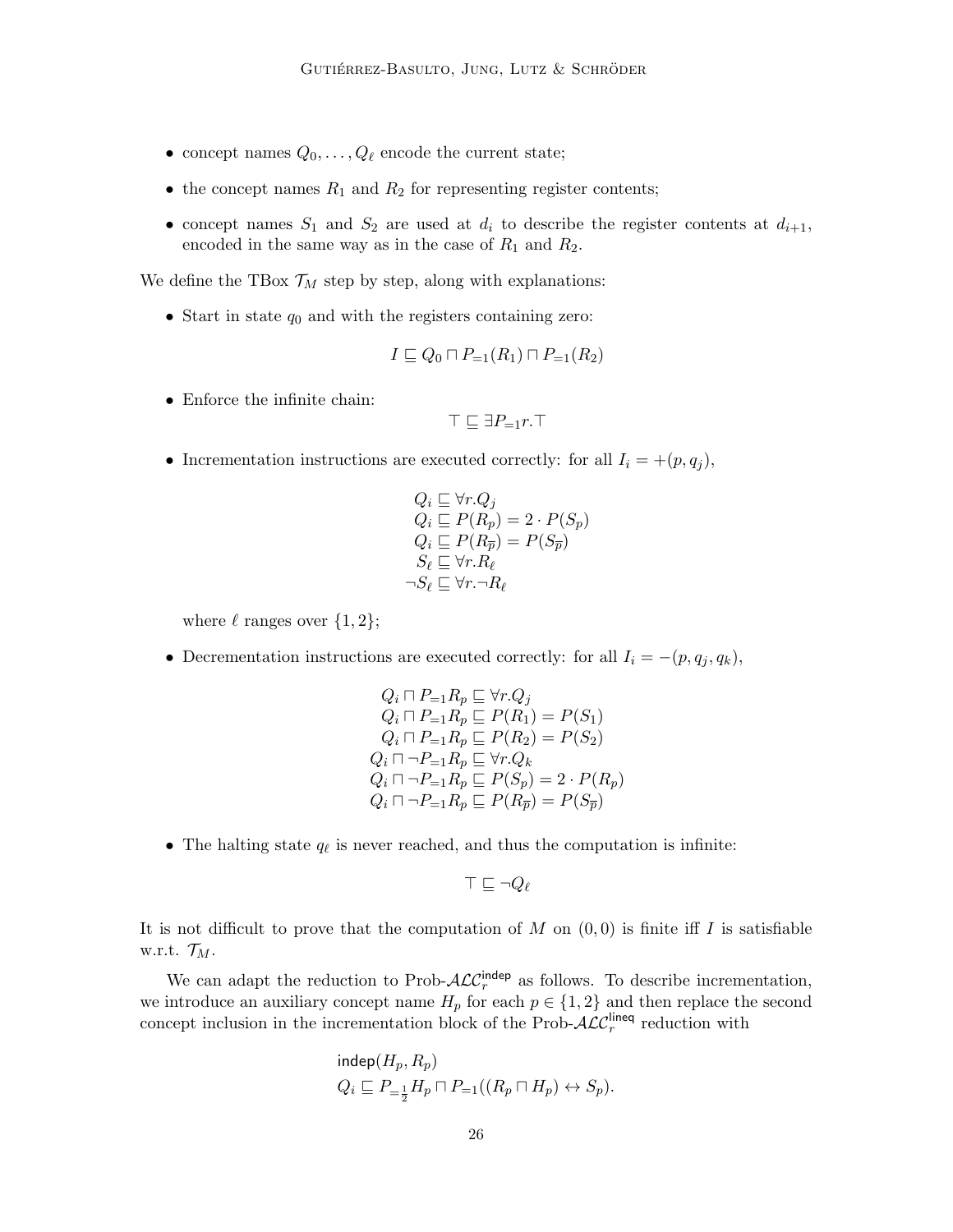Note that, together with  $P_{=\frac{1}{2}}H_p$ , the independence constraint guarantees that the probability of  $H_p \cap R_p$  is exactly half the probability of  $R_p$ . To describe decrementation, we introduce an auxiliary concept name  $H'_p$  for each  $p \in \{1,2\}$  and then replace the second concept inclusion in the decrementation block with

$$
\begin{aligned}\n\text{indep}(H'_p, S_P) \\
Q_i \sqcap \neg P_{=1} R_p \sqsubseteq P_{=\frac{1}{2}} H'_p \sqcap P_{=1}((S_p \sqcap H'_p) \leftrightarrow R_p).\n\end{aligned}
$$

### 4. Prob- $\mathcal{EL}$  and Variants

We study probabilistic DLs that are based on  $\mathcal{EL}$  instead of  $\mathcal{ALC}$ , aiming in particular to identify cases of lower complexity. Our first result is a strong negative one: for almost all probability restrictions such as  $P_{>0.4}C$  and  $P_{<0.9}C$ , Prob- $\mathcal{EL}$  is EXPTIME hard even if only this one probability restriction, with its fixed comparison type and probability value, is available. The intuitive reason is that these probabilistic DLs are not convex, that is, they allow to define a form of disjunction. We thus proceed to study Prob- $\mathcal{EL}^{01}$ , the version of Prob- $\mathcal{EL}$  in which only probability restrictions of the form  $P_{>0}C$  and  $P_{=1}C$  are admitted. This logic is convex and we show that it admits reasoning in polynomial time. We also consider restricting the TBox formalism to so-called classical TBoxes and show that, in this case, also probability values except zero and one can be admitted without losing tractability. Finally, we extend Prob- $\mathcal{EL}^{01}$  with probabilistic roles and establish PSPACE-completeness of reasoning.

#### 4.1 Lower Bounds

The aim of this section is to establish the following strong lower bound, showing that already many simple fragments of  $\text{Prob-}\mathcal{EL}$  are computationally as hard as  $\text{Prob-}\mathcal{ALC}$ . For all ~  $\in \{\leq, <, =, >, \geq\}$  and  $p \in [0, 1]$ , we use Prob- $\mathcal{EL}^{\sim p}$  to denote the fragment of Prob- $\mathcal{EL}$ that admits only probability restrictions of the form  $P_{\sim p}C$ .

**Theorem 13.** For all  $p \in (0,1)$  and  $\sim \in \{\leq, <, =, >, \geq\}$ , as well as for  $\sim p \in \{\leq 1, =0\}$ , concept subsumption in Prob- $\mathcal{EL}^{\sim p}$  is EXPTIME-hard.

To prove Theorem 13, we show that each relevant logic Prob- $\mathcal{EL}^{\sim p}$  is non-convex in the sense that there are a general TBox  $\mathcal T$  and concepts  $C, D_1, \ldots, D_n, n \geq 2$  such that  $\mathcal T \models$  $C \sqsubseteq D_1 \sqcup \ldots \sqcup D_n$ , but  $\mathcal{T} \not\models C \sqsubseteq D_i$  for all i. Once non-convexity is established, standard proof techniques (Baader et al., 2005) can be used to reduce concept satisfiability in  $\mathcal{ALC}$ relative to general TBoxes to subsumption in Prob- $\mathcal{EL}^{\sim p}$ , see Appendix A.3 for details of how the reduction works in this case.

We start with the case  $p \in (0,1)$  and  $\sim \in \{<,\leq\}$ , or  $\sim p \in \{<1,=0\}$ , where nonconvexity can be attained even if the TBox  $\mathcal T$  is empty. In fact, we have

$$
\emptyset \models \top \sqsubseteq P_{\sim p} A \sqcup P_{\sim p} P_{\sim p} A
$$

since  $d \notin (P_{\sim p}A)^{\mathcal{I},w}$  implies  $d \in (P_{=0}P_{\sim p}A)^{\mathcal{I},w}$  and thus by choice of  $\sim$  and p also  $(P_{\sim p}P_{\sim p}A)^{\mathcal{I},w}$ , but we clearly also have

$$
\emptyset \not\models \top \sqsubseteq P_{< p} A \qquad \text{and} \qquad \emptyset \not\models \top \sqsubseteq P_{< p} P_{< p} A.
$$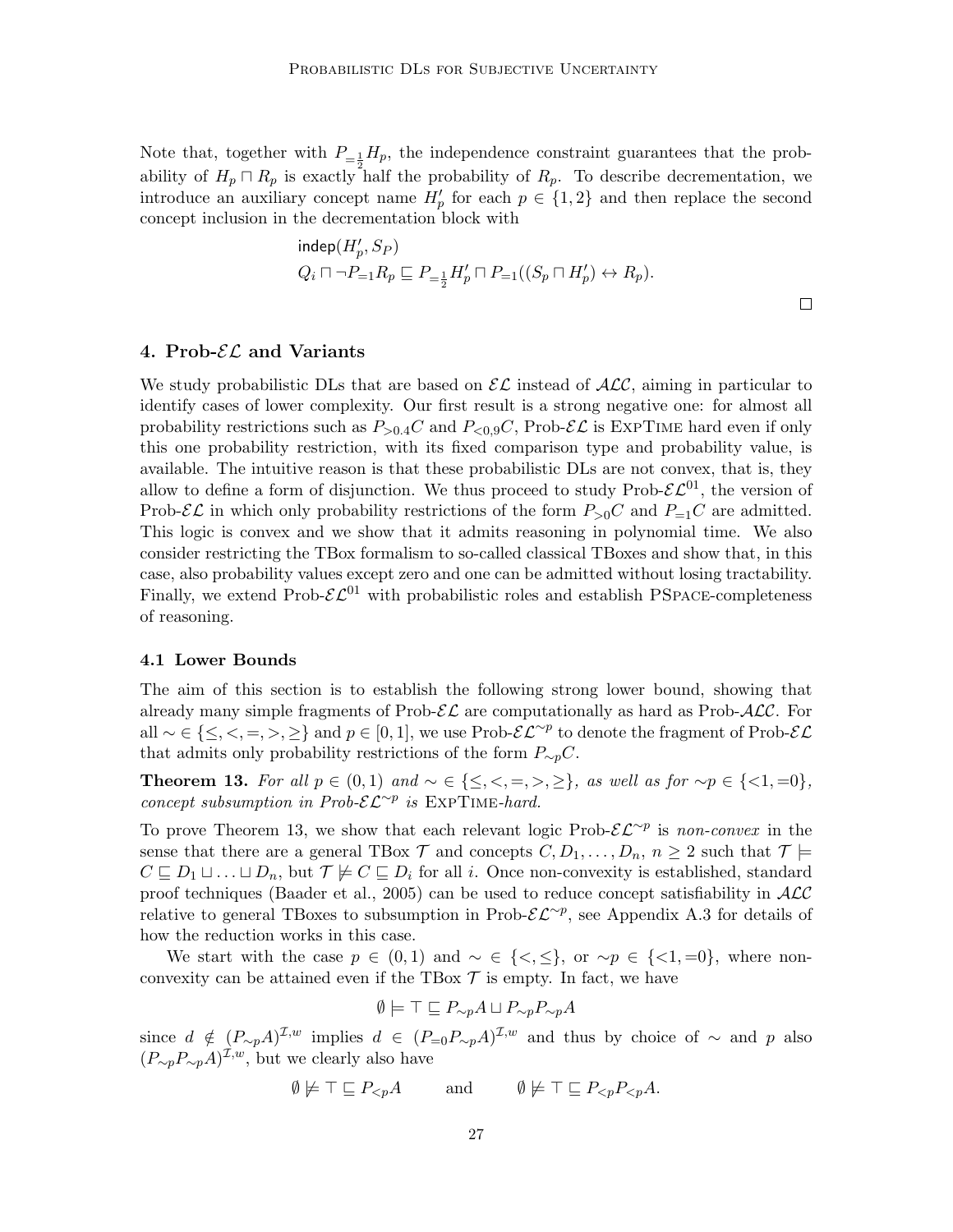For the cases where  $\sim \in \{ =, >, \geq \}$  and  $p \in (0, 1)$ , non-convexity is slightly more difficult to establish. We concentrate here on the case  $\sim$  =  $\geq$  and defer the cases  $\sim \in \{=, >\}$ , which are minor variations, to the appendix. So consider a logic Prob- $\mathcal{EL}^{\geq p}$  with  $p \in (0,1)$ . We begin with the subcase  $p \leq 0.5$ . Pick  $k > 0$  such that  $k \cdot p > 1$  and put

$$
\mathcal{T} = \{ A_i \sqcap A_j \sqsubseteq P_{\geq p} B_{ij} \mid 1 \leq i < j \leq k \}
$$
\n
$$
C = P_{\geq p} A_1 \sqcap \ldots \sqcap P_{\geq p} A_k
$$
\n
$$
D_{ij} = P_{\geq p} B_{ij}.
$$

We show that the above witnesses non-convexity. Intuitively, the probabilities stipulated by C sum up to  $> 1$ , thus some of the  $A_i$  have to overlap in some world, but it is not clear which  $A_i$  these are. The TBox makes an overlap between  $A_i$  and  $A_j$  in some world globally visible by enforcing satisfaction of the marker concept  $P_{\geq p}B_{ij}$ , which then holds in all worlds.

**Lemma 14.**  $\mathcal{T} \models C \sqsubseteq \bigsqcup_{1 \leq i < j \leq k} D_{ij}$ , but  $\mathcal{T} \not\models C \sqsubseteq D_{ij}$  for  $1 \leq i < j \leq k$ .

*Proof.* For the former claim, let *I* be a model of *T* and  $d \in C^{I,w}$ . Since  $d \in (P_{\geq p}A_i)^{I,w}$ for  $1 \leq i \leq k$  and  $k \cdot p > 1$ , there is a world v with  $d \in (A_i \cap A_j)^{\mathcal{I},w}$  for some  $i, j$  with  $1 \leq i < j \leq k$ . It follows that  $d \in D^{\mathcal{I},v}_{ij}$ , thus  $d \in D^{\mathcal{I},w}_{ij}$ .

For the latter claim, fix  $i_0, j_0$  with  $1 \le i_0 < j_0 \le k$ . We construct a model  $\mathcal{I} =$  $(\Delta^{\mathcal{I}}, W, (\mathcal{I}_w)_{w \in W}, \mu)$  by setting  $\Delta^{\mathcal{I}} = \{d\}, W = \{w_1, w_2\}, \mu(w_1) = \mu(w_2) = 0.5$ , taking d to satisfy  $A_{i_0}$  exactly in world  $w_2$ , and  $A_i$  exactly in world  $w_1$  for  $i \neq i_0$ . For  $1 \leq i < j < k$ , we then ensure that d satisfies  $P_{\geq p}B_{ij}$  only when this is required by the TBox; to this end, we take  $B_{ij}^{\mathcal{I},w} = \emptyset$  if  $i_0 \in \{i,j\}$ , and  $B_{ij}^{\mathcal{I},w} = \{d\}$  otherwise, for all  $w \in W$ . Then  $\mathcal{I}$ is, by construction, a model of  $\mathcal{T}$ . To see that  $\mathcal{T} \not\models C \sqsubseteq D_{i_0j_0}$ , let  $w \in W$ ; then clearly  $p_d^{\mathcal{I}}(A_i) = 0.5 \ge p$ , i.e.,  $d \in C^{\mathcal{I},w}$ , and there is no world v with  $d \in B^{\mathcal{I},v}_{i_0j_0}$  $_{i_0j_0}^{\mathcal{I},v}$ , so  $d \notin D_{i_0j_0}^{\mathcal{I},w}$ .  $\Box$  $i_0j_0$ 

For the remaining subcase  $1 > p > 0.5$ , the main idea is to use the constructor  $P_{\geq p}C$  to simulate  $P_{\geq q}C$ , for some  $q < 0.5$ . Let n be the smallest integer such that  $n > \frac{1}{2(1-p)}$  and put  $q = pn - n + 1$ . Note that  $n \ge 2$  and  $0 < q < 0.5$  (to see that  $q > 0$  note that since  $\frac{1}{2(1-p)} > 1, n < \frac{1}{1-p}$ . Intuitively, we use the fact that

$$
P_{\geq p} X_1 \sqcap \ldots \sqcap P_{\geq p} X_n \sqsubseteq P_{\geq q} (X_1 \sqcap \ldots \sqcap X_n)
$$

which allows us to simply redo the above reduction for the case  $p < 0.5$  with q in place of p. Thus, let  $k > 0$  be such that  $k \cdot q > 1$  and define

$$
\mathcal{T} = \{ A_{i1} \cap \ldots \cap A_{in} \subseteq A_i \mid 1 \le i \le k \} \cup
$$
  
\n
$$
\{ A_i \cap A_j \subseteq P_{\ge p} B_{ij} \mid 1 \le i < j \le k \}
$$
  
\n
$$
C = \bigcap_{1 \le i \le k} \bigcap_{1 \le j \le n} P_{\ge p} A_{ij}
$$
  
\n
$$
D_{ij} = P_{\ge p} B_{ij}.
$$

Indeed, the above witnesses non-convexity: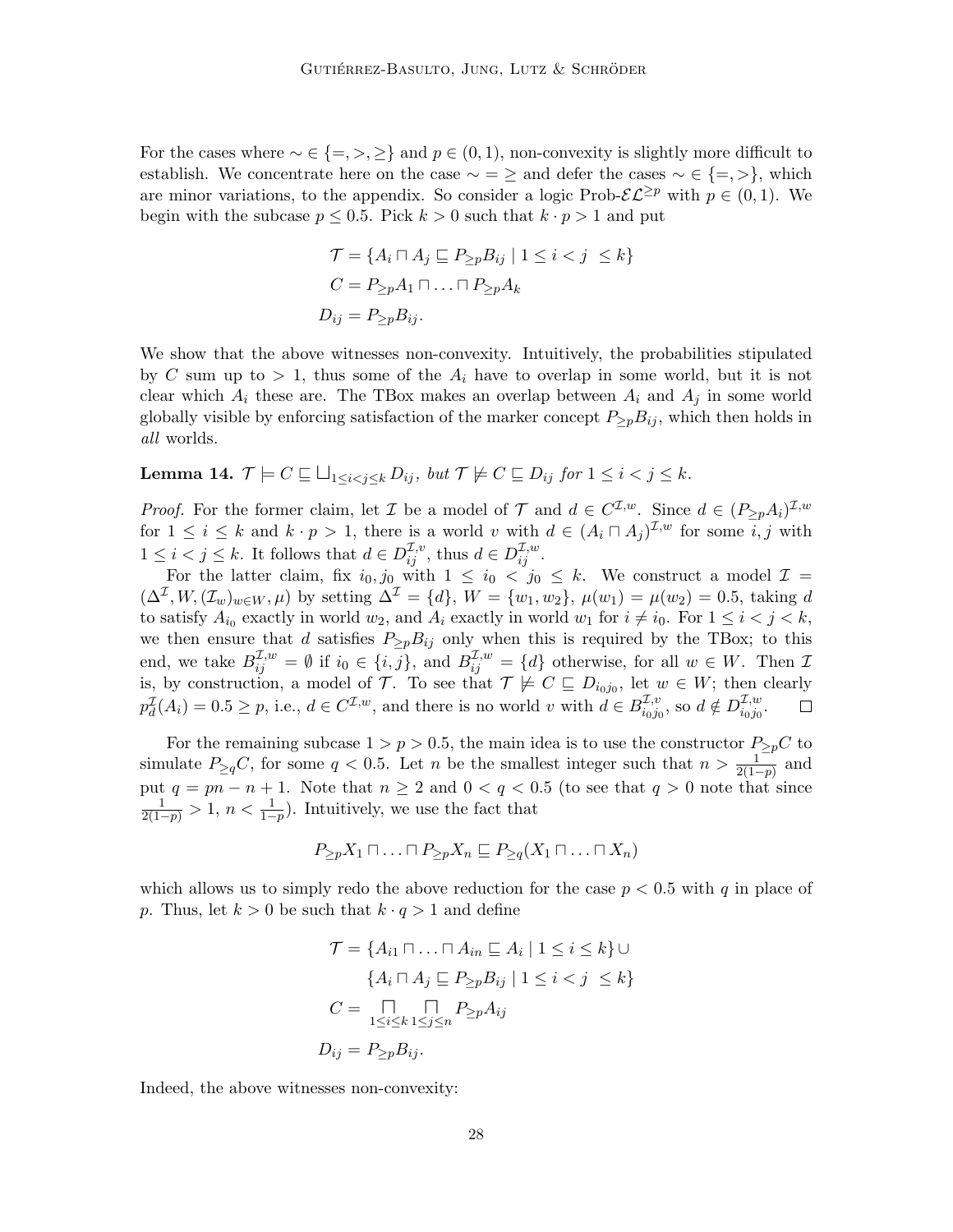**Lemma 15.**  $\mathcal{T} \models C \sqsubseteq \bigsqcup_{1 \leq i < j \leq k} D_{ij}$ , but  $\mathcal{T} \not\models C \sqsubseteq D_{ij}$  for  $1 \leq i < j \leq k$ .

*Proof.* For the former claim, let  $\mathcal I$  be a model of  $\mathcal T$  and  $d \in C^{\mathcal I,w}$ . We first verify the following:

*Claim.*  $d \in (P_{\geq q}A_i)^{\mathcal{I},w}$  for  $1 \leq i \leq k$ .

*Proof of the Claim.* Assume this is not the case for some *i*, i.e.,  $d \in (P_{\leq q}A_i)^{\mathcal{I},w}$ . Define

$$
S := \sum_{1 \le j \le n} p_d^{\mathcal{I}}(A_{ij}).
$$

On the one hand, we must have  $S \geq p \cdot n$  since  $d \in C^{I,w}$ . On the other hand, we can compute  $S$  from  $\mathcal I$  as follows:

$$
S = \sum_{w \in W} \mu(w) \cdot n_w \tag{1}
$$

where  $n_w = |\{j \mid 1 \leq j \leq n, d \in A_{ij}^{\mathcal{I},w} \}|$ . Let  $W_1 = \{w \in W \mid n_w = n\}$  and put  $W_2 = W \setminus W_1$ ; in particular,  $n_w < n$  for all  $w \in W_2$ . As, by assumption,  $d \in (P_{\leq q}A_i)^{\mathcal{I},w}$ and  $A_{i1} \sqcap ... \sqcap A_{in} \sqsubseteq A_i \in \mathcal{T}$ , we obtain  $p_d^{\mathcal{T}}(A_{i1} \sqcap ... \sqcap A_{in}) < q$ , and thus  $\mu(W_1) < q$ . Equation (1) yields

$$
S = \sum_{w \in W} \mu(w)n_w = \sum_{w \in W_1} \mu(w)n_w + \sum_{w \in W_2} \mu(w)n_w
$$
  
 
$$
\leq n\mu(W_1) + (n-1)\mu(W_2) < nq + (n-1)(1-q) = n+q-1
$$

It remains to apply  $q = pn - n + 1$  to obtain  $S < pn$ . Thus, we have  $pn \leq S < pn$ , contradiction. This finishes the proof of the claim.

We can now continue as in the proof of Lemma 14: since  $k \cdot q > 1$ , there is a world  $v \in W$  with  $d \in (A_i \cap A_j)^{\mathcal{I}, v}$  for some  $i, j$  with  $1 \leq i < j \leq k$ . It follows that  $d \in D_{ij}^{\mathcal{I}, v}$ , thus  $d \in D^{\mathcal{I},w}_{ij}$  for all  $w \in W$ .

For the latter claim, fix  $i_0, j_0$  with  $1 \leq i_0 < j_0 \leq k$ . To show that  $\mathcal{T} \not\models C \sqsubseteq D_{i_0j_0}$ , we construct a model  $\mathcal{I} = (\Delta^{\mathcal{I}}, W, (\mathcal{I}_w)_{w \in W}, \mu)$  of  $\mathcal{T}$  with  $\Delta^{\mathcal{I}} = \{d\}$  and  $W = \{w_{1\ell}, w_{2\ell} \mid 1 \leq \ell \leq 1\}$  $\ell \leq n$  such that  $d \in C^{\mathcal{I},v}$  and  $d \notin D_{i_0,i_1}^{\mathcal{I},v}$  $\frac{L,v}{i_0j_0}$  for any  $v \in W$  by putting for all  $1 \leq i \leq k$  and  $1 \leq \ell, \ell' \leq n$ :

$$
A_i^{\mathcal{I}_{w_{1\ell}}} := \begin{cases} \{d\} & \text{if } i \neq i_0 \\ \emptyset & \text{otherwise} \end{cases} \qquad A_i^{\mathcal{I}_{w_{2\ell}}} := \begin{cases} \{d\} & \text{if } i = i_0 \\ \emptyset & \text{otherwise} \end{cases}
$$

$$
A_{i\ell'}^{\mathcal{I}_{w_{1\ell}}} := \begin{cases} \{d\} & \text{if } i \neq i_0 \text{ or } \ell \neq \ell' \\ \emptyset & \text{otherwise} \end{cases} \qquad A_{i\ell'}^{\mathcal{I}_{w_{2\ell}}} := \begin{cases} \{d\} & \text{if } i = i_0 \text{ or } \ell \neq \ell' \\ \emptyset & \text{otherwise} \end{cases}
$$

and for all  $1 \leq i \leq j \leq k$ ,  $1 \leq \ell \leq n$ :

$$
B_{ij}^{\mathcal{I}_{w_{1\ell}}} := B_{ij}^{\mathcal{I}_{w_{2\ell}}} := \begin{cases} \emptyset & \text{if } i_0 \in \{i, j\} \\ \{d\} & \text{otherwise} \end{cases}
$$
  

$$
\mu(w_{1\ell}) := \mu(w_{2\ell}) := \frac{1}{2n}.
$$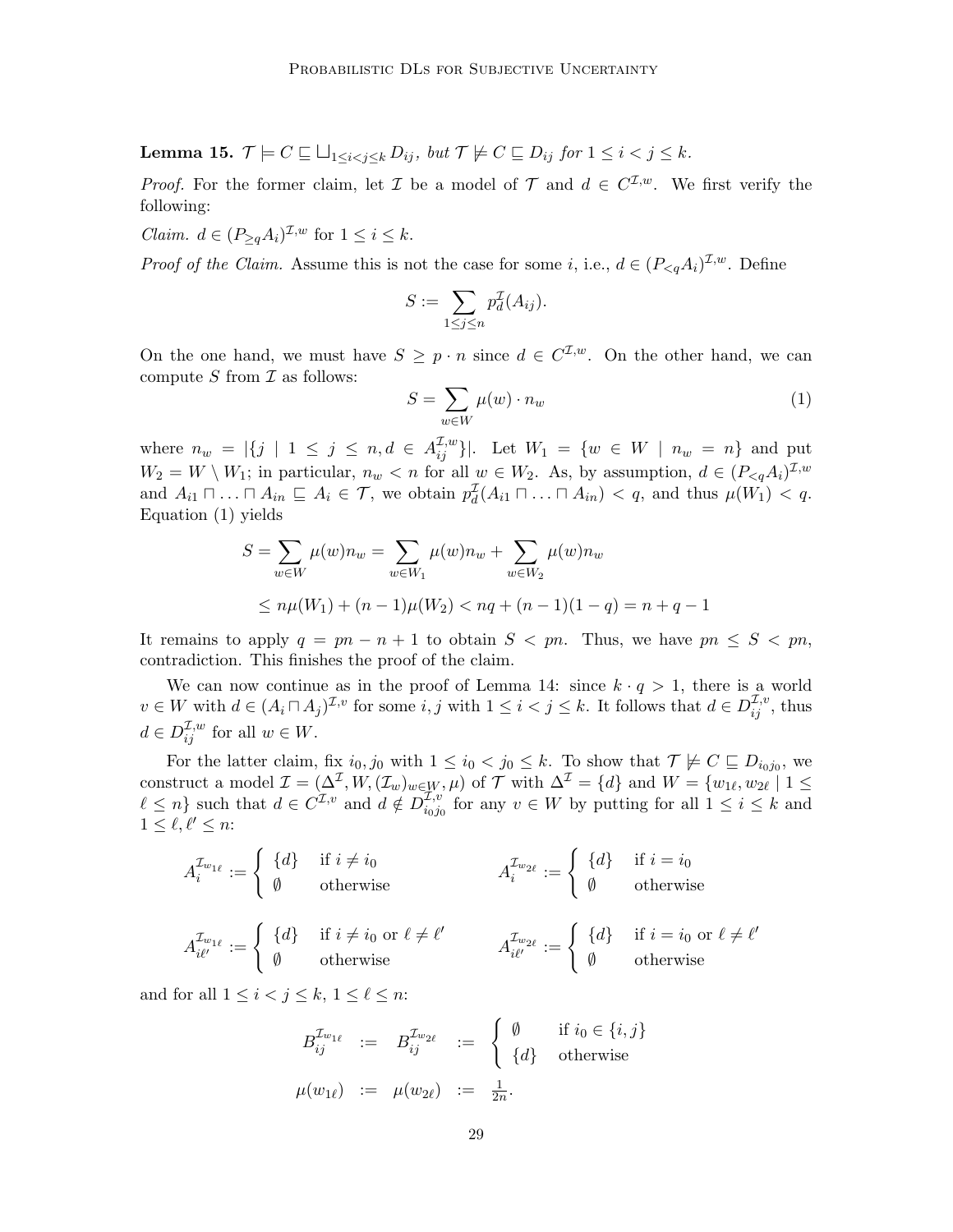It is not hard to verify that  $\mathcal I$  is a model of  $\mathcal T$ . Note that for  $1 \leq i \leq k$  and  $1 \leq \ell \leq n$ , we have

$$
p_d^{\mathcal{I}}(A_{i\ell}) = \frac{1}{2} + (n-1) \cdot \frac{1}{2n} = 1 - \frac{1}{2n}
$$

since for every  $A_{i\ell}$ , there is a  $b \in \{1,2\}$  such that d satisfies  $A_{i\ell}$  in  $w_{b\ell'}$  for all  $\ell'$  and in all  $w_{(3-b)\ell'}$  whenever  $\ell \neq \ell'$ . Using the fact that  $n > \frac{1}{2(1-p)}$  we get

$$
p_d^{\mathcal{I}}(A_{i\ell}) = 1 - \frac{1}{2n} > 1 - \frac{1}{2 \cdot \frac{1}{2(1-p)}} = 1 - \frac{2(1-p)}{2} = p,
$$

and thus,  $d \in C^{\mathcal{I},v}$  for any  $v \in W$ . Finally, it is easy to check that  $d \notin D_{i_0,i_1}^{\mathcal{I},v}$  $\frac{\mu}{i_0j_0}$  for any  $v \in W$ .

## 4.2 Prob- $\mathcal{EL}^{01}$  is Tractable

In analogy with the logic Prob- $\mathcal{ALC}^{01}$  considered in Section 3.3, we define Prob- $\mathcal{EL}^{01}$  to be the fragment of Prob- $\mathcal{EL}$  that only admits probability restrictions of the form  $P_{>0}C$  and  $P_{=1}C$ . Note that none of the logics listed in Theorem 13 is a fragment of Prob- $\mathcal{EL}^{01}$ . Our main result in this section is that, in Prob- $\mathcal{EL}^{01}$ , KB consequence can be decided in PTIME and is thus no more difficult than in the underlying description logic  $\mathcal{EL}$ .

## **Theorem 16.** In Prob- $\mathcal{EL}^{01}$ , concept subsumption and KB consequence are in PTIME.

In the remainder of this section, we prove Theorem 16 by giving a polynomial time algorithm for KB consequence in Prob- $\mathcal{EL}^{01}$ . It is convenient to assume that all involved ABoxes and TBoxes are in a certain normal form, namely that ABoxes take the form

$$
\mathcal{A}_0 \wedge \bigwedge_{i=1}^k P_{>0} \mathcal{A}_i \wedge P_{=1}(\mathcal{A}_{=1})
$$

where  $\mathcal{A}_0, \ldots, \mathcal{A}_k$  and  $\mathcal{A}_{-1}$  are conjunctions of concept assertions of the form  $A(a)$  (with A a concept name) and of role assertions; and that TBoxes are sets of concept inclusions of the form

$$
X_1 \sqcap \cdots \sqcap X_n \sqsubseteq A \quad \text{or} \quad A \sqsubseteq X,
$$

where A denotes a concept name and the  $X_i$  and X denote basic concepts, that is, either  $\top$ , a concept name, or concepts of the form  $P_{\sim n}A$  or  $\exists r.A$  with A a concept name.

We briefly argue that any ABox and TBox can be converted into the required form in polynomial time, preserving KB consequence. Recall that, in Prob- $\mathcal{EL}^{01}$ , an ABox is built up from concept and role assertions, conjunction, and a probability constructor. Given such an ABox A, we can first remove nested applications of the probability constructor and pull this constructor out of conjunctions by applying the transformations

$$
P_{\sim p}P_{\approx q}\mathcal{A} \rightsquigarrow P_{\approx q}\mathcal{A} \qquad P_{\sim p}(\mathcal{A}_1 \wedge \cdots \wedge \mathcal{A}_k \wedge P_{\approx q}\mathcal{A}) \rightsquigarrow P_{\sim p}(\mathcal{A}_1 \wedge \cdots \wedge \mathcal{A}_k) \wedge P_{\approx q}\mathcal{A}
$$

and then push conjunctions inside the  $P_{=1}$  constructor by applying the transformation

$$
P_{=1}A_1 \wedge P_{=1}A_2 \leadsto P_{=1}(A_1 \wedge A_2).
$$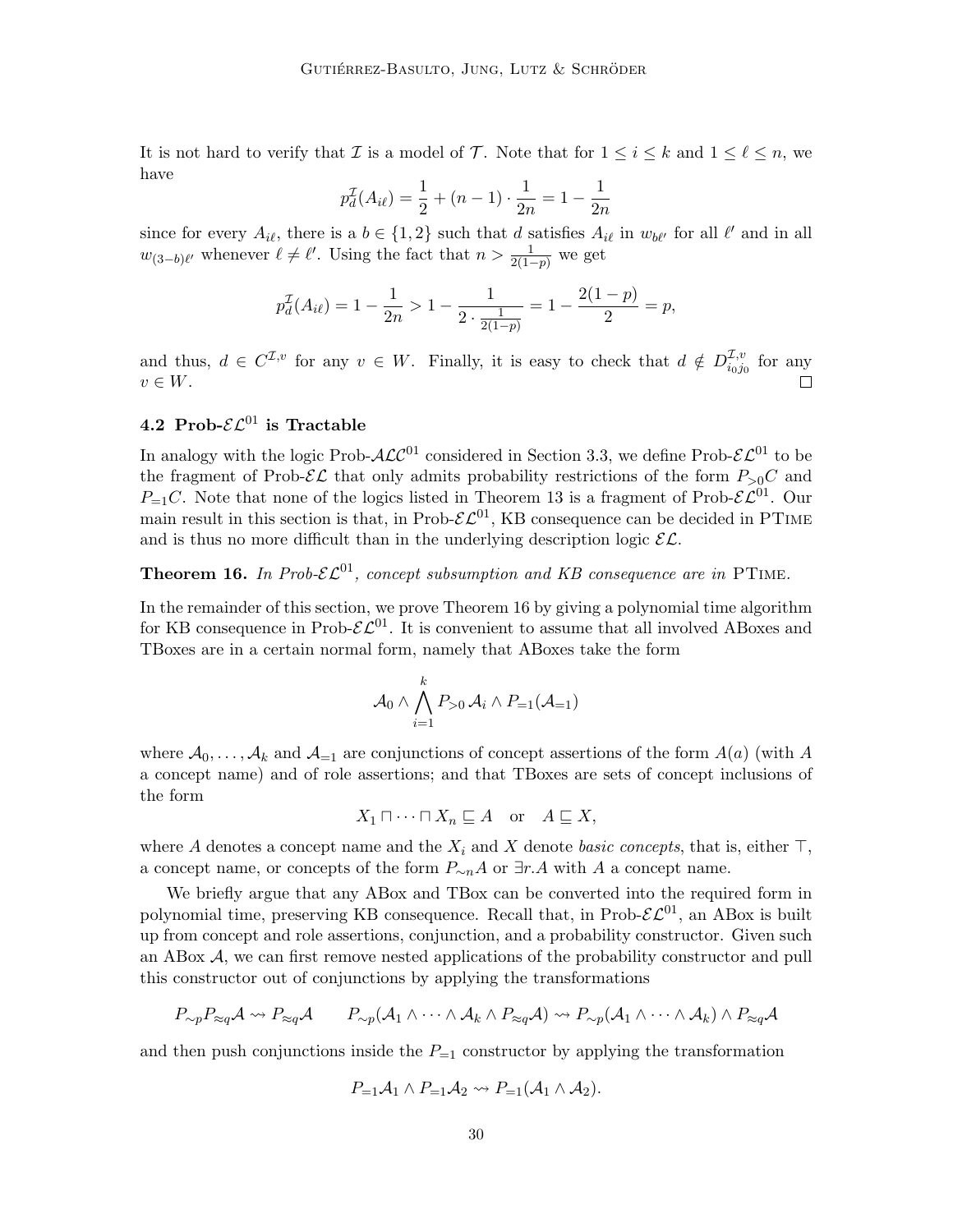These transformations are clearly equivalence-preserving. It remains to replace concept assertions  $C(a)$  where C is a compound concept with the assertion  $A_C(a)$  where  $A_C$  is a fresh concept name, and to add  $A_C \equiv C$  to the TBox. Let  $(\mathcal{T}, \mathcal{A})$  be a KB and  $\mathcal{B}$  an ABox, and let  $(\mathcal{T}', \mathcal{A}')$  and  $\mathcal{B}'$  be the result of the above transformations. It is easy to show that  $(\mathcal{T}, \mathcal{A}) \models \mathcal{B}$  iff  $(\mathcal{T}', \mathcal{A}') \models \mathcal{B}'.$ 

We do not give details for establishing the TBox normal form since this is standard for  $\mathcal{EL}$ -like logics. Indeed, probability restrictions do not pose any additional challenges as they can be treated in the same way as existential restrictions (Baader et al., 2005). Note that the transformation of a TBox  $\mathcal T$  into a normalized TBox  $\mathcal T'$  introduces fresh concept names, but as long as the ABoxes A and B do not use these concept names, we have  $(\mathcal{T}, \mathcal{A}) \models \mathcal{B}$ iff  $(\mathcal{T}', \mathcal{A}) \models \mathcal{B}.$ 

We now develop the announced polynomial time algorithm for KB consequence in Prob- $\mathcal{EL}^{01}$ . It be viewed as "consequence-based" in the style of recently proposed efficient procedures (Baader et al., 2005; Kazakov, 2009). Let  $\mathcal{K} = (\mathcal{T}, \mathcal{A})$  be a KB such that for some ABox  $\mathcal{B}$  (all in normal form), we want to decide whether  $\mathcal{K} \models \mathcal{B}$ . We show how to build, in polynomial time, a model  $\mathcal I$  of  $\mathcal K$  that is universal in the sense that for all ABoxes B, we have  $\mathcal{K} \models \mathcal{B}$  iff  $\mathcal{I}, v_{\mathcal{A}} \models \mathcal{B}$ , for a certain fixed world  $v_{\mathcal{A}}$ . Since the latter can be verified in polynomial time, this yields Theorem 16. Interestingly, we can fix up-front the set of worlds of  $\mathcal{I}$ , its domain, and its probability distribution  $\mu$ .

$$
W = \{v_A, v_{=1}\} \cup \text{Wit};
$$
  
\n
$$
\Delta^{\mathcal{I}} = \text{Ind}(\mathcal{A}) \cup (\text{CN} \times W);
$$
  
\n
$$
\mu(w) = 1/|W| \text{ for all } w \in W.
$$

where  $CN$  denotes the set of concept names in  $K$  and Wit consists of

- worlds  $v_B, v'_B, v_{a,B}, v'_{a,B}$  for all concepts of the form  $P_{>0}B$  that occur in  $\mathcal T$  and all ABox individuals  $a \in \text{Ind}(\mathcal{A})$ , and
- worlds  $v_{A'}$  for all ABoxes of the form  $P_{>0}A'$  that occur in A.

Each domain element and world has a particular purpose. We call domain elements of the form  $(A, w)$  anonymous since they are not identified by an individual name in  $A$ . An anonymous element  $(A, w)$  is used to witness existential restrictions of the form  $\exists r.A$  in world w. We are going to make the ABox A true in world  $v_A$ . World  $v_{=1}$  will make true (only) facts that hold with probability one. And, finally, the worlds in Wit are used as witnesses for the eponymous concepts  $P_{>0}B$  and ABoxes  $P_{>0}A_i$ .

We start with constructing an interpretation  $\mathcal{I}_0 = (\Delta^{\mathcal{I}}, W, (\mathcal{I}_{0w})_{w \in W}, \mu)$  that is a model of A, but not necessarily of  $\mathcal T$ . This is done by setting, for all concept names A, role names r and worlds  $w \in W$ :

$$
A^{T_0,w} = \{a \mid A(a) \in \mathcal{A}_0, w = v_{\mathcal{A}}\} \cup
$$
  
\n
$$
\{a \mid A(a) \in \mathcal{A}_{=1}\} \cup
$$
  
\n
$$
\{a \mid A(a) \in \mathcal{A}_i \wedge w = v_{\mathcal{A}_i}\};
$$
  
\n
$$
r^{T_0,w} = \{(a,b) \mid r(a,b) \in \mathcal{A}_0, w = v_{\mathcal{A}}\} \cup
$$
  
\n
$$
\{(a,b) \mid r(a,b) \in \mathcal{A}_{=1}\} \cup
$$
  
\n
$$
\{(a,b) \mid r(a,b) \in \mathcal{A}_i \wedge w = v_{\mathcal{A}_i}\}.
$$

Individual names are interpreted as themselves, that is,  $a^{I_0} = a$ . We then *complete*  $I_0$  by exhaustively applying the rules in Figure 1, which ensures that we also satisfy  $\mathcal{T}$ . We need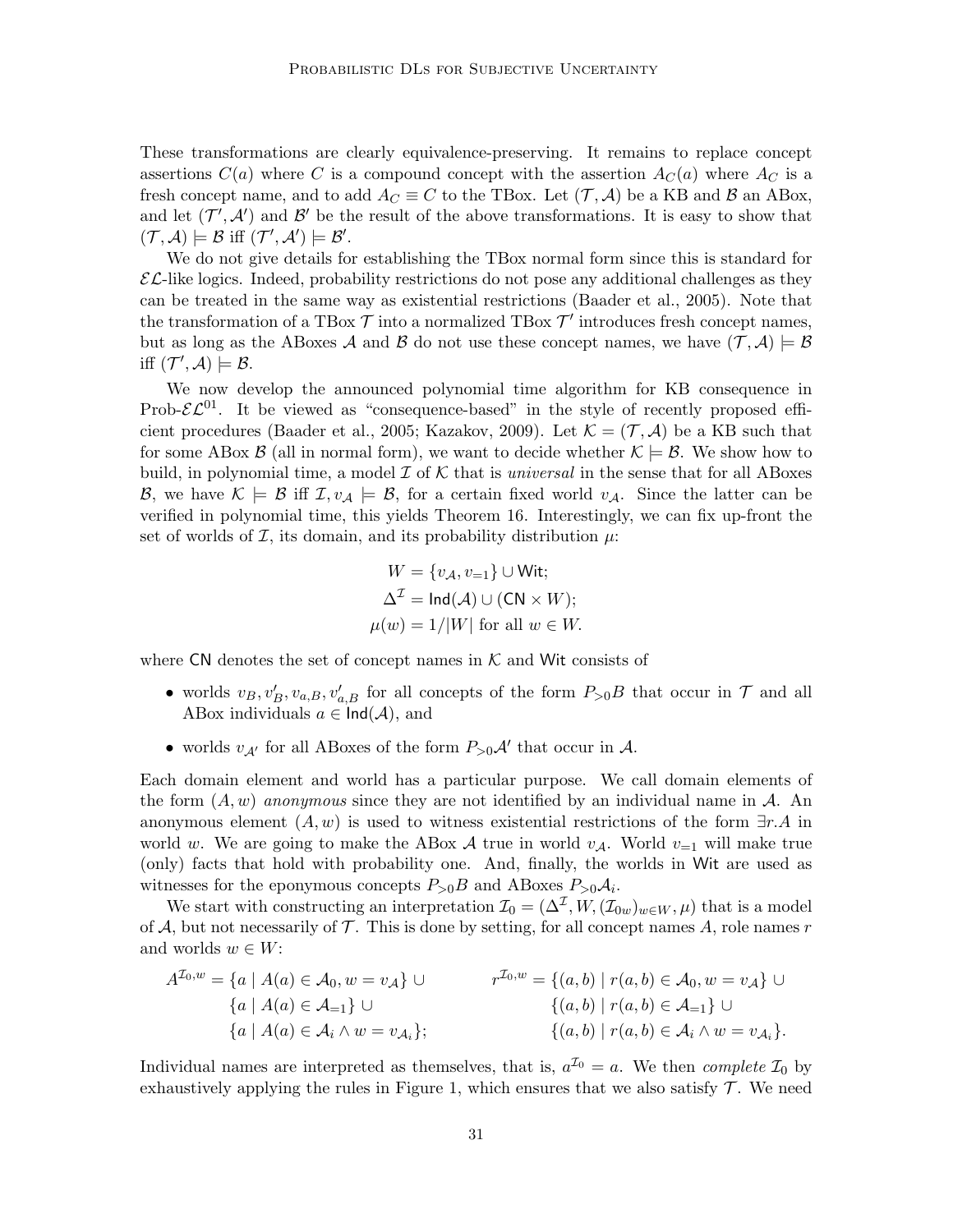**R1** If 
$$
X_1 \sqcap \cdots \sqcap X_n \sqsubseteq A \in \mathcal{T}
$$
, and  $d \in X_i^{\mathcal{I},w}$  for  $1 \leq i \leq n$ ,  
\nthen  $A^{\mathcal{I},w} := A^{\mathcal{I},w} \cup \{d\}$ .  
\n**R2** If  $A \sqsubseteq P_{>0}B \in \mathcal{T}$ ,  $d \in A^{\mathcal{I},w}$ , and  $d \notin (P_{>0}B)^{\mathcal{I},w}$ ,  
\nthen  $B^{\mathcal{I},\hat{w}} := B^{\mathcal{I},\hat{w}} \cup \{d\}$  where  $\hat{w} = \text{wit}(d, w, B)$ .  
\n**R3** If  $A \sqsubseteq P_{=1}B \in \mathcal{T}$  and  $d \in A^{\mathcal{I},w}$   
\nthen  $B^{\mathcal{I},v} := B^{\mathcal{I},v} \cup \{d\}$  for all  $v \in W$ .  
\n**R4** If  $A \sqsubseteq \exists r.B \in \mathcal{T}$  and  $d \in A^{\mathcal{I},w}$ ,  
\nthen  $r^{\mathcal{I},w} := r^{\mathcal{I},w} \cup \{(d,(B,w))\}$  and  $B^{\mathcal{I},w} := B^{\mathcal{I},w} \cup \{(B,w)\}$ .

Figure 1: Completion rules for Prob- $\mathcal{EL}^{01}$ .

to define the witness function  $\text{wit}(d, w, B)$  used in Rule **R2**, which returns the world where the concept  $P_{>0}B$  is witnessed when it is true at element d in world w:

$$
\text{wit}(a, w, B) = \begin{cases} v_{a,B} & \text{if } w \neq v_{a,B}; \\ v'_{a,B} & \text{otherwise}; \end{cases} \qquad \text{and} \qquad \text{wit}((A, v), w, B) = \begin{cases} v_B & \text{if } v \neq v_B; \\ v'_B & \text{otherwise}. \end{cases}
$$

The use of primed and non-primed worlds in wit avoids having to realize  $B$  in the same world where  $P_{>0}B$  appears (which would result in unsound consequences).

The interplay of the rules in Figure 1 is rather subtle and can only be fully appreciated by going through the proof details of Lemma 17 below. Here, we point out some interesting aspects. Note that **R4** chooses different elements  $(A, w_i)$  to satisfy the same existential restriction  $\exists r.A$  in different worlds  $w_1, w_2$ . The reason is that, if we would always use the same element d as a witness for  $\exists r.A$ , then we might 'accidentally' make B true at d with probability one, which would result in unsound consequences. Also note that the witness function makes sure that there is no combination of an element and a world such that this combination is used as a witness both by  $R2$  and by  $R4$  (which would also result in unsound consequences). Let us illustrate this for the case of some anonymous element  $(A, w)$ . Assume that R2 makes B true at  $(A, w)$  in world v to witness a probability restriction  $P_{>0}B$ . By definition of **R2** and of wit, we have (i)  $w \neq v_B$  and  $v = v_B$  or (ii)  $w = v_B$  and  $v = v'_B$ . In Case (i),  $(A, w)$  cannot be used as a witness by **R4** in world  $v = v_B$  since it can only be used as such in world  $w \neq v_B$ . In Case (ii),  $(A, w)$  cannot be used as a witness by **R4** in world  $v = v'_B$  since it can only be used as such in world  $w = v_B$ .

Let  $\mathcal I$  be the resulting interpretation. Since the completion rules do not introduce additional domain elements or worlds and the number of worlds and domain elements in  $\mathcal{I}_0$  is linear in the size of K, it is easy to verify that rule application terminates after polynomially many steps. We show that  $\mathcal I$  is a universal model of  $(\mathcal T, \mathcal A)$  in the sense of the following lemma.

**Lemma 17.** For all ABoxes  $\mathcal{B}, (\mathcal{T}, \mathcal{A}) \models \mathcal{B}$  iff  $\mathcal{I}, v_{\mathcal{A}} \models \mathcal{B}$ .

*Proof.* For the "⇒" direction, assume that  $\mathcal{I}, v_{\mathcal{A}} \not\models \mathcal{B}$ . By definition of  $\mathcal{I}_0$ , we have  $\mathcal{I}_0, v_{\mathcal{A}} \models$ A and, since I extends  $\mathcal{I}_0$ , also  $\mathcal{I}, v_\mathcal{A} \models \mathcal{A}$ . Moreover, it is straightforward to verify that I is a model of  $\mathcal T$  (if any CI in  $\mathcal T$  would not be satisfied, there would still be a rule that we could apply). This yields  $(\mathcal{T}, \mathcal{A}) \not\models \mathcal{B}$ .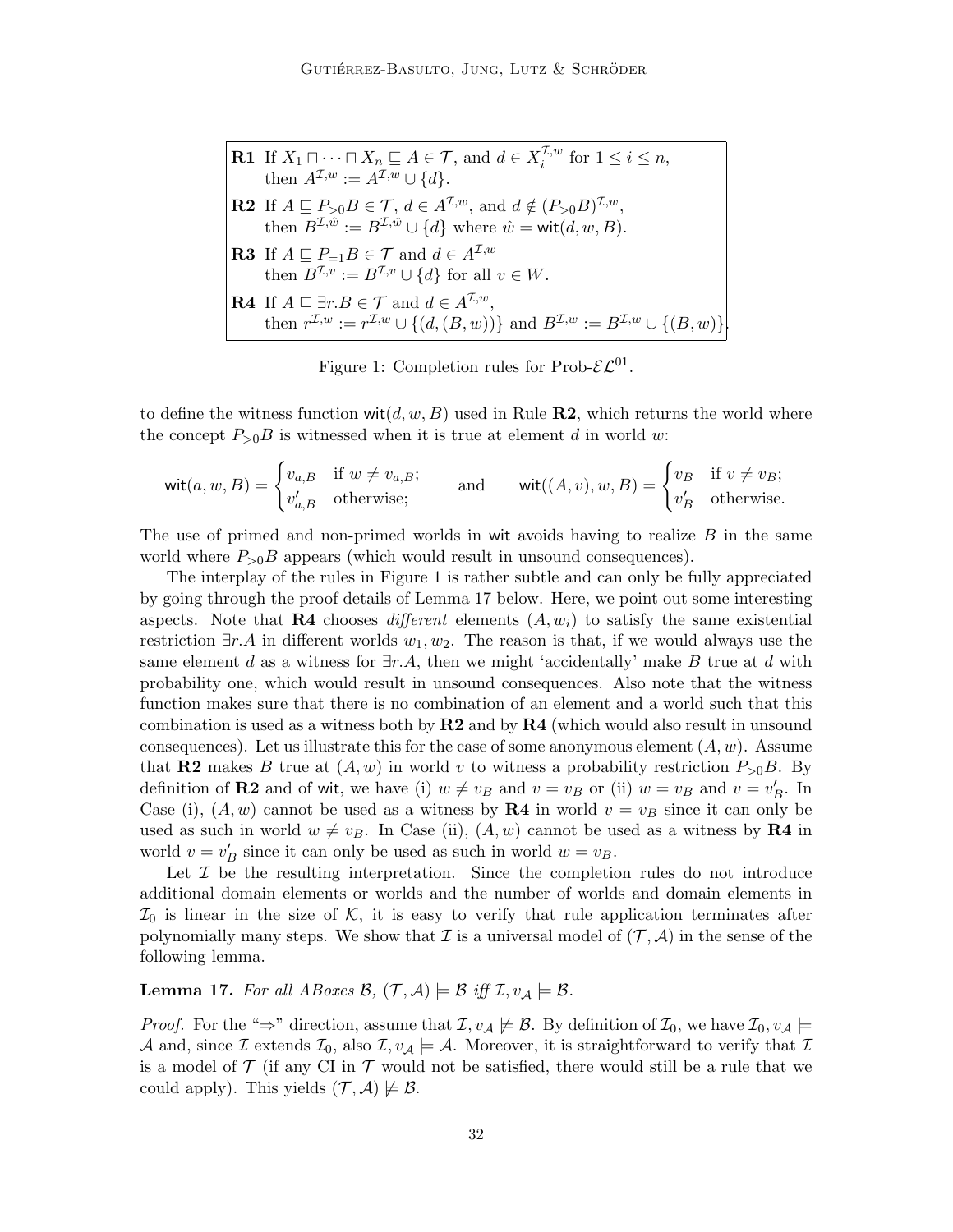For the " $\Leftarrow$ " direction, the main step is to show by induction on the number of rule applications that a certain set of invariants is preserved. For formulation the invariants, we introduce some notation. For every world  $w \in W$ , we define an ABox  $\mathcal{A}_w$  that consists of the following assertions:

- $X(a) \in \mathcal{A}_w$  if  $a \in X^{\mathcal{I},w}$ , for all  $a \in \text{Ind}(\mathcal{A})$  and basic concepts X;
- $r(a, b) \in \mathcal{A}_w$  if  $(a, b) \in r^{\mathcal{I}, w}$ , for all  $a, b \in \mathsf{Ind}(\mathcal{A})$ .

We say that an anonymous domain element  $(A, v)$  is  $\mathbb{R}2$ -active in w if  $\mathbb{R}2$  has added  $(A, v)$ to the extension of some B in world w (this can only be the case when  $v = w$ ); similarly,  $(A, v)$  is **R4**-active in w if **R4** has added  $(A, v)$  to the extension of some B in w (this can only be the case when  $v \neq w$  and w is a world of the form  $v_B$  or  $v'_B$ ). If none of the above applies,  $(A, v)$  is called *inactive in w*. Intuitively, a domain element  $(A, v)$  becomes active in w whenever  $(A, v)$  witnesses a concept of the form  $P_{>0}B$  or  $\exists r.B$ .

In the appendix, we show that rule application preserves the following invariants, for all Prob- $\mathcal{EL}^{01}$ -concepts  $C = X_1 \sqcap \ldots \sqcap X_k$ , each  $X_i$  a basic concept, and all anonymous domain elements  $(A, v) \in \Delta^{\mathcal{I}}$ :

- 1.  $K \models A_{v_{\mathcal{A}}};$
- 2.  $\mathcal{K} \models P_{=1} \mathcal{A}_{v-1}$ ;
- 3.  $\mathcal{K} \models P_{>0} \mathcal{A}_w$  for all  $w \in W$ ;
- 4. if  $(A, v)$  is inactive in w and  $(A, v) \in C^{\mathcal{I}, w}$ , then  $\mathcal{T} \models A \sqsubseteq P_{=1}C$ ;
- 5. if  $(A, v)$  is **R4**-active in v and  $(A, v) \in C^{\mathcal{I}, v}$ , then  $\mathcal{T} \models A \sqsubseteq C$ ;
- 6. if  $(A, v)$  is **R2**-active in  $w \in \{v_B, v'_B\}$  and  $(A, v) \in C^{\mathcal{I}, w}$ , then  $\mathcal{T} \models B \sqcap P_{>0}A \sqsubseteq C$ .

Given these invariants, it is straightforward to show " $\Leftarrow$ ": Assume  $\mathcal{I}, v_{\mathcal{A}} \models \mathcal{B}$  and  $\mathcal{B} =$  $\mathcal{B}_0 \wedge \bigwedge_{i=1}^{\ell} P_{>0} \mathcal{B}_i \wedge P_{=1} \mathcal{B}_{=1}$ . Thus, we have  $\mathcal{B}_0 \subseteq \mathcal{A}_{v_{\mathcal{A}}}, \mathcal{B}_{=1} \subseteq \mathcal{A}_w$  for all  $w \in W$ , and for each *i*, there is some w with  $\mathcal{B}_i \subseteq \mathcal{A}_w$ . Invariants 1-3 then imply  $\mathcal{K} \models \mathcal{B}_0, \mathcal{K} \models P_{>0}\mathcal{B}_i$  for all i, and  $\mathcal{K} \models P_{=1} \mathcal{B}_{=1}$ , and hence  $\mathcal{K} \models \mathcal{B}$ .  $\Box$ 

## 4.3 Classical TBoxes and Tractability

We have seen in the previous sections that reasoning in  $\text{Prob-}\mathcal{EL}$  is  $\text{EXPTIME-hard}$  as soon as we admit any single probability restriction of the form  $P_{\sim p}$  with  $\sim \in \{<,\leq,=,>,\geq\}$ and  $p \in (0, 1)$ , and that it becomes tractable if we only allow probability restrictions of the form  $P_{>0}C$  and  $P_{=1}C$ . The goal of this section is to show that we can sometimes regain tractability for probability values other than zero and one if we allow only *classical* TBoxes.

We use Prob- $\mathcal{EL}_{\text{class}}^{\sim p;=1}$  to denote the restriction of Prob- $\mathcal{EL}$  obtained by admitting only the probability restrictions  $P_{=1}C$  and  $P_{\sim p}$ , and only classical TBoxes. Our main result is that reasoning is tractable when  $\sim \in \{>, \geq\}$  and  $p \in (0, 1)$ . In this case, concept satisfiability and KB consistency are trivial: in the interpretation  $\mathcal I$  that has only a single element d and a single world w with  $\mu(w) = 1$  and such that  $A^{\mathcal{I},w} = \{d\}$  and  $r^{\mathcal{I},w} = \{(d,d)\}\$ for all concept names  $A$  and role names  $r$ , all concepts, TBoxes, and ABoxes are satisfied. We thus concentrate on concept subsumption in the following upper bound.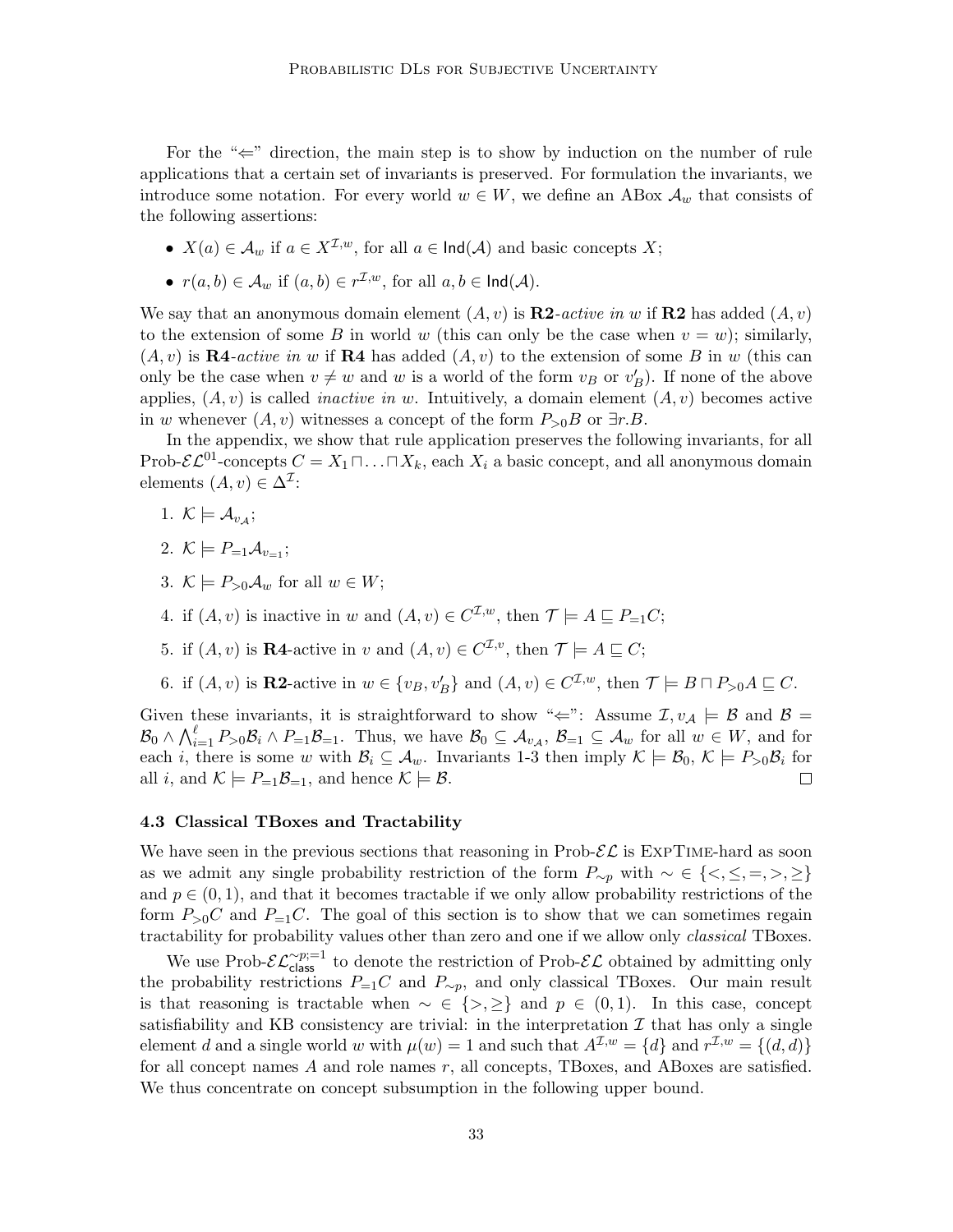**Theorem 18.** For all  $\sim \in \{>, \geq\}$  and  $p \in (0,1)$ , concept subsumption in Prob- $\mathcal{EL}_{\text{class}}^{\sim p;}=1$  is in PTime.

Recall that a classical TBox  $\mathcal T$  (subsequently just a TBox) is a finite set of *concept definitions*  $A \equiv D$ , where A is a concept name and D is a concept description, and additionally every concept name appears at most once on the left-hand side of a definition. A concept name A is defined in T if there is a concept definition  $A \equiv C \in \mathcal{T}$ , and primitive otherwise. We can restrict our attention to the subsumption of defined concept names since  $\mathcal{T} \models C \sqsubseteq D$ iff  $\mathcal{T} \cup \{A_C \equiv C, A_D \equiv D\} \models A_C \sqsubseteq A_D$ , with  $A_C, A_D$  fresh concept names. We can also assume that the input TBox is normalized to a set of concept definitions of the form

$$
A \equiv P_1 \sqcap \ldots \sqcap P_n \sqcap C_1 \sqcap \ldots \sqcap C_m
$$

with  $n, m \geq 0$ , and where  $P_1, \ldots, P_n$  are primitive concept names and  $C_1, \ldots, C_m$  are of the form  $P_{\sim p}A$ ,  $P_{=1}A$ , or  $\exists r.A$  with A a defined concept name. Note that the top concept is completely normalized away. It is well-known that such a normalization can be achieved in polynomial time for  $\mathcal{EL}$  (Baader, 2003), and probability restrictions do not pose additional challenges as they can be treated like existential restrictions.

Observe first that for  $p \in \{0,1\}$  the theorem is a corollary of the PTIME result in the previous section. In the following, we thus assume  $0 < p < 1$ . We prove the desired PTIME upper bound using a consequence-based procedure. In contrast to the algorithm given in the previous section, though, we do not build up an interpretation, but rather complete the TBox with all of its relevant consequences. We start with some notation. For a given TBox  $\mathcal T$  and a defined concept name A in  $\mathcal T$ , we refer by  $C_A$  to the *defining concept* for A in  $\mathcal T$ , i.e.,  $A \equiv C_A \in \mathcal{T}$ . Moreover, we deliberately confuse the concept  $C_A = D_1 \sqcap \ldots \sqcap D_k$  with the set  $\{D_1, \ldots, D_k\}$ . We define the set of concepts that are *certain for*  $C_A$  as

$$
cert(C_A) = \{ P_*B \mid P_*B \in C_A \} \cup \bigcup_{P=1}^{} \{ C_B \}
$$

where, here and in what follows,  $P_*$  ranges over  $P_{=1}$  and  $P_{\sim p}$ . Intuitively cert( $C_A$ ) contains concepts that hold with probability 1 whenever A is satisfied in some world.

The algorithm starts with the normalized input TBox and then exhaustively applies the completion rules displayed in Figure 2. As a general proviso, each rule can be applied only if it adds a concept that occurs in  $\mathcal T$  and actually changes the TBox, e.g., R1 can only be applied when  $\exists r.B'$  occurs in  $\mathcal T$  and  $\exists r.B' \notin C_A$ . The following lemma establishes the main property of the algorithm.

**Lemma 19.** For all defined concept names A, B, we have  $\mathcal{T} \models A \sqsubseteq B$  iff, after exhaustive rule application,  $C_B \subset C_A$ .

*Proof.* We start with the " $\Leftarrow$ "-direction. Using the semantics, it is straightforward to show that the rules are sound, i.e., that if a TBox  $\mathcal{T}_2$  is obtained from a TBox  $\mathcal{T}_1$  by a single rule application, then  $\mathcal{T}_1$  and  $\mathcal{T}_2$  are equivalent in the sense that they have the same models. It suffices to show that every model of  $\mathcal{T}_1$  is also a model of  $\mathcal{T}_2$ . To this end, let  $\mathcal{I} = (\Delta^{\mathcal{I}}, W, (\mathcal{I}_w)_{w \in W}, \mu)$  be a model of  $\mathcal{T}_1$  and assume  $d \in \Delta^{\mathcal{I}}$  and  $w \in W$  such that  $d \in A^{\mathcal{I},w}$  and hence  $d \in (C_A)^{\mathcal{I},w}$ . We show that if a concept D is added to  $C_A$ , then we also have  $d \in D^{\mathcal{I},w}$ . We are then done since this implies  $(C_A)^{\mathcal{I},w} = (C_A \sqcap D)^{\mathcal{I},w}$  and because  $\mathcal{I}$ is a model of  $\mathcal{T}_1$ .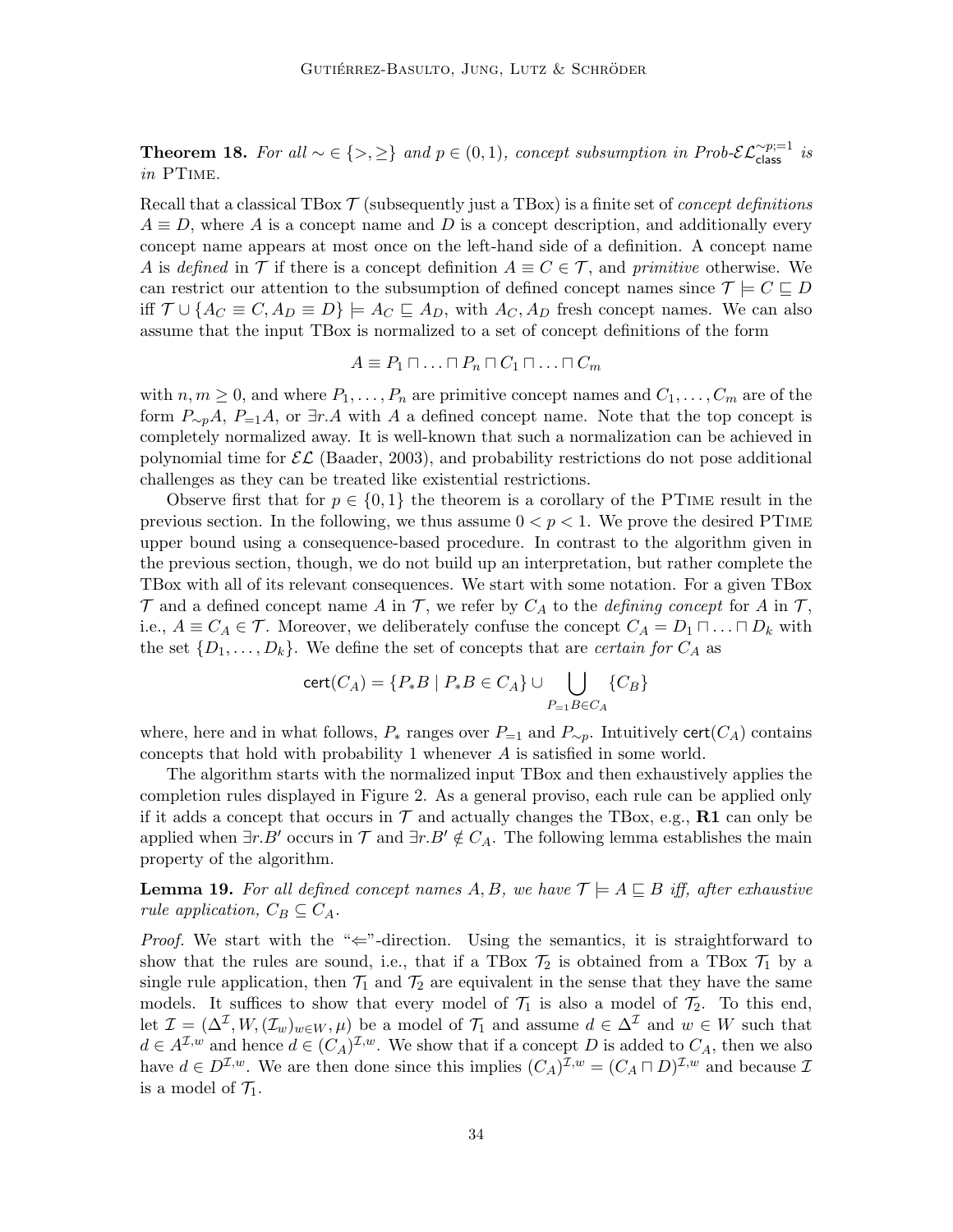| <b>R1</b> If $\exists r.B \in C_A$ and $C_{B'} \subseteq C_B$ ,                       |
|---------------------------------------------------------------------------------------|
| then replace $A \equiv C_A$ with $A \equiv C_A \cup {\exists r.B'}$ .                 |
| <b>R2</b> If $P_{=1}B \in C_A$ ,                                                      |
| then replace $A \equiv C_A$ with $A \equiv C_A \cup C_B$ .                            |
| <b>R3</b> If $P_{=1}B \in C_A$ ,                                                      |
| then replace $A \equiv C_A$ with $A \equiv C_A \cup \{P_{\sim p}B\}.$                 |
| <b>R4</b> If $P_{\sim p}B \in C_A$ and $D \in \text{cert}(C_B)$ ,                     |
| then replace $A \equiv C_A$ with $A \equiv C_A \cup \{D\}.$                           |
| <b>R5</b> If $C_B \subseteq \text{cert}(C_A)$ ,                                       |
| then replace $A \equiv C_A$ with $A \equiv C_A \cup \{P_{=1}B\}.$                     |
| <b>R6</b> If $P_{\sim p}B \in C_A$ and $C_{B'} \subseteq \text{cert}(C_A) \cup C_B$ , |
| then replace $A \equiv C_A$ with $A \equiv C_A \cup \{P_{\sim p}B'\}.$                |

Figure 2: TBox completion rules for subsumption in Prob- $\mathcal{EL}^{\sim p;=1}$ .

- **R1**  $D = \exists r.B'.$  Since  $\exists r.B \in C_A$ , we have  $d \in (\exists r.B)^{\mathcal{I},w}$ , i.e., there is some element  $e \in \Delta^{\mathcal{I}}$ with  $e \in B^{\mathcal{I},w}$  and  $(d,e) \in r^{\mathcal{I},w}$ . As  $\mathcal I$  is a model of  $\mathcal{T}_1$ , we also have  $e \in (C_B)^{\mathcal{I},w}$  and, by the assumption  $C_{B'} \subseteq C_B$ , we obtain  $e \in (C_{B'})^{\mathcal{I},w}$ . Again, as  $\mathcal{T}_1 \models \mathcal{I}$ , we have  $e \in B^{\prime \mathcal{I},w}$ . The semantics yields  $d \in (\exists r.B')^{\mathcal{I},w}$ .
- **R2**  $D \in C_B$ . Since  $P_{=1}B \in C_A$ , we have  $d \in (P_{=1}B)^{\mathcal{I},w}$ . By the semantics,  $d \in B^{\mathcal{I},w}$  and thus  $d \in (C_B)^{\mathcal{I},w}$ .
- **R3**  $D = P_{\sim p}B$ . Since  $P_{=1}B \in C_A$ , we have  $d \in (P_{=1}B)^{\mathcal{I},w}$ . By the semantics,  $d \in$  $(P_{\sim p}B)^{\mathcal{I},w}.$
- **R4**  $D \in C_B$ . Since  $P_{\sim p}B \in C_A$ , we have  $d \in (P_{\sim p}B)^{\mathcal{I},w}$ . Hence, there is some world  $v \in W$  with  $d \in B^{\mathcal{I},v}$ . By definition of  $\text{cert}(C_B)$  and the semantics, we have that  $d \in D^{\mathcal{I},w'}$  for all  $D \in C_B$  and  $w' \in W$ . Thus, in particular,  $d \in D^{\mathcal{I},w}$  for all  $D \in C_B$ .
- **R5**  $D = P_{-1}B$ . By definition of  $\text{cert}(C_A)$  and the semantics, we have that  $d \in D^{\mathcal{I},v}$  for all  $D \in C_A$  and  $v \in W$ . As  $C_B \subseteq \text{cert}(C_a)$ , we have that  $d \in (C_B)^{\mathcal{I}, v}$  for all  $v \in W$ . As  $\mathcal{I}$ is a model of  $\mathcal{T}_1$ , we get  $d \in B^{\mathcal{I}, v}$  for all  $v \in W$ . The semantics yields  $d \in (P_{=1}B)^{\mathcal{I}, w}$ .
- **R6**  $D = P_{\sim p}B'$ . Since  $P_{\sim p}B \in C_A$ , we have  $d \in (P_{\sim p}B)^{\mathcal{I},w}$ . By the semantics,  $p_d^{\mathcal{I}}(C_B) \sim$ p. By definition of  $\text{cert}(C_A)$  and the semantics, we have  $p_d^{\mathcal{I}}(C_A) = 1$ . Together, this implies  $p_d^{\mathcal{I}}(C_A \cup C_B) \sim p$ . As by assumption  $C_{B'} \subseteq C_A \cup C_B$ , we also have  $p_d^{\mathcal{I}}(C_{B'}) \sim p$ and hence  $d \in (P_{\sim p}B')^{\mathcal{I},w}$ .

For " $\Rightarrow$ ", let T be the TBox after exhaustive application of the rules of Figure 2. We construct a model I of T that satisfies a concept inclusion  $A \subseteq B$  only if  $C_B \subseteq C_A$ . Let Def denote the set of defined concept names in  $\mathcal T$ . Moreover, let Sub denote all concepts of the form P (primitive concept name),  $\exists r.A, P_{=1}A$ , and  $P_{\sim p}A$  that occur in T. We first fix some constants that will be used to define the probabilities of worlds in the model  $\mathcal{I}$ :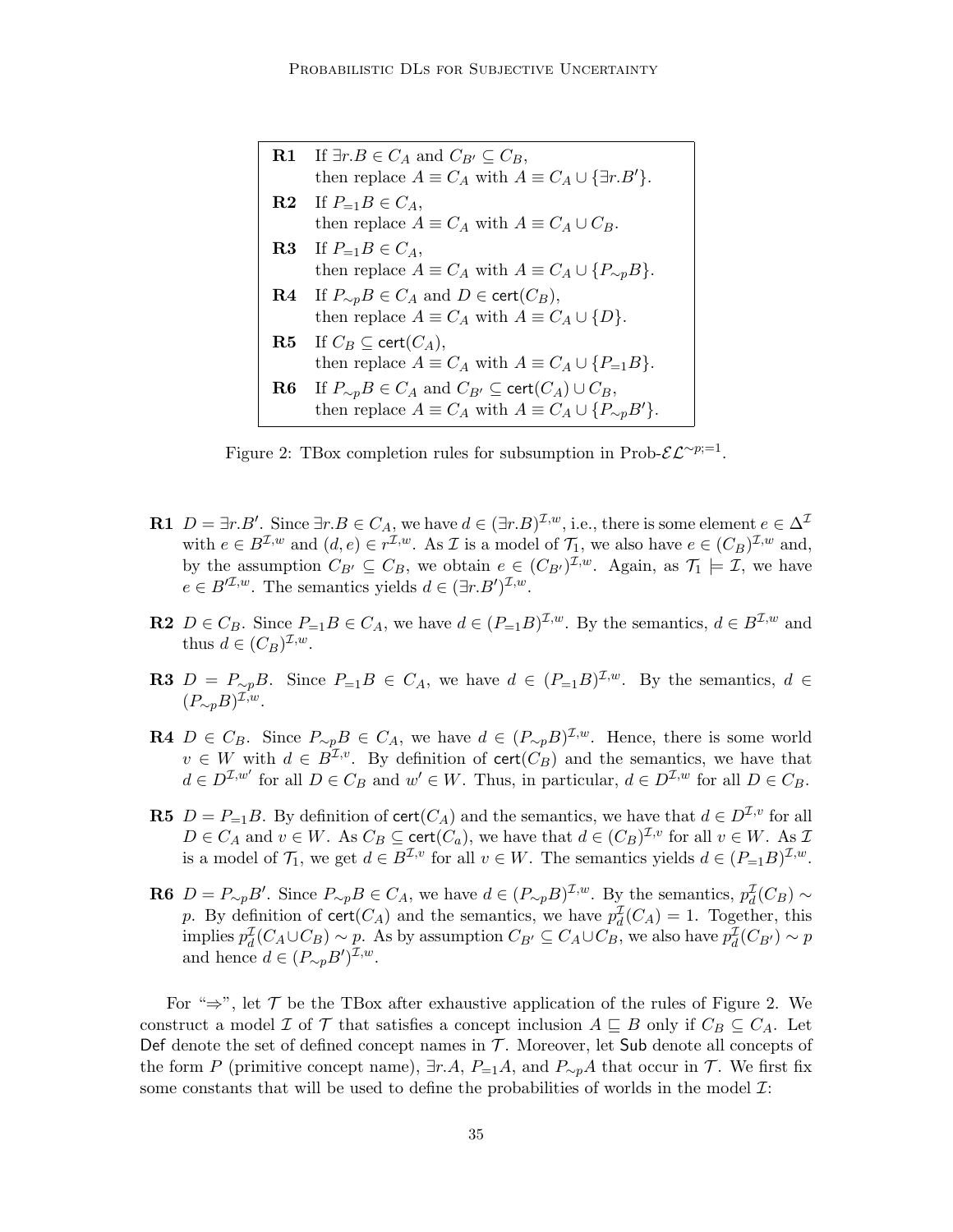- first fix  $\alpha, \alpha' \in (0, 1)$  such that  $\frac{\alpha}{2} < \alpha' < \alpha < p$  (this is possible because  $p > 0$ );
- next fix an integer  $m \geq 2$  such that

$$
(p-\alpha')+\frac{1-(p-\alpha'+3|\text{Def}| \cdot \frac{\alpha}{2})}{m}
$$

(this can be done simply by choosing m sufficiently large since  $p - \alpha' < p$ );

• finally, choose an integer  $k \geq 2$  such that

$$
(p - \alpha') \cdot \frac{k - 1}{k} + \alpha > p
$$

(this can be done by choosing k sufficiently large since  $(p - \alpha') + \alpha > p$ ). Start defining an interpretation  $\mathcal{I} = (\Delta^{\mathcal{I}}, W, (\mathcal{I}_w)_{w \in W}, \mu)$  by putting:

$$
W = \{\delta_{Ai}, 1_j, p_\ell \mid A \in \text{Def}, i \in \{1, 2, 3\}, 1 \le j \le m, 1 \le \ell \le k\}
$$

$$
\Delta^{\mathcal{I}} = \{(A, v) \mid A \in \text{Def}, v \in W\}
$$

$$
\mu(p_\ell) = \frac{p - \alpha'}{k}
$$

$$
\mu(\delta_{Ai}) = \frac{\alpha}{2}
$$

$$
\mu(1_j) = \frac{1 - (p - \alpha' + 3|\text{Def}| \cdot \frac{\alpha}{2})}{m}
$$

Note first that  $\mu$  is indeed a probabilitiy distribution:  $\mu({p_\ell \mid 1 \leq \ell \leq k}) = p - \alpha'$ ,  $\mu({\delta_{Ai} \mid A \in \mathsf{Def}, i \in \{1,2,3\}\}) = 3|\mathsf{Def}| \frac{\alpha}{2}$  $\frac{\alpha}{2}$ , and  $\mu({1_j | 1 \leq j \leq m}) = 1 - (p - \alpha' + 3|\text{Def}|) \frac{\alpha}{2}$  $\frac{\alpha}{2}$ ); and thus,  $\mu(W) = 1$ . Moreover, we observe the following two important properties of  $\mu$ :

- (P1) for any set V of worlds that contains at least  $k 1$  of the worlds  $p_\ell$  and at least two of the worlds  $\delta_{Ai}$ , the probabilities sum up to more than p;
- $(P2)$  any set of worlds whose probabilities sum up to a value  $\geq p$  includes at least two worlds from  $W \setminus \{p_\ell \mid 1 \leq \ell \leq k\}.$

Using the condition in the choice of  $k$ , it is easy to see that Property  $(P1)$  is satisfied. For Property (P2), define  $V = \{p_\ell \mid 1 \leq \ell \leq k\}$  and observe that  $\mu(V) = p - \alpha'$ . It suffices to show that, when adding a single world to the set of worlds  $V$ , the probability will stay below p. By choice of  $\alpha$  and  $\alpha'$ , it is clear that  $\mu(V \cup {\delta_{Ai}}) = p - \alpha' + \frac{\alpha}{2} < p$ . By choice of m, we further have

$$
\mu(V \cup \{1_j\}) = p - \alpha' + \frac{(1 - (p - \alpha' + 3|\text{Def}| \cdot \frac{\alpha}{2}))}{m} < p
$$

and are done.

To define concept and role memberships, first define a map  $\pi : (\Delta^{\mathcal{I}} \times W) \to 2^{\mathsf{Sub}}$  such that each set  $\pi(\cdot, \cdot)$  is minimal with the following conditions satisfied for all  $A \in \mathsf{Def}$  and  $v, w \in W$ :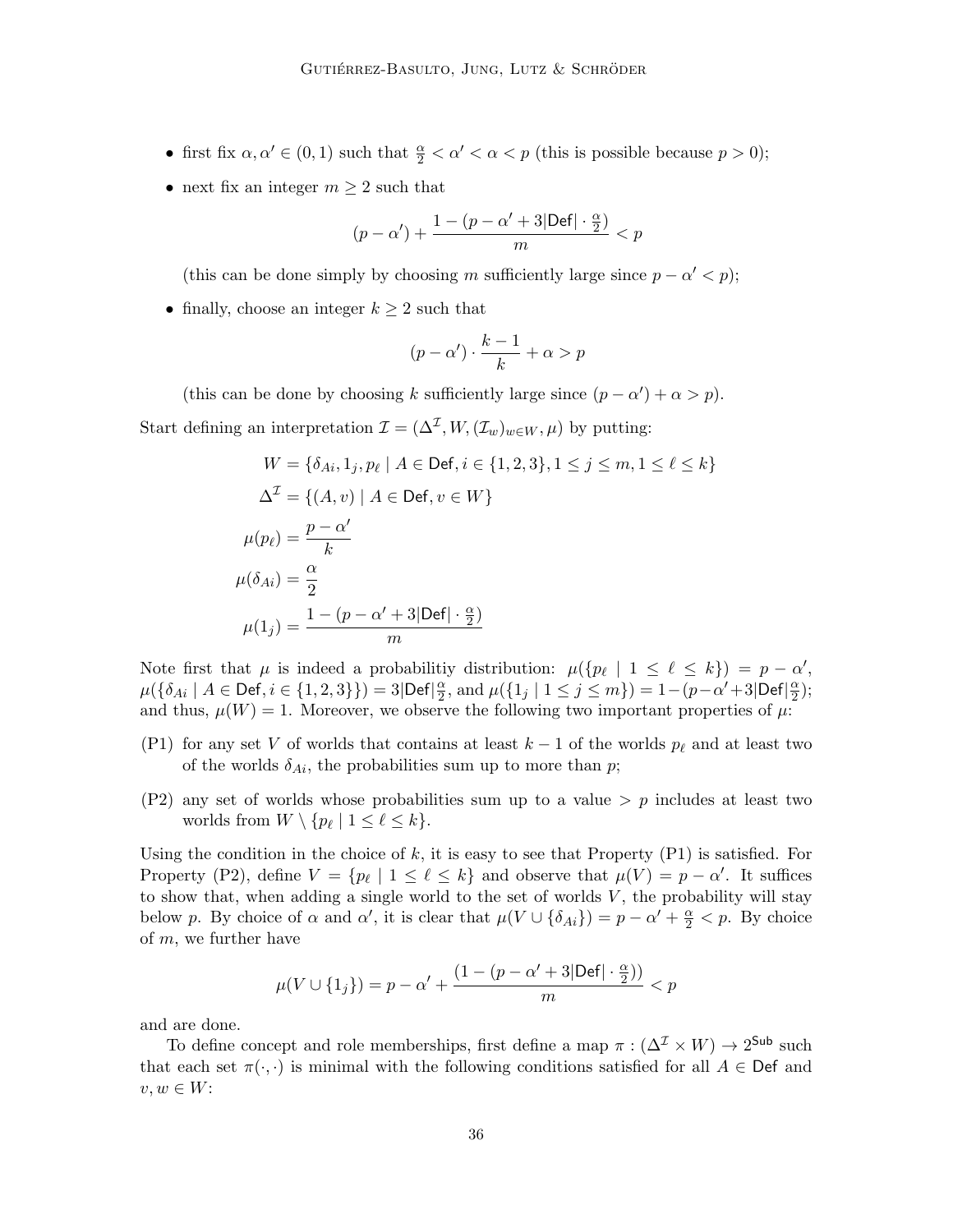- 1.  $C_A \subseteq \pi((A, w), w)$
- 2. if  $P_*B \in C_A$ , then  $P_*B \in \pi((A, w), v)$ ;
- 3. if  $P_{=1}B \in C_A$ , then  $C_B \subseteq \pi((A, w), v)$ ;
- 4. if  $P_{>p}B \in C_A$ , then  $C_B \subseteq \pi((A, w), p_\ell)$  for all  $\ell \leq k$  when  $w \notin \{p_\ell \mid \ell \leq k\};$
- 5. if  $P_{\geq p}B \in C_A$ , then  $C_B \subseteq \pi((A, p_i), p_\ell)$ ; for all  $\ell \leq k$  with  $i \neq \ell$ ;
- 6. if  $P_{\geq p}B \in C_A$ , then  $C_B \subseteq \pi((A, w), \delta_{B_1})$  and  $C_B \subseteq \pi((A, w), \delta_{B_2})$  when  $w \notin$  $\{\delta_{B1}, \delta_{B2}, \delta_{B3}\};$
- 7. if  $P_{\geq p}B \in C_A$ , then  $C_B \subseteq \pi((A, \delta_{B_i}), \delta_{B_i})$  for all distinct  $i, j \in \{1, 2, 3\}$ .

Now we simply read off from  $\pi$  the interpretation of the defined concept names A, primitive concept names  $P$ , and role names  $r$  as

$$
A^{\mathcal{I},w} = \{d \in \Delta^{\mathcal{I}} \mid C_A \subseteq \pi(d,w)\}
$$
  
\n
$$
P^{\mathcal{I},w} = \{d \in \Delta^{\mathcal{I}} \mid P \in \pi(d,w)\}
$$
  
\n
$$
r^{\mathcal{I},w} = \{(d,(B,w)) \in \Delta^{\mathcal{I}} \times \Delta^{\mathcal{I}} \mid \exists r.B \in \pi(d,w)\}.
$$

Intuitively, by 4 and 5, concepts of the form  $P_{\geq p}B$  are made true in (at least)  $k-1$ worlds  $p_\ell$ , and, by 6 and 7, two additional worlds  $\delta_{Ai}$ , which suffices by (P1). Conversely, the construction ensures that an element  $(A, w)$  satisfies B in at most one world from  $W \setminus \{p_\ell \mid 1 \leq l \leq k\}$  if  $P_{>p}B, P_{=1}B \notin C_A$ . Consequently,  $(A, w) \notin (P_{>p}B)^{\mathcal{I}, v}$ , by (P2). Worlds of the form  $1<sub>j</sub>$  just fill up the remaining space and, by the choice of m, have sufficiently small probability  $\mu(1<sub>i</sub>)$  to ensure (P1) and (P2). Based on this intuition, we establish the following claim in Appendix C.

*Claim.*  $(A, w) \in D^{\mathcal{I}, v}$  iff  $D \in \pi((A, w), v)$  for all  $D \in \mathsf{Sub}, (A, w) \in \Delta^{\mathcal{I}},$  and  $v \in W$ .

Using the claim, we now show that  $\mathcal I$  is a model of  $\mathcal T$ . Let  $B \in \mathsf{Def}$ ; we have to show that I satisfies  $B \equiv C_B$ . We have  $(A, w) \in B^{\mathcal{I}, v}$  iff (by definition of I)  $C_B \subseteq \pi((A, w), v)$  iff (by the claim)  $(A, w) \in D^{\mathcal{I}, v}$  for all  $D \in C_B$  iff (by the semantics)  $(A, w) \in (C_B)^{\mathcal{I}, w}$ .

To show that I satisfies a concept inclusion  $A \sqsubseteq B$  only if  $C_B \subseteq C_A$ , assume that  $\mathcal{I} \models$  $A \sqsubseteq B$ . By Condition 1 in the definition of  $\pi$ , the definition of  $A^{\mathcal{I}}$ , and the claim, we have  $(A,1_1) \in A^{\mathcal{I},1_1}$ . Thus,  $(A,1_1) \in B^{\mathcal{I},1_1}$ . By definition of  $B^{\mathcal{I}}$ , we obtain  $C_B \subseteq \pi((A,1_1),1_1)$ . By choice of  $\pi$  (since Conditions 1–3 only these speak about the world 1<sub>1</sub>), it follows that for every  $D \in C_B$ , we have  $D \in C_A$  or, for some B', both  $P_{=1}B' \in C_A$  and  $D \in C_{B'}$ . In the latter case, non-applicability of rule  $\mathbb{R}^2$  yields  $D \in C_A$ . In summary, we thus have  $C_B \subseteq C_A$  as required.

This finishes the proof in case  $\sim$  = >. For the case  $\sim$  = >, one can show soundness of the rules R1–R6 along the lines of " $\Leftarrow$ " above. For " $\Rightarrow$ ", we can, in fact, use the same interpretation I. For seeing this, observe that the distribution  $\mu$  underlying I satisfies the following variations of  $(P1)$  and  $(P2)$ , which suffice to prove the claim above.

(P1') for any set V of worlds that contains at least  $k-1$  of the worlds in  $\{p_\ell \mid \ell \leq k\}$  and at least two distinct  $\delta_{Ai}$ ,  $\delta_{Bj}$  the probabilities sum up to at least p;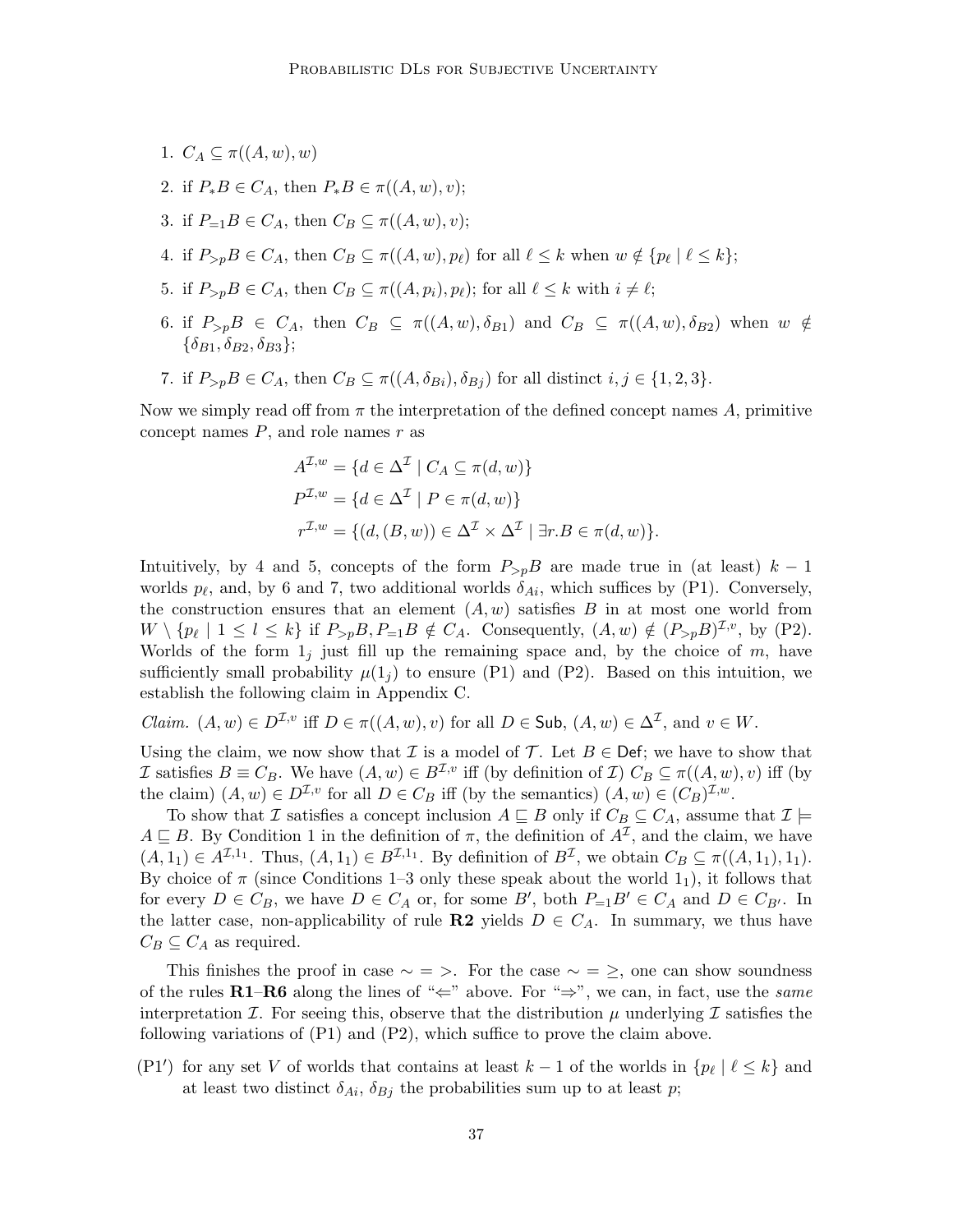(P2') any set of worlds whose probabilities sum up to a value  $\geq p$  includes at least two worlds from  $W \setminus \{p_\ell \mid \ell \leq k\}.$ 

The rest of the proof is then identical.

The completion algorithm requires only polynomial time since each rule application extends the TBox, and both the number of concept definitions and the number of conjuncts in each concept definition are bounded by the size of the original TBox. This finishes the proof of Theorem 18.

It is interesting to note that the proof of Theorem 18 is based on exactly the same algorithm, for all  $\sim \in \{\geq,>\}$  and  $p \in (0,1)$ . It follows that there is in fact only *one* single logic Prob- $\mathcal{EL}^{\sim p;=1}$ , for all such  $\sim$  and p. Formally, given a Prob- $\mathcal{EL}^{\sim p;=1}$ -concept C,  $\approx \in \{\geq,>\}\$ and  $q\in (0,1)$ , let  $C_{\approx q}$  denote the result of replacing each subconcept  $P_{\sim p}D$  in C with  $P_{\approx q}D$  in C and similarly for Prob- $\mathcal{EL}^{\sim p;=1}$ -TBoxes T.

**Theorem 20.** Let  $p, q > 0, \sim, \approx \in \{>, \geq\}.$  Given a Prob- $\mathcal{EL}^{\sim p;=1}$ -TBox  $\mathcal T$  and concept names  $A, B$ , we have  $\mathcal{T} \models A \sqsubseteq B$  iff  $\mathcal{T}_{\approx q} \models A \sqsubseteq B$ .

Consequently, the (potentially difficult!) choice of a concrete  $\sim \in \{\geq, >\}$  and  $p \in (0,1)$  is moot. In fact, it might be more intuitive to replace the constructor  $P_{\sim p}C$  with a constructor  $\mathcal{L} C$  that describes elements which 'are likely to be a C', and to replace  $P_{=1}C$  with the constructor  $\mathcal{C} C$  to describe elements that 'are certain to be a  $C'$ . Other approaches to logics of likelihood have been proposed, for example, by Halpern and Rabin (1987) and Herzig (2003). Note that the case  $p = 0$  is different from the cases considered above: for example, we have

$$
\mathcal{T}_{\emptyset} \models P_{>p} \exists r.A \sqsubseteq P_{>p} \exists r.P_{>p} A
$$

if  $p = 0$ , but not otherwise. In the spirit of the constructors C and  $\mathcal{L}, P_{>0}C$  can be replaced with a constructor  $\mathcal{P}C$  that describes elements for which 'it is possible that they are a  $C'$ . For example, the SNOMED CT concepts 'definite thrombus' and 'possible thrombus' can then be written as C Thrombus and P Thrombus (although we speculate that the SNOMED CT designers mean 'likely' rather than 'possible').

The reader might ask whether it is possible to extend Theorem 18 to  $\sim \in \{<,\leq\}$ . The following theorem answers this question to the negative.

**Theorem 21.** For all  $\sim \in \{ \leq, \leq \}$  and  $p \in (0,1)$ , concept satisfiability in Prob- $\mathcal{EL}^{\sim p}$  is NP-hard and concept subsumption is coNP-hard, even when the TBox is empty.

Proof. It suffices to consider concept satisfiability since there is a straightforward reduction to the complement of concept subsumption: C is satisfiable w.r.t. T iff  $\mathcal{T} \not\models C \sqsubseteq A$ , A a fresh concept name. We prove NP-hardness of concept satisfiability by a reduction of the satisfiability problem of propositional formulae in conjunctive normal form (CNF).

Let  $\varphi = \varphi_1 \wedge \cdots \wedge \varphi_n$  be a propositional formula in CNF with  $\varphi_i = \ell_{i1} \vee \cdots \vee \ell_{ik_i}$ where each literal  $\ell_{ij}$  is either a variable x or a negated variable  $\neg x$ . Assume moreover that the variables in  $\varphi$  are  $x_1, \ldots, x_m$  and introduce corresponding concept names  $X_1, \ldots, X_m$ .

 $\Box$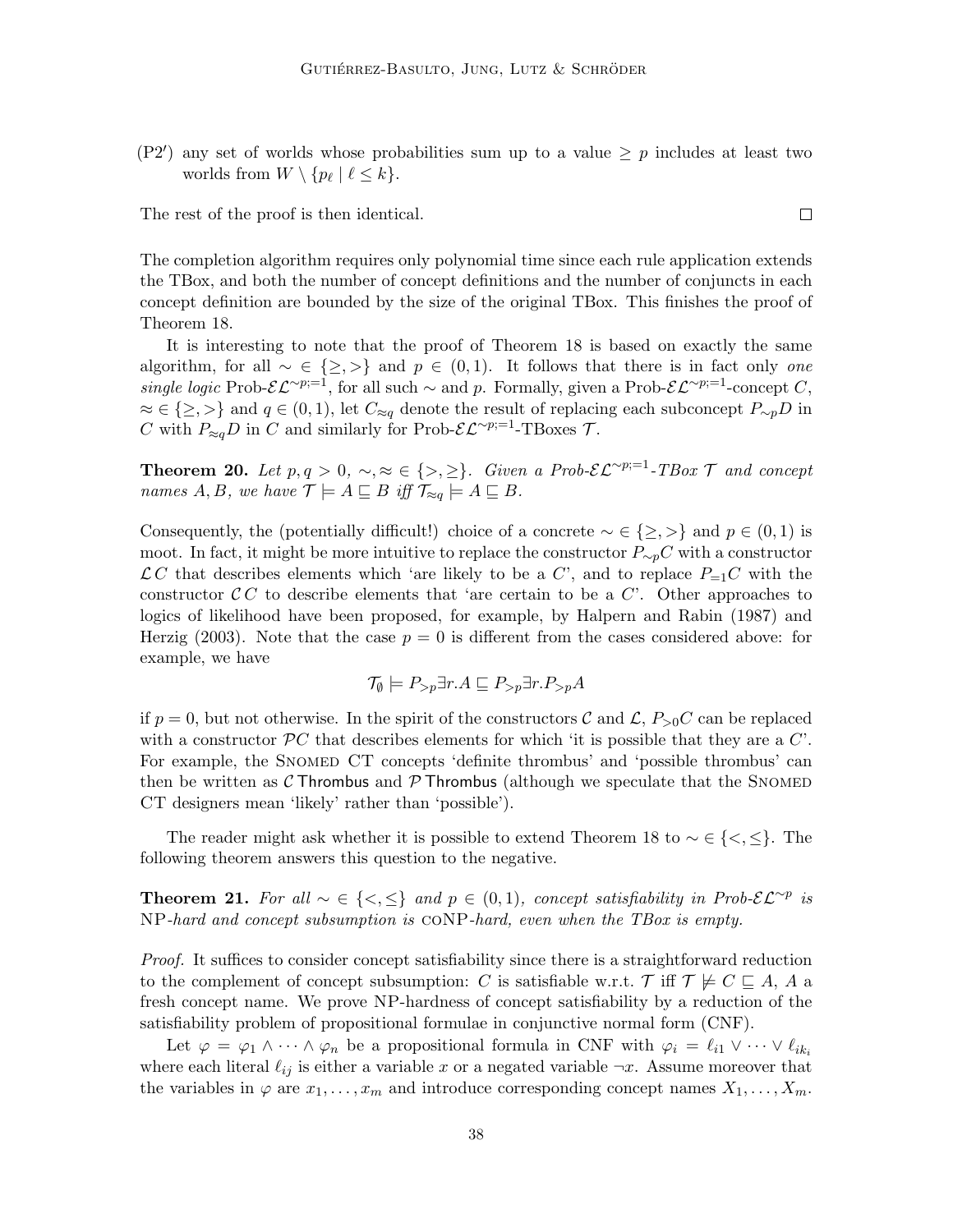Define the concept  $C_{\varphi}$  as:

$$
C_{\varphi} = P_{\sim p} C_1 \sqcap \cdots \sqcap P_{\sim p} C_n \quad \text{with}
$$
  

$$
C_i = f(\neg \ell_{i1}) \sqcap \cdots \sqcap f(\neg \ell_{ik_i}) \quad \text{where } f(\ell) = \begin{cases} P_{\sim p} X_j & \text{if } \ell = x_j; \\ P_{\sim p}(P_{\sim p} X_j) & \text{if } \ell = \neg x_j \end{cases}
$$

and double negations cancel out. It can be verified that  $C_{\varphi}$  is satisfiable iff  $\varphi$  is satisfiable. In particular, if  $C_{\varphi}$  is satisfied in a model  $\mathcal I$  at an element d in a world w, then

$$
d \in (P_{\sim p}(f(\neg \ell_{i1}) \sqcap \cdots \sqcap f(\neg \ell_{ik_i})))^{\mathcal{I},w}
$$

for  $1 \leq i \leq n$ ; since each  $f(\neg \ell_{ij})$  is of the form  $P_{\sim p}D_{ij}$  and concepts of this form can only have probability zero or one, there must be at least one  $f(\neg \ell_{ij})$  that has probability zero and thus  $d \notin f(\neg \ell_{ij})^{\mathcal{I},w}$ . By choice of f, this implies  $d \in f(\ell_{ij})^{\mathcal{I},w}$ . We can thus construct a satisfying assignment for  $\varphi$  by assigning true to all variables x such that  $d \in f(x)^{\mathcal{I},w}$ . The converse direction is left to the reader.  $\Box$ 

This result can be explained again by (non-)convexity. The proof of Theorem 21 uses the non-convexity witness for  $\lt, \leq$  from the proof of Theorem 13 (in the definition of  $f(\ell)$ ). In contrast, the non-convexity witnesses for  $\geq$ ,  $\geq$  from the proof of that theorem cannot be expressed using a classical TBox; in fact we have the following.

**Corollary 22.** For all  $\sim \in \{>, \geq\}$  and  $p \in (0, 1)$ , Prob- $\mathcal{EL}_{\text{class}}^{\sim p;=1}$  is convex for subsumption, that is,  $\mathcal{T} \models C \sqsubseteq D_1 \sqcup D_2$  implies  $\mathcal{T} \models C \sqsubseteq D_1$  or  $\mathcal{T} \models C \sqsubseteq D_2$  for all classical Prob- $\mathcal{EL}^{\sim p;=1}$ -TBoxes  $\mathcal T$  and Prob- $\mathcal{EL}^{\sim p;=1}$ -concepts  $C, D_1, D_2$ .

*Proof.* As in the case of deciding concept subsumption, we can assume that  $C, D_1, D_2$  are concept names, see the remark after Theorem 18. Assume that  $\mathcal{T} \models C \sqsubseteq D_1 \sqcup D_2$ . An inspection of the proof of the completeness part of Lemma 19 yields, for every defined concept name A, the existence of a probabilistic interpretation  $\mathcal{I} = (\Delta^{\mathcal{I}}, W, (\mathcal{I}_w)_{w \in W}, \mu)$ , a domain element  $d_A \in \Delta^{\mathcal{I}}$  and a world  $w_A \in W$  with  $\mu(w_A) > 0$  such that  $d_A \in A^{\mathcal{I},w_A}$ and for all defined concept names B, we have  $d_A \in B^{\mathcal{I},w_A}$  if and only if  $\mathcal{T} \models A \sqsubseteq B$ . Choosing  $A = C$ , we obtain  $d_A \in C^{I,w_A}$ , but  $d_A \notin D_1^{I,w_A}$  and  $d_A \notin D_2^{I,w_A}$ , which witnesses  $\mathcal{T} \not\models C \sqsubseteq D_1 \sqcup D_2.$  $\Box$ 

#### 4.4 Prob- $\mathcal{EL}$  with Probabilistic Roles

We study the extension Prob- $\mathcal{EL}_r$  of Prob- $\mathcal{EL}$  that admits probabilistic roles. Using the non-convexity results for Prob- $\mathcal{EL}$  from Section 4.1 and the undecidability results for Prob- $\mathcal{ALC}_r$  from Section 3.3, it is not hard to exhibit a polynomial time reduction from concept subsumption in Prob- $\mathcal{ALC}_r$  to concept subsumption in Prob- $\mathcal{EL}_r$ , following the strategy from Appendix A.3. Since the decidability status of the former remains open, we cannot hope to clarify decidability of the latter. Inspired by the positive results from Section 3.3, we thus concentrate on the fragment Prob- $\mathcal{EL}_r^0$  of Prob- $\mathcal{EL}_r$ , where only the probability restrictions  $P_{>0}C$  and  $P_{=1}C$  are admitted, and only the probabilistic roles  $P_{>0}r$  and  $P_{=1}r$ are allowed.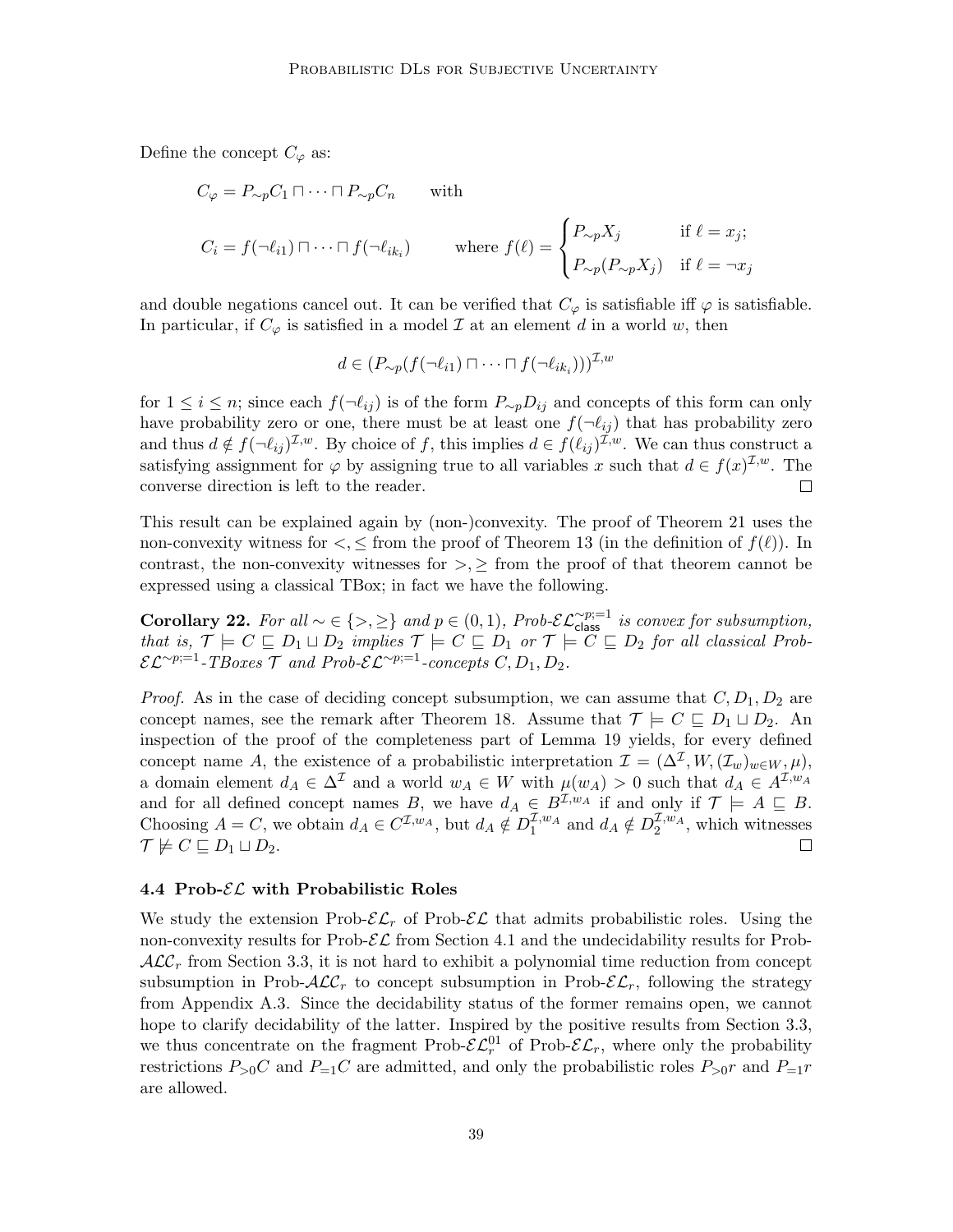We start with establishing a lower bound which shows that, unlike in the case without probabilistic roles, we cannot hope for tractability. As a preparation for the lower bound proof, we observe that, just like Prob- $\cal{ALC}^{01}_r$ , also Prob- $\cal{EL}^{01}_r$  does not enjoy the finite model property.

**Lemma 23.** Prob- $\mathcal{EL}_r^{01}$  lacks the FMP.

Proof. Let

$$
\mathcal{T} = \{ \begin{array}{ccc} \top & \sqsubseteq & P_{>0}A \\ \top & \sqsubseteq & \exists P_{=1}r. \top \end{array} \right. \quad \begin{array}{ccc} \exists r.A & \sqsubseteq & A' & A \sqcap A' & \sqsubseteq & B \\ \exists r.A' & \sqsubseteq & A' & \exists r.B & \sqsubseteq & B \\ & & P_{>0}B & \sqsubseteq & B \end{array}
$$

Then we have  $\mathcal{T} \not\models \top \sqsubseteq B$ . In fact, there is a model  $\mathcal{I}$  of  $\mathcal{T}$  with  $B^{\mathcal{I}} = \emptyset$ :  $\mathcal{I}$  contains infinitely many elements arranged in an r-chain of probability one, that is,  $\Delta^{\mathcal{I}} = \{d_0, d_1, ...\}$  and  $p_{d_i,d_{i+1}}^{\mathcal{I}}(r) = 1$  for all  $i \geq 0$ ; moreover,  $\mathcal{I}$  has infinitely many worlds  $w_0, w_1, \ldots$  such that  $A^{\mathcal{I},w_i} = \{d_i\}.$  If A' is interpreted in a minimal way, then  $(A \sqcap A') = \emptyset$ , and thus we can choose  $B^{\mathcal{I}} = \emptyset$ . However, if we take a model  $\mathcal J$  of  $\mathcal T$  that has only a finite number of domain elements, then  $\mathcal J$  must contain an r-cycle which implies  $(A \sqcap A') \neq \emptyset$ , thus  $B^{\mathcal J} \neq \emptyset$ ; similarly, if  $\mathcal J$  has only a finite number of worlds, then there must be an infinite r-chain that satisfies  $\vec{A}$  in more than one world (in fact, in infinitely many), which again implies  $(A \sqcap A') \neq \emptyset$ .  $\Box$ 

The proof of the following hardness result can be considered an extension of the proof of Lemma 23. We confine ourselves with a sketch here and give details in Appendix D.

**Theorem 24.** In Prob- $\mathcal{EL}_r^{01}$ , concept subsumption is PSPACE-hard even if probability restrictions  $P_{=1}C$  are disallowed and only one of  $\exists P_{=1}r.C$  and  $\exists P_{>0}r.C$  is admitted.

*Proof (sketch).* We concentrate on the case where  $\exists P_{=1}r.C$  is admitted. The proof is by reduction of the word problem of deterministic, polynomially space-bounded Turing machines. Let M be such a machine, x an input to M of length n, and  $m = p(n)$  the space bound of M on x. We construct a TBox T and concept  $C_0$  such that  $\mathcal{T} \models \top \sqsubseteq C_0$  iff M accepts x. The basic idea is that each model  $\mathcal I$  of  $\mathcal T$  will contain an infinite r-chain of probability one as in the proof of Lemma 23. For every element on the path, there will be a world w such that the concept memberships of  $d$  at w represent the initial configuration of M on x. When going backwards in the chain but staying in the world  $w$ , as in the propagation of  $A'$  in the proof of Lemma 23, the concept memberships evolve according to the computation of  $M$  on  $x$ . Since computations start at arbitrarily far distance from the root of the chain, it follows that for each configuration  $c$  that is encountered during the computation, there is a world  $w$  where the concept memberships of the root represent  $c$ . It is then easy to use the probability restiction  $P_{>0}C$  in  $C_0$  to check whether any of these configurations is accepting.  $\Box$ 

The main result of this section is that the lower bound given in Theorem 24 is tight, that is, concept subsumption in Prob- $\mathcal{EL}_r^{01}$  is PSPACE-complete. To prove the upper bound, we once more devise a consequence-based procedure. It is once more presented in a different way: while the procedure in Section 4.2 constructs a model and the one in Section 4.3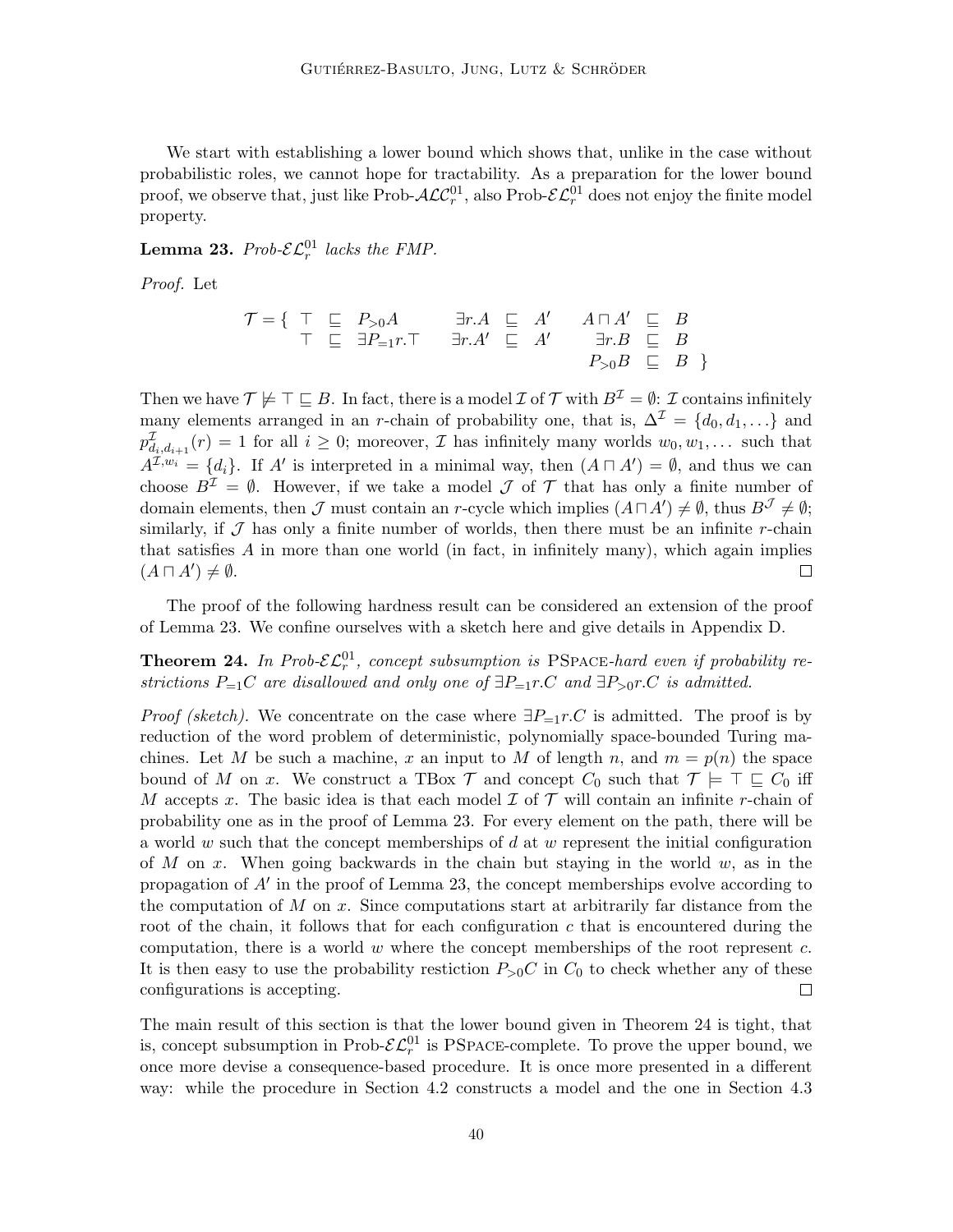completes the TBox, for the current goal it is more convenient to build a dedicated data structure. Another difference to the previous sections is that the algorithm here is nondeterministic, relying on Savitch's theorem for determinization. We assume that the TBox is in the same normal form as in Section 4.2. Thus, a basic concept is a concept of the form  $\top$ , A,  $P_{\geq 0}A$ ,  $P_{=1}A$ , or  $\exists \alpha A$ , where A is a concept name and, here and in what follows,  $\alpha$ is a role, i.e., of the form r,  $P_{>0}r$ , or  $P_{=1}r$  with r a role name. In the latter two cases, we call the role  $\alpha$  a *probabilistic* role. Every concept inclusion in the input TBox is required to be of the form  $X_1 \sqcap \ldots \sqcap X_n \sqsubseteq X$  with  $X_1, \ldots, X_n, X$  basic concepts.

Let  $\mathcal T$  be the input TBox in normal form, CN the set of concept names that occur in  $\mathcal T$ , BC the set of basic concepts in  $\mathcal{T}$ , and ROL the set of roles in  $\mathcal{T}$ . Our algorithm maintains the following data structures:

- a mapping Q that associates with each  $A \in \mathsf{CN}$  a subset  $Q(A) \subseteq \mathsf{BC}$  such that  $\mathcal{T} \models A \sqsubset X$  for all  $X \in Q(A)$ ;
- a mapping  $Q_{\text{cert}}$  that associates with each  $A \in \text{CN}$  a subset  $Q_{\text{cert}}(A) \subseteq \text{BC}$  such that  $\mathcal{T} \models A \sqsubseteq P_{=1}X$  for all  $X \in Q_{\text{cert}}(A);$
- a mapping R that associates with each probabilistic role  $\alpha \in \textsf{ROL}$  a binary relation  $R(\alpha)$  on CN such that  $\mathcal{T} \models A \sqsubseteq P_{>0}(\exists \alpha.B)$  for all  $(A, B) \in R(\alpha)$ .

The above mappings can also be understood as an abstract description of a model of  $\mathcal{T}$ : each set  $Q(A)$  lists mandatory concept memberships of a domain element d in a world w that satisfies  $d \in A^{\mathcal{I},w}$ , each set  $Q_{\text{cert}}(A)$  list mandatory concept memberships that hold with probability one for every domain element that satisfies  $A$  in some world, and  $R$  describes the structure of the probabilistic roles in the following sense: when  $(A, B) \in R(\alpha)$ , then  $d \in A^{1,w}$ implies that there is an element e such that e is an  $\alpha$ -successor of d (with probability one) and, in some world v, satisfies all concepts in  $Q(B)$ . Note that non-probabilistic roles are not represented in  $R(\cdot)$ ; we will treat them in a more implicit way later on.

The data structures are initialized as follows, for all  $A \in \mathsf{CN}$  and probabilistic roles  $\alpha$ :

$$
Q(A) = \{\top, A\} \qquad Q_{\text{cert}}(A) = \{\top\} \qquad R(\alpha) = \emptyset.
$$

The sets  $Q(\cdot)$ ,  $Q_{\text{cert}}(\cdot)$ , and  $R(\cdot)$  are then repeatedly extended by the application of several rules. Before we can introduce these rules, we need some preliminaries. As the first step, Figure 3 presents a set of rules that serves the purpose of saturating a set of concepts Γ; these rules are not directly applied to our data structure, but they will later on serve an important purpose in its completion. We use  $cl(\Gamma)$  to denote the set of concepts that is the result of exhaustively applying the displayed rules to  $\Gamma$ , where any rule can only be applied if the added concept is in BC, but not yet in  $\Gamma$ . It is not hard to see that rule application terminates after polynomially many steps.

The rules that are used for completing the data structures  $Q(\cdot)$ ,  $Q_{\text{cert}}(\cdot)$ , and  $R(\cdot)$  are more complex and refer to 'backtraces' through these data structures.

**Definition 25.** A *backtrace to*  $A_n$  is a finite sequence  $S, A_1, \alpha_2, A_2, \ldots, \alpha_n, A_n$  where

1. each  $A_i \in \mathsf{CN}$  and each  $\alpha_i \in \mathsf{ROL}$  is a probabilistic role;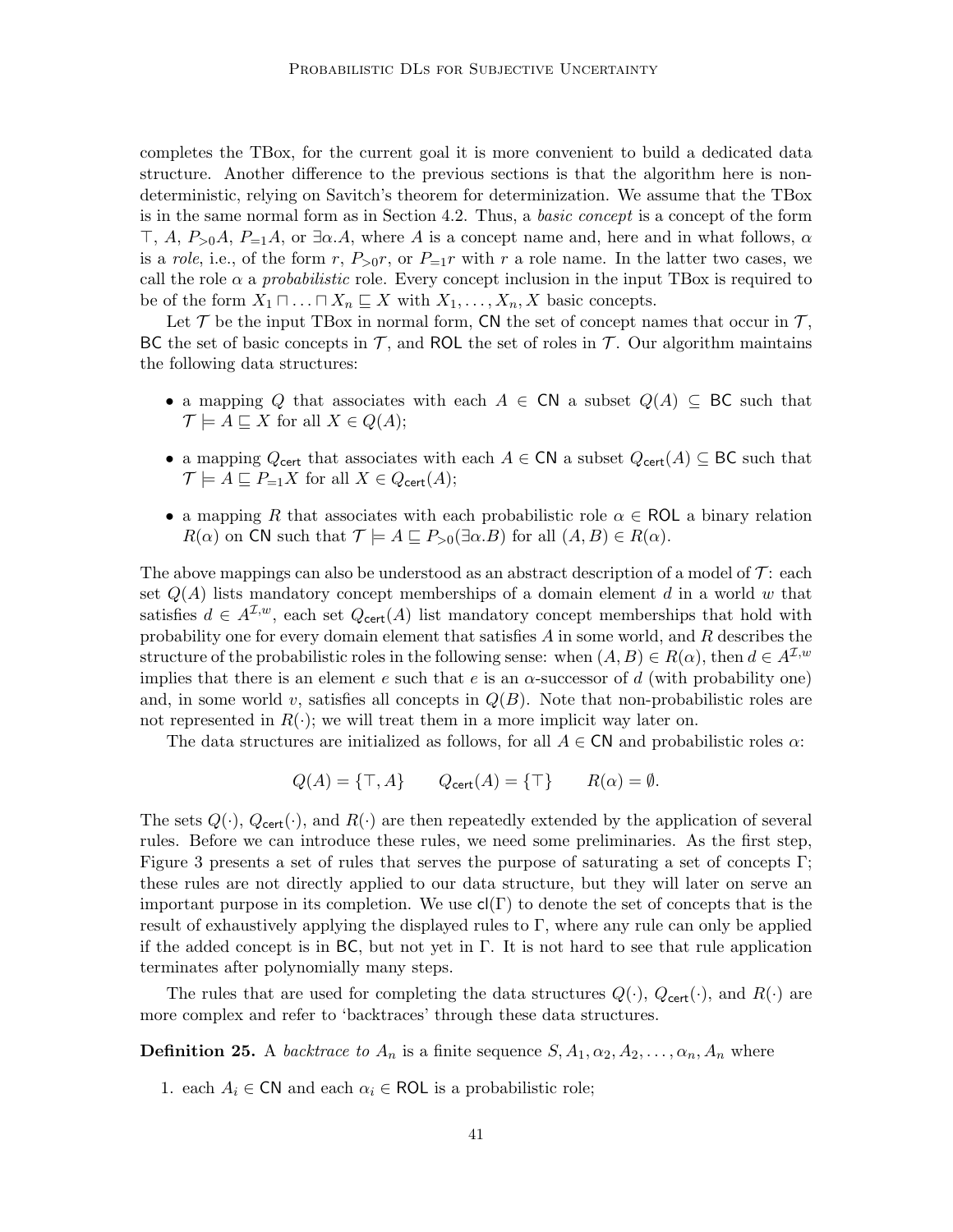**R1** If  $X_1 \sqcap ... \sqcap X_n \sqsubseteq X \in \mathcal{T}$  and  $X_1, ..., X_n \in \Gamma$ , then add X to  $\Gamma$ . **R2** If  $P_{=1}A \in \Gamma$ , then add A to  $\Gamma$ . **R3** If  $A \in \Gamma$ , then add  $P_{>0}A$  to  $\Gamma$ . **R4** If  $\exists P_{=1}r.A \in \Gamma$ , then add  $\exists r.A$  and  $\exists P_{>0}r.A$  to  $\Gamma$ . **R5** If  $\exists r.A \in \Gamma$ , then add  $\exists P_{>0}r.A$  to  $\Gamma$ . **R6** If  $\exists \alpha.A \in \Gamma$  and  $B \in Q(A)$ , then add  $\exists \alpha.B$  to  $\Gamma$ .

Figure 3: Saturation rules for  $cl(\Gamma)$ .

- 2.  $S = B$  for some  $P_{>0}B \in Q(A_1)$  or  $S = (r, B)$  for some  $(A_1, B) \in R(P_{>0}r)$ ;
- 3.  $(A_i, A_{i-1}) \in R(\alpha_i)$  for  $1 < i \leq n$ .

If t is a backtrace of length n and  $k \leq n$ , we use  $t_k$  to denote the backtrace  $S, A_1, \alpha_2, \ldots, \alpha_k, A_k$ .

The purpose of a backtrace is illustrated in Figure 4. Assume we are interested in basic concepts that must be true at the element  $d_n$  in world  $w_1$ , and that we know from the  $R(\cdot)$  data structure that  $d_i$  must be connected to  $d_{i-1}$  via the probabilistic role  $\alpha_i$  (in every world), for  $1 < i \leq n$ , and that  $Q(A_1)$  tells us that  $d_1$  must be in  $P_{>0}B$ . Then there is a world  $w_2$  where  $d_1$  is in B and via CIs such as  $\exists \alpha_i \cdot X \subseteq Y$ , this might enforce additional concepts to be true at the elements  $d_2, \ldots, d_n$  in  $w_2$  (c.f. the Turing machine computations in the proof of Theorem 24). Now, new concepts at  $d_n$  in  $w_2$  might imply additional concepts to be true at  $d_n$  in  $w_1$  via CIs of the form  $P_{>0}X \subseteq Y$ , and the purpose of backtraces is to take care of exactly such memberships. In this example, the world  $w_2$  was generated by a concept of the form  $P_{>0}B$ , which is the first case of Point 2 of Definition 25. The second case is that  $w_2$  is generated by a concept of the form  $\exists P_{>0}r.A$ . The backwards propagation along the  $d_n, \ldots, d_1$  chain in  $w_2$ , from which backtraces get their name, is captured by the following notion. Note that the rules  $R1$  to  $R6$  that we had already introduced are used in every step of this inductive definition.

**Definition 26.** Let  $t = S, A_1, \alpha_2, \ldots, \alpha_n, A_n$  be a backtrace of length n. Then the type  $\Gamma(t) \subseteq \mathsf{BC}$  of t is

$$
\Gamma(t) = \begin{cases}\n\mathsf{cl}(Q_{\mathsf{cert}}(A_1) \cup \{B\}) & \text{if } t = B, A_1; \\
\mathsf{cl}(Q_{\mathsf{cert}}(A_1) \cup \{\exists r. B' \in \mathsf{BC} \mid B' \in Q_{\mathsf{cert}}(B)\}) & \text{if } t = (r, B), A_1; \\
\mathsf{cl}(Q_{\mathsf{cert}}(A_n) \cup \{\exists \alpha_n. B' \in \mathsf{BC} \mid B' \in \Gamma(t_{n-1})\}) & \text{if } n > 1.\n\end{cases}
$$

In terms of Figure 4,  $\Gamma(t)$  is the set of concepts that we know must be true at element  $d_n$ in world  $w_2$ .

We now return to the description of the algorithm. Figure 5 shows the rules used for completing the data structures  $Q(\cdot)$ ,  $Q_{\text{cert}}(\cdot)$ , and  $R(\cdot)$ . Rules **S1** to **S5** are rather straightforward to understand. Rules S6 and S7 implement the propagation of information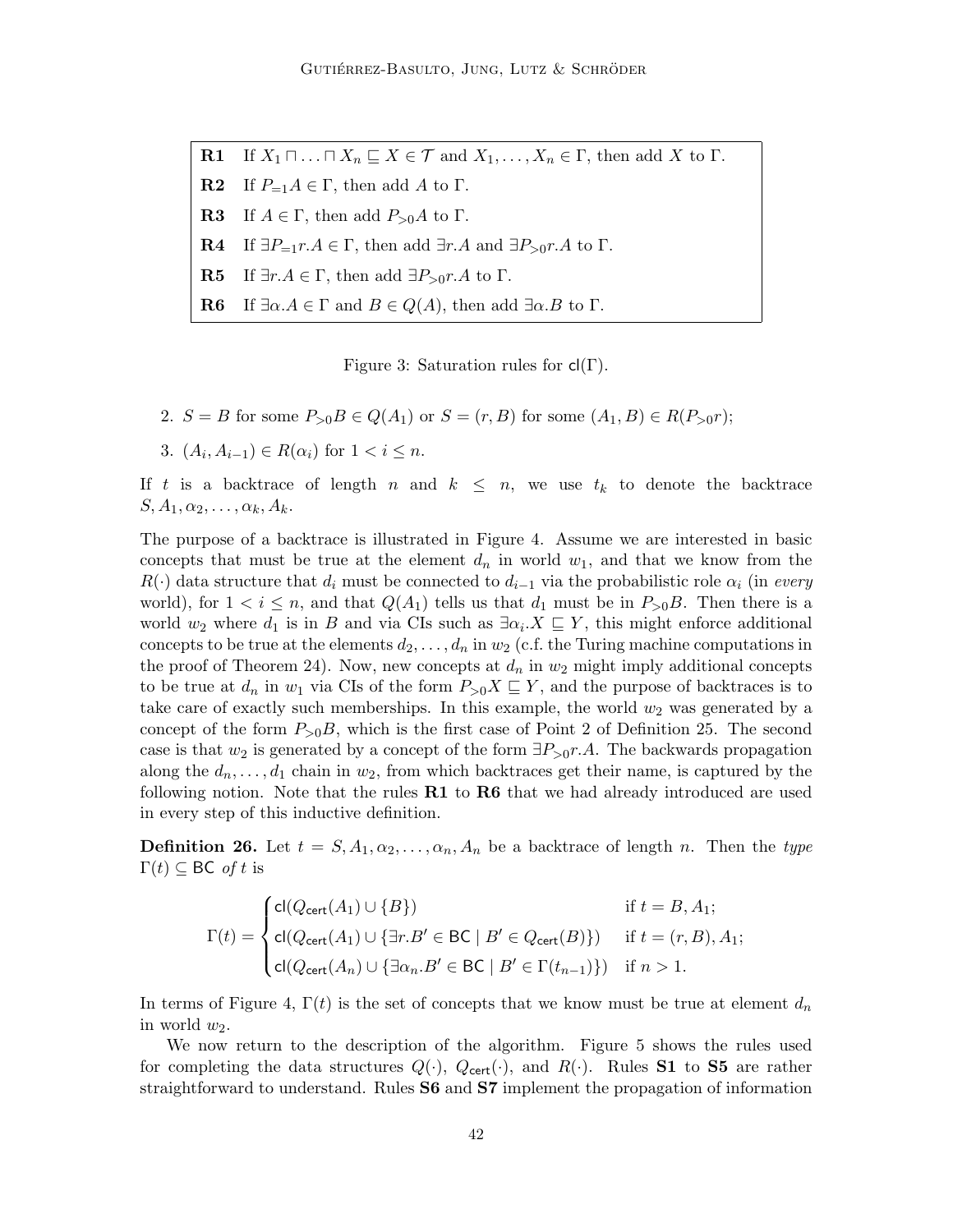$$
w_1 \qquad \begin{array}{c} A_n \qquad A_{n-1} \qquad \qquad A_2 \qquad A_1 \\ a_n \xrightarrow{\alpha_n} d_{n-1} \xrightarrow{\alpha_{n-1}} \cdots \xrightarrow{\alpha_3} d_2 \xrightarrow{\alpha_2} d_1 \quad P_{>0} B \\ w_2 \qquad \qquad d_n \xrightarrow{\alpha_n} d_{n-1} \xrightarrow{\alpha_{n-1}} \cdots \xrightarrow{\alpha_3} d_2 \xrightarrow{\alpha_2} d_1 \quad B \end{array}
$$

Figure 4: Backtrace illustration.

**S1** Apply **R1-R6** to  $Q(A)$  and  $Q_{\text{cert}}(A)$ . S2 If  $P_{\sim p}B \in Q(A)$ , then add  $P_{\sim p}B$  to  $Q_{\text{cert}}(A)$ . S3 If  $C \in Q_{\text{cert}}(A)$ , then add  $P_{=1}C$  and C to  $Q(A)$ . **S4** If  $\exists \alpha \cdot B \in Q(A)$  with  $\alpha$  a probabilistic role, then add  $(A, B)$  to  $R(\alpha)$ . **S5** If  $(A_1, A_2) \in R(\alpha)$  and  $B \in Q_{\text{cert}}(A_2)$ , then add  $\exists \alpha. B$  to  $Q_{\text{cert}}(A_1)$ . **S6** If t is a backtrace to B and  $P_{\sim p}A \in \Gamma(t)$ , then add  $P_{\sim p}A$  to  $Q_{\text{cert}}(B)$ . S7 If t is a backtrace to B and  $\exists \alpha.A \in \Gamma(t)$  with  $\alpha$  a probabilistic role, then add  $(B, A)$  to  $R(\alpha)$ .

Figure 5: The rules for completing the data structure.

along backtraces, as described above. The algorithm for deciding subsumption starts with the initial data structures defined above and then exhaustively applies the rules shown in Figure 5. To decide whether  $\mathcal{T} \models A \sqsubseteq B$ , it then simply checks whether  $B \in Q(A)$  after the algorithm terminated.

**Lemma 27.** For all concept names  $A_0, B_0, \mathcal{T} \models A_0 \sqsubseteq B_0$  iff, after exhaustive rule application,  $B_0 \in Q(A_0)$ .

*Proof.* For the " $\Leftarrow$ " direction, we show that the algorithm preserves the following invariants of the data structures:

$$
C \in Q(A) \text{ implies } \mathcal{T} \models A \sqsubseteq C \tag{inv1}
$$

$$
C \in Q_{\text{cert}}(A) \text{ implies } \mathcal{T} \models A \sqsubseteq P_{=1}C \tag{inv2}
$$

$$
(A, B) \in R(\alpha) \text{ implies } \mathcal{T} \models A \sqsubseteq P_{>0}(\exists \alpha. B) \tag{inv3}
$$

The proof is by a straightforward induction on the number of applications of the rules in Figure 5, details are given in Appendix E. A crucial step is to realize that for every backtrace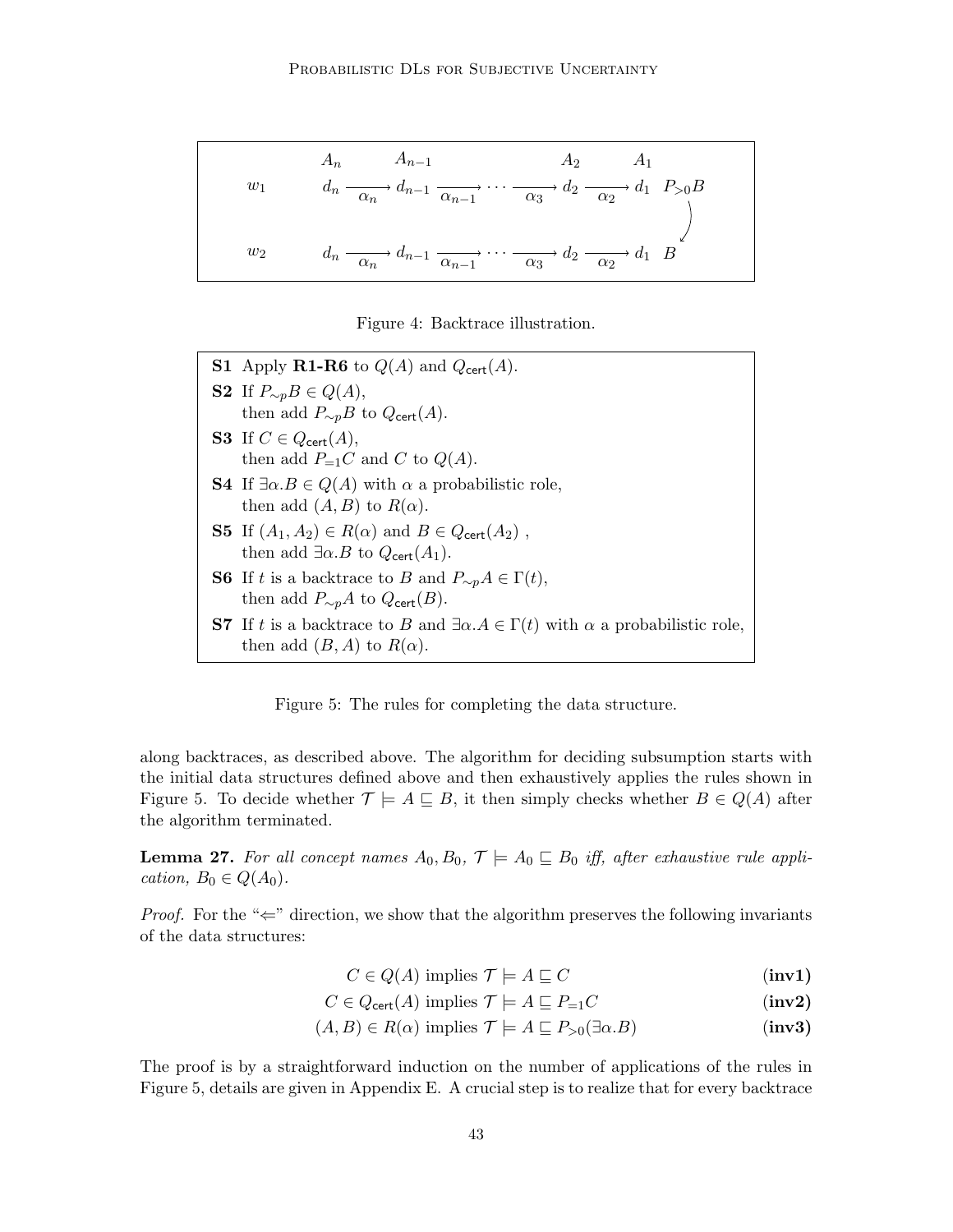t to B, we have  $\mathcal{T} \models B \sqsubseteq P_{>0}(\square \Gamma(t))$ .<sup>5</sup> Assume now that  $B_0 \in Q(A_0)$ . Invariant (inv1) implies  $\mathcal{T} \models A_0 \sqsubseteq B_0$  which finishes the proof of " $\Leftarrow$ ".

For " $\Rightarrow$ ", we construct a probabilistic model  $\mathcal{I} = (\Delta^{\mathcal{I}}, W, (\mathcal{I}_{w})_{w \in W})$  of  $\mathcal{T}$  such that there is a world  $w \in W$  and a domain element  $d \in \Delta^{\mathcal{I}}$  with  $d \in A_0^{\mathcal{I},w}$  $u_0^{\mathcal{I},w}$  but  $d \notin B_0^{\mathcal{I},w}$  $_{0}^{\mathcal{L},w}$ . The construction of  $\mathcal I$  proceeds in a step-wise fashion, in each step extending the domain and/or the set of worlds. We thus define sequences  $\Delta^{I_0}, \Delta^{I_1}, \ldots, W_0, W_1, \ldots$  along with partial maps  $\pi_0, \pi_1, \ldots, \pi_i : \Delta^{\mathcal{I}_i} \times W_i \to 2^{\text{BC}}$ , that record desired memberships in basic concepts; role memberships will later be reconstructed from the names of domain elements. The final sets  $\Delta^{\mathcal{I}}$  and W are then obtained in the limit. The elements of each set  $\Delta^{\mathcal{I}_i}$  are sequences of triples  $(\alpha, w, A)$  where  $\alpha \in \textsf{ROL}$  is a role,  $w \in W_i$  is a world, and  $A \in \textsf{CN}$  is a concept name. For such a sequence  $\sigma$ , we use  $\sigma_j$  to denote the prefix of  $\sigma$  that consists of the first j triples. A domain element of the form  $\sigma \cdot (\alpha, w, A)$  serves the purpose of witnessing the existential restriction  $\exists \alpha'. A'$  at  $\sigma$  in world w.

Also each world of  $\mathcal I$  serves a clear purpose and, intuitively, corresponds to a backtrace. In particular, (most) worlds will be of the form  $(\sigma, S)$  for some  $\sigma \in \Delta^{\mathcal{I}}$  and S either B or  $(r, B)$  for some concept name B and role name r. For establishing the close correspondence between worlds and backtraces, we define a function  $\delta$  that maps a world  $(\sigma, S)$  to the sequence  $S, A_n, \hat{\alpha}_n, \ldots, \hat{\alpha}_2, A_1$  where  $\sigma = (\alpha_1, w_1, A_1) \cdots (\alpha_n, w_n, A_n)$  and  $\hat{\alpha} = \alpha$  if  $\alpha$  is a probabilistic role and  $\hat{\alpha} = P_{>0}r$  if  $\alpha$  is the role name r. We will show that the world w witnesses the existence of the backtrace  $\delta(w)$ . To start the construction of  $\mathcal{I}$ , put

- $\Delta^{I_0} = \{(\alpha, \varepsilon, A_0)\}\$  where  $\alpha$  is any role (not important) and  $A_0$  is the concept name from the left-hand side of the subsumption which is to be checked;
- $W_0 = {\varepsilon, 0},$

• 
$$
\pi((\alpha, \varepsilon, A_0), \varepsilon) = Q(A_0)
$$
 and  $\pi((\alpha, \varepsilon, A_0), 0) = Q_{\text{cert}}(A_0)$ .

For the induction step, we start by putting  $\Delta^{\mathcal{I}_i} = \Delta^{\mathcal{I}_{i-1}}$ ,  $W_i = W_{i-1}$ , and  $\pi_i = \pi_{i-1}$ , and then apply the following rules:

- 1. If  $\exists \alpha A \in \pi_i(\sigma, w)$  for some  $\sigma \in \Delta^{\mathcal{I}_i}$  and  $w \in W_i$ , then put  $\sigma' := \sigma \cdot (\alpha, w, A)$  and
	- (a) add  $\sigma'$  to  $\Delta^{\mathcal{I}_i}$  if it does not exist yet, and in this case:

(b) put 
$$
\pi_i(\sigma', w) = Q(A)
$$
 and  $\pi_i(\sigma', v) = Q_{\text{cert}}(A)$  for all  $v \in W_i \setminus \{w\}$ .

- 2. If  $\sigma = (\alpha_1, w_1, A_1) \cdots (\alpha_n, w_n, A_n) \in \Delta^{\mathcal{I}_i}$  and  $P_{>0}B \in Q(A_n)$ , then
	- (a) add  $(\sigma, B)$  to  $W_i$  if it does not exist yet, and in this case:
	- (b) put  $\pi_i(\sigma_j, (\sigma, B)) = \Gamma(\delta(\sigma, B)_{n-j+1})$  for all  $1 \leq j \leq n$ ; and
	- (c) put  $\pi_i(\sigma' \cdot (\alpha, w, A), (\sigma, B)) = Q_{\text{cert}}(A)$  for all  $\sigma' \cdot (\alpha, w, A) \in \Delta^{\mathcal{I}_i}$  that are not a prefix of  $\sigma$ .

3. If  $\sigma = (\alpha_1, w_1, A_1) \cdots (\alpha_n, w_n, A_n) \in \Delta^{\mathcal{I}_i}$  and  $(A_n, B) \in R(P_{>0}r)$ , then

<sup>5.</sup> We denote with  $\Box X$  the conjunction of all concepts in X.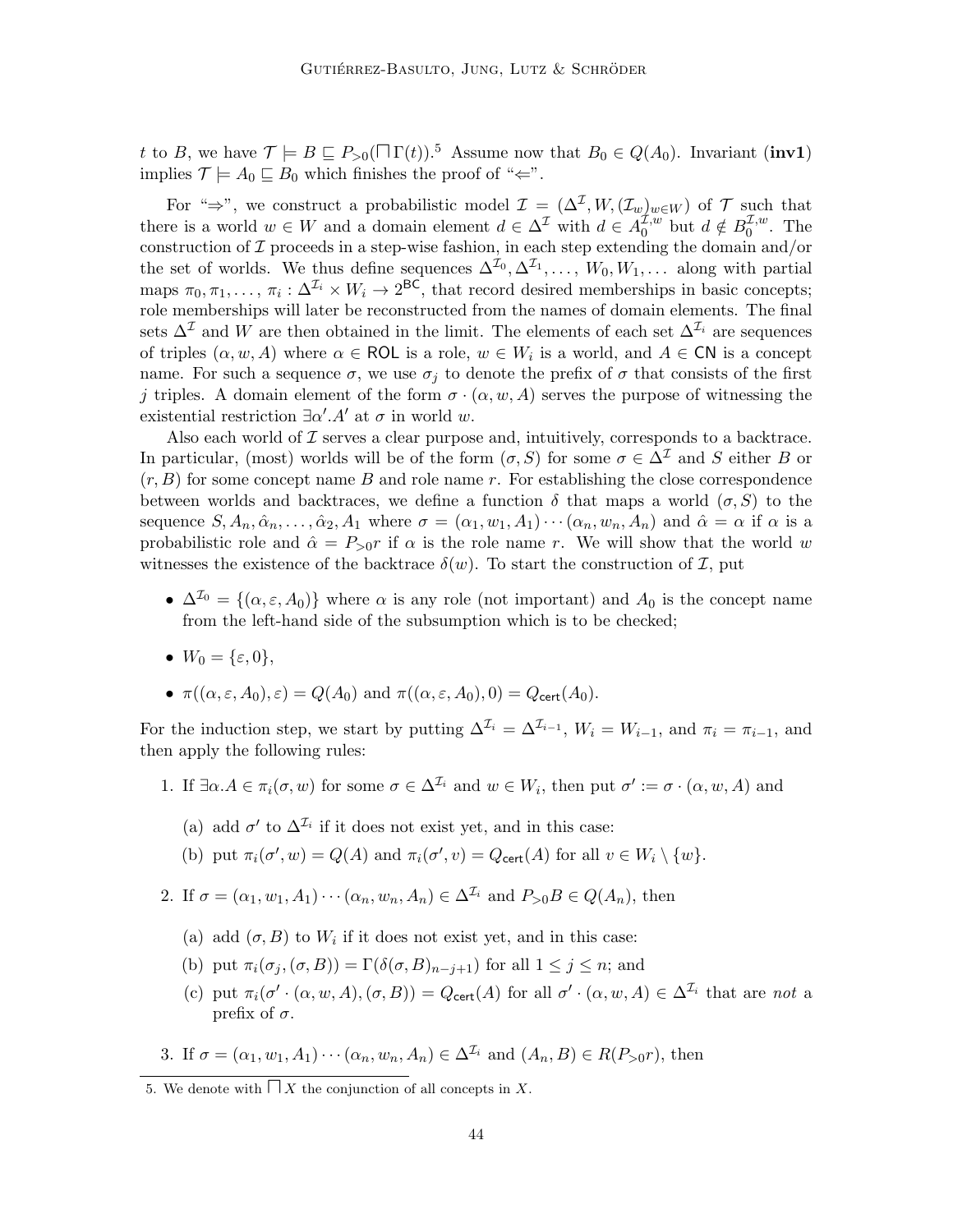- (a) add  $(\sigma, r, B)$  to  $W_i$  if it does not exist yet, and in this case:
- (b) put  $\pi_i(\sigma_i, (\sigma, r, B)) = \Gamma(\delta(\sigma_i(r, B))_{n-i+1})$  for all  $1 \leq j \leq n$ ; and
- (c) put  $\pi_i(\sigma' \cdot (\alpha, w, A), (\sigma, r, B)) = Q_{\text{cert}}(A)$  for all  $\sigma' \cdot (\alpha, w, A) \in \Delta^{\mathcal{I}_i}$  that are not a prefix of  $\sigma$ .

Note that once  $\pi(\sigma, w)$  was set via the application of some rule, it will not be reset by a later rule application. It is also easy to verify that each pair  $\sigma, w$  is assigned a set  $\pi(\sigma, w)$ .

Finally, put  $\Delta^{\mathcal{I}} = \bigcup_{i \geq 0} \Delta^{\mathcal{I}_i}$ ,  $W = \bigcup_{i \geq 0} W_i$ , and  $\pi = \bigcup_{i \geq 0} \pi_i$ . Define  $\mu$  such that  $\mu(w) > 0$  for all  $w \in W$  and  $\sum_{w \in W} \mu(w) = 1$ . If W is finite this is clearly possible; otherwise assign the probabilities  $1/2$ ,  $1/4$ ,  $1/8$ , ... to (an enumeration of) the worlds. It remains to define the interpretation of concept and role names:

$$
A^{\mathcal{I},w} = \{ \sigma \in \Delta^{\mathcal{I}} \mid A \in \pi(\sigma, w) \}
$$
  

$$
r^{\mathcal{I},w} = \{ (\sigma, \sigma \cdot (P_{>0}r, v, A)) \mid \sigma \cdot (P_{>0}r, v, A) \in \Delta^{\mathcal{I}}, w = (\sigma, r, A) \} \cup
$$
  

$$
\{ (\sigma, \sigma \cdot (r, w, A)) \mid \sigma \cdot (r, w, A) \in \Delta^{\mathcal{I}} \} \cup
$$
  

$$
\{ (\sigma, \sigma \cdot (P_{=1}r, v, A)) \mid \sigma \cdot (P_{=1}r, v, A) \in \Delta^{\mathcal{I}} \}
$$

This finishes the model construction. For finishing the " $\Rightarrow$ "-direction, we need the following Claim, proved in Appendix E.

*Claim.* For all  $\sigma \in \Delta^{\mathcal{I}}, w \in W$ , and  $C \in BC$ , we have  $\sigma \in C^{\mathcal{I},w}$  iff  $C \in \pi(\sigma, w)$ .

To see that *I* is a model of *T*, assume  $X_1 \sqcap \ldots \sqcap X_n \sqsubseteq X \in \mathcal{T}$ , and let  $\sigma \in \Delta^{\mathcal{I}}$  and  $w \in W$  such that  $\sigma \in X_i^{\mathcal{I},w}$ <sup>L,*w*</sup> for all  $1 \leq i \leq n$ . Due to the Claim, we have  $X_i \in \pi(\Sigma, w)$ for all i. By construction,  $\pi(\sigma, w)$  is closed under cl for all  $\sigma, w$ . Thus, rule R1 implies  $X \in \pi(\sigma, w)$ , and by the Claim, we have  $\sigma \in X^{\mathcal{I}, w}$ .

Consider now  $\sigma_0 = (\alpha, \varepsilon, A_0)$  and  $w_0 = \varepsilon$ . By construction, we have that  $\pi(\sigma_0, w_0) =$  $Q(A_0)$  and thus, by assumption,  $A_0 \in \pi(\sigma, w_0)$  but  $B_0 \notin \pi(\sigma_0, w_0)$ . The Claim now yields  $\sigma \in A_0^{\mathcal{I},w_0}$  but  $\sigma \notin B_0^{\mathcal{I},w_0}$ .  $\Box$ 

We now argue that the algorithm can be implemented using only polynomial space. First, it is easy to see that there can be only polynomially many rule applications: every rule application extends the data structures  $Q(\cdot)$ ,  $Q_{\text{cert}}(\cdot)$ , and  $R(\cdot)$ , but these structures consist of polynomially many sets, each with at most polynomially many elements. It thus remains to verify that each rule application can be executed using only polynomial space. This is obvious for rules R1-R6 and S1-S5, but not completely so for the rules S6 and S7, which involve backtraces. Since the two rules are very similar, we concentrate on **S6**. All we need to know for applying the rule is whether there is a backtrace  $t$  to  $B$  such that  $P_{\sim p}A \in \Gamma(t)$ . We will show below that we can concentrate on backtraces t whose length is bounded by  $|\mathcal{T}| \cdot 2^{|\mathcal{T}|}$ . We can thus verify the existence of the desired backtrace  $t = S, A_1, \alpha_2, A_2, \ldots, \alpha_n, A_n$  by guessing it step-by-step, from S towards  $A_n$ , simultaneously computing the types  $\Gamma(t_i)$ . At each time, we keep only a single pair  $A_i, \alpha_i$  and the single type  $\Gamma(t_i)$  in memory. When we reach a situation where  $A_i$  is the concept name B that we are interested in for applying S6 and  $\Gamma(t_i)$  contains the concept  $P_{\sim p}A$  that S6 looks for, then we can stop guessing and apply the rule. We also maintain a binary counter and stop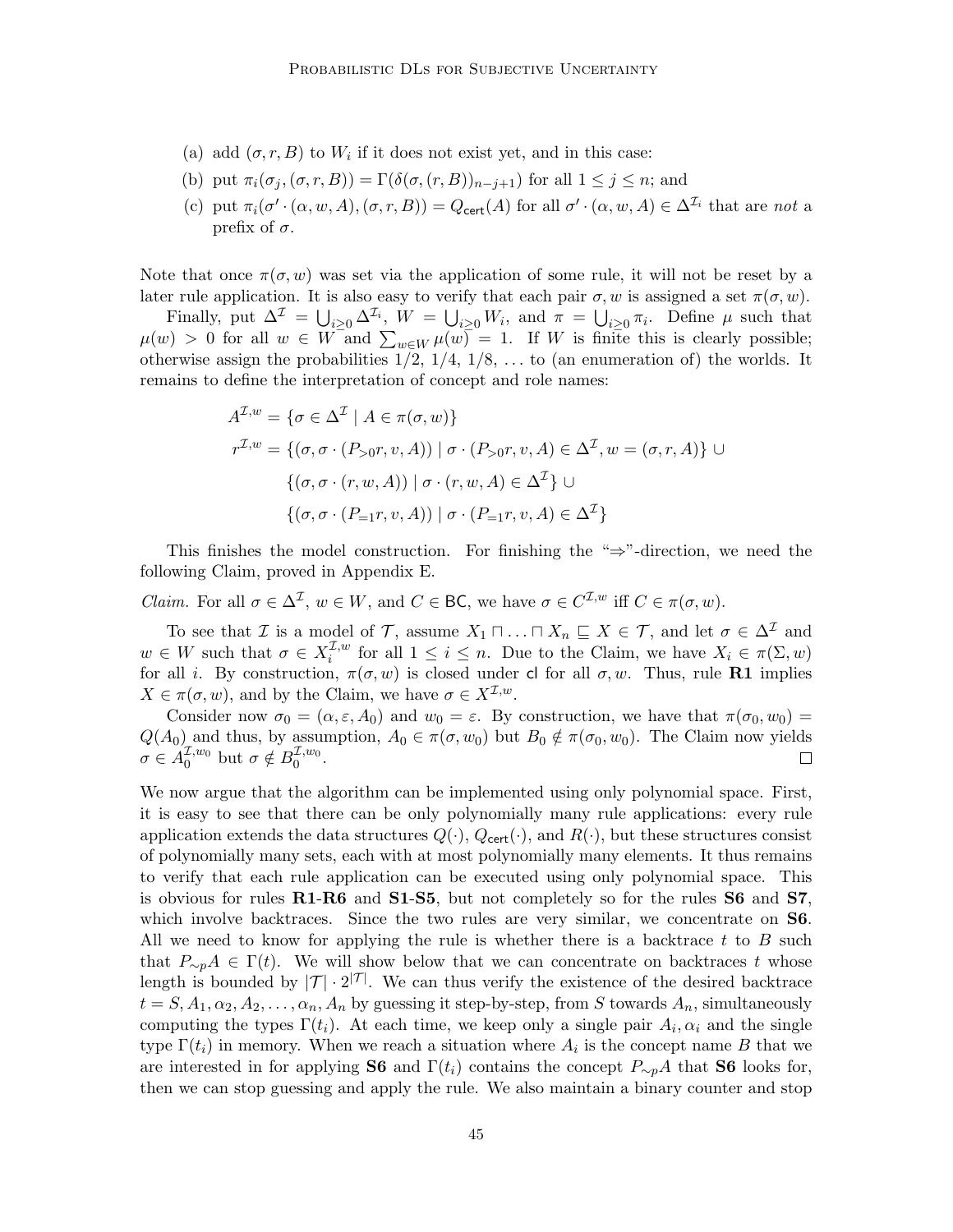in a rejecting configuration when the length of the guessed trace has exceeded  $|\mathcal{T}| \cdot 2^{|\mathcal{T}|}$ . By Savitch's theorem, this non-deterministic algorithm can be determinized.

**Proposition 28.** If there is a backtrace t to B with type  $\Gamma(t)$ , then there is a backtrace t to B with  $\Gamma(\hat{t}) = \Gamma(t)$  and length at most  $M := |\mathcal{T}| \cdot 2^{|\mathcal{T}|}$ .

*Proof.* Let  $t = S, A_1, \alpha_2, \ldots, \alpha_n, A_n$  be a backtrace to  $A_n$  with  $n > M$ . Consider the sequence  $(A_1, \Gamma(t_1)), \ldots, (A_n, \Gamma(t_n))$  of concept names with their corresponding types. Note that there are at most  $2^{|\mathcal{T}|}$  possible types and at most  $|\mathcal{T}|$  concept names. Since  $n > M$ , the pigeon hole principle implies that there are  $1 \leq i < j \leq n$  with  $A_i = A_j$  and  $\Gamma(t_i) = \Gamma(t_i)$ . It should be clear that the sequence

$$
t' = S, A_1, \alpha_2, \dots, \alpha_i, A_i, \alpha_{j+1}, A_{j+1}, \dots, A_n
$$

is, in fact, a backtrace to B and  $\Gamma(t') = \Gamma(t)$ . Obviously, t' is shorter than t. If the length of t' is at most M, we are done; otherwise, put  $t := t'$  and repeat the above steps.  $\Box$ 

Summing up, we have obtained the following result.

**Theorem 29.** In Prob- $\mathcal{EL}_r^{01}$ , concept subsumption is PSPACE-complete.

As a byproduct, the proof of Lemma 27 yields convexity of Prob- $\mathcal{EL}_r^{01}$ .

**Corollary 30.** Prob- $\mathcal{EL}_r^{01}$  is convex for subsumption, that is,  $\mathcal{T} \models C \sqsubseteq D_1 \sqcup D_2$  implies  $\mathcal{T} \models C \sqsubseteq D_1$  or  $\mathcal{T} \models C \sqsubseteq D_2$ .

*Proof.* We prove the contrapositive. Take a TBox  $\mathcal T$  and concept names  $C, D_1$ , and  $D_2$ such that  $\mathcal{T} \not\models C \sqsubseteq D_1$  and  $\mathcal{T} \not\models C \sqsubseteq D_2$ . By Lemma 27, we get that  $D_1 \notin Q(C)$ and  $D_2 \notin Q(C)$ . The model  $\mathcal{I} = (\Delta^{\mathcal{I}}, W, (\mathcal{I}_w)_{w \in W}, \mu)$  of  $\mathcal{T}$  constructed in the proof of Lemma 27 features an individual  $d \in \Delta^{\mathcal{I}}$  and a world w with  $\mu(w) > 0$  and  $d \in D^{\mathcal{I},w}$  iff  $D \in Q(C)$  for all basic concepts D. Thus, we have  $d \in C^{\mathcal{I},w}$  but  $d \notin D_1^{\mathcal{I},w}$  $u_1^{\mathcal{I},w}$  and  $d \notin D_2^{\mathcal{I},w}$ 2 and hence  $d \notin (D_1 \sqcup D_2)^{\mathcal{I},w}$ . This proves that  $\mathcal{T} \not\models C \sqsubseteq D_1 \sqcup D_2$ .

#### 5. Related Work

There is a large number of proposals for probabilistic DLs that differ widely in several fundamental aspects, among them the following: Is the aim to represent statistical or subjective probabilities (or both)? Is a probabilistic KB associated with one single probability distribution or does it only specify constraints on the set of admissible probability distributions? Are probabilities applied to concepts, roles, TBox statements, or ABox assertions? What type of probabilistic independence is supported? The decisions that we have taken in the design of Prob- $\mathcal{ALC}$  were guided by two aims: to satisfy the needs of modelling uncertainty of domain concepts in ontologies such as Snomed CT and to avoid the intricacies of non-monotonicity. Because of the many proposals for probabilistic DLs and their huge divergence regarding the mentioned aspects, it is impossible to give a fully detailed account of all related work. Instead, we mention the most relevant lines of research and refer the reader also to the survey papers by Lukasiewicz and Straccia (2008) and de Salvo Braz, Amir, and Roth (2008).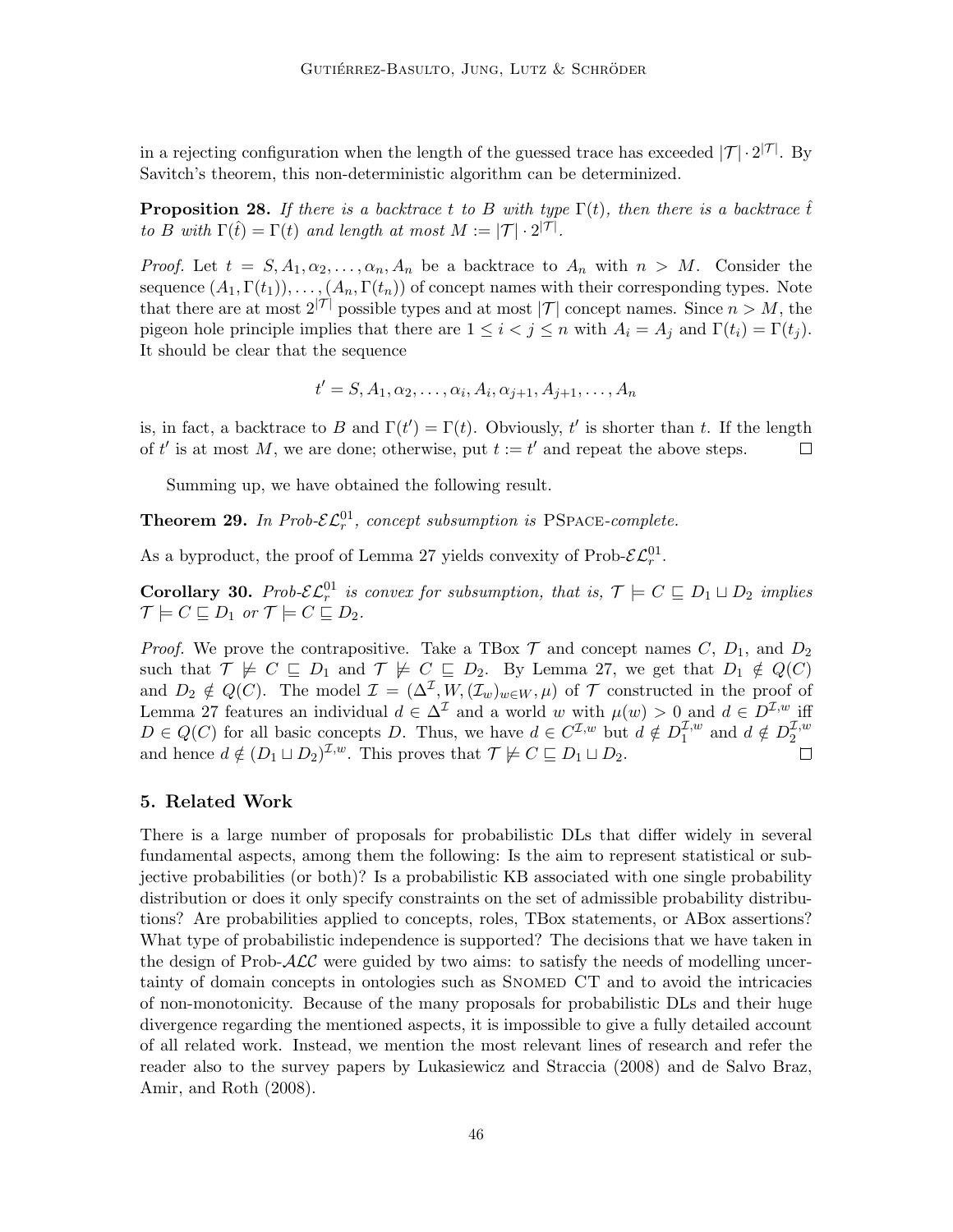An important feature of Prob-ALC KBs is that they are not associated with one single probability distribution, but only impose constraints on the set of admissible distributions. This approach was pioneered by Fagin, Halpern, and Megiddo (1990) and has first been used in a DL context by Heinsohn (1994) and Jaeger (1994), who, however, concentrate mainly on statistical rather than subjective probabilities. In contrast to these proposals, many other lines of research on probabilistic DLs associate a probabilistic KB with a single probability distribution. In particular, this is the case for probabilistic DLs that combine a classical description logic with a Bayesian network or some other graphical model (Koller, Levy, & Pfeffer, 1997; Yelland, 2000; d'Amato, Fanizzi, & Lukasiewicz, 2008; Ceylan & Peñaloza, 2014; Mau´a & Cozman, 2015; Cozman, Polastro, Takiyama, & Revoredo, 2014). Another widely used way to impose a single probability distribution is to include strong independence assumptions in the semantics, instead of specifying them in a graphical model (Jung  $\&$ Lutz, 2012; Riguzzi, Bellodi, Lamma, & Zese, 2015; Peñaloza & Potyka, 2016). The latter proposals, and several others among the ones already mentioned, additionally differ from Prob- $\mathcal{ALC}$  in that the probability distribution is over possible knowledge bases instead of over possible worlds. Moreover, all the approaches to probabilistic DLs mentioned above allow the application of probabilities only to TBox statements and to ABox assertions, but not to concept and role names. We emphasize that this results in rather different expressive power than what is offered by Prob- $\mathcal{ALC}$ : as illustrated in Section 2, applying probabilities to concepts and roles is essential for modelling uncertainty of domain concepts in ontologies.

A prominent approach to probabilistic DLs is due to Lukasiewicz (2008), who proposes a probabilistic extension of expressive DLs such as  $\mathcal{SHLQ}$ . These logics have received more attention in the sense of an implementation and the discussion of expressive power (Klinov, Parsia, & Sattler, 2009; Klinov & Parsia, 2013). As in the related work discussed above,  $P-\mathcal{S}H\mathcal{I}Q$  allows the application of conditional probabilities only to TBox statements and to ABox assertions, but not to concept and role names. The semantics of  $P-\mathcal{SHTQ}$  does not fix a single distribution on worlds, somewhat similarly to our proposal. However, the  $P\text{-}\mathcal{S}H\mathcal{IQ}$  approach is technically very different from ours. It has its root in default logic in the sense that it is based on Lehmann's lexicographic entailment and thus non-monotonic in nature.

Our Type 2 probabilistic DLs are similar in semantics and in spirit to temporal description logics (Artale, Kontchakov, Lutz, Wolter, & Zakharyaschev, 2007; Lutz, Wolter, & Zakharyaschev, 2008; Gabbay et al., 2003; Gutiérrez-Basulto, Jung, & Schneider, 2014). These temporal DLs have a two-dimensional semantics with one dimension being the "DL dimension" and the other one being time; likewise, our probabilistic DLs have two dimensions which are the DL dimension and the probabilistic (that is: possible worlds) dimension.

Work less directly related to ours includes probabilistic versions of OWL (da Costa & Laskey, 2006; Ding, Peng, & Pan, 2006), probabilistic versions of  $\text{Database}^{\pm}$  (Gottlob, Lukasiewicz, Martinez, & Simari, 2013), probabilistic description logic programs (Lukasiewicz, 2007), and weighted DLs based on Markov Logic (Niepert, Noessner, & Stuckenschmidt, 2011).

Another line of research that one may consider related to probabilistic DLs are *fuzzy* description logics. However, it is important to understand that while probabilistic DLs are about uncertainty, fuzzy DLs focus on the orthogonal aspect of vagueness: the central notion is how much some individual, say john, belongs to some concept, say Rich. In contrast,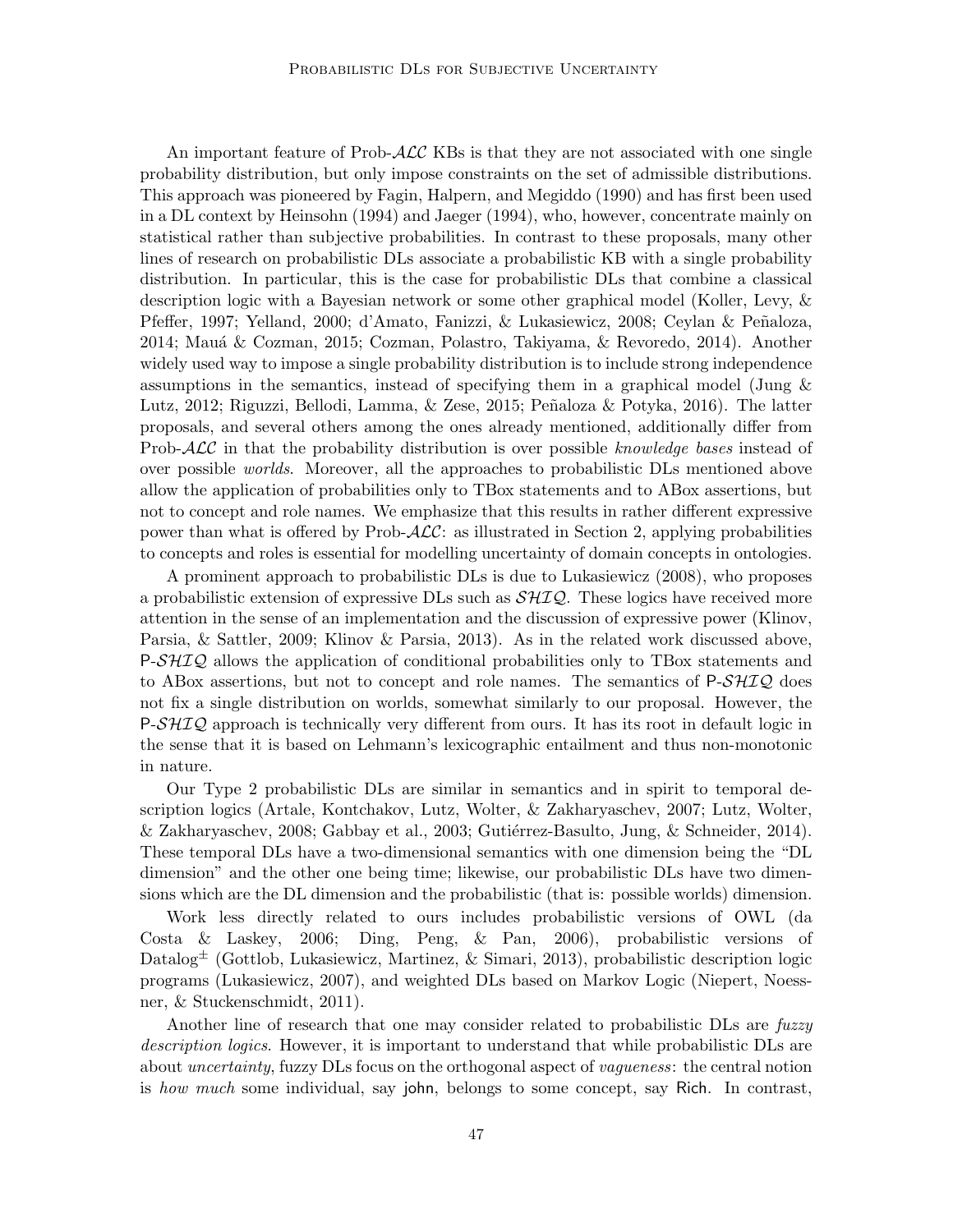in subjective probabilities john is either Rich or he is not and one is concerned with the degree of belief in the former being the case. Due to this inherent semantical difference, we do not discuss fuzzy DLs in depth and instead refer to the survey by Lukasiewicz and Straccia (2008); additionally, an overview of more recent work is given by Borgwardt, Distel, and Peñaloza (2015).

## 6. Conclusion

We have proposed a novel family of probabilistic DLs that are derived in a straightforward way from Halpern's Type 2 probabilistic FO. We have also provided a substantial analysis of the complexity of reasoning in these logics, considering standard reasoning tasks such as concept subsumption and KB consistency. For simplicity, we have concentrated on probabilistic DLs that extend the basic classical DLs  $\text{ALC}$  and  $\text{EL}$ . We conjecture, though, that our probabilistic DLs, and in particular the most well-behaved variants Prob- $\mathcal{ALC}$ and Prob- $\mathcal{EL}^{01}$ , can be extended with many standard DL constructors without a significant impact on their computational properties. The most challenging technical problem left open is whether reasoning in Prob- $\mathcal{ALC}_r$  is decidable when neither linear inequalities nor independence constraints are admitted.

An interesting direction for future research is to consider query answering under ontologies in data-centric applications with uncertain data, in the spirit of probabilistic databases. While our possible worlds semantic is in line with standard approaches to probabilistic databases (Suciu, Olteanu, Ré, & Koch, 2011; Dalvi & Suciu, 2012; Fuhr & Rölleke, 1997), in such a setup one typically wants to make strong independence assumptions on the data (that is, between ABox assertions) which we have not considered in this paper. First steps into this direction have been made (Jung & Lutz, 2012; Ceylan & Peñaloza, 2015; Gottlob et al., 2013). Moreover, a very attractive setup for probabilistic reasoning about data is to combine statistical probabilities in the TBox with subjective probabilities in the data, thus transforming knowledge about statistics into subjective beliefs about concrete individuals. This form of reasoning is semantically challenging and inherently nonmonotonic and it has a long history (Grove, Halpern, & Koller, 1994). In the context of probabilistic FO, there are at least two interesting proposals that address this problem (Bacchus, Grove, Koller, & Halpern, 1992; Koller & Halpern, 1996). Transferring these setups to probabilistic DLs in a way that is both semantically adequate and computationally well-behaved is an interesting and challenging problem.

### Acknowledgements

This work forms part of the DFG project Probabilistic description logic as a fragment of probabilistic first-order logic (LU1417/1-1 and SCHR1118/6-1). The first author was supported by the M8 PostDoc project TS-OBDA of the University of Bremen's Excellence Initiative.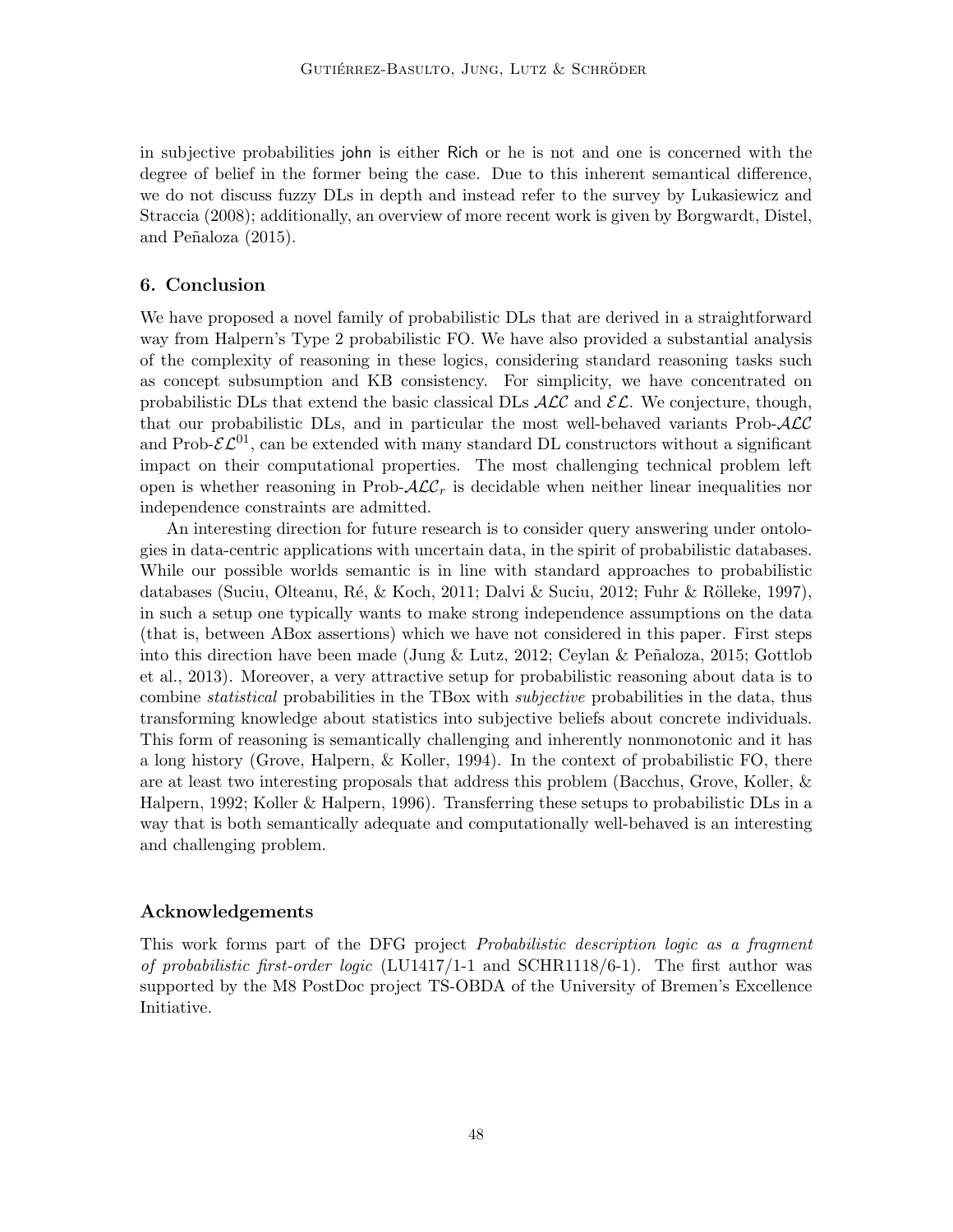### Appendix A. Prob- $\mathcal{EL}$  Lower Bounds

We have to deal with the cases where  $\sim \in \{ =, > \}$  and  $p \in (0,1)$ . As in the main part of the paper, we distinguish the subcases where  $p \leq 0.5$  and where  $p > 0.5$ .

## A.1 Non-convexity for  $\sim \in \{ =, > \}$  and  $p \leq 0.5$

Lemma 14 remains true when we replace  $\geq$  with  $=$  in  $\mathcal{T}, C$ , and the  $D_{ij}$ . The first part of the proof still goes through, without any modifications. For the model construction, we need a slight modification when  $p < 0.5$ : we add a new world  $w_3$  with  $A_i^{\mathcal{I},w_3} := B_{ij}^{\mathcal{I},w_3} := \emptyset$ and update the probability distribution by putting

$$
\mu(w_1) = \mu(w_2) = p
$$
  

$$
\mu(w_3) = 1 - 2p.
$$

When we replace  $\geq$  with  $\geq$  and assume  $p < 0.5$ , the proof of Lemma 14 goes through without any modifications. However, the case  $~ \sim = >$  and  $p = 0.5$  requires a slightly different construction, since  $P_{>0.5}A_1 \sqcap P_{>0.5}A_2$  does already imply that  $A_1 \sqcap A_2$  holds in some world. We therefore use intersections of three concepts instead of just two. Put

$$
\mathcal{T} = \{ A_i \sqcap A_j \sqcap A_k \sqsubseteq P_{>p} B_{ijk} \mid 1 \le i < j < k \le 4 \}
$$
  

$$
C = P_{>p} A_1 \sqcap \ldots \sqcap P_{>p} A_4
$$
  

$$
D_{ijk} = P_{>p} B_{ijk}.
$$

It is only slightly more complicated to show that the above witnesses non-convexity. We begin with showing

$$
\mathcal{T}\models C\sqsubseteq D_{123}\sqcup D_{124}\sqcup D_{134}\sqcup D_{234}.
$$

Let *I* be a model of *T*, and let  $d \in C^{\mathcal{I},w}$ . Since  $d \in (P_{>0.5}A_i)^{\mathcal{I},w}$  for  $1 \le i \le 4$ , there is a world v with  $d \in (A_i \sqcap A_j \sqcap A_k)^{\mathcal{I}, v}$  for some  $1 \leq i < j < k \leq 4$ : Otherwise, d would satisfy at most two of the concepts  $A_i$  in any world, so the whole set of worlds would need to have probability at least  $\frac{1}{2} \sum_{i=1}^{4} p_d^{\mathcal{I}}(A_i) > \frac{1}{2}$  $\frac{1}{2} \cdot 2 = 1$ , contradiction. By the TBox, it follows that  $d \in D^{\mathcal{I},v}_{ijk}.$ 

For the second part, we show w.l.o.g. that  $\mathcal{T} \not\models C \sqsubseteq D_{123}$ . Like in the proof of Lemma 14, we can take  $\Delta^{\mathcal{I}} = \{d\}$ , and it then suffices to show that we can find a set of worlds, a probability distribution on worlds, and a choice of satisfaction or non-satisfaction of the  $A_i$ by d in these worlds such that for each i, the worlds in which d satisfies  $A_i$  have probability more than 0.5 but d does not satisfy  $A_1 \sqcap A_2 \sqcap A_3$  in any world. This is easy to enforce: we take  $W = \{w_1, w_2, w_3, w_4\}$  and assign probabilities  $\mu(w_1) = 0.4, \ \mu(w_2) = \mu(w_3) =$  $\mu(w_4) = 0.2$ . We let d satisfy  $A_1$  in  $w_2, w_3, w_4$ , and  $A_i$  in  $w_1$  and  $w_i$  for  $i = 2, 3, 4$ ; then  $p_d^{\mathcal{I}}(A_i) = 0.6 > 0.5$  for all i, and  $A_1 \sqcap A_2 \sqcap A_3$  has empty extension in all worlds.

## A.2 Non-convexity for  $\sim \in \{ =, > \}$  and  $p \geq 0.5$

For the case  $\sim$  = >, Lemma 15 continues to hold. In fact, the proof goes through with only slight modifications: In the first part, one can proof the claim by deriving the contradiction  $pn < S \leq pn$  (instead of  $pn \leq S < pn$ ); the model construction remains. In the case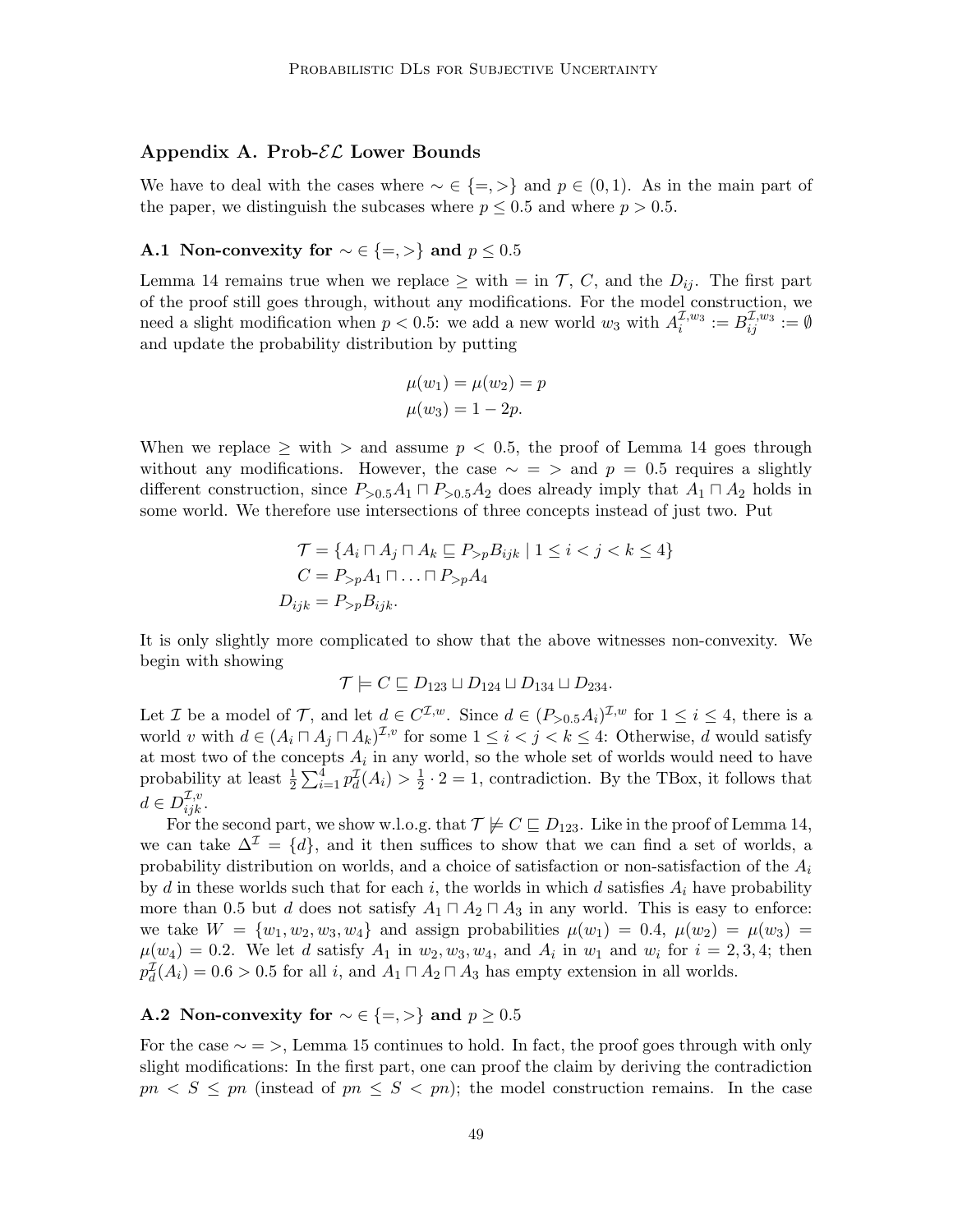where  $\sim$  is =, again the first part of the proof of Lemma 15 goes through, but we have to change the model construction. We add a world  $w_3$  such that in this world d is not in the extension of any concept, i.e.,  $A_{ij}^{\mathcal{I},w_3} := A_i^{\mathcal{I},w_3} := B_{ij}^{\overline{\mathcal{I}},w_3} := \emptyset$ . Moreover, we need to modify the probability distribution  $\mu$  in the following way:

$$
\mu(w_{1\ell}) := \mu(w_{2\ell}) := \frac{p}{2n-1}
$$
  

$$
\mu(w_3) := 1 - \frac{4np}{2n-1}
$$

It is not hard to verify that  $\mu(w_3) \ge 0$  since  $p > 0.5$  and  $n > \frac{1}{2(p-1)}$ , and  $\sum_{w \in W} \mu(w) = 1$ , thus  $\mu$  is a valid probability distribution. Further, we can check with the same argumentation as in the proof above that  $p_d^{\mathcal{I}}(A_{i\ell}) = p$ , thus  $d \in C^{\mathcal{I},v}$  for every v. Finally, it is easy to check that  $d \notin D_{i_0}^{\mathcal{I},v}$  $\iota_{0,j_0}^{\mathcal{L},v}$  for any  $v \in W$ .

## A.3 Non-convexity Implies EXPTIME-Hardness of Prob- $\mathcal{EL}^{\sim p}$

We exploit non-convexity to reduce concept satisfiability in  $\mathcal{ALC}$  similar to what was done in (Baader et al., 2005). Notice that the considered logics Prob- $\mathcal{EL}^{\sim p}$  have different witnesses for non-convexity. We deal here only with the case  $\sim$  = ≥ and  $p \leq 0.5$ ; however, by using the appropriate non-convexity witness in Step (3) below, one gets ExpTime-hardness for any non-convex extension of  $\mathcal{EL}$  appearing in this paper.

Suppose that an  $\mathcal{ALC}\text{-}\text{TBox }\mathcal{T}$  and a concept name  $A_0$  are given for which satisfiability is to be decided. First, we manipulate the TBox  $\mathcal T$  as follows:

- (1) Ensure that negation  $\neg$  occurs in front of concept names, only: for every subconcept  $\neg C$  in T with C compound, introduce a fresh concept name A, replace  $\neg C$  with  $\neg A$ , and add  $A \sqsubseteq C$  and  $C \sqsubseteq A$  to  $\mathcal{T}$ .
- (2) Eliminate negation: for every subconcept  $\neg A$ , introduce a fresh concept name A, replace every occurrence of  $\neg A$  with  $\overline{A}$ , and add  $\top \sqsubseteq A \sqcup \overline{A}$  and  $A \sqcap \overline{A} \sqsubseteq \bot$  to  $\mathcal{T}$ .
- (3) Eliminate disjunction: modulo introduction of new concept names, we may assume that  $\sqcup$  occurs in  $\mathcal T$  only in the form (i)  $A \sqcup B \sqsubseteq C$  and (ii)  $C \sqsubseteq A \sqcup B$ , where A, B, and C are concept names. The former kind of inclusion is replaced with  $A \sqsubseteq C$  and  $B \sqsubseteq C$ . The latter one is replaced with the non-convexity witness for Prob- $\mathcal{EL}^{\geq p}$  using fresh concept names  $A_1, \ldots, A_k, B_{ij}$  and k as in Lemma 14.

$$
A_i \sqcap A_j \sqsubseteq P_{\geq p} B_{ij} \quad \text{for } 1 \leq i < j \leq k
$$
\n
$$
C \sqsubseteq P_{\geq p} A_1 \sqcap \ldots \sqcap P_{\geq p} A_k
$$
\n
$$
P_{\geq p}(B_{12}) \sqsubseteq A
$$
\n
$$
P_{\geq p}(B_{ij}) \sqsubseteq B \quad \text{for } 1 \leq i < j \leq k, ij \neq 12
$$

Let  $\mathcal{T}'$  be the TBox obtained by these manipulations. It is standard to prove that  $A_0$  is satisfiable w.r.t.  $\mathcal{T}$  iff  $A_0$  is satisfiable w.r.t.  $\mathcal{T}'$ .

The TBox  $\mathcal{T}'$  contains only the operators  $\sqcap$ ,  $\exists$ ,  $\top$ ,  $\bot$ , and  $P_{\geq p}$ . Thus, it remains to deal with the concept  $\perp$  being the last one not allowed by our syntax for Prob- $\mathcal{E}\mathcal{L}^{\geq p}$ . To thind end, we reduce satisfiability of  $A_0$  w.r.t.  $\mathcal{T}'$  to (non-)subsumption in Prob- $\mathcal{E} \mathcal{L}^{\geq p}$ : Introduce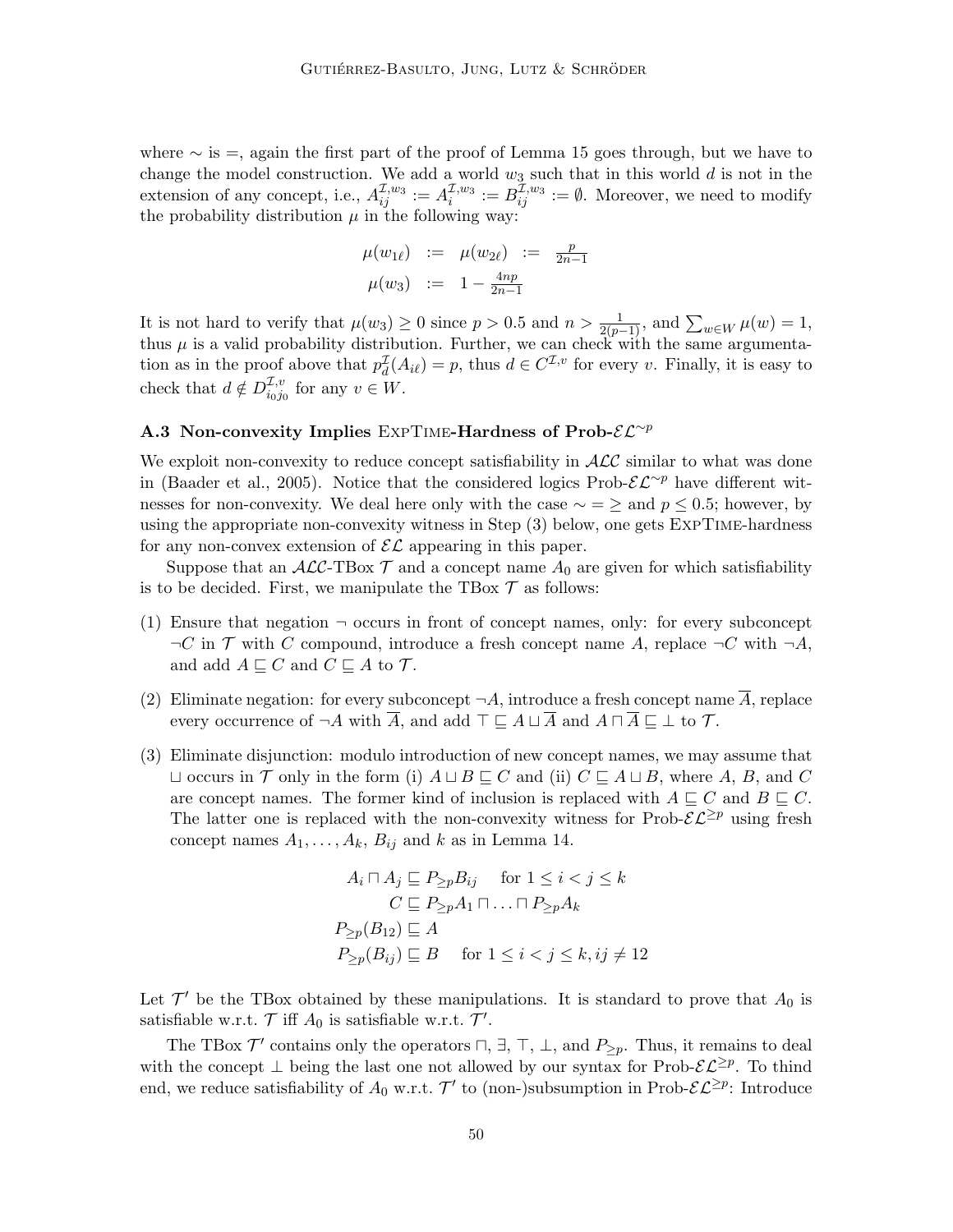a fresh concept name L and obtain  $\mathcal{T}''$  from  $\mathcal{T}'$  by replacing every occurrence of  $\perp$  with L and adding the concept inclusions  $\exists r.L \sqsubseteq L$ , for every role r from T'. Then  $A_0$  is satisfiable w.r.t.  $\mathcal{T}'$  iff  $\mathcal{T}'' \not\models A_0 \sqsubseteq L$ .

## Appendix B. Invariants in Proof of Lemma 17

The induction base for invariants 1–3 holds simply by construction; the induction base for invariants  $4-6$  is trivial as there is no concept C satisfying any of their premises. For the induction step, we consider separately the cases when the rule is applied to some  $d \in \text{Ind}(\mathcal{A})$ or to some d of the form  $(A, v)$ ; we start with the former. In this case, invariants 4–6 are trivially preserved except in applications of  $\mathbb{R}4$ , so we focus on invariants 1–3. We need to show that the right hand sides remain consequences of  $K$  when the rule application at hand effectively adds new basic concepts to the ABoxes  $A_w$ ; although of course this happens in one go, we pretend for ease of notation that basic concepts are added one by one. We distinguish cases on which rule is applied.

- **R1** Assume  $X_1 \sqcap \ldots \sqcap X_n \sqsubseteq A \in \mathcal{T}$  and  $d \in X_i^{\mathcal{I},w}$  $i^{L,w}$  for all  $1 \leq i \leq n$ . Then, **R1** will add  $d$  to the extension of  $A$  in world  $w$ . We analyse the effect regarding the addition of basic concepts to some  $A_v$ .
	- $A(d)$  is added to  $A_w$ ; since this is sanctioned by the TBox, invariants 1–3 are preserved.
	- $-P_{>0}A(d)$  is added to  $\mathcal{A}_v$  for all v (if not already present; we will omit this proviso in the further discussion). The induction hypothesis and the assumption imply that  $\mathcal{K} \models P_{>0}(X_1 \sqcap \ldots \sqcap X_n)(d)$ . Since  $X_1 \sqcap \ldots \sqcap X_n \sqsubseteq A \in \mathcal{T}$ , also  $\mathcal{K} \models P_{>0}A(d)$ , thus invariants 1-3 are preserved.
	- $P_{=1}A(d)$  may be added to  $\mathcal{A}_v$  for all v, namely if  $A(d) \in \mathcal{A}_v$  for all v (after the rule application). Then in particular  $A(d) \in \mathcal{A}_{v=1}$ . The induction hypothesis yields  $\mathcal{K} \models P_{=1}A(d)$  which implies that invariants 1–3 are preserved.
	- $(- (\exists r.A)(a)$  may be added to  $\mathcal{A}_w$  for some  $a \in \text{Ind}(\mathcal{A})$ , namely if  $\mathcal{A}_w$  contains  $r(a, d)$ . Moreover, by assumption  $X_1(d), \ldots, X_n(d) \in \mathcal{A}_w$ . Preservation of invariants 1-3 is now straightforward as  $(\mathcal{T}, \mathcal{A} \cup \{r(a,d), X_1(d), \ldots, X_n(d)\}) \models (\exists r. A)(a)$ .
- **R2** Assume  $A \subseteq P_{>0}B \in \mathcal{T}$ ,  $d \in A^{\mathcal{I},w}$ , and  $d \notin (P_{>0}B)^{\mathcal{I},w}$ . Then, **R2** will add d to the extension of B in world  $\text{wit}(d, w, B)$ . We again analyse which basic concepts are added to some  $A_v$ . Throughout, we denote the original value of  $A_v$  before application of **R2** by  $\mathcal{A}'_v$ .
	- $B(d)$  is added to  $\mathcal{A}_v$  for  $v = \text{wit}(d, w, B)$ . As  $v \notin \{v_{\mathcal{A}}, v_{=1}\},$  only invariant 3 is affected; i.e. we have to show that  $\mathcal{K} \models P_{>0}(\mathcal{A}'_v \wedge B(d))$ . Observe that we can assume w.l.o.g. that  $\mathcal{A}'_v = \mathcal{A}_{v=1}$  since up to now any rule that we applied to some individual in world  $v_{=1}$  was also applicable to this individual in v and vice versa. By the induction hypothesis, we have  $\mathcal{K} \models (P_{=1}A'_{v}) \land P_{>0}A(d)$ , and hence  $\mathcal{K} \models P_{>0}(\mathcal{A}'_v \land B(d))$  because  $A \sqsubseteq P_{>0}B \in \mathcal{T}$ . (This argument clearly extends to adding several basic concepts to  $\mathcal{A}_v$  at once.)
	- $-P_{>0}B(d)$  is added to  $\mathcal{A}_v$  for all v. This effect is handled like the previous one.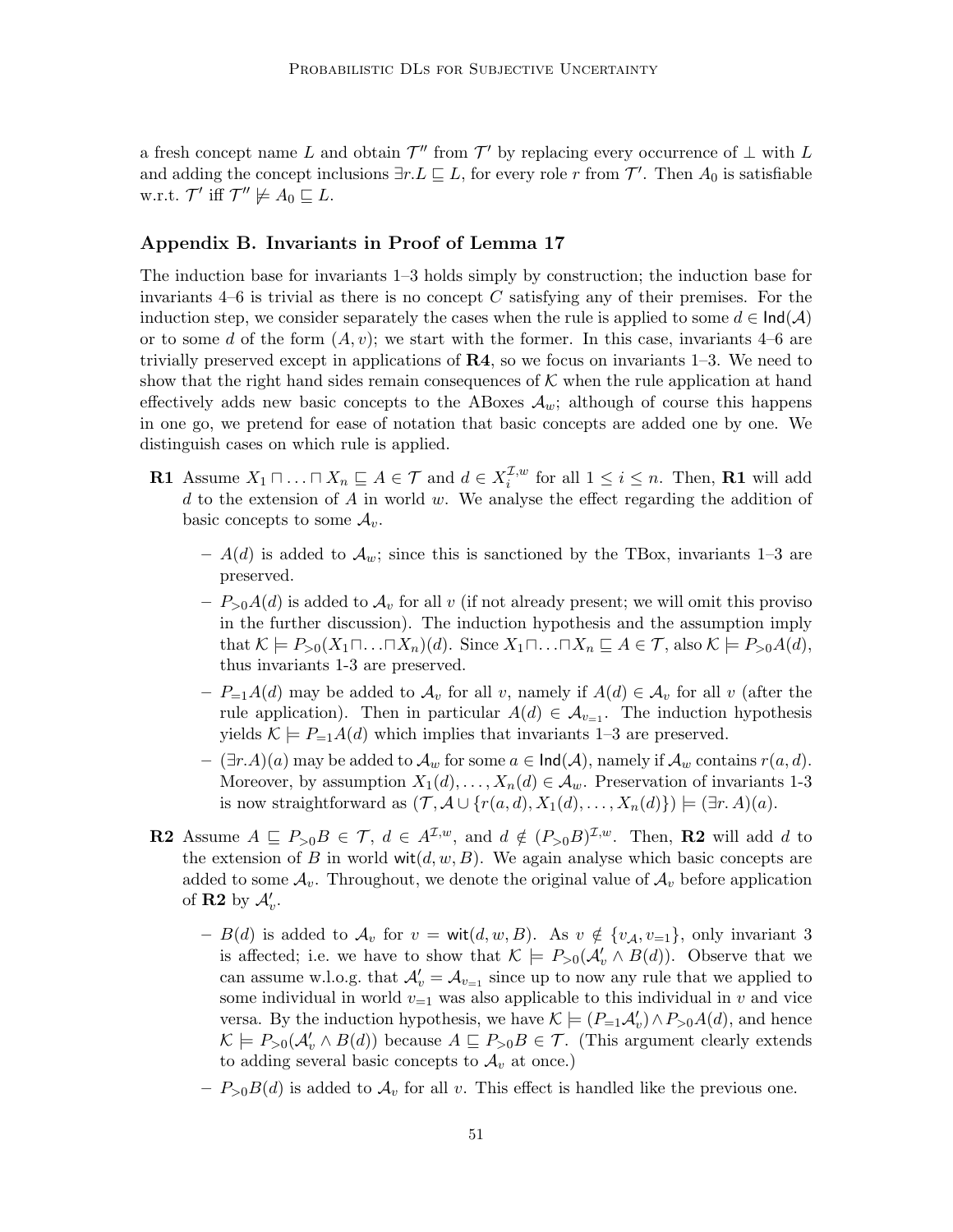- − It cannot happen that  $P_{=1}B(d)$  is added to any  $\mathcal{A}_v$ , since we had  $d \notin (P_{>0}B)^{\mathcal{I},w}$ before the rule application and  $\mathcal I$  has more than one world.
- $(\exists r.B)(a)$  may be added to  $\mathcal{A}_v$  for  $v = \text{wit}(d, w, B)$  and some  $a \in \Delta^{\mathcal{I}}$ . Since  $d \in \text{Ind}(\mathcal{A})$  and the interpretation of roles is affected only by **R4**, which adds only edges into domain elements of the form  $(B, v)$  to  $r^{\mathcal{I}, v}$ , we have  $a \in \text{Ind}(\mathcal{A})$ and  $r(a, d) \in \mathcal{A}'_v$ . The argument then proceeds as for  $B(d)$ .
- **R3** Assume  $A \subseteq P_{=1}B \in \mathcal{T}$  and  $d \in A^{\mathcal{I},w}$ . **R3** adds d to the extension of B in all worlds. We again analyse which basic concepts are added to some  $A_v$ .
	- $B(d)$  is added to  $\mathcal{A}_v$ . By assumption,  $P_{>0}A(d) \in \mathcal{A}_v$ . From  $A \sqsubseteq P_{=1}B \in \mathcal{T}$ , we obtain  $\mathcal{T} \models P_{>0}A \sqsubseteq B$ . Thus, invariants 1-3 are preserved.
	- $-P_{>0}B(d)$  is added to  $\mathcal{A}_v$ . Preservation of the invariants follows from the first point.
	- $P_{=1}B(d)$  is added to  $A_v$ . Again, preservation of the invariants follows from the first point.
	- $(\exists r.B)(a)$  is added to  $\mathcal{A}_v$  whenever  $r(a, d) \in \mathcal{A}_v$ . The invariants are preserved because  $(\mathcal{T}, r(a, d) \wedge A(d)) \models (\exists r. B)(a).$
- R4 Assume  $A \sqsubseteq \exists r.B \in \mathcal{T}$  and  $d \in A^{\mathcal{I},w}$ . R4 adds the pair  $(d,(B,w))$  to the extension of r in world w and  $(B, w)$  to the extension of B. Thus,  $\exists r.B'(d)$  is added to  $\mathcal{A}_w$  whenever  $(B, w) \in B^{\mathcal{I}, w}$  for some concept name B' (since  $(B, w)$  is an unnamed individual, this is the only effect regarding addition of basic concepts to some  $\mathcal{A}_v$ ). However, as  $A \subseteq \exists r.B \in \mathcal{T}$  and by the inductive hypothesis (invariant 5)  $\mathcal{T} \models B \subseteq B'$ , we also have  $\mathcal{T} \models A \sqsubseteq \exists r.B'.$  Since by assumption  $A(d) \in \mathcal{A}_w$ , the invariants 1-3 remain true. It can be shown as in the case  $d \notin \text{Ind}(\mathcal{A})$  that invariants 4-6 are preserved for  $(B, w)$ ; see below.

Let us now consider the case  $d = (B, w')$ . Since d is an anonymous individual, preservation of invariants 1–3 is trivial except when existential concept assertions are added to some  $\mathcal{A}_w$ , so we largely focus on invariants 4–6. Again, we distinguish cases on which rule is applied.

- **R1** Assume  $X_1 \sqcap \ldots \sqcap X_n \sqsubseteq A \in \mathcal{T}$  and  $d \in X_i^{\mathcal{I},w}$  $i^{L,w}$  for all  $1 \leq i \leq n$ . Then, **R1** will add d to the extension of  $A$  in world  $w$ . We analyse which basic concepts are made true in  $\mathcal I$  by applying the rule.
	- We have  $d \in A^{\mathcal{I},w}$  after rule application. If d is inactive in w, we have  $\mathcal{T} \models B \sqsubseteq$  $P_{=1}(X_1\sqcap \ldots \sqcap X_n)$  by the induction hypothesis. Since  $X_1\sqcap \ldots \sqcap X_n \sqsubseteq A \in \mathcal{T}$ , we get that  $\mathcal{T} \models B \sqsubseteq P_{=1}A$ , showing that invariant 4 is preserved. The argument for invariants 5 and 6 is analogous.
	- We have  $d \in P_{>0}A^{\mathcal{I},v}$  for all v after rule application. Observe that for showing that invariants 4-6 are preserved, it in fact suffices to show  $\mathcal{T} \models B \sqsubseteq P_{>0}A$ .
		- If d is inactive in w, then the induction hypothesis yields  $\mathcal{T} \models B \sqsubseteq P_{=1}(X_1 \sqcap$  $\ldots \sqcap X_n$ , thus,  $\mathcal{T} \models B \sqsubseteq P_{\geq 0}A$  since  $X_1 \sqcap \ldots \sqcap X_n \sqsubseteq A \in \mathcal{T}$ . Assume now that  $d = (B, w')$  is **R4**-active in w, thus  $w = w'$ . By induction, we know that  $\mathcal{T} \models B \sqsubseteq X_1 \sqcap \ldots \sqcap X_n$ , thus  $\mathcal{T} \models B \sqsubseteq P_{>0}A$ . Assume finally that  $d = (B, w')$  is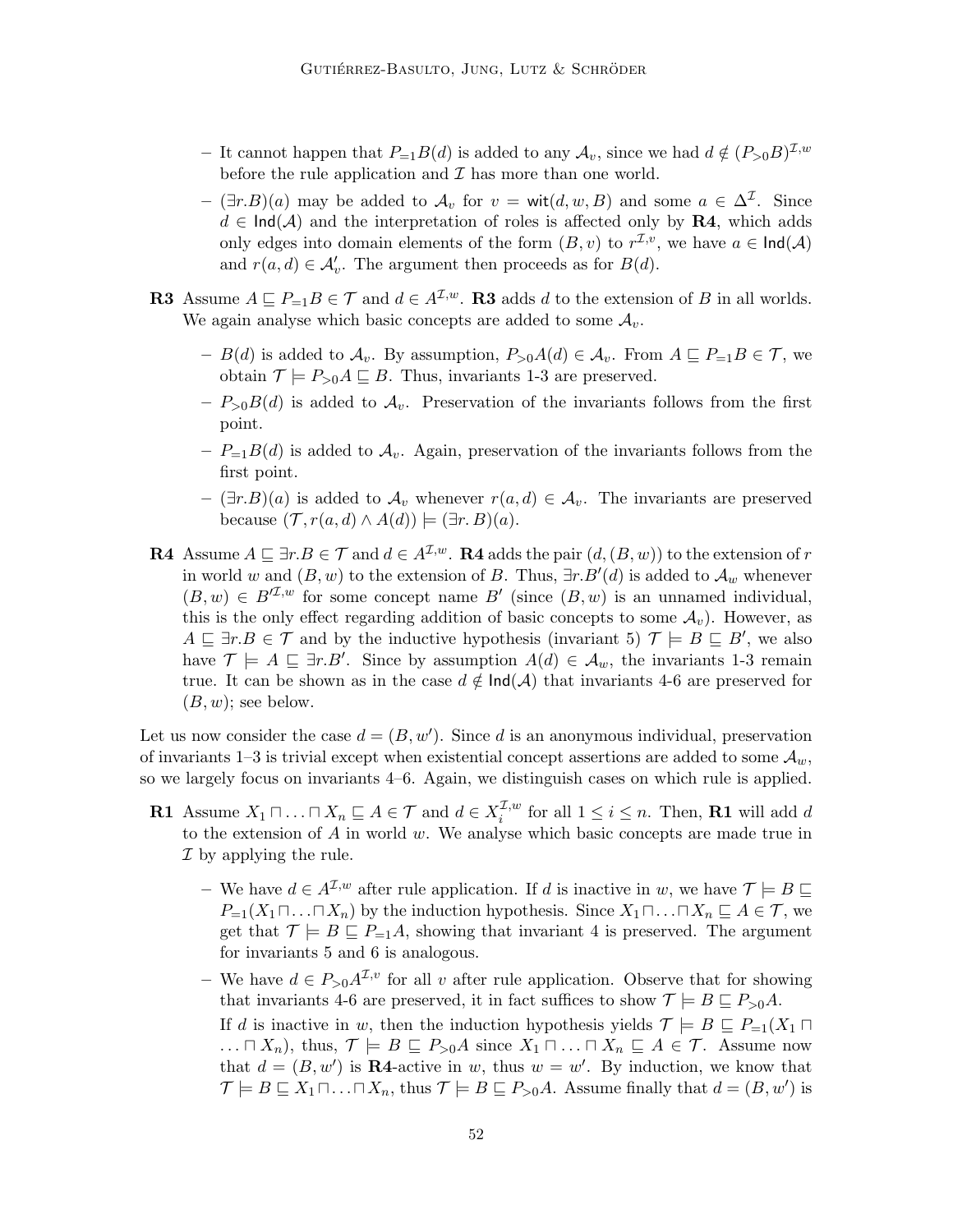**R2**-active in  $w \neq w'$  and  $w \in \{v_E, v'_E\}$  for some concept name E. By induction, we have that  $\mathcal{T} \models E \sqcap P_{\geq 0} B \sqsubseteq X_1 \sqcap \ldots \sqcap X_n$ . Observe that  $(B, w') \in E^{\mathcal{I}, w}$  since  $(B, w')$  is **R2**-active in w. Hence,  $(B, w') \in P_{>0}E^{\mathcal{I}, w'}$ ; since  $(B, w')$  is **R2**-active in w, and a domain element that is  $R2$ -active must necessarily be also  $R4$ -active,  $(B, w')$  is **R4**-active in w' so that the induction hypothesis yields  $\mathcal{T} \models B \sqsubseteq P_{\geq 0}E$ . Thus,  $\mathcal{T} \models B \sqsubseteq P_{>0}(X_1 \sqcap \ldots \sqcap X_n)$  and therefore  $\mathcal{T} \models B \sqsubseteq P_{>0}A$ .

- Suppose  $(B, w') \in P_{=1} A^{\mathcal{I}, v}$  for some v after the rule application. Since  $(B, w')$ can be **R2**-active only in  $v_B$  or  $v'_B$  and **R4**-active only in w', there is a world  $\hat{w}$  such that  $(B, w')$  is inactive in  $\hat{w}$  and  $(B, w') \in A^{\mathcal{I}, \hat{w}}$ . By the induction hypothesis,  $\mathcal{T} \models B \subseteq P_{=1}A$ , which suffices to show that invariants 4-6 are preserved.
- Suppose  $e \in (\exists r.A)^{\mathcal{I},w}$  for some domain element e after the rule application. Thus,  $w = w'$  and  $(e, d) \in r^{\mathcal{I}, w}$ . The latter implies that d is **R4**-active in w, whence  $d \in B^{\mathcal{I},w}$  already before the rule application. By the premise, we have that  $d \in X_i^{\mathcal{I},w}$ <sup>L,*w*</sup> for  $1 \leq i \leq n$  so that, by induction,  $\mathcal{T} \models B \sqsubseteq X_1 \sqcap ... \sqcap X_n$ . Since  $X_1 \sqcap \ldots \sqcap X_n \sqsubseteq A \in \mathcal{T}$ , we obtain  $\mathcal{T} \models B \sqsubseteq A$ . We now distinguish cases on whether  $e \in \text{Ind}(\mathcal{A})$ . If  $e \in \text{Ind}(\mathcal{A})$ , then  $(\exists r.B)(e) \in \mathcal{A}'_w$ . Since  $\mathcal{T} \models B \sqsubseteq A$ , adding  $(\exists r.A)(e)$  to  $\mathcal{A}_w$  preserves invariants 1-3. If  $e \notin \text{Ind}(\mathcal{A})$ , then  $e = (E, v)$  for some concept name  $E$  and world  $v$ . In this case, the induction hypothesis applied to  $e = (E, v)$  in w yields  $\mathcal{T} \models E \sqsubseteq P_{=1}C$ ,  $\mathcal{T} \models E \sqsubseteq C$ , or  $\mathcal{T} \models P_{>0}F \sqcap E \sqsubseteq C$ (for  $w \in \{v_F, v_F'\}$ ) with  $\exists r. B$  a basic concept in C. Clearly,  $\mathcal{T} \models B \sqsubseteq A$  suffices to show that invariants 4-6 are preserved.
- **R2** Assume  $A \subseteq P_{>0}E \in \mathcal{T}$ , E a concept name,  $d \in A^{\mathcal{I},w}$ , and  $d \notin (P_{>0}E)^{\mathcal{I},w}$ . Then, **R2** will add d to the extension of E in world  $\hat{w} = \text{wit}(d, w, E) \in \{v_E, v'_E\}$ . Note that, due to the definition of wit, d has been inactive in  $\hat{w}$ , but after rule application is R2-active. We again analyse which basic concepts become satisfied by this step.
	- We have  $d \in E^{\mathcal{I}, \hat{w}}$  after the rule application. By the induction hypothesis (noting that d was inactive in  $\hat{w}$ ), we have  $\mathcal{T} \models B \sqsubseteq P_{=1}C$ , thus also  $\mathcal{T} \models E \sqcap P_{>0}B \sqsubseteq$  $C \sqcap E$ .
	- We have  $d \in (P_{>0}E)^{\mathcal{I},v}$  for all v after the rule application. Since  $d \in A^{\mathcal{I},w}$ , we have  $d \in (P_{>0}A)^{\mathcal{I},v}$ . The case for  $v = \hat{w}$  is dealt with in the previous point. For the remaining cases it suffices to note that the induction hypothesis applied to v and C as in the invariant yields  $\mathcal{T} \models B \sqsubseteq P_{=1}C', \mathcal{T} \models B \sqsubseteq C'$ , or  $\mathcal{T} \models F \sqcap P_{>0}B \sqsubseteq C'$  (for  $v \in \{v_F, v_F'\}$ ) where C' is obtained from C by replacing  $P_{>0}E$  with  $P_{>0}A$ . The concept inclusion  $(A \subseteq P_{>0}E) \in \mathcal{T}$  ensures that invariants 4–6 are preserved.
	- Suppose  $d \in (P_{=1}E)^{\mathcal{I},v}$  for some (and then all) v after the rule application. As in the same case for **R1**, there is some world  $v'$  such that  $(B, w')$  is inactive in  $v'$ . By the induction hypothesis,  $\mathcal{T} \models B \sqsubseteq P_{=1}E$ . Thus, all invariants are preserved.
	- The case of  $e \in (\exists r.E)^{\mathcal{I},\hat{w}}$  for some e is impossible by definition of wit and **R4**.
- **R3** Assume  $A \subseteq P_{=1}E \in \mathcal{T}$  and  $d = (B, w') \in A^{\mathcal{I}, w}$ . **R3** adds  $(B, w')$  to the extension of E in all worlds. We analyse which basic concepts become satisfied by this step.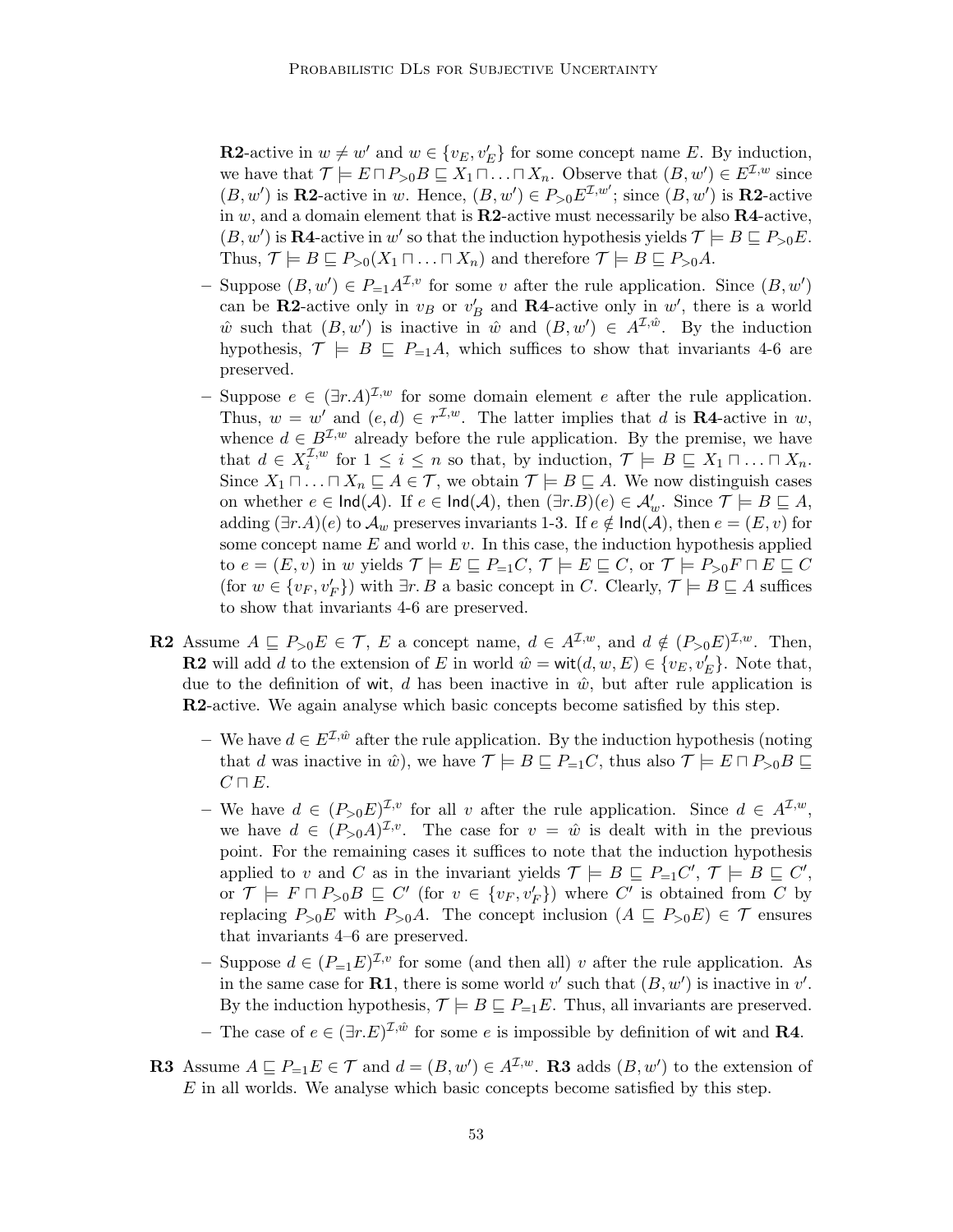- We have  $(B, w') \in (P_{-1}E)^{\mathcal{I}, v}$  after the rule application. As in the same case for **R1**, there exists a world  $\hat{w}$  such that  $(B, w')$  is inactive in  $\hat{w}$ . By assumption, we have  $(B, w') \in P_{>0} A^{\mathcal{I}, \hat{w}}$ . The induction hypothesis yields  $\mathcal{T} \models B \sqsubseteq P_{>0} A$ ; hence  $\mathcal{T} \models B \sqsubseteq P_{=1}E$ . Thus, all invariants remain satisfied.
- The proof for  $(B, w') \in E^{\mathcal{I}, v}$  and  $(B, w') \in P_{>0}E^{\mathcal{I}, v}$  after the rule application is a consequence of the previous item.
- Suppose  $e \in (\exists r.E)^{\mathcal{I},v}$  for some e after the rule application. Thus,  $(e, (B, w')) \in$  $r^{\mathcal{I},v}, v=w'$ , which implies that  $(B, w')$  is **R4**-active in v and  $(B, w') \in (P_{>0}A)^{\mathcal{I},v}$ . By the induction hypothesis, we obtain  $\mathcal{T} \models B \sqsubseteq P_{\geq 0}A$  and, since  $(A \sqsubseteq P_{=1}E) \in$  $\mathcal{T}$ , also  $\mathcal{T} \models B \sqsubseteq E$ . The argument then proceeds as in the same case for **R1**.
- **R4** Assume  $A \subseteq \exists r.E \in \mathcal{T}, E$  a concept name, and  $(D, w') \in A^{\mathcal{I}, w}$ . Then, **R4** adds  $(d, (E, w))$  to  $r^{\mathcal{I},w}$  and  $(E, w)$  to  $E^{\mathcal{I},w}$ . We analyse which basic concepts become satisfied by this step.
	- We have  $(E, w) \in E^{\mathcal{I}, w}$  after the rule application. Since  $(E, w)$  becomes **R4**active in  $w$ , we have to establish invariant 5, which however is just the trivial statement  $\mathcal{T} \models E \sqsubseteq E$ .
	- We have  $(E, w) \in P_{>0}E^{\mathcal{I}, v}$  for all v after the rule application. For  $v = w$ , it follows from the previous point that invariant 5 is preserved. So let  $v \neq w$ . Then  $(E, w)$  cannot be **R4**-active in v. If  $(E, w)$  is inactive in v, it suffices to observe that  $\mathcal{T} \models E \sqsubseteq P_{=1}(P_{>0}E)$  to show that invariant 4 is preserved. If  $(E, w)$  is **R2-active in v, we have to establish invariant 6, which however is just the trivial** statement  $\mathcal{T} \models P_{>0}E \sqsubseteq P_{>0}E$ .
	- Suppose  $(E, w) \in P_{=1}E^{\mathcal{I}, v}$  for some (and then all) v after the rule application. As in the same case for **R1**, there exists a world  $\hat{w}$  such that  $(E, w)$  is inactive in  $\hat{w}$ . The induction hypothesis applied to this world yields  $\mathcal{T} \models E \sqsubseteq P_{=1}E$ . It is, then, now not hard to verify that all invariants remain preserved.
	- Suppose  $e \in (\exists r.B')^{\mathcal{I},v}$  for some v after the rule application. Thus,  $(e,(E,w)) \in$  $r^{\mathcal{I},v}$  and  $(E,w) \in B^{\prime\mathcal{I},v}$ . The former implies that  $v=w$  and that  $(E,w)$  was  $$ applied to  $(E, w)$  in  $v = w$  yields  $\mathcal{T} \models E \sqsubseteq B'$ . The argument now proceeds as in the same case for R1.

## Appendix C. Proof of the Claim in Lemma 19

For the sake of completeness, we repeat the claim to be proved:

*Claim.*  $(A, w) \in D^{\mathcal{I}, v}$  iff  $D \in \pi((A, w), v)$  for all  $D \in \mathsf{Sub}, (A, w) \in \Delta^{\mathcal{I}},$  and  $v \in W$ .

*Proof of claim.* We start with the " $\Leftarrow$ "-direction. Let  $D \in \pi((A, w), v)$ . We distinguish the following cases:

- $D = P$  is a primitive concept name. Immediate by definition of  $P^{\mathcal{I}}$ .
- $D = P_{=1}B$ . Since  $D \in \pi((A, w), v)$ , by definition of  $\pi$  one of the following cases applies: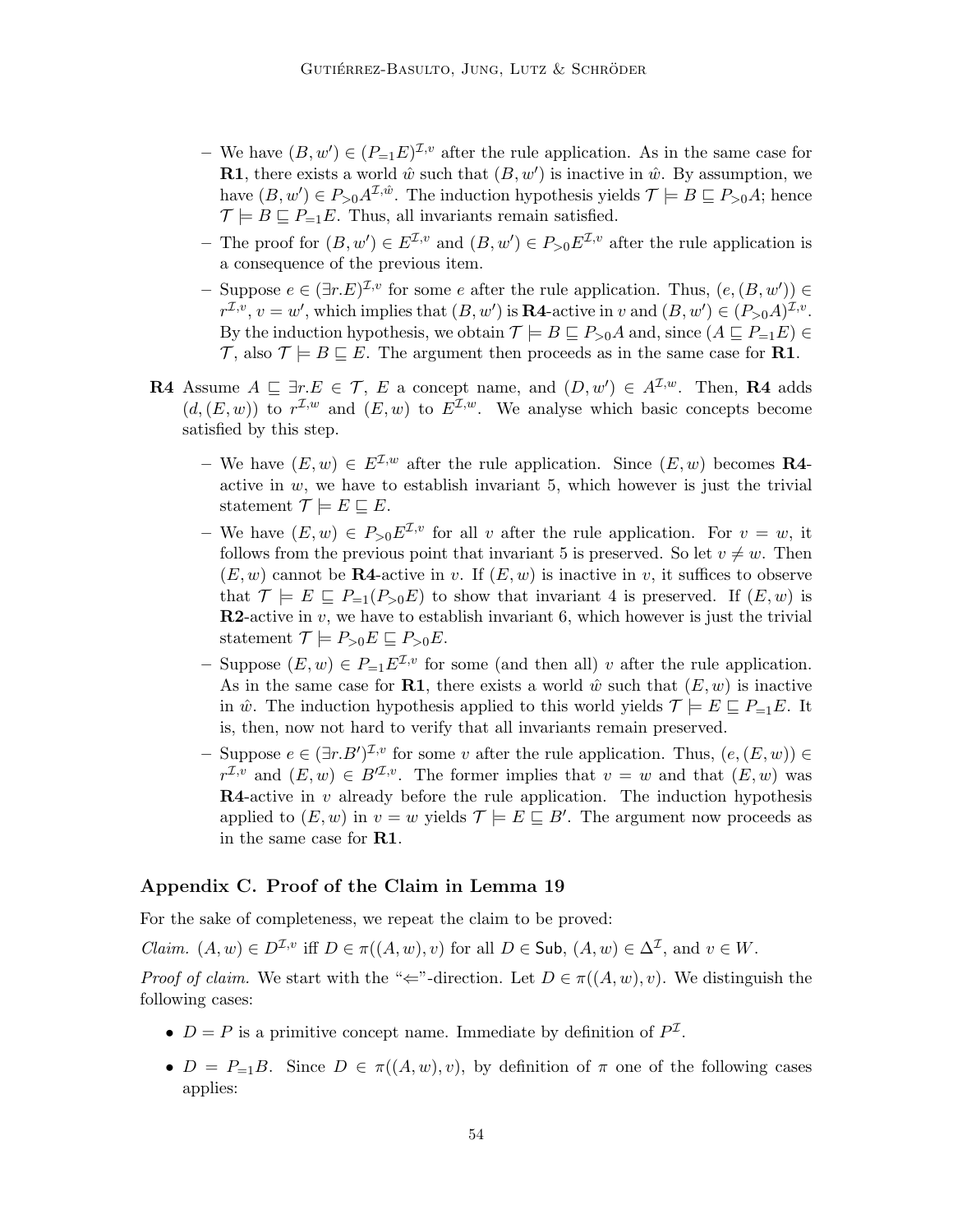- $-D \in C_A$ . Then  $B \in \pi((A, w), w')$  for all w'. By definition of  $B^{\mathcal{I}}$ , it follows that  $(A, w) \in (P_{\equiv 1}B)^{\mathcal{I},w}$  as required.
- $-P_{=1}B' \in C_A$  and  $D \in C_{B'}$ . Due to non-applicability of rule **R2**, we then have  $D\in C_A$  and can argue as in the previous case.
- $-P_{\geq p}B' \in C_A$ , and  $D \in C_{B'}$ . Thus, the definition of cert( $\cdot$ ) yields  $D \in \text{cert}(C_{B'})$ . Since rule R4 is not applicable, we have  $D \in C_A$  and can again argue as before.
- $D = P_{\geq p}B$ . We distinguish the same cases as above, i.e.,
	- $− D \in C_A$ . Then  $C_B \subseteq \pi((A, w), p)$  for at least  $k 1$  distinct worlds p from  $\{p_\ell \mid \ell \leq k\}$  (by Conditions 4 and 5 above) and  $C_B \subseteq \pi((A, w), \delta_{Bi})$  and  $C_B \subseteq$  $\pi((A, w), \delta_{B_j})$  for distinct  $i, j \in \{1, 2, 3\}$  (Conditions 6 and 7). By (P1) and the definition of  $B^{\mathcal{I}}$ , it follows that  $(A, w) \in (P_{>p}B)^{\mathcal{I}, v}$ , as required.
	- $-P_{=1}B' \in C_A$  and  $D \in C_{B'}$ . Due to non-applicability of rule **R2**, we then have  $D \in C_A$  and can argue as in the previous case.
	- $-P_{\geq p}B' \in C_A$ , and  $D \in C_{B'}$ . By definition of cert( $\cdot$ ), we have  $D \in \text{cert}(C_{B'})$ . Since rule **R4** is not applicable, we have  $D \in C_A$  and can again argue as before.
- $D = \exists r.B.$  By definition of  $r^{\mathcal{I}}$ , we have  $((A, w), (B, v)) \in r^{\mathcal{I}, v}$ . By Condition 1 in the definition of  $\pi$  and by definition of  $B^{\mathcal{I}}$ , we have  $(B, v) \in B^{\mathcal{I}, v}$ . The semantics then yields  $(A, w) \in (\exists r.B)^{\mathcal{I}, v}$ .

For the " $\Rightarrow$ "-direction, assume that  $(A, w) \in D^{\mathcal{I}, v}$ . Distinguish the following cases:

- $D = P$  is a primitive concept name. Immediate by definition of  $P^{\mathcal{I}}$ .
- $D = P_{-1}B$ . Take a  $1_j \in W$  such that  $w \neq 1_j$  (such a  $1_j$  exists since there are at least two worlds of the form  $1_j$ ). Since  $(A, w) \in D^{\mathcal{I}, v}$ , we have  $(A, w) \in B^{\mathcal{I}, 1_j}$ . By definition of  $B^{\mathcal{I}}$ , we thus have  $C_B \subseteq \pi((A, w), 1_j)$ . By definition of  $\pi((A, w), 1_j)$ , it follows that for every  $D' \in C_B$ , we have
	- (i)  $D' \in C_A$  with  $D'$  of the form  $P_*B'$  (by Condition 2 in the definition of  $\pi$ ), or
	- (ii) there is a  $P_{=1}B' \in C_A$  with  $D' \in C_{B'}$  (by Condition 3).

Thus,  $C_B \subseteq \text{cert}(C_A)$  and non-applicability of the rule **R5** yields  $P_{=1}B \in C_A$ . By Condition 2 of  $\pi$ , we have  $P_{=1}B \in \pi((A, w), v)$  as required.

- $D = P_{\geq p}B$ . Since  $(A, w) \in (P_{\geq p}B)^{\mathcal{I}, v}$ , (P2) yields the following cases:
	- $-(A, w) \in B^{\mathcal{I},1_j}$  and  $w \neq 1_j$ . Then we can argue as in the previous case that  $P_{=1}B \in C_A$ . Thus rule **R3** yields  $P_{>p}B \in C_A$  and by Condition 2 of  $\pi$ , we have  $P_{>p}B \in \pi((A, w), v)$  as required.
	- $(A, w) \in B^{\mathcal{I}, \delta_{B'j}}$  and  $w \neq \delta_{B'j}$ . By definition of  $B^{\mathcal{I}},$  we thus have  $C_B \subseteq$  $\pi((A, w), \delta_{B'j})$ . By definition of  $\pi((A, w), \delta_{B'j})$ , it follows that for every  $D' \in C_B$ , we have
		- (i)  $D' \in C_A$  with  $D'$  of the form  $P_*B''$  (Condition 2 of  $\pi$ ),
		- (ii) there is a  $P_{=1}B'' \in C_A$  with  $D' \in C_{B''}$  (Condition 3), or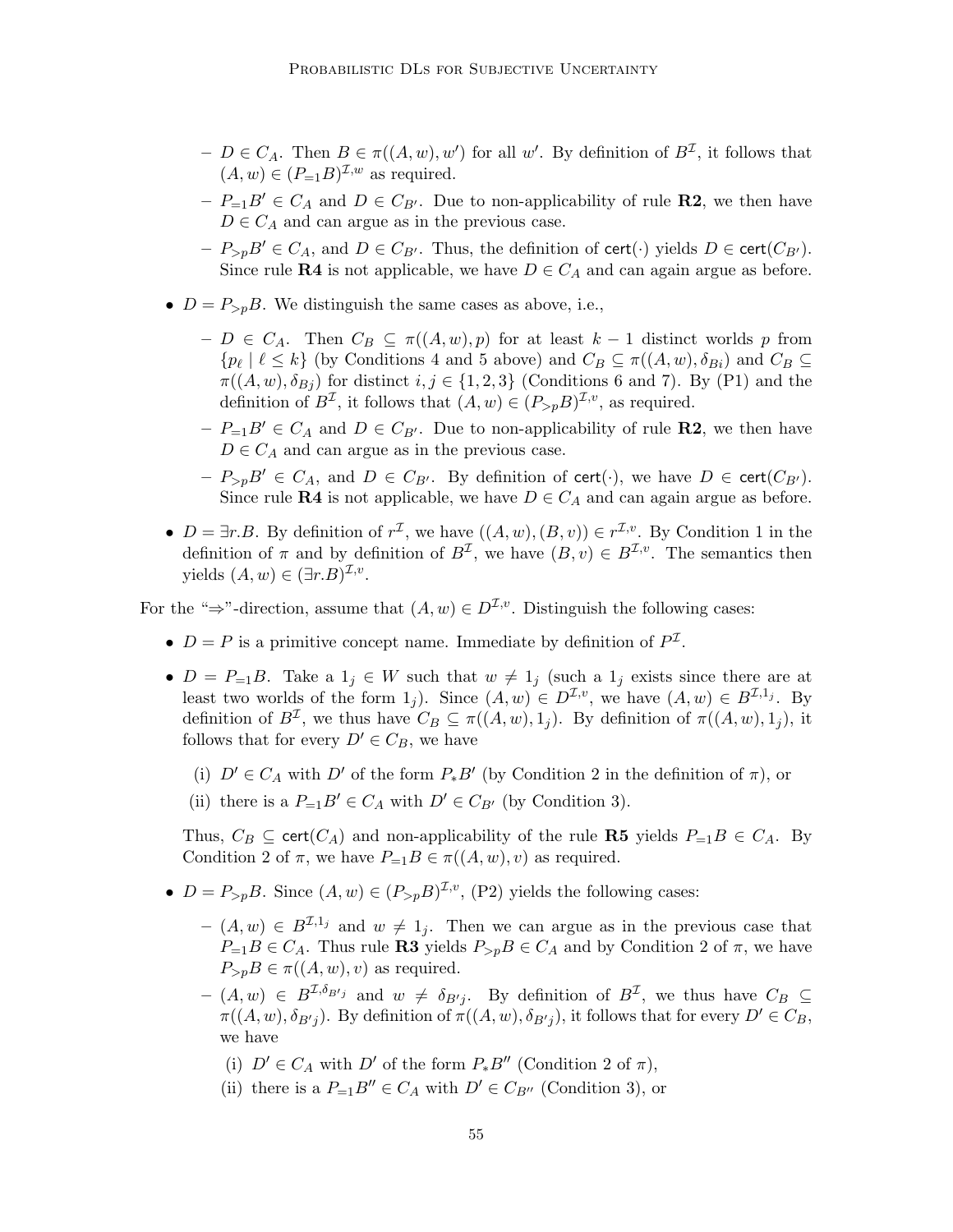(iii)  $P_{\geq p}B' \in C_A$  and  $D' \in C_{B'}$  (Condition 6 or 7).

If exclusively (i) and (ii) apply, then  $C_B \subseteq \text{cert}(C_A)$ ; otherwise, we have  $P_{\geq p}B' \in$  $C_A$  and  $C_B \subseteq \text{cert}(C_A) \cup C_{B'}$ . In the first case, non-applicability of **R5** yields  $P_{=1}B \in C_A$  and R3 yields  $P_{>p}B \in C_A$ . In the latter case, non-applicability of **R6** again yields  $P_{>p}B \in C_A$ . By Condition 2 of  $\pi$ , we have  $P_{>p}B \in \pi((A, w), v)$ as required.

- $D = \exists r.B.$  Then there is an  $(A', v)$  such that  $((A, w), (A', v)) \in r^{\mathcal{I}, v}$  and  $(A', v) \in B^{\mathcal{I}, v}$ . By definition of  $r^{\mathcal{I}}$ , we have  $\exists r.A' \in \pi((A, w), v)$ , and by definition of  $B^{\mathcal{I}}$ , we have  $C_B \subseteq \pi((A', v), v)$ . Since Conditions 4-7 in the definition of  $\pi$  apply only to pairs  $((\_, u), u') \in \Delta^{\mathcal{I}} \times W$  with  $u \neq u'$ , the last inclusion must be due to Conditions 1-3; that is, for every  $D' \in C_B$  we have  $D' \in C_{A'}$  or  $P_{=1}B' \in C_{A'}$  with  $D' \in C_{B'}$ . In the latter case, we again obtain  $D' \in C_{A'}$  by non-applicability of **R2**. Thus  $C_B \subseteq C_{A'}$ . To continue, we make a case distinction as follows:
	- $v = w$ . Then the definition of  $\pi$  yields that  $\exists r.A' \in C_A$  or  $P_{=1}B' \in C_A$  with  $\exists r.A' \in C_{B'}$ . In the latter case, we again obtain  $\exists r.A' \in C_A$  by non-applicability of R2. Since  $C_B \subseteq C_{A'}$ , this implies  $\exists r.B \in C_A$  by non-applicability of R1. By definition of  $\pi$ , we thus have  $\exists r.B \in \pi((A, w), v)$ .
	- $v = 1_j, v \neq w$ . Since  $\exists r.A' \in \pi((A, w), v)$ , the definition of  $\pi$  yields a  $P_{=1}B' \in C_A$ with  $\exists r.A' \in C_{B'}$ . By non-applicability of **R1** and  $C_B \subseteq C_{A'}$ , we have  $\exists r.B \in$  $C_{B'}$ . Thus, Condition 3 of  $\pi$  yields  $\exists r.B \in \pi((A, w), v)$  as required.
	- $-v = p_{\ell}, v \neq w$ . Since  $\exists r.A' \in \pi((A, w), v)$ , the definition of  $\pi$  implies that there is a  $P_{=1}B' \in C_A$  with  $\exists r.A' \in C_{B'}$  (Condition 3) or a  $P_{>p}B' \in C_A$  with  $\exists r.A' \in C_{B'}$  (Conditions 4 and 5). In the former case, we can continue as in the case  $v = 1_j$  above. In the latter case, non-applicability of **R1** and  $C_B \subseteq C_{A'}$ yield  $\exists r.B \in C_{B'}$ . Thus, Conditions 4 and 5 of  $\pi$  yield  $\exists r.B \in \pi((A, w), v)$  as required.
	- $-v = \delta_{E_i}, v \neq w$ . The reasoning is the same is in the previous case; we give it here for the sake of completeness. Since  $\exists r.A' \in \pi((A, w), v)$ , the definition of  $\pi$  implies that there is a  $P_{=1}B' \in C_A$  with  $\exists r.A' \in C_{B'}$  (Condition 3) or a  $P_{>p}B' \in C_A$  with  $\exists r.A' \in C_{B'}$  (Condition 6 and 7). In the former case, we can continue as in the case  $v = 1<sub>i</sub>$ . In the latter case, non-applicability of R1 and  $C_B \subseteq C_{A'}$  yield  $\exists r.B \in C_{B'}$ . Thus, Conditions 6 and 7 of  $\pi$  yield  $\exists r.B \in \pi((A, w), v)$  as required.

## Appendix D. Proof for Theorem 24

**Theorem 24.** In Prob- $\mathcal{EL}_r^{01}$ , concept subsumption is PSPACE-hard even if probability restrictions  $P_{=1}C$  are disallowed and only one of  $\exists P_{=1}r.C$  and  $\exists P_{>0}r.C$  is admitted.

*Proof.* We concentrate on Prob- $\mathcal{EL}^{01}$  where  $\exists P_{=1}r.C$  is admitted and only sketch the modifications required for  $\exists P_{>0}r.C$ . The proof is by reduction of the word problem of deterministic, polynomially space-bounded Turing machines. Let  $M = (Q, \Sigma, \Gamma, \delta, q_0, q_{\text{acc}}, q_{\text{rei}})$  be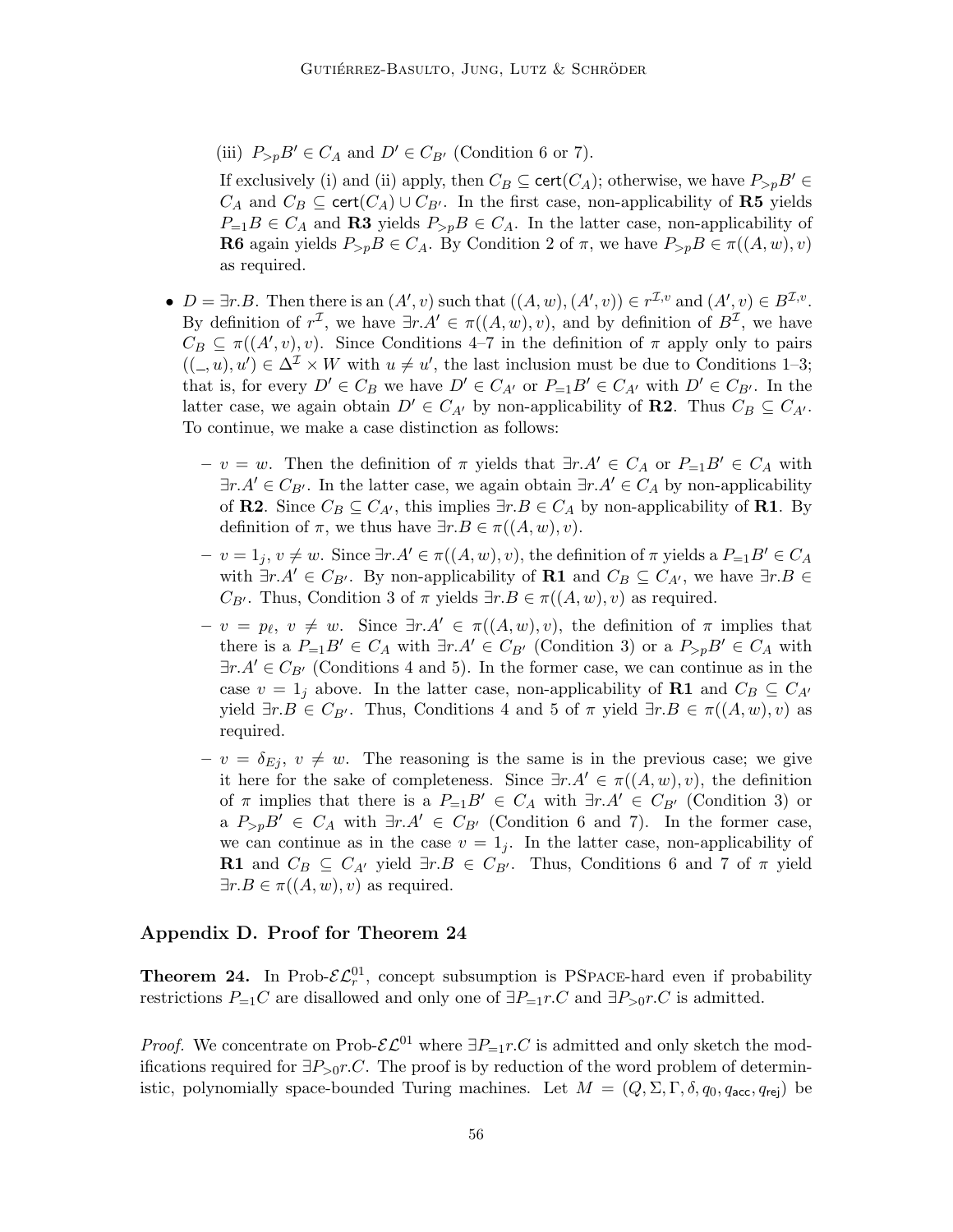such a machine,  $x \in \Sigma$  an input of length n, and  $m = p(n)$  the space bound of M on x. We assume w.l.o.g. that M terminates on every input, that it never attempts to move left on the left-most end of the tape, and that there are no transitions defined for  $q_{\text{acc}}$  and  $q_{\text{rej}}$ . Our aim is to construct in polynomial time a TBox  $\mathcal T$  and concept  $C_0$  such that  $\mathcal T \models \top \sqsubseteq C_0$ iff M accepts x, based on the intuitions given in the proof sketch in the main part of the paper. We use the following concept and role names:

- $\bullet$  the elements of  $Q$  are used as concept names;
- concept names  $\sigma^{(i)}$  for  $\sigma \in \Gamma$  and  $i < m$  indicate that the content of the *i*-th tape cell is  $\sigma$ ;
- concept names  $H_i$  for  $i < m$  indicate that the head is on the *i*-th cell;
- a role name  $r$ .

The TBox  $\mathcal T$  contains the following implications:

• Models contain an infinite r-chain of probability one:

$$
\top \sqsubseteq \exists P_{=1}r.\top.
$$

• At every point of the chain, there is a world that describes the initial configuration:

$$
\top \sqsubseteq P_{>0}(q_0 \sqcap H_0 \sqcap x_0^{(0)} \sqcap \cdots \sqcap x_{n-1}^{(n-1)} \sqcap B^{(n)} \sqcap \cdots \sqcap B^{(m-1)})
$$

where  $x = x_0 \cdots x_{n-1}$  is the input and B denotes the blank symbol.

• The computation proceeds as required by  $M$ :

$$
\exists r. (q \sqcap H_i \sqcap \sigma^{(i)}) \sqsubseteq q' \sqcap H_{i-1} \sqcap \gamma^{(i)} \qquad \text{for } 0 < i < m, \delta(q, \sigma) = (q', \gamma, L)
$$
\n
$$
\exists r. (q \sqcap H_i \sqcap \sigma^{(i)}) \sqsubseteq q' \sqcap H_{i+1} \sqcap \gamma^{(i)} \qquad \text{for } i < m-1, \delta(q, \sigma) = (q', \gamma, R)
$$
\n
$$
\exists r. (\sigma^{(i)} \sqcap H_j) \sqsubseteq \sigma^{(i)} \qquad \text{for } i, j < m, i \neq j.
$$

Finally, let  $C_0$  be  $P_{>0}q_{\text{acc}}$ .

*Claim.*  $\mathcal{T} \models \top \sqsubseteq C_0$  iff M accepts x.

" $\Rightarrow$ ". Assume that M does not accept x. Let  $c_0, \ldots, c_{k-1}$  be the (rejecting) computation of  $M$  on  $x$ , with configurations  $c_i$  represented in the obvious way as sets of concept names. Define a probabilistic interpretation  $\mathcal{I} = (\Delta^{\mathcal{I}}, W, (\mathcal{I}_w)_{w \in W}, \mu)$  by putting:

- $\Delta^{\mathcal{I}} = W = N$ :
- $\mu(0) = 1/2, \mu(1) = 1/4, \mu(2) = 1/8, \ldots$
- $A^{\mathcal{I},j} = \{i \in \Delta^{\mathcal{I}} \mid j i < k \wedge A \in c_{j-i}\};$
- $r^{\mathcal{I},j} = \{(i,i+1) \mid i \in \Delta\};$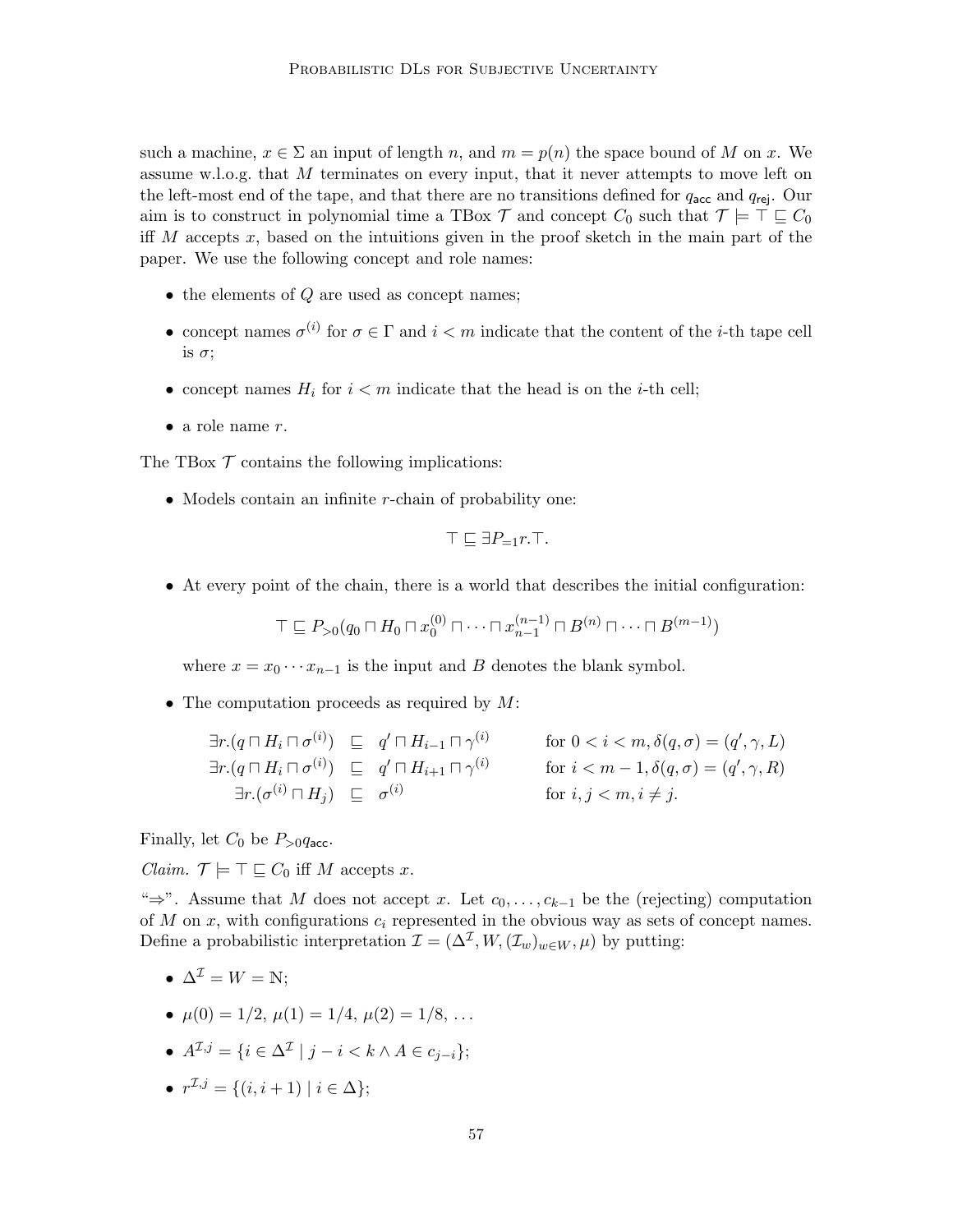It can be verified that  $\mathcal I$  is a model of  $\mathcal T$  with  $0 \notin C_0^{\mathcal I,0}$  $\begin{matrix} 0 & 0 \\ 0 & 0 \end{matrix}$ 

" $\Leftarrow$ ". Assume that M accepts x and let  $c_{k-1}, \ldots, c_0$  be the (accepting) computation of  $M$  on  $x$ , again with configurations represented as sets of concept names (and for the sake of convenience named in reverse order, i.e.  $c_{k-1}$  is the starting configuration). Let  $\mathcal I$  be a probabilistic model of T and let  $d_0 \in \Delta^{\mathcal{I}}$ , and  $w_0 \in W$ . By definition of T, there is an infinite chain  $d_0, d_1, \dots \in \Delta^{\mathcal{I}}$  such that  $p_{d_i, d_{i+1}}^{\mathcal{I}}(r) = 1$ . There must also be a world w such that  $d_{k-1} \in A^{\mathcal{I},w}$  iff  $A \in c_{k-1}$ . It follows that for all  $j < k$ ,  $d_j \in A^{\mathcal{I},w}$  iff  $A \in c_j$ . Consequently,  $d_0 \in q_{\text{acc}}^{\mathcal{I},w}$  and thus  $d_0 \in (P_{>0}q_{\text{acc}})^{\mathcal{I},w_0}$ .

To adapt the described reduction to Prob- $\mathcal{EL}_{r>0}^{01}$ , we can simply replace  $\top \sqsubseteq \exists P_{=1}r.\top$  with  $\top \sqsubseteq \exists P_{>0}r.\top$  and all concepts  $\exists r.C$  with  $\exists P_{>0}r.C.$  $\Box$ 

### Appendix E. Proof of Lemma 27

We first finish the " $\leftarrow$ "-direction, by showing that the invariants are preserved. The proof is by a straightforward induction on the number of applications of the rules in Figure 5. The induction base is trivial since  $\emptyset \models A \sqsubseteq A$  and  $\emptyset \models A \sqsubseteq \top$ . For the induction step we start by showing soundness of the rules  $R1-R6$ , that is, for every set of concepts  $\Gamma$  we have

$$
\mathcal{T} \models \Box \Gamma \sqsubseteq \Box \mathsf{cl}(\Gamma). \tag{*}
$$

This fact is a direct consequence of the semantics for rules **R1-R5**. For **R6** assume  $\exists \alpha.A \in \Gamma$ and  $B \in Q(A)$ . Invariant (inv1) implies  $\mathcal{T} \models A \sqsubseteq B$ , which means that we can certainly add  $\exists \alpha.B$  to  $\Gamma$ .

Next, we analyse backtraces a little closer and prove the following claim.

*Claim 1.* If t is a backtrace to B, then  $\mathcal{T} \models B \sqsubseteq P_{>0}(\Box \Gamma(t)).$ 

*Proof of Claim 1.* Let  $t = S, A_1, \alpha_2, \ldots, \alpha_n, A_n$ . The proof is by induction on the length n of t. For the induction base we let  $n = 1$  and distinguish cases according to the form of S. Consider first the case that the backtrace starts with  $S = B$ , i.e.,  $P_{>0}B \in Q(A_1)$ . From invariants (inv1) and (inv2) it follows that  $\mathcal{T} \models A_1 \sqsubseteq P_{>0}(B \sqcap \square Q_{\mathsf{cert}}(A_1))$ . Since  $\Gamma(t) = cl({B} \cup Q_{\text{cert}}(A_1)),$  by (\*), we obtain  $\mathcal{T} \models A_1 \sqsubseteq P_{>0}(\square \Gamma(t)).$ 

Assume now that the backtrace starts with  $S = (r, B)$ , i.e.,  $(A_1, B) \in R(P_{\geq 0}r)$ . Hence, by (inv3), we have  $\mathcal{T} \models A_1 \sqsubseteq P_{>0}(\exists P_{>0}r.B)$ , thus  $\mathcal{T} \models A_1 \sqsubseteq P_{>0}(\exists r.P_{>0}B)$ . From invariant (inv2) we get  $\mathcal{T} \models A_1 \sqsubseteq P_{=1}(\square Q_{\text{cert}}(A_1))$  and  $\mathcal{T} \models B \sqsubseteq P_{=1}(\square Q_{\text{cert}}(B)).$ Overall, we obtain:

$$
\mathcal{T} \models A_1 \sqsubseteq P_{>0} (\Box Q_{\mathsf{cert}}(A_1) \sqcap \exists r. \Box Q_{\mathsf{cert}}(B)).
$$

Since  $\Gamma(t) = cl(Q_{\text{cert}}(A_1) \cup {\exists r.B' | B' \in Q_{\text{cert}}(B)}),$  we can apply (\*) to obtain

$$
\mathcal{T} \models A_1 \sqsubseteq P_{>0}(\Box \Gamma(t)).
$$

For the induction step, let  $n > 1$ . By Definition 25,  $(A_n, A_{n-1}) \in R(\alpha_n)$ , thus, invariant (inv3) yields  $\mathcal{T} \models A_n \sqsubseteq P_{>0}(\exists \alpha_n.A_{n-1})$ . Applying the induction hypothesis, we get

$$
\mathcal{T} \models A_n \sqsubseteq P_{>0} (\exists \alpha_n.P_{>0}(\sqcap \Gamma(t_{n-1}))).
$$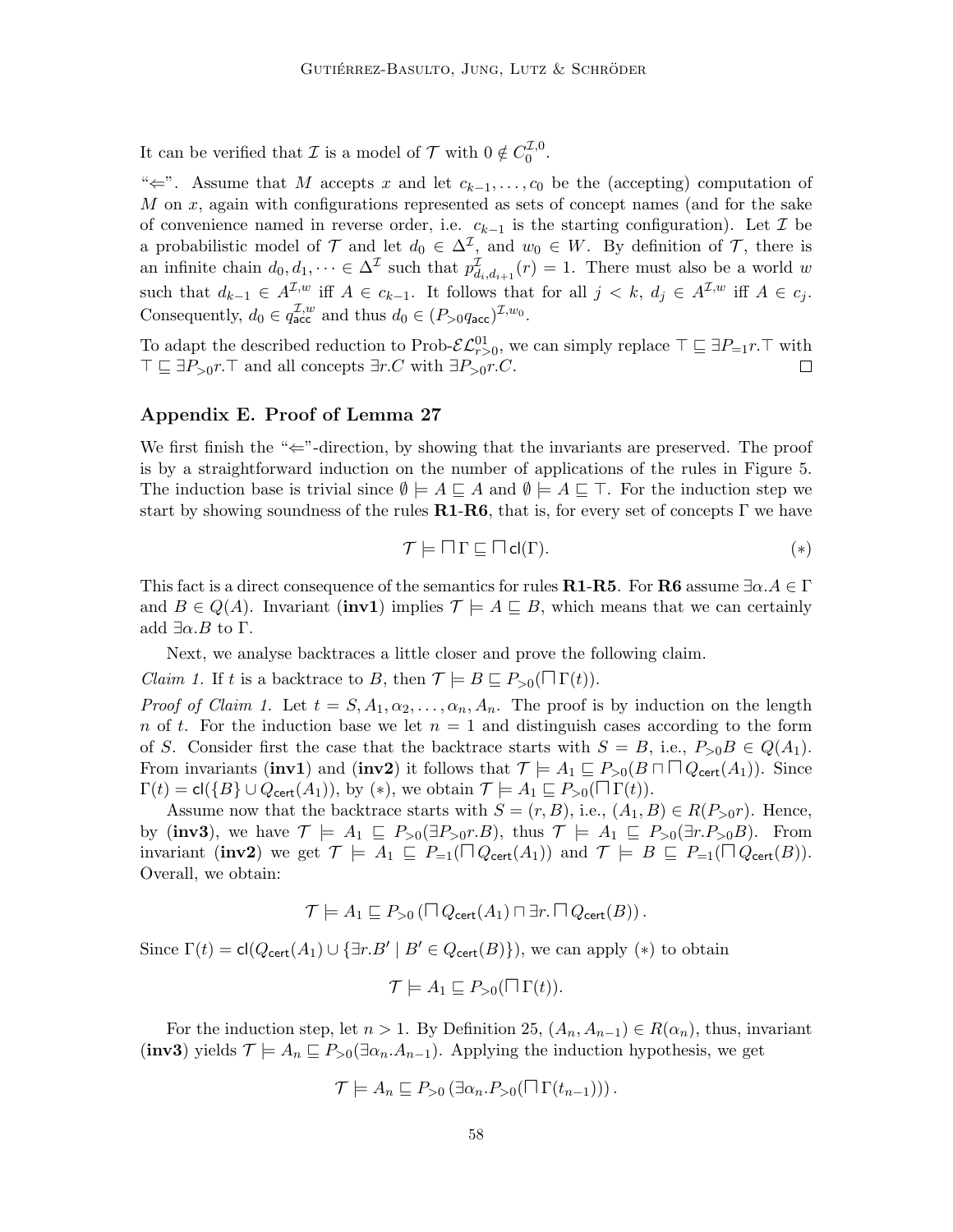Since  $\exists \alpha_n P_{>0}C \sqsubseteq P_{>0} \exists \alpha_n C$  is valid for all C and (recall that  $\alpha_n$  is a probabilistic role), we obtain

$$
\mathcal{T} \models A_n \sqsubseteq P_{>0} (\exists \alpha_n. \sqcap \Gamma(t_{n-1})).
$$

On the other hand, (inv2) implies  $\mathcal{T} \models A_n \sqsubseteq P_{=1}(\Box Q_{\text{cert}}(A_n))$ . Together this yields:

$$
\mathcal{T} \models A_n \sqsubseteq P_{>0} (\Box Q_{\text{cert}}(A_n) \Box \exists \alpha_n. \Box \Gamma(t_{n-1})).
$$

Since  $\Gamma(t) = cl(Q_{\text{cert}}(A_n) \cup {\exists \alpha_n B \mid B \in \Gamma(t_{n-1})})$  and by (\*) we finally have

$$
\mathcal{T} \models A_n \sqsubseteq P_{>0}(\Box \Gamma(t)).
$$

This finishes the proof of the claim.

It remains to show that the rules in Figure 5 preserve the invariants:

- S1 Direct consequence of (∗).
- **S2** Since  $P_{>0}B \subseteq P_{=1}(P_{>0}B)$  and  $P_{=1}B \subseteq P_{=1}(P_{=1}B)$  are valid concept inclusions, this is a direct consequence of the semantics.
- S3  $C \in Q_{\text{cert}}(A)$  implies  $\mathcal{T} \models A \sqsubseteq P_{=1}C$  by invariant (inv2), hence also  $\mathcal{T} \models A \sqsubseteq C$  by the semantics.
- **S4**  $\exists \alpha.B \in Q(A)$  implies  $\mathcal{T} \models A \sqsubseteq \exists \alpha.B$  by invariant (inv1), thus also  $\mathcal{T} \models A \sqsubseteq \exists \alpha.B$  $P_{>0}(\exists \alpha.B).$
- **S5** On the one hand,  $(A_1, A_2) \in R(\alpha)$  implies  $\mathcal{T} \models A_1 \sqsubseteq P_{>0}(\exists \alpha.A_2)$ , by (inv3). On the other hand,  $B \in Q_{\text{cert}}(A_2)$  yields  $\mathcal{T} \models A_2 \sqsubseteq P_{=1}B$ , by (inv2). By the semantics, together they imply  $\mathcal{T} \models A_1 \sqsubseteq P_{=1}(\exists \alpha.B).$
- **S6** Let t be a backtrace to B and  $\Gamma = \Gamma(t)$  its type. By the Claim 1,  $\mathcal{T} \models B \sqsubseteq P_{>0}C$ for every  $C \in \Gamma$ . Thus, in particular,  $\mathcal{T} \models B \sqsubseteq P_{\sim p}A$  for all  $P_{\sim p}A \in \Gamma$ . By the semantics,  $\mathcal{T} \models B \sqsubseteq P_{=1}(P_{\sim p}A)$ , so  $P_{\sim p}A$  can be added to  $Q_{\text{cert}}(B)$ .
- S7 Analogously to S6.

Now, to finish the "⇒"-direction, it remains to prove the Claim from the proof of Lemma 27. We start with showing the following important properties of the construction.

- (i) for every  $\sigma = (\alpha_1, w_1, A_1) \cdots (\alpha_n, w_n, A_n) \in \Delta^{\mathcal{I}}$  we have  $(A_i, A_{i+1}) \in R(\hat{\alpha}_{i+1})$  for all  $1 \leq i \leq n$
- (ii) for every  $\sigma = (\alpha_1, w_1, A_1) \cdots (\alpha_n, w_n, A_n) \in \Delta^{\mathcal{I}}$ , there are worlds  $w, v$  with  $\pi(\sigma, w) =$  $Q(A_n)$  and  $\pi(\sigma, v) = Q_{\text{cert}}(A_n);$
- (iii)  $P_{\sim p}A \in \pi(\sigma, w)$  if and only if  $P_{\sim p}A \in \pi(\sigma, v)$  for all  $\sigma \in \Delta^{\mathcal{I}}$  and  $w, v \in W$ ;
- (iv) for all probabilistic roles  $\alpha$  and  $\sigma, \sigma' \in \Delta^{\mathcal{I}}$  with  $\sigma' = \sigma \cdot (\alpha, v, B)$  and  $A \in \pi(\sigma', w)$  we have  $\exists \alpha.A \in \pi(\sigma, w)$ .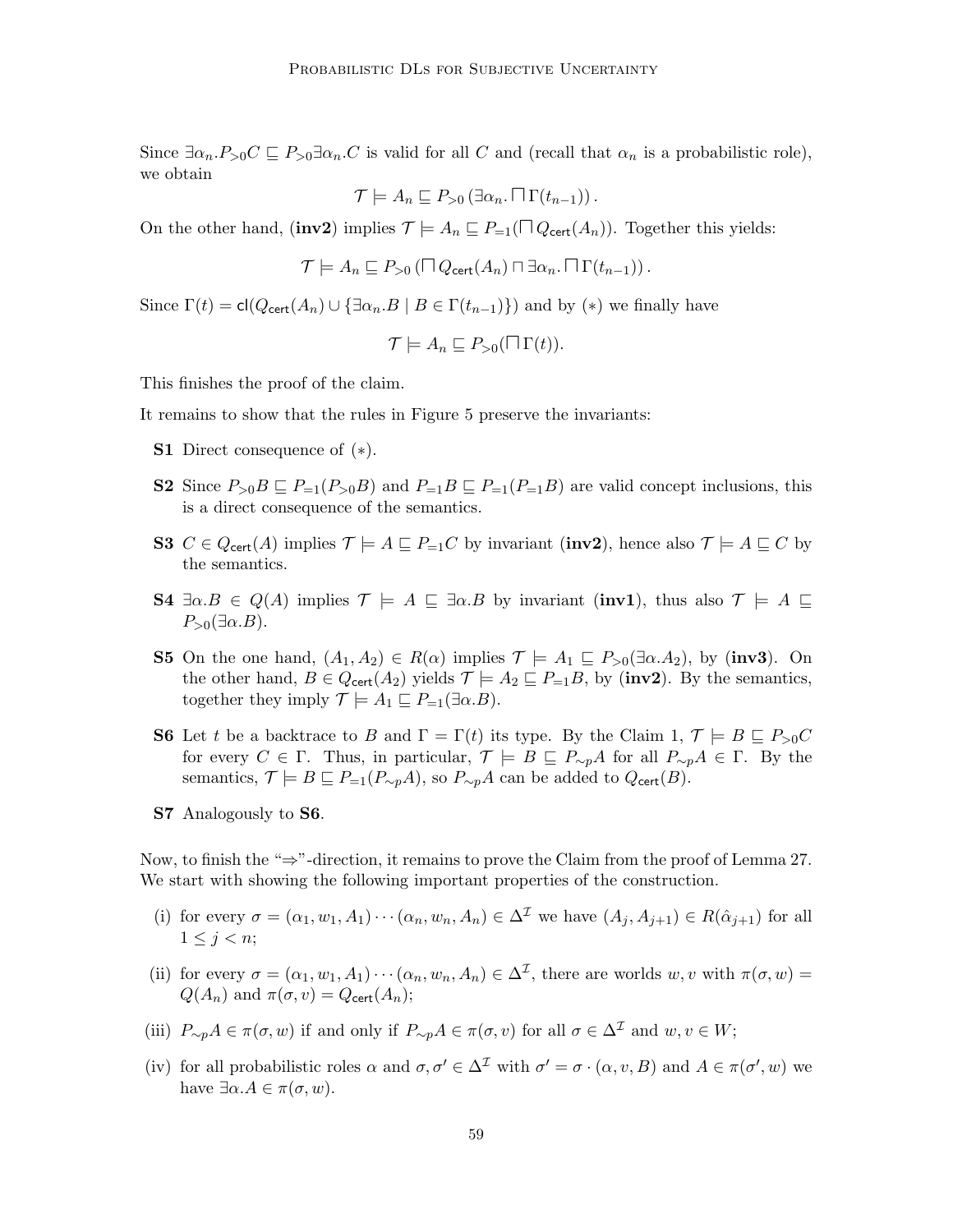Note that Point (i) verifies that the construction, specifically steps  $2(b)$  and  $3(b)$ , is welldefined, i.e. that the arguments of  $\Gamma(\cdot)$  are actually backtraces.

*Proof of Points (i)-(iv).* For the proof we assume that  $\sigma = (\alpha_1, w_1, A_1) \cdots (\alpha_n, w_n, A_n)$ .

We prove Point (i) by induction on the number of rule applications. The induction base is immediate by the definition of  $\Delta^{I_0}$ . For the induction step note that new elements are introduced only in rule 1. So assume rule 1 is applied to  $\sigma$ , i.e.,  $\exists \alpha_{n+1}.A_{n+1} \in \pi_i(\sigma, w)$  for some  $w \in W_i$ . By construction,  $\pi_i(\sigma, w)$  is closed under cl, thus, **R5** yields  $\exists \hat{\alpha}_{n+1}.A_{n+1} \in$  $\pi_i(\sigma, w)$ . Now, rules **S4, S3**, and **S7** (depending on whether  $\pi(\sigma, w)$  was defined as  $Q(B)$ ,  $Q_{\text{cert}}(B)$ , or  $\Gamma(t)$  for some backtrace t) imply  $(A_n, A_{n+1}) \in R(\hat{\alpha}_n)$ , i.e., Point (i) is preserved after application of rule 1

Point (ii) can be proved by induction on the number of rule applications. The induction base is clear by the definition of  $\mathcal{I}_0$ . For the induction step it suffices to look at rule 1 and observe that when  $\sigma$  is added to  $\Delta^{\mathcal{I}}$ , we put  $\pi(\sigma, w) = Q(A_n)$  for one world w and  $\pi(\sigma, v) = Q_{\text{cert}}(A_n)$  for all other worlds v (and there exist at least two worlds).

For Point (iii) we make a case distinction on  $\pi(\sigma, w)$  and  $\pi(\sigma, v)$ . Inspection of the rules generating  $\pi(\sigma, w)$  and  $\pi(\sigma, v)$  shows that both are either  $Q(A_n)$ ,  $Q_{\text{cert}}(A_n)$  or  $\Gamma(t)$  for some backtrace t to  $A_n$ . For symmetry reasons it suffices to consider  $\pi(\sigma, w)$ . If  $\pi(\sigma, w) =$  $Q_{\text{cert}}(A_n)$ , then  $P_{\sim p}A \in Q(A)$  (by rule S3) and  $P_{\sim p}A \in \Gamma(t)$  for any backtrace t to  $A_n$ , by Definition 26. If  $\pi(\sigma, w) = Q(A_n)$ , then by rule **S2**,  $P_{\sim p}A$  will be in  $Q_{\text{cert}}(A_n)$  and we proceed as before. If  $\pi(\sigma, w) = \Gamma(t)$  for some backtrace t to  $A_n$ , then by **S6** we have  $P_{\sim p}A \in Q_{\text{cert}}(A_n)$  and, again, we can continue as before.

For proving Point (iv), we make a case distinction on whether  $\pi(\sigma', w)$  was set to  $Q(B)$ (via rule 1(a)), to  $Q_{\text{cert}}(B)$  (via rule 2(c) or 3(c)), or to  $\Gamma(t)$  for some backtrace t (via rule  $2(b)$  or  $3(b)$ ).

- Assume  $\pi(\sigma', w)$  was set to  $Q(B)$ , i.e., rule 1 was applied to  $\exists \alpha.B \in \pi(\sigma, w)$ . Since  $\pi(\sigma, w)$  is closed under cl and  $A \in \pi(\sigma', w) = Q(B)$ , by **R6** we obtain  $\exists \alpha.A \in \pi(\sigma, w)$ .
- Assume  $\pi(\sigma', w)$  was set to  $Q_{\text{cert}}(B)$ . By Point (i),  $(A_n, B) \in R(\alpha)$  (note that  $\alpha$  is probabilistic). Now, **S5** implies  $\exists \alpha.A \in Q_{\text{cert}}(A_n) \subseteq \pi(\sigma, w)$ .
- Assume  $\pi(\sigma', w)$  was set to  $\Gamma(t)$  for some backtrace to t to B, that is,  $\pi(\sigma', w)$  was assigned using step 2(b) or 3(b). Observe that  $t' = t, \alpha, A_n$  is a backtrace to  $A_n$  as, by Point (i), we have  $(A_n, B) \in R(\alpha)$ . Moreover, due to step 2(b) (resp., 3(b)) we have  $\pi(\sigma, w) = \Gamma(t')$ . By definition of the type of a backtrace, we get that

$$
\Gamma(t') = \text{cl}(Q_{\text{cert}}(A_n) \cup \{ \exists \alpha . B' \mid B' \in \Gamma(t) \}).
$$

Since, by assumption, we have  $A \in \pi(\sigma', w) = \Gamma(t)$ , we get  $\exists \alpha.A \in \Gamma(t') = \pi(\sigma, w)$ .

This finishes the proof of the properties and we can show the Claim from the main part. *Claim.* For all  $\sigma \in \Delta^{\mathcal{I}}, w \in W$ , and  $C \in BC$ , we have  $\sigma \in C^{\mathcal{I},w}$  iff  $C \in \pi(\sigma, w)$ .

*Proof of the Claim.* We prove the claim by induction on  $C$  (mostly just a case distinction except where composite basic concepts mention concept names). Throughout the following we assume  $\sigma = (\alpha_1, w_1, A_1) \cdots (\alpha_n, w_n, A_n).$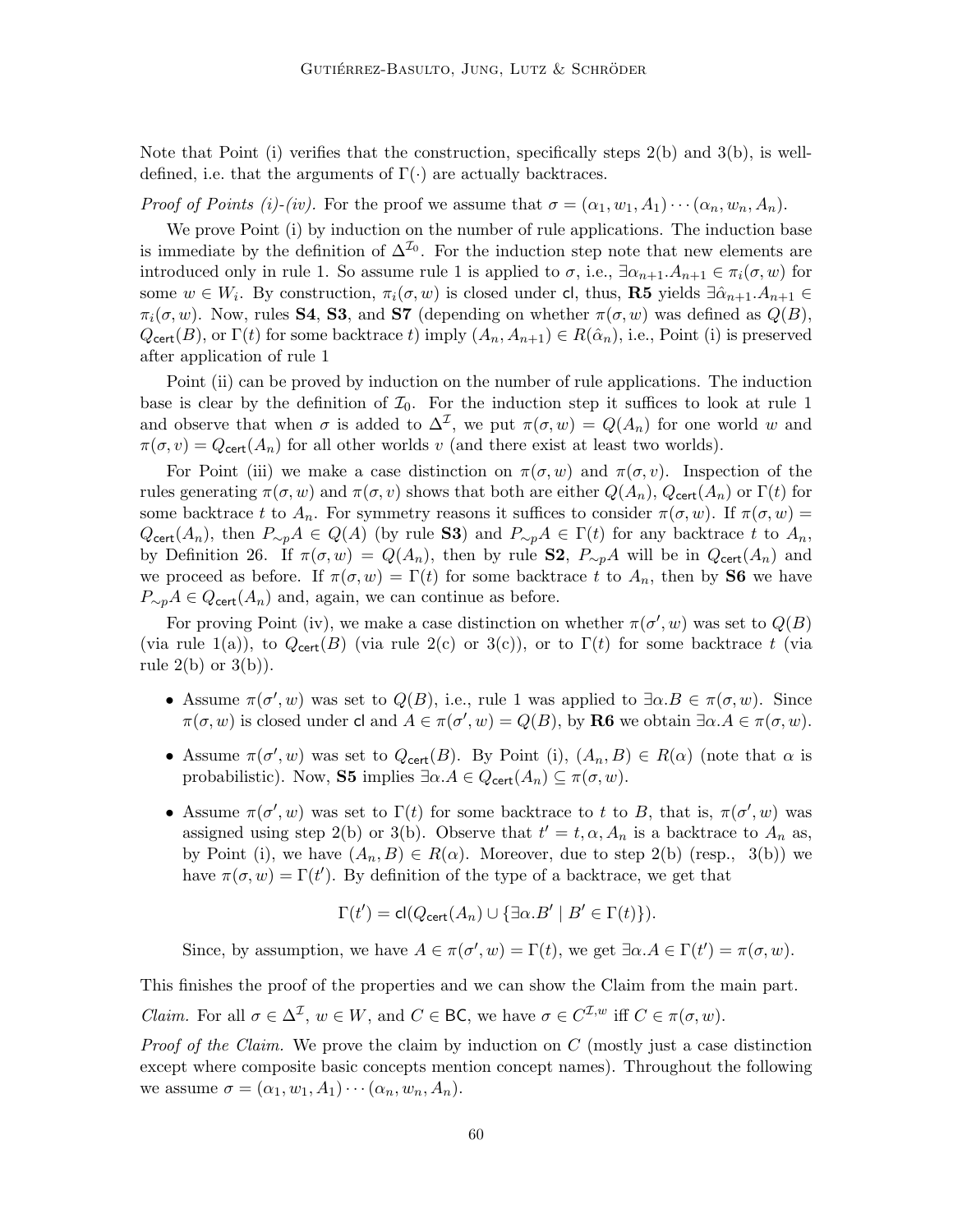- $C = \top$ . Then both  $\sigma \in \top^{I,w}$  and  $\top \in \pi(\sigma, w)$  for all  $\sigma \in \Delta^I$  and  $w \in W$ .
- $C = A \in \mathbb{C}N$ . For this case, the claim holds trivially by definition of the interpretation of concept names.
- $C = P_{>0}A$ . " $\Rightarrow$ ": Let  $\sigma \in (P_{>0}A)^{\mathcal{I},w}$ . Then, by the semantics,  $\sigma \in A^{\mathcal{I},v}$  for some  $v \in W$ . The induction hypothesis implies  $A \in \pi(\sigma, v)$ . By **R3**, also  $P_{>0}A \in \pi(\sigma, v)$ , and by Point (iii),  $P_{>0}A \in \pi(\sigma, w)$ .

" $\Leftarrow$ ": Let  $P_{>0}A \in \pi(\sigma, w)$ . By Point (ii), there is some world v with  $\pi(\sigma, v) = Q(A_n)$ . By Point (iii),  $P_{>0}A \in \pi(\sigma, v)$ . By construction rule 2(a), the world  $v = (\sigma, A)$  is in W. By step (b) of rule 2,  $A \in \pi(\sigma, v) = \Gamma(\delta(v)_1)$ . The induction hypothesis yields  $\sigma \in A^{\mathcal{I},v}$ , thus  $\sigma \in (P_{>0}A)^{\mathcal{I},w}$ .

•  $C = P_{-1}A$ . " $\Rightarrow$ ": Let  $\sigma \in (P_{-1}A)^{\mathcal{I},w}$ , thus  $\sigma \in A^{\mathcal{I},v}$  for all  $v \in W$ . By the induction hypothesis,  $A \in \pi(\sigma, v)$  for all  $v \in W$ . By Point (ii), there is a world v' such that  $\pi(\sigma, v') = Q_{\text{cert}}(A_n)$ ; thus,  $A \in Q_{\text{cert}}(A_n)$ . By **S3**,  $P_{=1}A \in Q(A_n)$ , and by **S2** also  $P_{=1}A \in Q_{\text{cert}}(A_n) = \pi(\sigma, v')$ . By Point (iii) we obtain  $P_{=1}A \in \pi(\sigma, w)$ .

" $\Leftarrow$ ": Let  $P_{=1}A \in \pi(\sigma, w)$ . By Point (iii),  $P_{=1}A \in \pi(\sigma, v)$  for all  $v \in W$ . Since all  $\pi(\sigma, v)$  are closed under cl, **R2** implies  $A \in \pi(\sigma, v)$  for all v. By the hypothesis,  $\sigma \in A^{\mathcal{I},v}$  for all  $v \in W$ , which, by the semantics, implies  $\sigma \in (P_{=1}A)^{\mathcal{I},w}$ .

- $C = \exists r.A.$  " $\Rightarrow$ ": Assume  $\sigma \in (\exists r.A)^{\mathcal{I},w}$ . By the semantics, there is a  $\sigma' \in \Delta^{\mathcal{I}}$ such that  $\sigma' \in A^{\mathcal{I},w}$  and  $(\sigma,\sigma') \in r^{\mathcal{I},w}$ . By the induction hypothesis, we know that  $A \in \pi(\sigma', w)$ . Due to the model construction, there are three possibilities for  $(\sigma, \sigma')$ being in  $r^{\mathcal{I},w}$ :
	- $\sigma' = \sigma \cdot (P_{>0}r, v, B)$  and  $w = (\sigma, r, B)$  for some concept name B. By construction rule 3(c),  $\pi(\sigma', w) = Q_{\text{cert}}(B)$  since  $\sigma'$  is not a prefix of  $\sigma$ . Hence,  $A \in Q_{\text{cert}}(B)$ . By rule 3(b), we have that  $\pi(\sigma, w) = \Gamma(\delta(w)_1) = \text{cl}(Q_{\text{cert}}(A_n) \cup {\exists r.B' \mid B' \in \mathcal{L}})$  $Q_{\text{cert}}(B)\}\)$ . Since  $A \in Q_{\text{cert}}(B)$ ,  $\exists r.A \in \pi(\sigma, w)$ .
	- $-\sigma' = \sigma \cdot (r, w, B)$  for some B. By construction, in particular rule 1, we have  $\exists r.B \in \pi(\sigma, w)$  and  $\pi(\sigma', w) = Q(B)$ . Hence,  $A \in Q(B)$ . Since  $\pi(\sigma, w)$  is closed under cl, rule **R6** yields  $\exists r.A \in \pi(\sigma, w)$ .
	- $\sigma' = \sigma \cdot (P_{=1}r, v, B)$ . We apply Point (iv) to obtain  $\exists P_{=1}r.A \in \pi(\sigma, w)$ . Since  $\pi(\sigma, w)$  is closed under cl, rule **R4** yields  $\exists r.A \in \pi(\sigma, w)$ .

" $\Leftarrow$ ": Let  $\exists r.A \in \pi(\sigma, w)$ . By rule 1 of the construction, there is a domain element  $\sigma' = \sigma \cdot (r, w, A)$  with  $\pi(\sigma', w) = Q(A)$ , thus  $A \in \pi(\sigma', w)$  and, by induction,  $\sigma' \in A^{\mathcal{I}, w}$ . By definition of the interpretation of role names,  $(\sigma, \sigma') \in r^{\mathcal{I},w}$ . Hence,  $\sigma \in (\exists r.A)^{\mathcal{I},w}$ .

•  $C = \exists P_{=1}r.A.$  " $\Rightarrow$ ": Let  $\sigma \in (\exists P_{=1}r.A)^{\mathcal{I},w}$ , thus there is a domain element  $\sigma'$  with  $\sigma' \in A^{\mathcal{I},w}$  and  $(\sigma,\sigma') \in r^{\mathcal{I},v}$  for all  $v \in W$ . By the induction hypothesis,  $A \in \pi(\sigma',w)$ . Consider now the worlds  $0, \varepsilon \in W$ : By definition of the interpretation of r, it follows from  $(\sigma, \sigma') \in r^{\mathcal{I},0} \cap r^{\mathcal{I},\varepsilon}$  that  $\sigma' = \sigma \cdot (P_{=1}r, v, B)$  for some world  $v \in W$  and a concept name B. By Point (iv), this together with  $A \in \pi(\sigma', w)$  yields  $\exists P_{=1}r \ldotp A \in \pi(\sigma, w)$ . " $\Leftarrow$ ": Let  $\exists P_{=1}r.A \in \pi(\sigma, w)$ . By rule 1 of the construction, there is a domain element  $\sigma' = \sigma \cdot (P_{=1}r, w, A)$  with  $\pi(\sigma', w) = Q(A)$ , thus  $A \in \pi(\sigma', w)$  and  $\sigma' \in A^{\mathcal{I}, w}$ .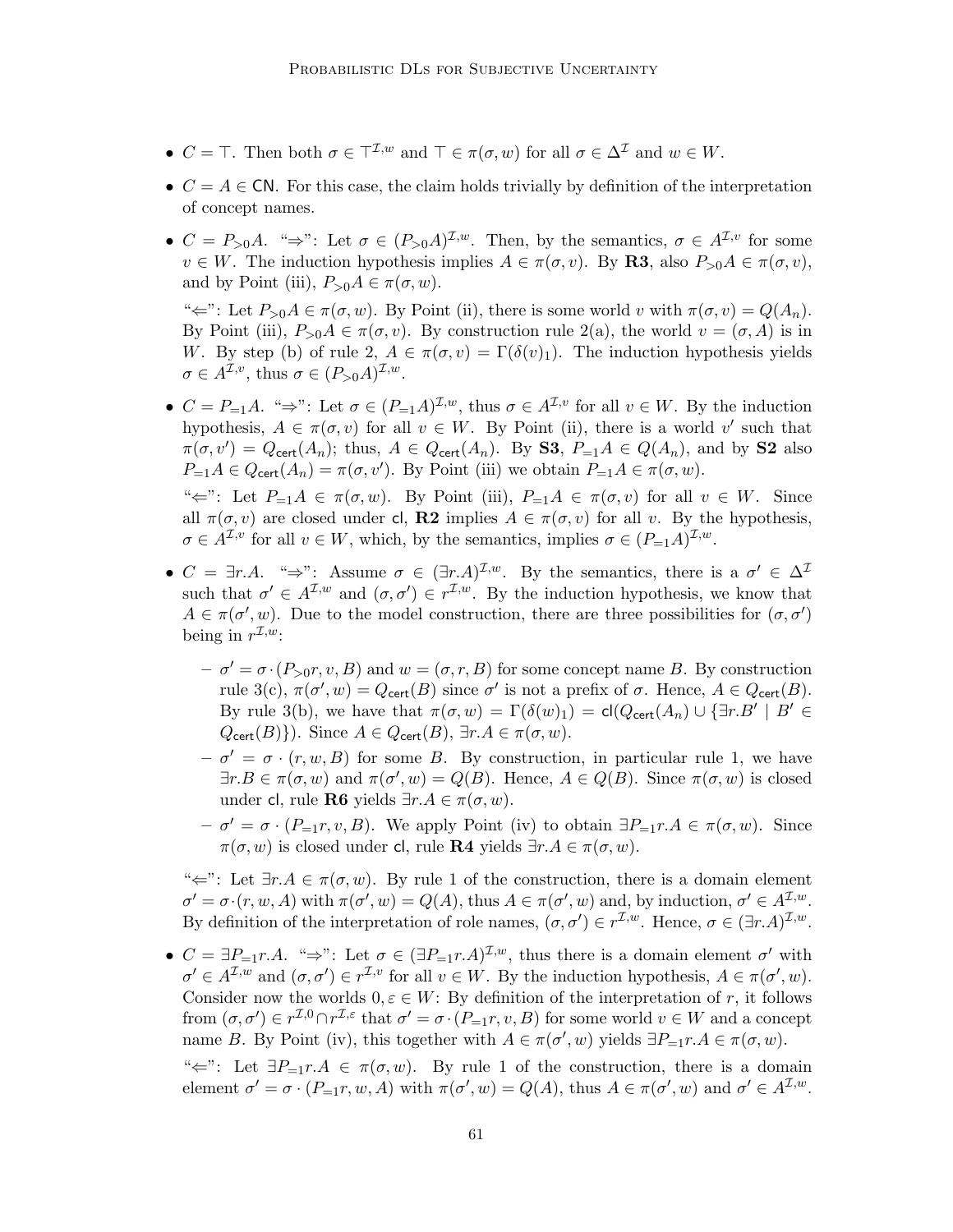By definition of the interpretation of role names,  $(\sigma, \sigma') \in r^{\mathcal{I}, v}$  for all  $v \in W$ . Hence,  $\sigma \in (\exists P_{=1}r.A)^{\mathcal{I},w}.$ 

- $C = \exists P_{>0} r.A.$  " $\Rightarrow$ ": Let  $\sigma \in (\exists P_{>0} r.A)^{\mathcal{I},w}$ , thus there is a  $\sigma' \in \Delta^{\mathcal{I}}$  with  $\sigma' \in A^{\mathcal{I},w}$ and  $(\sigma, \sigma') \in r^{\mathcal{I}, v}$  for some  $v \in W$ . By the induction hypothesis,  $A \in \pi(\sigma', w)$ . Again, we distinguish the three cases of the interpretation of the roles.
	- $-\sigma' = \sigma \cdot (P_{>0}r, v', B)$  and  $v = (\sigma, r, B)$  for some concept name B. It follows immediately from Point (iv) that  $\exists P_{>0}r.A \in \pi(\sigma, w)$ .
	- $-\sigma' = \sigma \cdot (r, v, B)$  for some concept name B. By construction, in particular rule 1, we have  $\exists r.B \in \pi(\sigma, w)$  and  $\pi(\sigma', w) = Q(B)$ . Since  $\pi(\sigma, w)$  is closed under cl, rule **R6** implies  $\exists r.A \in \pi(\sigma, w)$ . Thus, by **R5**,  $\exists P_{>0}r.A \in \pi(\sigma, w)$ .
	- $-\sigma' = \sigma \cdot (P_{=1}r, v', B)$ . Applying Point (iv) yields  $\exists P_{=1}r.A \in \pi(\sigma, w)$ . Since  $\pi(\sigma, w)$  is closed under cl, by rule **R4**, we obtain  $\exists P_{>0} r.A \in \pi(\sigma, w)$ .

" $\Leftarrow$ ". Let  $\exists P_{>0}r.A \in \pi(\sigma, w)$ . On the one hand, by rule 1 of the construction there is a domain element  $\sigma' = \sigma \cdot (P_{>0}r, w, A)$  with  $\pi(\sigma', w) = Q(A)$ . By hypothesis we get  $\sigma' \in A^{\mathcal{I},w}$ . On the other hand, Point (i) implies  $(A_n, A) \in R(P_{>0}r)$ . Thus, by rule 3(a), the world  $v = (\sigma, r, A)$  exists. By definition of the interpretation of role names  $(\sigma, \sigma') \in r^{\mathcal{I}, v}$  for  $v = (\sigma, A, r)$ . Hence  $\sigma \in (\exists P_{>0} r.A)^{\mathcal{I}, w}$ .

## References

- Acar, E. (2014). Computing subjective expected utility using probabilistic description logics. In Proceedings of the 7th european starting AI researcher symposium (STAIRS) (pp. 21–30).
- Artale, A., Kontchakov, R., Lutz, C., Wolter, F., & Zakharyaschev, M. (2007). Temporalising tractable description logics. In Proceedings of the fourteenth international symposium on temporal representation and reasoning (time07). IEEE Computer Society Press.
- Artale, A., Lutz, C., & Toman, D. (2007). A description logic of change. In Proceedings of the international joint conference on artificial intelligence (IJCAI) (p. 218-223).
- Baader, F. (2003). Terminological cycles in a description logic with existential restrictions. In G. Gottlob & T. Walsh (Eds.), Proceedings of the 18th international joint conference on artificial intelligence (pp. 325–330). Morgan Kaufmann.
- Baader, F., Brandt, S., & Lutz, C. (2005). Pushing the  $\mathcal{EL}$  envelope. In Proceedings of the international joint conference on artificial intelligence (IJCAI) (pp. 364–369).
- Baader, F., Calvanese, D., McGuinness, D. L., Nardi, D., & Patel-Schneider, P. F. (Eds.). (2003). The description logic handbook. Cambridge University Press.
- Bacchus, F., Grove, A. J., Koller, D., & Halpern, J. Y. (1992). From statistics to beliefs. In Proceedings of the 10th national conference on artificial intelligence (AAAI) (pp. 602–608).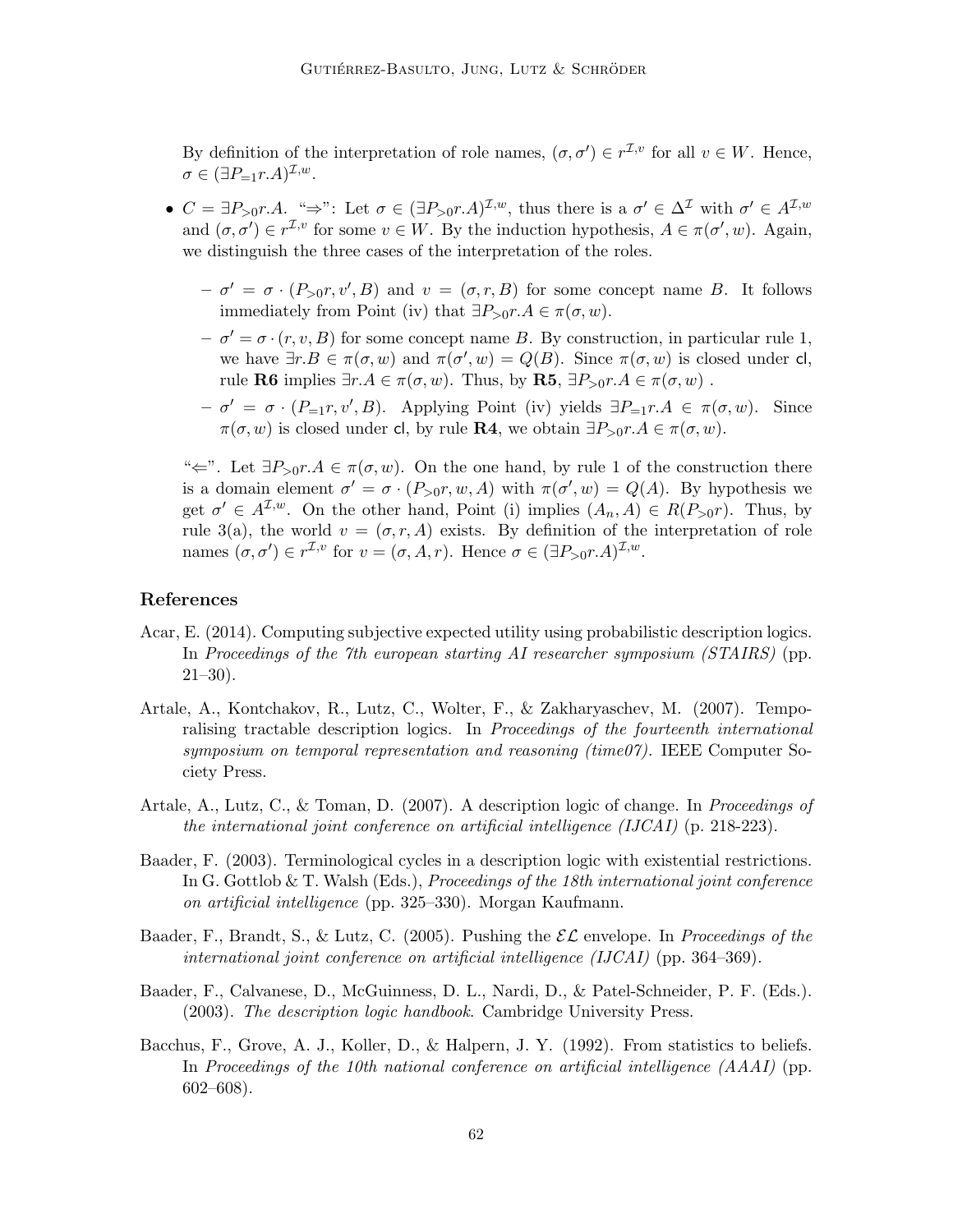- Bodenreider, O., Smith, B., & Burgun, A. (2004). The ontology-epistemology divide: A case study in medical terminology. In Proceedings of formal ontology in information systems (FOIS) (pp. 185–195).
- Borgwardt, S., Distel, F., & Peñaloza, R. (2015). The limits of decidability in fuzzy description logics with general concept inclusions. Artif. Intell., 218 , 23–55.
- Brázdil, T., Forejt, V., Kretínský, J., & Kucera, A. (2008). The satisfiability problem for probabilistic ctl. In Proceedings of logic in computer science, (LICS) (p. 391-402).
- Canny, J. F. (1988). Some algebraic and geometric computations in PSPACE. In Symposium on theory of computing  $(TOC)$  (pp. 460–467).
- Ceylan, I. I., & Peñaloza, R. (2014). The bayesian description logic  $\mathcal{B}\mathcal{E}\mathcal{L}$ . In *Proceedings* of the 7th international joint conference on automated reasoning (IJCAR) (pp. 480– 494).
- Ceylan, I. I.,  $\&$  Peñaloza, R. (2015). Probabilistic query answering in the bayesian description logic  $\mathcal{BEL}$ . In Proceedings of the international conference on scalable uncertainty management (SUM) (pp. 21–35).
- Chvátal, V. (1983). Linear programming. W. H. Freeman.
- Cozman, F. G., Polastro, R. B., Takiyama, F. I., & Revoredo, K. C. (2014). Computing inferences for relational bayesian networks based on  $ALC$  constructs. In Uncertainty reasoning for the semantic web III - ISWC international workshops, URSW 2011-  $2013$ , revised selected papers (pp. 21–40).
- da Costa, P. C. G., & Laskey, K. B. (2006). PR-OWL: A framework for probabilistic ontologies. In Proceedings of formal ontology in information systems (FOIS) (Vol. 150, pp. 237–249).
- Dalvi, N. N., & Suciu, D. (2012). The dichotomy of probabilistic inference for unions of conjunctive queries. Journal of the  $ACM$ , 59(6), 30.
- d'Amato, C., Fanizzi, N., & Lukasiewicz, T. (2008). Tractable reasoning with bayesian description logics. In *Proceedings of the international conference on scalable uncertainty* management  $(SUM)$  (pp. 146–159).
- de Salvo Braz, R., Amir, E., & Roth, D. (2008). A survey of first-order probabilistic models. In Innovations in bayesian networks: Theory and applications (p. 289-317).
- Ding, Z., Peng, Y., & Pan, R. (2006). BayesOWL: Uncertainty modeling in semantic web ontologies. In Soft computing in ontologies and semantic web (p. 3-29).
- Ecke, A., Peñaloza, R., & Turhan, A.  $(2014)$ . Completion-based generalization inferences for the description logic ELOR with subjective probabilities. Int. J. Approx. Reasoning,  $55(9)$ , 1939–1970.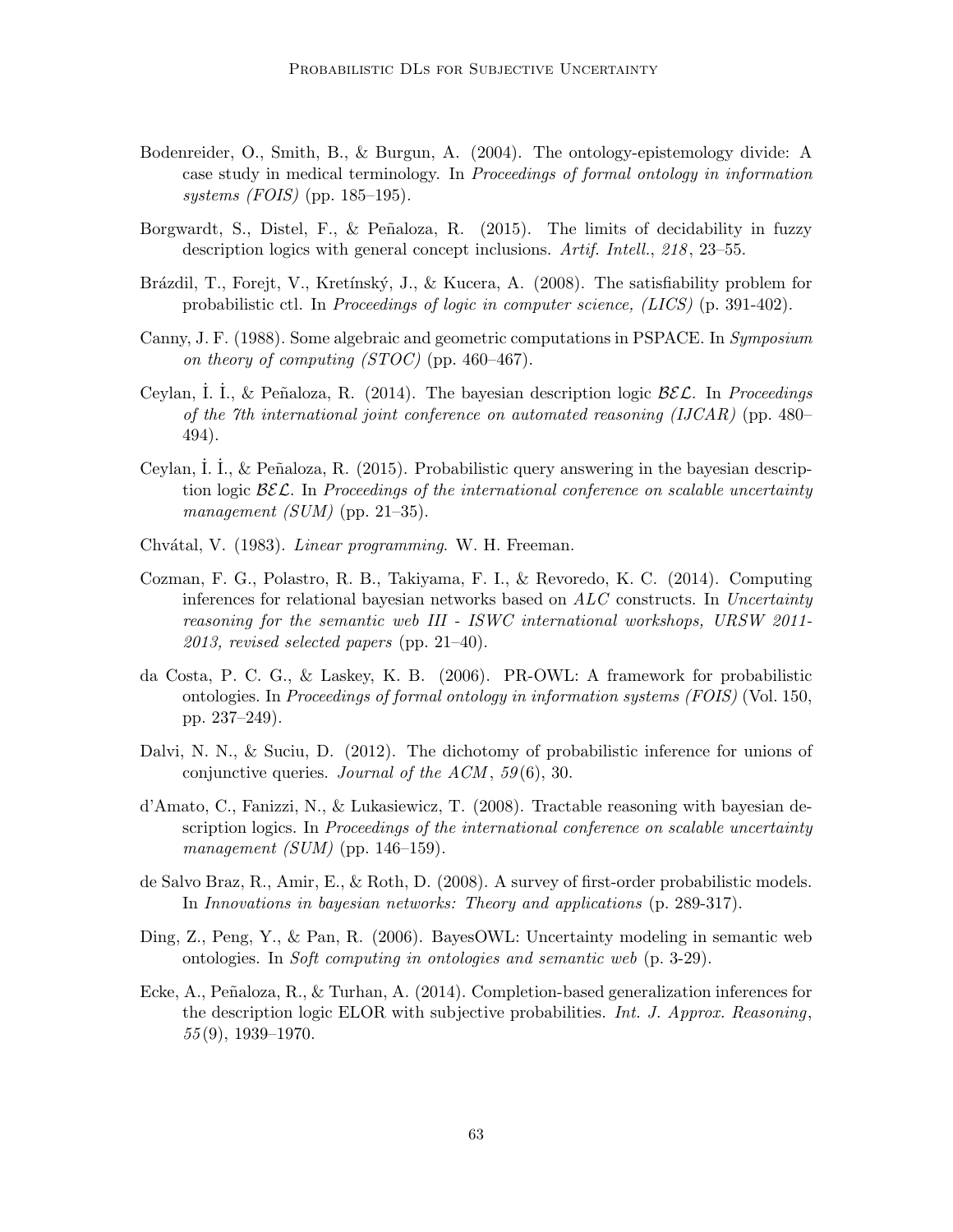- Fagin, R., Halpern, J., & Megiddo, N. (1990). A logic for reasoning about probabilities. Inform. Comput., 87 , 78–128.
- Fuhr, N., & Rölleke, T. (1997). A probabilistic relational algebra for the integration of information retrieval and database systems. ACM Transactions on Information  $Systems, 15(1), 32-66.$
- Gabbay, D. M., Kurucz, Á., Wolter, F., & Zakharyaschev, M. (2003).  $Many-dimensional$ modal logics: Theory and applications. Elsevier.
- Gottlob, G., Lukasiewicz, T., Martinez, M. V., & Simari, G. I. (2013). Query answering under probabilistic uncertainty in datalog+/- ontologies. Ann. Math. Artif. Intell.,  $69(1), 37-72.$
- Grove, A. J., Halpern, J. Y., & Koller, D. (1994). Random worlds and maximum entropy. J. Artif. Intell. Res., 2, 33–88.
- Gutiérrez-Basulto, V., Jung, J. C., Lutz, C., & Schröder, L. (2011). A closer look at the probabilistic description logic prob- $\mathcal{EL}$ . In Proceedings of the AAAI conference on artificial intelligence (AAAI).
- Gutiérrez-Basulto, V., Jung, J. C., & Schneider, T. (2014). Lightweight description logics and branching time: A troublesome marriage. In Proceedings of  $1/4th$  international conference on principles of knowledge representation and reasoning (KR).
- Halpern, J. Y. (1990). An analysis of first-order logics of probability. Artif. Intell,  $46$ , 311–350.
- Halpern, J. Y., & Rabin, M. O. (1987). A logic to reason about likelihood. Artif. Intell. 32 , 379–405.
- Heinsohn, J. (1994). Probabilistic description logics. In Proceedings of the 10th conference on uncertainty in artificial intelligence (UAI) (pp. 311–318).
- Herzig, A. (2003). Modal probability, belief, and actions. Fund. Inf., 57, 323–344.
- Jaeger, M. (1994). Probabilistic reasoning in terminological logics. In Proceedings of principles of knowledge representation and reasoning  $(KR)$  (pp. 305–316).
- Jung, J. C., & Lutz, C. (2012). Ontology-based access to probabilistic data with owl-ql. In Proceedings of the 11th international semantic web conference (ISWC) (pp. 182–197).
- Jung, J. C., Lutz, C., Goncharov, S., & Schröder, L. (2014). Monodic fragments of probabilistic first-order logic. In *Proceedings of the international colloquium on automata*, languages, and programming (ICALP) (pp. 256–267).
- Kazakov, Y. (2009). Consequence-driven reasoning for horn shiq ontologies. In Proceedings of the international joint conference on artificial intelligence (ICJAI) (pp. 2040– 2045).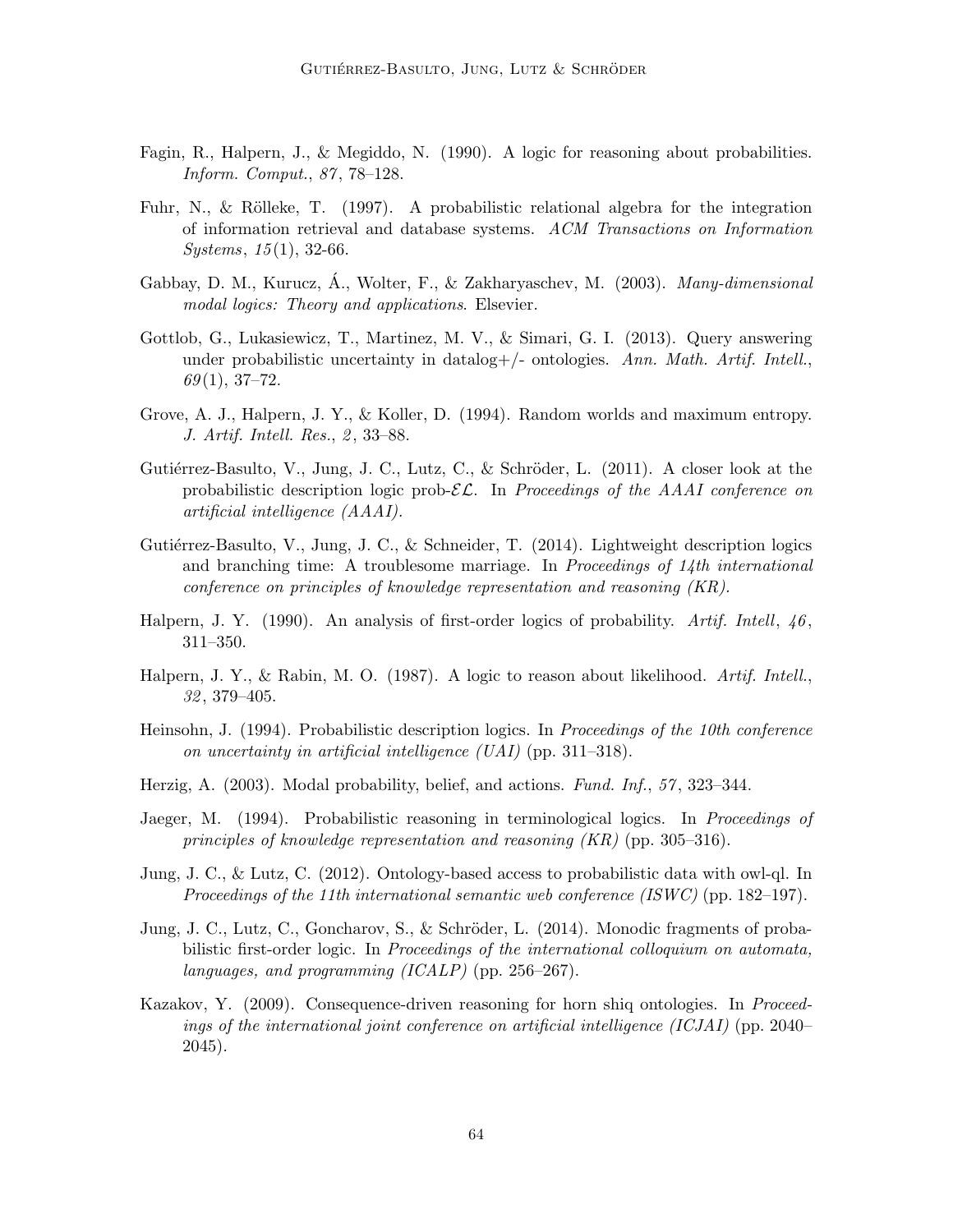- Klinov, P., & Parsia, B. (2013). Pronto: A practical probabilistic description logic reasoner. In Proceedings of the international workshop on uncertainty reasoning for the semantic web (URSW) (pp. 59–79).
- Klinov, P., Parsia, B., & Sattler, U. (2009). On correspondences between probabilistic first-order and description logics. In Description logics (Vol. 477). CEUR-WS.org.
- Koller, D., & Halpern, J. Y. (1996). Irrelevance and conditioning in first-order probabilistic logic. In Proceedings of the national conference on artificial intelligence (AAAI).
- Koller, D., Levy, A., & Pfeffer, A. (1997). P-Classic: A tractable probabilistic description logic. In Proceedings of the national conference on artificial intelligence (AAAI) (p. 390-397).
- Kriegel, F. (2015). Axiomatization of general concept inclusions in probabilistic description logics. In Proceedings of the 38th german conference on artificial intelligence (KI  $2015$  (Vol. 9324, pp. 124–136).
- Lukasiewicz, T. (2007). Probabilistic description logic programs. Int. J. Approx. Reasoning,  $45(2), 288 - 307.$
- Lukasiewicz, T. (2008). Expressive probabilistic description logics. Artif. Intell, 172, 852–883.
- Lukasiewicz, T., & Straccia, U. (2008). Managing uncertainty and vagueness in description logics for the semantic web. J. Web Sem.,  $6(4)$ , 291-308.
- Lutz, C., & Schröder, L. (2010). Probabilistic description logics for subjective uncertainty. In Proceedings of the international conference on principles of knowledge representation and reasoning (KR).
- Lutz, C., Wolter, F., & Zakharyaschev, M. (2008). Temporal description logics: A survey. In International symposium on temporal representation and reasoning (TIME) (p. 3-14).
- Mauá, D. D., & Cozman, F. G. (2015). Dl-lite bayesian networks: A tractable probabilistic graphical model. In Proceedings of the 9th international conference on scalable uncertainty management  $(SUM)$  (pp. 50–64).
- Niepert, M., Noessner, J., & Stuckenschmidt, H. (2011). Log-linear description logics. In Proceedings of the international joint conference on artificial intelligence IJCAI (pp. 2153–2158).
- Peñaloza, R., & Potyka, N. (2016). Probabilistic reasoning in the description logic  $ALCP$ with the principle of maximum entropy. In Proceedings of the 10th international conference on scalable uncertainty management (SUM) (pp. 246–259).
- Pratt, V. R. (1979). Models of program logics. In Proceedings of annual symposium on foundations of computer science (FOCS) (pp. 115–122).